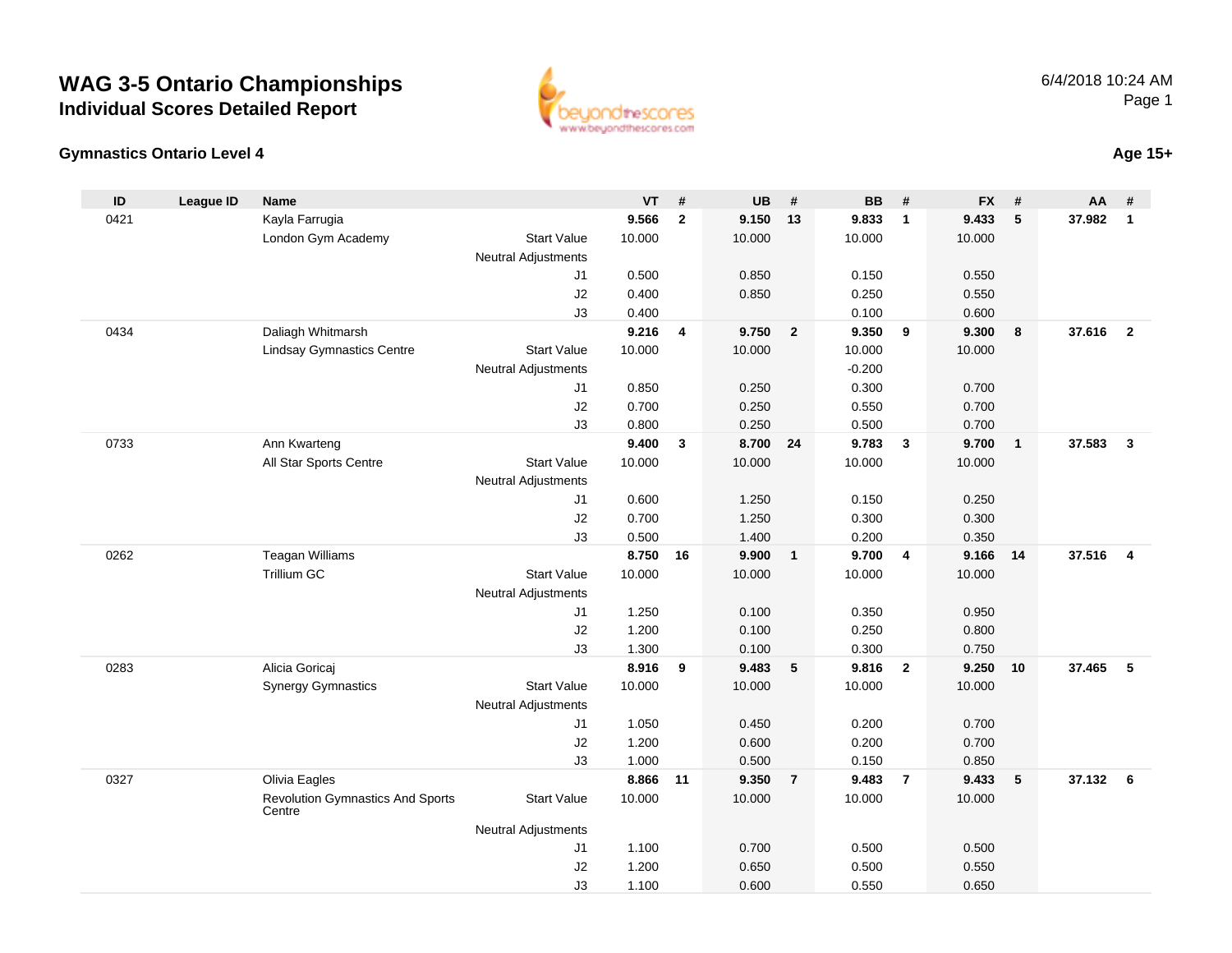

| 0715 | Carolyn Huynh                 |                            | 9.150  | 6            | 9.550    | 4                       | 8.966    | 19 | 9.350  | $\overline{7}$ | 37.016    | $\overline{7}$ |
|------|-------------------------------|----------------------------|--------|--------------|----------|-------------------------|----------|----|--------|----------------|-----------|----------------|
|      | <b>ASF</b>                    | <b>Start Value</b>         | 10.000 |              | 10.000   |                         | 10.000   |    | 10.000 |                |           |                |
|      |                               | <b>Neutral Adjustments</b> |        |              |          |                         |          |    |        |                |           |                |
|      |                               | J1                         | 0.850  |              | 0.450    |                         | 1.100    |    | 0.600  |                |           |                |
|      |                               | J2                         | 0.900  |              | 0.450    |                         | 0.900    |    | 0.700  |                |           |                |
|      |                               | J3                         | 0.800  |              | 0.450    |                         | 1.100    |    | 0.650  |                |           |                |
| 0260 | Carly Wylick                  |                            | 8.850  | 12           | 9.683    | $\overline{\mathbf{3}}$ | 9.283    | 12 | 8.983  | 20             | 36.799    | 8              |
|      | Trillium GC                   | <b>Start Value</b>         | 10.000 |              | 10.000   |                         | 10.000   |    | 10.000 |                |           |                |
|      |                               | <b>Neutral Adjustments</b> |        |              |          |                         |          |    |        |                |           |                |
|      |                               | J1                         | 1.200  |              | 0.400    |                         | 0.850    |    | 1.100  |                |           |                |
|      |                               | J2                         | 1.150  |              | 0.300    |                         | 0.600    |    | 1.000  |                |           |                |
|      |                               | J3                         | 1.100  |              | 0.250    |                         | 0.700    |    | 0.950  |                |           |                |
| 0488 | Isabella Savaglio             |                            | 9.583  | $\mathbf{1}$ | 8.633    | 26                      | 8.966    | 19 | 9.550  | $\overline{2}$ | 36.732    | 9              |
|      | <b>High Flyers Gymnastics</b> | <b>Start Value</b>         | 10.000 |              | 10.000   |                         | 10.000   |    | 10.000 |                |           |                |
|      |                               | <b>Neutral Adjustments</b> |        |              |          |                         | $-0.200$ |    |        |                |           |                |
|      |                               | J1                         | 0.450  |              | 1.400    |                         | 0.800    |    | 0.350  |                |           |                |
|      |                               | J2                         | 0.400  |              | 1.450    |                         | 0.800    |    | 0.500  |                |           |                |
|      |                               | J3                         | 0.400  |              | 1.250    |                         | 0.900    |    | 0.500  |                |           |                |
| 0506 | Andrea Glube                  |                            | 8.683  | 18           | 9.466    | 6                       | 9.183    | 16 | 9.400  | 6              | 36.732    | 9              |
|      | <b>Gyros Gymnastics</b>       | <b>Start Value</b>         | 10.000 |              | 10.000   |                         | 10.000   |    | 10.000 |                |           |                |
|      |                               | <b>Neutral Adjustments</b> |        |              |          |                         |          |    |        |                |           |                |
|      |                               | J1                         | 1.250  |              | 0.500    |                         | 0.850    |    | 0.600  |                |           |                |
|      |                               | J2                         | 1.400  |              | 0.650    |                         | 0.900    |    | 0.600  |                |           |                |
|      |                               | J3                         | 1.300  |              | 0.450    |                         | 0.700    |    | 0.600  |                |           |                |
| 0455 | Bianca Cashin                 |                            | 9.200  | 5            | 8.816 21 |                         | 9.350    | 9  | 9.283  | 9              | 36.649    | 10             |
|      | Kitchener-Waterloo Gymnastics | <b>Start Value</b>         | 10.000 |              | 10.000   |                         | 10.000   |    | 10.000 |                |           |                |
|      |                               | <b>Neutral Adjustments</b> |        |              |          |                         |          |    |        |                |           |                |
|      |                               | J1                         | 0.800  |              | 1.300    |                         | 0.600    |    | 0.600  |                |           |                |
|      |                               | J2                         | 0.800  |              | 1.150    |                         | 0.650    |    | 0.700  |                |           |                |
|      |                               | J3                         | 0.800  |              | 1.100    |                         | 0.700    |    | 0.850  |                |           |                |
| 0505 | Zoe Boxer                     |                            | 8.800  | 14           | 9.083 16 |                         | 9.350    | 9  | 9.350  | $\overline{7}$ | 36.583 11 |                |
|      | Gyros Gymnastics              | <b>Start Value</b>         | 10.000 |              | 10.000   |                         | 10.000   |    | 10.000 |                |           |                |
|      |                               | <b>Neutral Adjustments</b> |        |              |          |                         |          |    |        |                |           |                |
|      |                               | J1                         | 1.300  |              | 1.000    |                         | 0.600    |    | 0.600  |                |           |                |
|      |                               | J2                         | 1.200  |              | 0.900    |                         | 0.650    |    | 0.600  |                |           |                |
|      |                               | J3                         | 1.100  |              | 0.850    |                         | 0.700    |    | 0.750  |                |           |                |
| 0250 | Helene Orfali                 |                            | 8.500  | 22           | 9.183 11 |                         | 9.633    | 6  | 9.233  | 11             | 36.549    | 12             |
|      | Tumblers                      | <b>Start Value</b>         | 10.000 |              | 10.000   |                         | 10.000   |    | 10.000 |                |           |                |
|      |                               | <b>Neutral Adjustments</b> |        |              |          |                         |          |    |        |                |           |                |
|      |                               | J1                         | 1.500  |              | 1.000    |                         | 0.300    |    | 0.700  |                |           |                |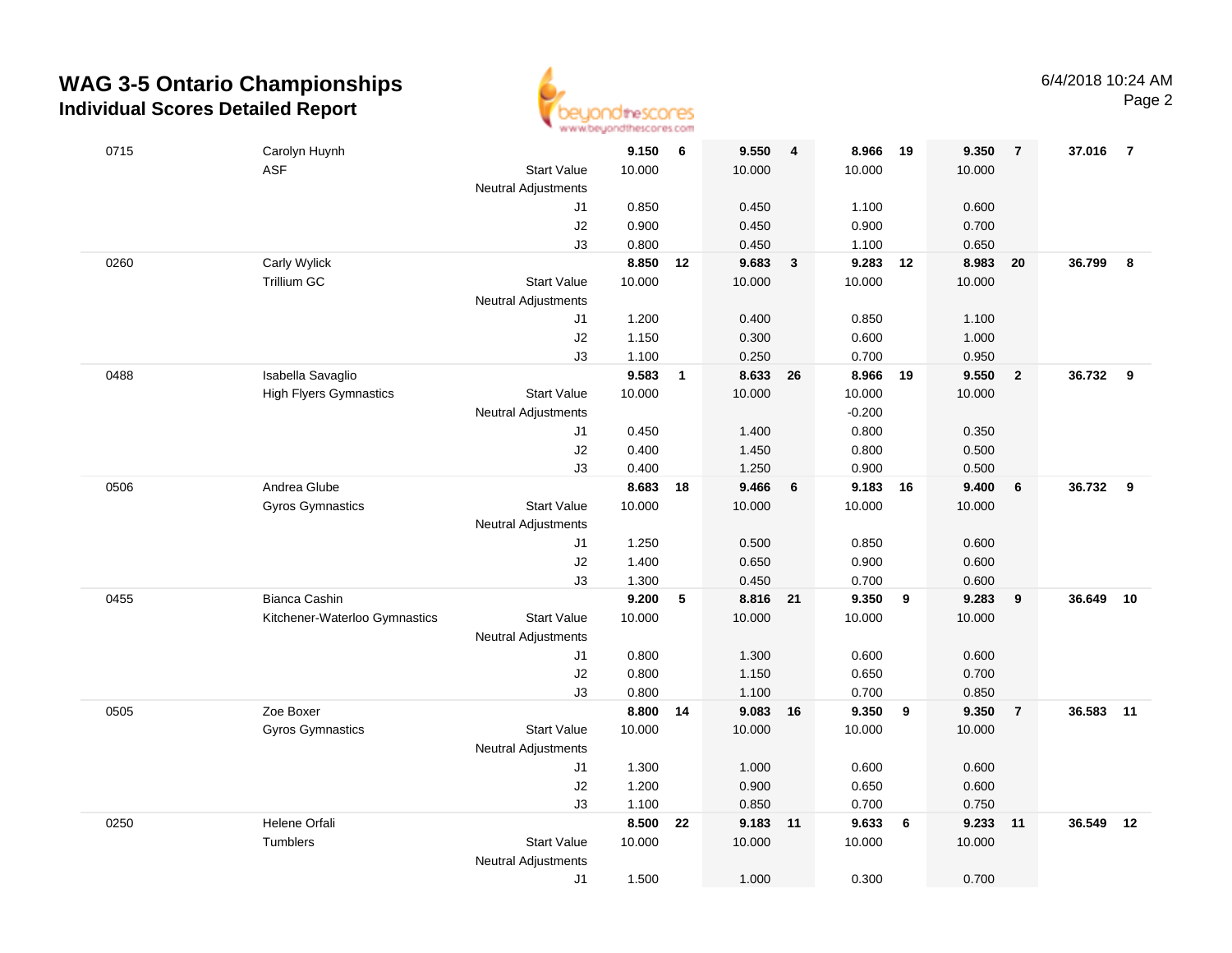

|      |                                 | J2                         | 1.600  |                | 0.750    |    | 0.400  |    | 0.750  |                         |        |    |
|------|---------------------------------|----------------------------|--------|----------------|----------|----|--------|----|--------|-------------------------|--------|----|
|      |                                 | J3                         | 1.400  |                | 0.700    |    | 0.400  |    | 0.850  |                         |        |    |
| 0415 | Abby Landry                     |                            | 9.066  | $\overline{7}$ | 8.916    | 19 | 9.300  | 11 | 9.183  | 13                      | 36.465 | 13 |
|      | Loyalist Gymnastics Club        | <b>Start Value</b>         | 10.000 |                | 10.000   |    | 10.000 |    | 10.000 |                         |        |    |
|      |                                 | <b>Neutral Adjustments</b> |        |                |          |    |        |    |        |                         |        |    |
|      |                                 | J1                         | 0.900  |                | 1.100    |    | 0.700  |    | 0.750  |                         |        |    |
|      |                                 | J2                         | 1.000  |                | 1.150    |    | 0.650  |    | 0.800  |                         |        |    |
|      |                                 | J3                         | 0.900  |                | 1.000    |    | 0.750  |    | 0.900  |                         |        |    |
| 0658 | Victoria Clarabut               |                            | 8.466  | 23             | 9.316    | 8  | 9.650  | 5  | 9.033  | 18                      | 36.465 | 13 |
|      | Corona Competitive              | <b>Start Value</b>         | 10.000 |                | 10.000   |    | 10.000 |    | 10.000 |                         |        |    |
|      |                                 | <b>Neutral Adjustments</b> |        |                |          |    |        |    |        |                         |        |    |
|      |                                 | J1                         | 1.600  |                | 0.700    |    | 0.350  |    | 1.100  |                         |        |    |
|      |                                 | J2                         | 1.500  |                | 0.650    |    | 0.400  |    | 0.900  |                         |        |    |
|      |                                 | J3                         | 1.500  |                | 0.700    |    | 0.300  |    | 0.900  |                         |        |    |
| 0648 | Anna Foerstel                   |                            | 8.666  | 19             | 9.166 12 |    | 9.283  | 12 | 9.216  | 12                      | 36.331 | 14 |
|      | Corona Competitive              | <b>Start Value</b>         | 10.000 |                | 10.000   |    | 10.000 |    | 10.000 |                         |        |    |
|      |                                 | <b>Neutral Adjustments</b> |        |                |          |    |        |    |        |                         |        |    |
|      |                                 | J1                         | 1.500  |                | 0.800    |    | 0.600  |    | 0.700  |                         |        |    |
|      |                                 | J2                         | 1.400  |                | 0.800    |    | 0.750  |    | 0.800  |                         |        |    |
|      |                                 | J3                         | 1.100  |                | 0.900    |    | 0.800  |    | 0.850  |                         |        |    |
| 0397 | Shyla Miller                    |                            | 8.750  | 16             | 8.850    | 20 | 9.033  | 18 | 9.500  | $\overline{\mathbf{3}}$ | 36.133 | 15 |
|      | <b>Milton Springers</b>         | <b>Start Value</b>         | 10.000 |                | 10.000   |    | 10.000 |    | 10.000 |                         |        |    |
|      |                                 | <b>Neutral Adjustments</b> |        |                |          |    |        |    |        |                         |        |    |
|      |                                 | J1                         | 1.250  |                | 1.300    |    | 1.000  |    | 0.500  |                         |        |    |
|      |                                 | J2                         | 1.250  |                | 1.050    |    | 0.900  |    | 0.500  |                         |        |    |
|      |                                 | J3                         |        |                | 1.100    |    | 1.000  |    | 0.500  |                         |        |    |
| 0243 | Annamae Terpstra                |                            | 8.816  | 13             | 9.283    | 9  | 9.133  | 17 | 8.900  | 23                      | 36.132 | 16 |
|      | <b>Twisters Gymnastics Club</b> | <b>Start Value</b>         | 10.000 |                | 10.000   |    | 10.000 |    | 10.000 |                         |        |    |
|      |                                 | <b>Neutral Adjustments</b> |        |                |          |    |        |    |        |                         |        |    |
|      |                                 | J1                         | 1.400  |                | 0.700    |    | 0.900  |    | 1.200  |                         |        |    |
|      |                                 | J2                         | 1.100  |                | 0.700    |    | 0.900  |    | 0.950  |                         |        |    |
|      |                                 | J3                         | 1.050  |                | 0.750    |    | 0.800  |    | 1.150  |                         |        |    |
| 0508 | Jenaya Semple                   |                            | 9.400  | $\mathbf{3}$   | 9.100 15 |    | 8.583  | 25 | 9.016  | 19                      | 36.099 | 17 |
|      | Gyros Gymnastics                | <b>Start Value</b>         | 10.000 |                | 10.000   |    | 10.000 |    | 10.000 |                         |        |    |
|      |                                 | <b>Neutral Adjustments</b> |        |                |          |    |        |    |        |                         |        |    |
|      |                                 | J1                         | 0.650  |                | 0.900    |    | 1.500  |    | 0.900  |                         |        |    |
|      |                                 | J2                         | 0.650  |                | 0.850    |    | 1.550  |    | 1.000  |                         |        |    |
|      |                                 | J3                         | 0.500  |                | 0.950    |    | 1.200  |    | 1.050  |                         |        |    |
| 0251 | Ashlea Stirling                 |                            | 8.733  | 17             | 9.200    | 10 | 9.200  | 15 | 8.916  | 22                      | 36.049 | 18 |
|      | Tumblers                        | <b>Start Value</b>         | 10.000 |                | 10.000   |    | 10.000 |    | 10.000 |                         |        |    |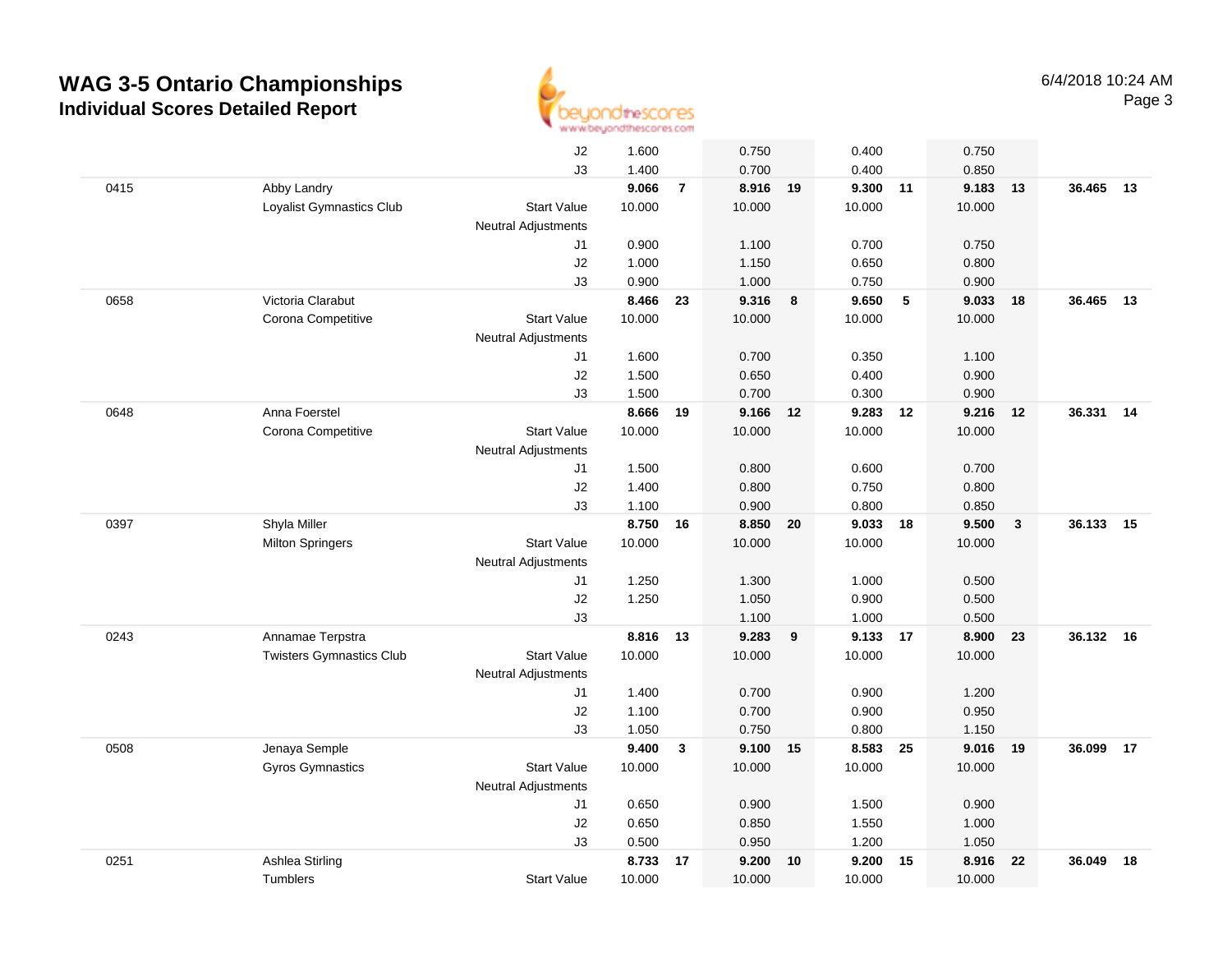

|      |                                 | <b>Neutral Adjustments</b> |          |    |                |    |          |    |        |                         |           |      |
|------|---------------------------------|----------------------------|----------|----|----------------|----|----------|----|--------|-------------------------|-----------|------|
|      |                                 | J1                         | 1.350    |    | 0.750          |    | 0.900    |    | 0.950  |                         |           |      |
|      |                                 | J2                         | 1.250    |    | 0.900          |    | 0.800    |    | 1.150  |                         |           |      |
|      |                                 | J3                         | 1.200    |    | 0.750          |    | 0.700    |    | 1.150  |                         |           |      |
| 0677 | Jasmine Marion-Ouellette        |                            | 8.766    | 15 | 9.000          | 17 | 9.266    | 13 | 8.833  | 25                      | 35.865    | 19   |
|      | <b>Club Les Sittelles</b>       | <b>Start Value</b>         | 10.000   |    | 10.000         |    | 10.000   |    | 10.000 |                         |           |      |
|      |                                 | <b>Neutral Adjustments</b> |          |    |                |    |          |    |        |                         |           |      |
|      |                                 | J1                         | 1.250    |    | 0.950          |    | 0.850    |    | 1.300  |                         |           |      |
|      |                                 | J2                         | 1.200    |    | 1.050          |    | 0.650    |    | 1.000  |                         |           |      |
|      |                                 | J3                         | 1.250    |    | 1.000          |    | 0.700    |    | 1.200  |                         |           |      |
| 0572 | Sierra DeJong                   |                            | 9.000    | 8  | 8.333 31       |    | 9.216 14 |    | 9.300  | 8                       | 35.849    | - 20 |
|      | Georgian Bay Phoenix Gymnastics | <b>Start Value</b>         | 10.000   |    | 10.000         |    | 10.000   |    | 10.000 |                         |           |      |
|      |                                 | <b>Neutral Adjustments</b> |          |    |                |    |          |    |        |                         |           |      |
|      |                                 | J1                         | 1.100    |    | 1.700          |    | 0.900    |    | 0.750  |                         |           |      |
|      |                                 | J2                         | 1.000    |    | 1.750          |    | 0.650    |    | 0.750  |                         |           |      |
|      |                                 | J3                         | 0.900    |    | 1.550          |    | 0.800    |    | 0.600  |                         |           |      |
| 0478 | Carina Prato                    |                            | 9.000    | 8  | 9.116          | 14 | 9.316    | 10 | 8.366  | 28                      | 35.798 21 |      |
|      | Jungle Gym Gymnastics           | <b>Start Value</b>         | 10.000   |    | 10.000         |    | 10.000   |    | 10.000 |                         |           |      |
|      |                                 | <b>Neutral Adjustments</b> |          |    |                |    |          |    |        |                         |           |      |
|      |                                 | J1                         | 1.100    |    | 0.850          |    | 0.700    |    | 1.700  |                         |           |      |
|      |                                 | J2                         | 1.100    |    | 1.000          |    | 0.750    |    | 1.600  |                         |           |      |
|      |                                 | J3                         | 0.800    |    | 0.800          |    | 0.600    |    | 1.600  |                         |           |      |
| 0477 | Laine Cosby                     |                            | 8.883    | 10 | 9.116 14       |    | 8.533    | 26 | 9.183  | 13                      | 35.715 22 |      |
|      | Jungle Gym Gymnastics           | <b>Start Value</b>         | 10.000   |    | 10.000         |    | 10.000   |    | 10.000 |                         |           |      |
|      |                                 | <b>Neutral Adjustments</b> |          |    |                |    |          |    |        |                         |           |      |
|      |                                 | J1                         | 1.150    |    | 1.000          |    | 1.700    |    | 0.850  |                         |           |      |
|      |                                 | J2                         | 1.100    |    | 0.800          |    | 1.300    |    | 0.700  |                         |           |      |
|      |                                 | J3                         | 1.100    |    | 0.850          |    | 1.400    |    | 0.900  |                         |           |      |
| 0249 | Leilani Johansson               |                            | 8.216    | 28 | 8.566 28       |    | 9.383    | 8  | 9.466  | $\overline{\mathbf{4}}$ | 35.631 23 |      |
|      | Tumblers                        | <b>Start Value</b>         | 10.000   |    | 10.000         |    | 10.000   |    | 10.000 |                         |           |      |
|      |                                 | Neutral Adjustments        |          |    |                |    |          |    |        |                         |           |      |
|      |                                 | J1                         | 1.850    |    | 1.400          |    | 0.700    |    | 0.450  |                         |           |      |
|      |                                 | J2                         | 1.600    |    | 1.550          |    | 0.550    |    | 0.500  |                         |           |      |
|      |                                 | J3                         | 1.900    |    | 1.350          |    | 0.600    |    | 0.650  |                         |           |      |
| 0261 | <b>Jessica Watters</b>          |                            | 8.516 21 |    | 8.666 25       |    | 9.283    | 12 | 9.116  | 15                      | 35.581 24 |      |
|      | <b>Trillium GC</b>              | <b>Start Value</b>         | 10.000   |    | 10.000         |    | 10.000   |    | 10.000 |                         |           |      |
|      |                                 | <b>Neutral Adjustments</b> | 1.500    |    |                |    | 0.800    |    | 0.900  |                         |           |      |
|      |                                 | J1<br>J2                   | 1.400    |    | 1.450<br>1.350 |    | 0.700    |    | 0.900  |                         |           |      |
|      |                                 | J3                         | 1.550    |    |                |    |          |    |        |                         |           |      |
|      |                                 |                            |          |    | 1.200          |    | 0.650    |    | 0.850  |                         |           |      |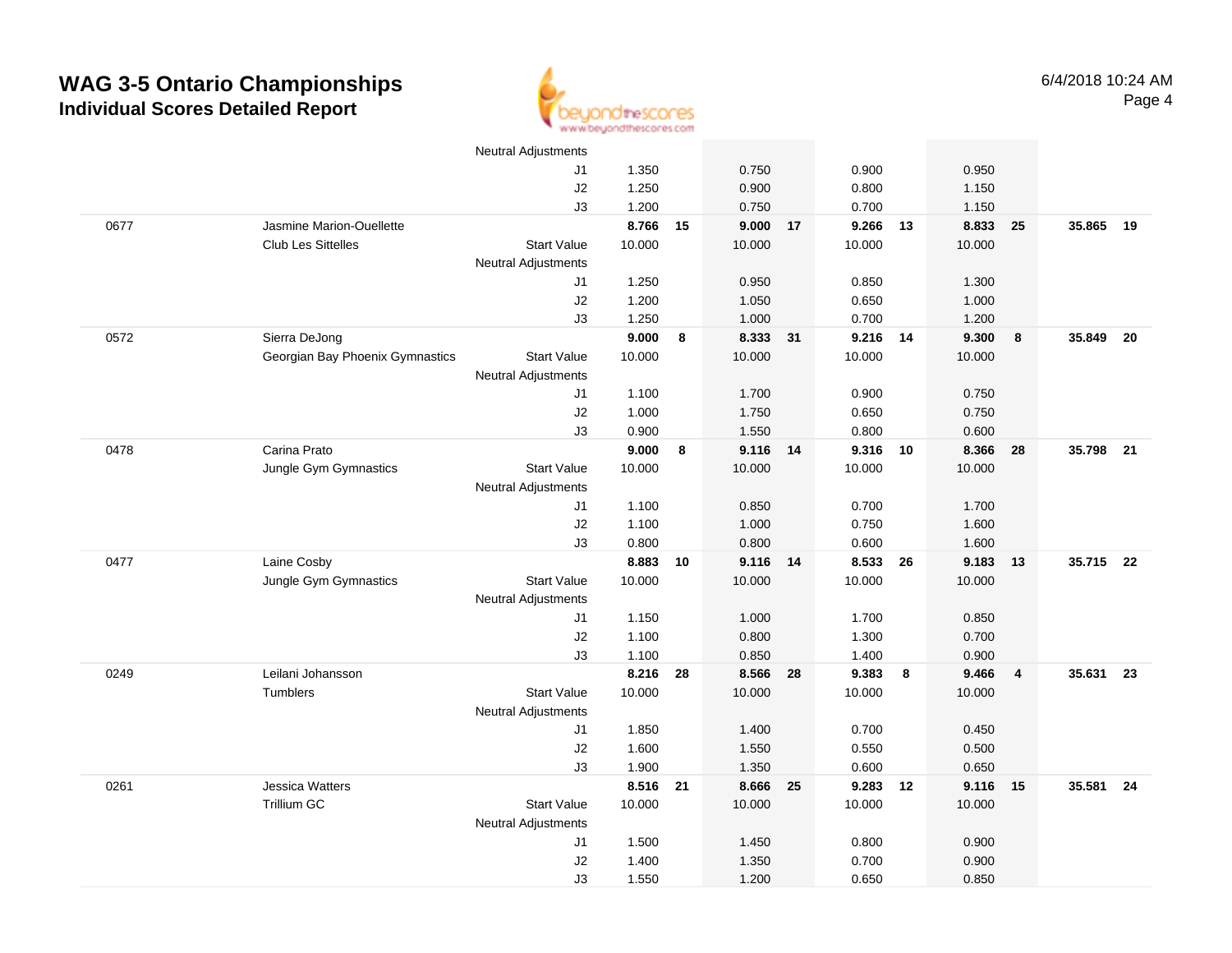

| 0542 | Mackenzie Parker               |                            | 9.000  | 8  | 8.450 29 |    | 9.283    | 12                      | 8.766  | - 26 | 35.499    | - 25 |
|------|--------------------------------|----------------------------|--------|----|----------|----|----------|-------------------------|--------|------|-----------|------|
|      | Gym Magic                      | <b>Start Value</b>         | 10.000 |    | 10.000   |    | 10.000   |                         | 10.000 |      |           |      |
|      |                                | <b>Neutral Adjustments</b> |        |    |          |    |          |                         |        |      |           |      |
|      |                                | J1                         | 0.950  |    | 1.600    |    | 0.800    |                         | 1.300  |      |           |      |
|      |                                | J2                         | 1.050  |    | 1.600    |    | 0.650    |                         | 1.200  |      |           |      |
|      |                                | J3                         | 1.000  |    | 1.450    |    | 0.700    |                         | 1.200  |      |           |      |
| 0222 | Talia Ciampo                   |                            | 8.500  | 22 | 9.283    | 9  | 8.883 21 |                         | 8.716  | 27   | 35.382    | - 26 |
|      | <b>Whitby Gymnastics</b>       | <b>Start Value</b>         | 10.000 |    | 10.000   |    | 10.000   |                         | 10.000 |      |           |      |
|      |                                | <b>Neutral Adjustments</b> |        |    |          |    | $-0.200$ |                         |        |      |           |      |
|      |                                | J1                         | 1.500  |    | 0.750    |    | 0.800    |                         | 1.300  |      |           |      |
|      |                                | J2                         | 1.600  |    | 0.750    |    | 0.950    |                         | 1.200  |      |           |      |
|      |                                | J3                         | 1.400  |    | 0.650    |    | 1.000    |                         | 1.350  |      |           |      |
| 0252 | Olivia Jamnisek                |                            | 8.350  | 25 | 8.433    | 30 | 9.300    | 11                      | 9.100  | 16   | 35.183    | 27   |
|      | <b>Tristar Gymnastics Club</b> | <b>Start Value</b>         | 10.000 |    | 10.000   |    | 10.000   |                         | 10.000 |      |           |      |
|      |                                | <b>Neutral Adjustments</b> |        |    |          |    |          |                         |        |      |           |      |
|      |                                | J1                         | 1.800  |    | 1.600    |    | 0.650    |                         | 0.950  |      |           |      |
|      |                                | $\sf J2$                   | 1.500  |    | 1.600    |    | 0.750    |                         | 0.800  |      |           |      |
|      |                                | J3                         | 1.650  |    | 1.500    |    | 0.700    |                         | 0.950  |      |           |      |
| 0659 | <b>Taylor Craig</b>            |                            | 8.683  | 18 | 8.966    | 18 | 8.433 28 |                         | 9.050  | 17   | 35.132 28 |      |
|      | Corona Competitive             | <b>Start Value</b>         | 10.000 |    | 10.000   |    | 10.000   |                         | 10.000 |      |           |      |
|      |                                | <b>Neutral Adjustments</b> |        |    |          |    | $-0.100$ |                         |        |      |           |      |
|      |                                | J1                         | 1.350  |    | 1.100    |    | 1.600    |                         | 1.050  |      |           |      |
|      |                                | J2                         | 1.300  |    | 1.050    |    | 1.500    |                         | 0.900  |      |           |      |
|      |                                | J3                         | 1.300  |    | 0.950    |    | 1.300    |                         | 0.900  |      |           |      |
| 0476 | Jacey Batchilder               |                            | 8.633  | 20 | 8.666    | 25 | 8.900    | 20                      | 8.900  | 23   | 35.099    | 29   |
|      | Jungle Gym Gymnastics          | <b>Start Value</b>         | 10.000 |    | 10.000   |    | 10.000   |                         | 10.000 |      |           |      |
|      |                                | <b>Neutral Adjustments</b> |        |    |          |    |          |                         |        |      |           |      |
|      |                                | J1                         | 1.500  |    | 1.500    |    | 1.200    |                         | 1.250  |      |           |      |
|      |                                | J2                         | 1.400  |    | 1.300    |    | 1.000    |                         | 1.050  |      |           |      |
|      |                                | J3                         | 1.200  |    | 1.200    |    | 1.100    |                         | 1.000  |      |           |      |
| 0333 | Cassandra Aho                  |                            | 8.800  | 14 | 7.916 33 |    | 9.350    | $\overline{\mathbf{9}}$ | 8.900  | 23   | 34.966    | 30   |
|      | Quinte Bay                     | <b>Start Value</b>         | 10.000 |    | 10.000   |    | 10.000   |                         | 10.000 |      |           |      |
|      |                                | <b>Neutral Adjustments</b> |        |    |          |    |          |                         |        |      |           |      |
|      |                                | J1                         | 1.200  |    | 2.400    |    | 0.600    |                         | 1.150  |      |           |      |
|      |                                | J2                         | 1.200  |    | 2.000    |    | 0.650    |                         | 1.000  |      |           |      |
|      |                                | J3                         | 1.200  |    | 1.850    |    | 0.700    |                         | 1.150  |      |           |      |
| 0414 | Kiersten Freeman               |                            | 8.466  | 23 | 8.583    | 27 | 8.533    | 26                      | 9.033  | 18   | 34.615 31 |      |
|      | Loyalist Gymnastics Club       | <b>Start Value</b>         | 10.000 |    | 10.000   |    | 10.000   |                         | 10.000 |      |           |      |
|      |                                | <b>Neutral Adjustments</b> |        |    |          |    |          |                         |        |      |           |      |
|      |                                | J1                         | 1.400  |    | 1.550    |    | 1.550    |                         | 1.050  |      |           |      |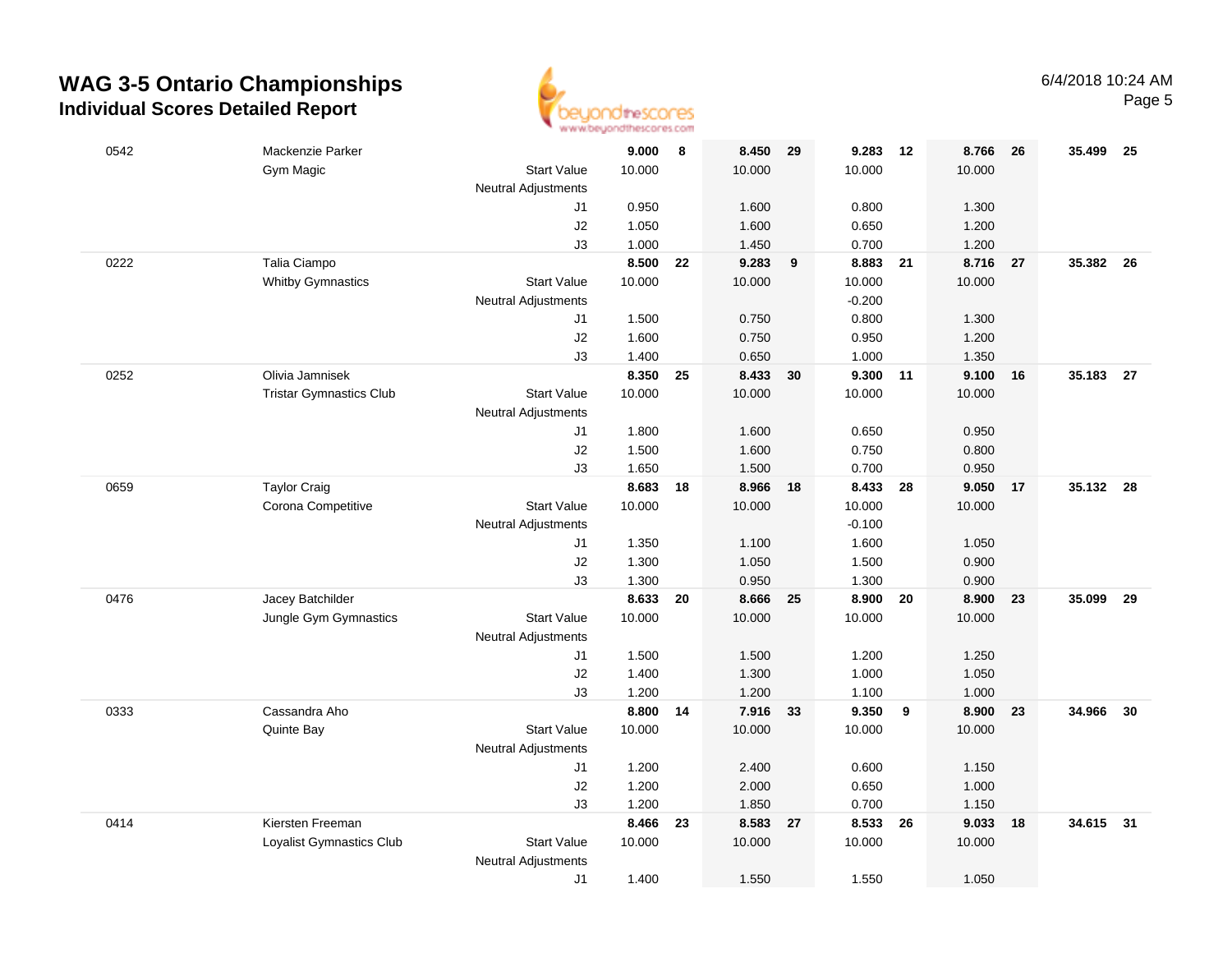

|      |                                 | J2                               | 1.500  |    | 1.300    |    | 1.450    |    | 1.050    |      |           |    |
|------|---------------------------------|----------------------------------|--------|----|----------|----|----------|----|----------|------|-----------|----|
|      |                                 | J3                               | 1.700  |    | 1.400    |    | 1.400    |    | 0.800    |      |           |    |
| 1403 | Renee Carrique                  |                                  | 8.366  | 24 | 7.816    | 34 | 9.200    | 15 | 9.033    | 18   | 34.415 32 |    |
|      | <b>Barrie Kempettes</b>         | <b>Start Value</b>               | 10.000 |    | 10.000   |    | 10.000   |    | 10.000   |      |           |    |
|      |                                 | Neutral Adjustments              |        |    |          |    |          |    |          |      |           |    |
|      |                                 | J1                               | 1.850  |    | 2.200    |    | 0.700    |    | 0.900    |      |           |    |
|      |                                 | J2                               | 1.500  |    | 2.350    |    | 0.800    |    | 1.000    |      |           |    |
|      |                                 | J3                               | 1.550  |    | 2.000    |    | 0.900    |    | 1.000    |      |           |    |
| 0492 | Fern Dean-Thornton              |                                  | 8.266  | 27 | 8.633    | 26 | 8.800    | 23 | 8.350    | 29   | 34.049    | 33 |
|      | Hanover Aerials Gymnastics Club | <b>Start Value</b>               | 10.000 |    | 10.000   |    | 10.000   |    | 10.000   |      |           |    |
|      |                                 | Neutral Adjustments              |        |    |          |    | $-0.100$ |    |          |      |           |    |
|      |                                 | J1                               | 1.750  |    | 1.300    |    | 1.100    |    | 1.550    |      |           |    |
|      |                                 | J2                               | 1.750  |    | 1.350    |    | 1.000    |    | 1.700    |      |           |    |
|      |                                 | J3                               | 1.700  |    | 1.450    |    | 1.200    |    | 1.700    |      |           |    |
| 0732 | Erin Atkinson                   |                                  | 8.733  | 17 | 8.783 23 |    | 8.183 29 |    | 8.316    | 30   | 34.015 34 |    |
|      | All Star Sports Centre          | <b>Start Value</b>               | 10.000 |    | 10.000   |    | 10.000   |    | 10.000   |      |           |    |
|      |                                 | <b>Neutral Adjustments</b>       |        |    |          |    | $-0.100$ |    |          |      |           |    |
|      |                                 | J1                               | 1.300  |    | 1.400    |    | 1.900    |    | 1.800    |      |           |    |
|      |                                 | J2                               | 1.200  |    | 1.150    |    | 1.550    |    | 1.650    |      |           |    |
|      |                                 | J3                               | 1.300  |    | 1.100    |    | 1.700    |    | 1.600    |      |           |    |
| 1435 | Natasha Sandhu                  |                                  | 8.100  | 29 | 8.250    | 32 | 8.483    | 27 | 8.950 21 |      | 33.783    | 35 |
|      | Corona Competitive              | <b>Start Value</b>               | 10.000 |    | 10.000   |    | 10.000   |    | 10.000   |      |           |    |
|      |                                 | Neutral Adjustments              |        |    |          |    |          |    |          |      |           |    |
|      |                                 | J1                               | 1.900  |    | 1.900    |    | 1.600    |    | 0.950    |      |           |    |
|      |                                 | J2                               | 2.000  |    | 1.650    |    | 1.500    |    | 1.000    |      |           |    |
|      |                                 | J3                               | 1.800  |    | 1.700    |    | 1.450    |    | 1.200    |      |           |    |
| 0507 | Simone Litzgus                  |                                  | 8.333  | 26 | 8.800    | 22 | 8.600    | 24 | 8.000    | 32   | 33.733    | 36 |
|      | <b>Gyros Gymnastics</b>         | <b>Start Value</b>               | 10.000 |    | 10.000   |    | 10.000   |    | 10.000   |      |           |    |
|      |                                 | <b>Neutral Adjustments</b><br>J1 | 1.700  |    | 1.300    |    | 1.600    |    | 2.000    |      |           |    |
|      |                                 | J2                               | 1.600  |    | 1.100    |    | 1.300    |    | 2.000    |      |           |    |
|      |                                 | J3                               | 1.700  |    | 1.200    |    | 1.300    |    | 2.000    |      |           |    |
| 0297 | Grace Callan                    |                                  | 8.516  | 21 | 7.066    | 36 | 8.866 22 |    | 8.883    | - 24 | 33.331 37 |    |
|      | Smiths Falls Gym Stars          | <b>Start Value</b>               | 10.000 |    | 10.000   |    | 10.000   |    | 10.000   |      |           |    |
|      |                                 | <b>Neutral Adjustments</b>       |        |    |          |    |          |    |          |      |           |    |
|      |                                 | J1                               | 1.650  |    | 3.000    |    | 1.300    |    | 1.000    |      |           |    |
|      |                                 | J2                               | 1.500  |    | 3.000    |    | 1.100    |    | 1.150    |      |           |    |
|      |                                 | J3                               | 1.300  |    | 2.800    |    | 1.000    |    | 1.200    |      |           |    |
| 0690 | <b>Tharen Last</b>              |                                  | 8.500  | 22 | 7.600    | 35 | 8.900    | 20 | 8.300    | 31   | 33.300    | 38 |
|      | <b>Brockville</b>               | <b>Start Value</b>               | 10.000 |    | 10.000   |    | 10.000   |    | 10.000   |      |           |    |
|      |                                 |                                  |        |    |          |    |          |    |          |      |           |    |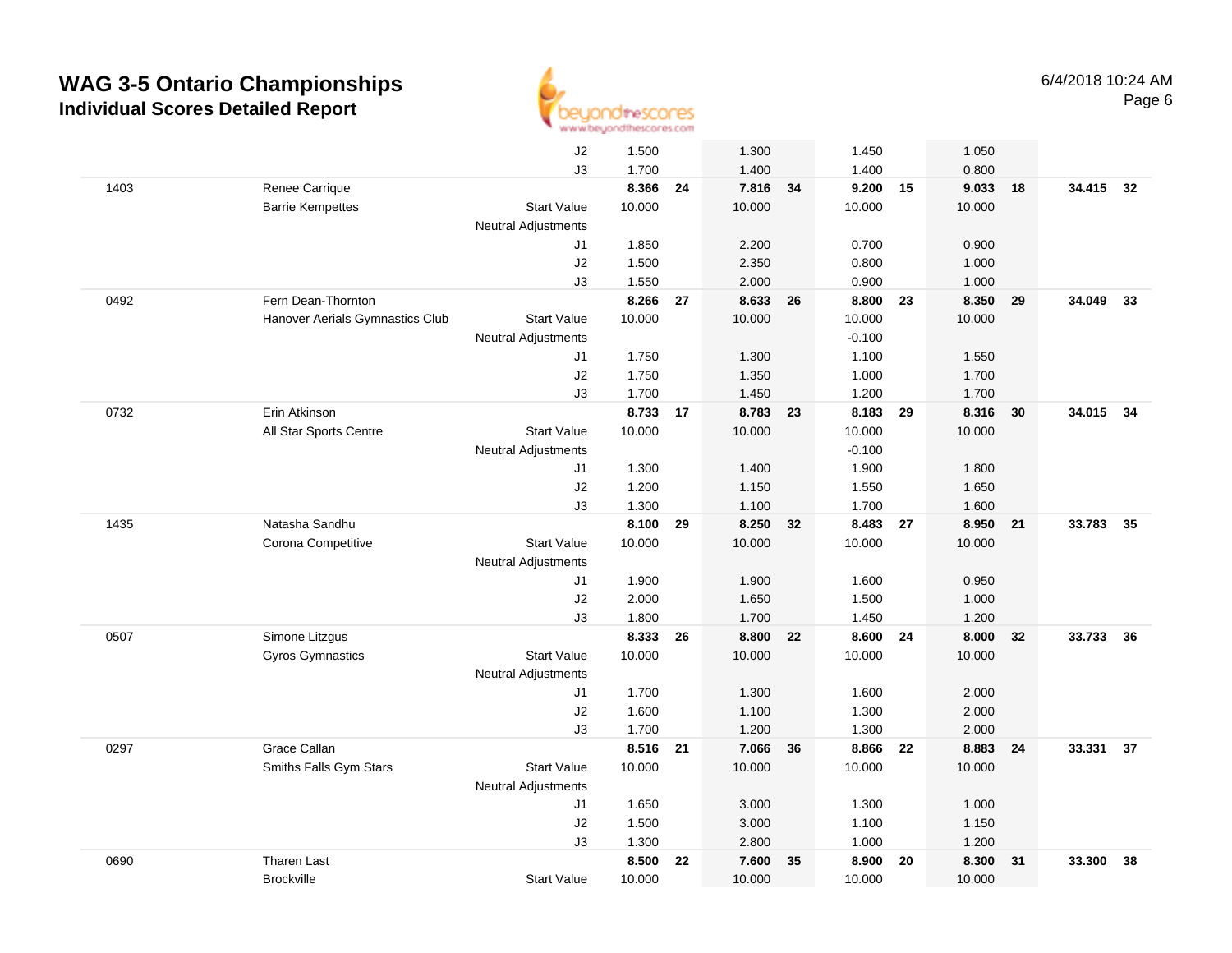

| <b>Neutral Adjustments</b> |       |       | $-0.100$ |       |
|----------------------------|-------|-------|----------|-------|
| J1.                        | 1.500 | 2.400 | 1.000    | 1.800 |
| J2                         | 1.500 | 2.200 | 1.000    | 1.600 |
| JЗ                         | 1.500 | 2.600 | 1.000    | 1.700 |

#### **Gymnastics Ontario Level 4**

**Age 14 A**

| ID   | League ID | <b>Name</b>               |                            | <b>VT</b> | #            | <b>UB</b> | #              | <b>BB</b> | #              | <b>FX</b> | #              | AA     | #              |
|------|-----------|---------------------------|----------------------------|-----------|--------------|-----------|----------------|-----------|----------------|-----------|----------------|--------|----------------|
| 0354 |           | Nur Camci                 |                            | 9.300     | 6            | 9.166     | 8              | 9.666     | $\overline{2}$ | 9.766     | $\overline{1}$ | 37.898 | $\mathbf{1}$   |
|      |           | Olympia Gymnastics        | <b>Start Value</b>         | 10.000    |              | 10.000    |                | 10.000    |                | 10.000    |                |        |                |
|      |           |                           | <b>Neutral Adjustments</b> |           |              |           |                | $-0.100$  |                |           |                |        |                |
|      |           |                           | J1                         | 0.650     |              | 0.750     |                | 0.200     |                | 0.300     |                |        |                |
|      |           |                           | J2                         | 0.700     |              | 0.900     |                | 0.200     |                | 0.150     |                |        |                |
|      |           |                           | J3                         | 0.750     |              | 0.850     |                | 0.300     |                | 0.250     |                |        |                |
| 0258 |           | Macy Noordhof             |                            | 9.433     | $\mathbf{1}$ | 9.416     | $\mathbf{3}$   | 9.150     | 8              | 9.666     | $\overline{2}$ | 37.665 | $\overline{2}$ |
|      |           | <b>Trillium GC</b>        | <b>Start Value</b>         | 10.000    |              | 10.000    |                | 10.000    |                | 10.000    |                |        |                |
|      |           |                           | <b>Neutral Adjustments</b> |           |              |           |                |           |                |           |                |        |                |
|      |           |                           | J1                         | 0.550     |              | 0.650     |                | 0.900     |                | 0.300     |                |        |                |
|      |           |                           | J2                         | 0.650     |              | 0.500     |                | 0.800     |                | 0.300     |                |        |                |
|      |           |                           | J3                         | 0.500     |              | 0.600     |                | 0.850     |                | 0.400     |                |        |                |
| 0578 |           | Emma Coote                |                            | 9.383     | $\mathbf{3}$ | 9.616     | $\mathbf{1}$   | 9.416     | $\overline{4}$ | 9.100     | 12             | 37.515 | -3             |
|      |           | Gemini Gymnastics         | <b>Start Value</b>         | 10.000    |              | 10.000    |                | 10.000    |                | 10.000    |                |        |                |
|      |           |                           | <b>Neutral Adjustments</b> |           |              |           |                |           |                |           |                |        |                |
|      |           |                           | J1                         | 0.600     |              | 0.350     |                | 0.550     |                | 1.000     |                |        |                |
|      |           |                           | J2                         | 0.650     |              | 0.450     |                | 0.600     |                | 0.750     |                |        |                |
|      |           |                           | J3                         | 0.600     |              | 0.350     |                | 0.600     |                | 0.950     |                |        |                |
| 0611 |           | <b>Trina Bagnell</b>      |                            | 8.983     | 20           | 9.300     | $\overline{4}$ | 9.783     | $\overline{1}$ | 9.433     | $\overline{4}$ | 37.499 | $\overline{4}$ |
|      |           | <b>Futures Gymnastics</b> | <b>Start Value</b>         | 10.000    |              | 10.000    |                | 10.000    |                | 10.000    |                |        |                |
|      |           |                           | <b>Neutral Adjustments</b> |           |              |           |                | 0.100     |                |           |                |        |                |
|      |           |                           | J1                         | 1.000     |              | 0.600     |                | 0.300     |                | 0.700     |                |        |                |
|      |           |                           | J2                         | 1.000     |              | 0.800     |                | 0.300     |                | 0.500     |                |        |                |
|      |           |                           | J3                         | 1.050     |              | 0.700     |                | 0.350     |                | 0.500     |                |        |                |
| 0579 |           | Mila Poupard              |                            | 9.383     | 3            | 9.550     | $\overline{2}$ | 9.100     | 10             | 9.300     | $\overline{7}$ | 37.333 | 5              |
|      |           | Gemini Gymnastics         | <b>Start Value</b>         | 10.000    |              | 10.000    |                | 10.000    |                | 10.000    |                |        |                |
|      |           |                           | <b>Neutral Adjustments</b> |           |              |           |                |           |                |           |                |        |                |
|      |           |                           | J1                         | 0.650     |              | 0.500     |                | 0.900     |                | 0.650     |                |        |                |
|      |           |                           | J2                         | 0.600     |              | 0.400     |                | 0.850     |                | 0.800     |                |        |                |
|      |           |                           | J3                         | 0.600     |              | 0.450     |                | 0.950     |                | 0.650     |                |        |                |
| 0247 |           | Emma Britton              |                            | 9.216     | $-11$        | 9.200     | $\overline{7}$ | 8.833     | 20             | 9.583     | $\mathbf{3}$   | 36.832 | - 6            |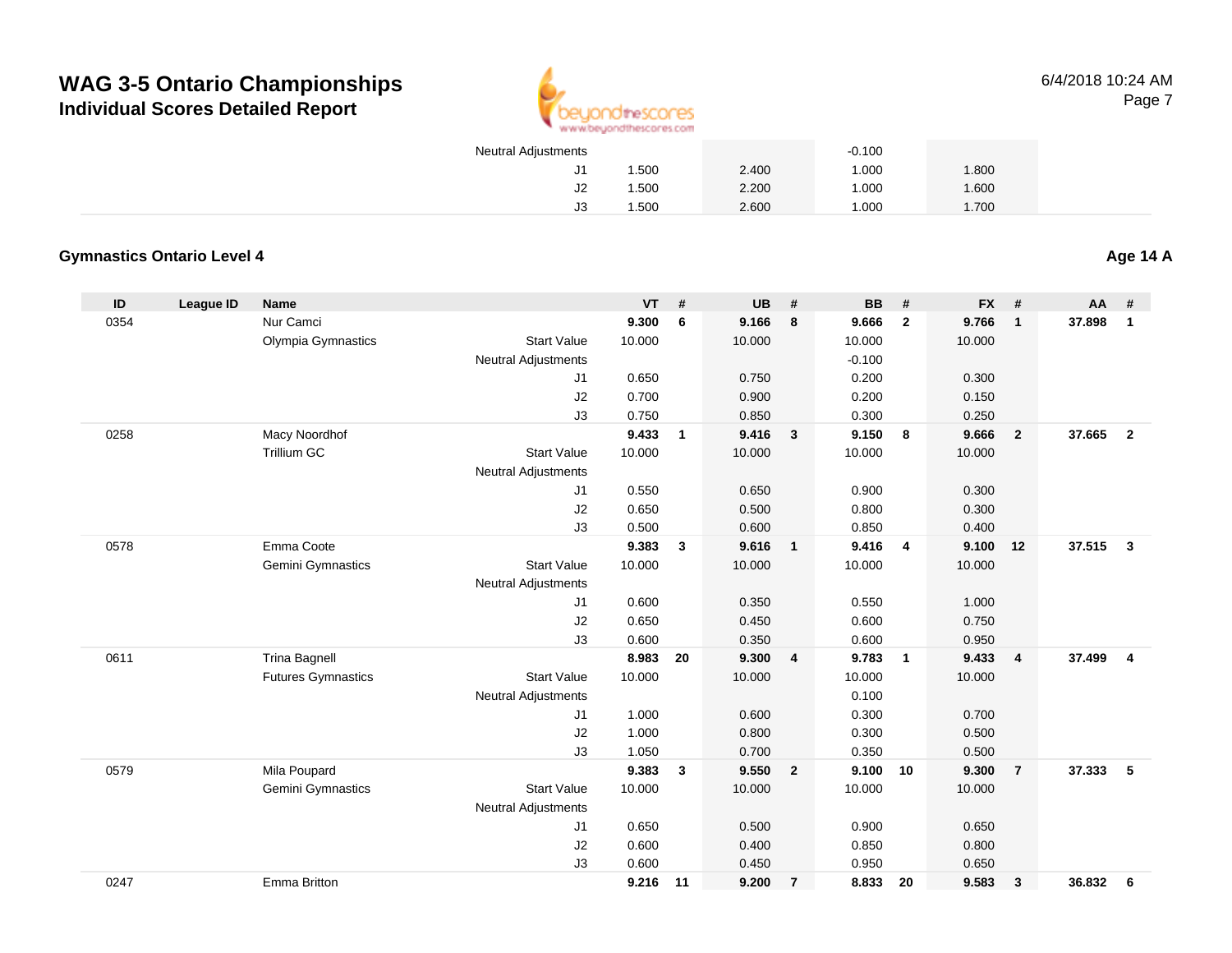

|      | Tumblers                          | Start Value<br>Neutral Adjustments | 10.000 |                | 10.000   |                 | 10.000   |                 | 10.000         |    |           |                |
|------|-----------------------------------|------------------------------------|--------|----------------|----------|-----------------|----------|-----------------|----------------|----|-----------|----------------|
|      |                                   | J1                                 | 0.900  |                | 0.800    |                 | 1.100    |                 | 0.450          |    |           |                |
|      |                                   | J2                                 | 0.750  |                | 0.850    |                 | 1.200    |                 | 0.500          |    |           |                |
|      |                                   | J3                                 | 0.700  |                | 0.750    |                 | 1.200    |                 | 0.300          |    |           |                |
| 0686 | Madison Bumbaca                   |                                    | 9.050  | 18             | 9.283    | $5\phantom{.0}$ | 8.900 16 |                 | 9.350          | 5  | 36.583    | $\overline{7}$ |
|      | <b>Burlington Gymnastics Club</b> | <b>Start Value</b>                 | 10.000 |                | 10.000   |                 | 10.000   |                 | 10.000         |    |           |                |
|      |                                   | <b>Neutral Adjustments</b>         |        |                |          |                 |          |                 |                |    |           |                |
|      |                                   | J1                                 | 0.850  |                | 0.650    |                 | 1.050    |                 | 0.600          |    |           |                |
|      |                                   | J2                                 | 1.000  |                | 0.700    |                 | 1.000    |                 | 0.700          |    |           |                |
|      |                                   | J3                                 | 1.000  |                | 0.800    |                 | 1.250    |                 | 0.650          |    |           |                |
| 0553 | Jaylen Rao                        |                                    | 9.283  | $\overline{7}$ | 9.300    | $\overline{4}$  | 8.883    | 17              | 9.050          | 14 | 36.516    | 8              |
|      | <b>Guelph Saultos</b>             | <b>Start Value</b>                 | 10.000 |                | 10.000   |                 | 10.000   |                 | 10.000         |    |           |                |
|      |                                   | Neutral Adjustments                |        |                |          |                 |          |                 |                |    |           |                |
|      |                                   | J1                                 | 0.700  |                | 0.700    |                 | 1.150    |                 | 0.850          |    |           |                |
|      |                                   | J2                                 | 0.700  |                | 0.800    |                 | 1.250    |                 | 1.100          |    |           |                |
|      |                                   | J3                                 | 0.750  |                | 0.600    |                 | 0.950    |                 | 0.900          |    |           |                |
| 0314 | Madison Ingram                    |                                    | 8.916  | 22             | 9.266    | $6\phantom{1}$  | 9.400    | $5\phantom{.0}$ | 8.900          | 20 | 36.482    | 9              |
|      | Sault Ste Marie Gymnastics Club   | <b>Start Value</b>                 | 10.000 |                | 10.000   |                 | 10.000   |                 | 10.000         |    |           |                |
|      |                                   | <b>Neutral Adjustments</b>         |        |                |          |                 |          |                 |                |    |           |                |
|      |                                   | J1                                 | 1.000  |                | 0.800    |                 | 0.600    |                 | 1.200          |    |           |                |
|      |                                   | J2                                 | 1.050  |                | 0.600    |                 | 0.500    |                 | 1.100          |    |           |                |
|      |                                   | J3                                 | 1.200  |                | 0.800    |                 | 0.700    |                 | 1.000          |    |           |                |
| 0569 | Juliana Rivera                    |                                    | 9.233  | 10             | 8.650    | 16              | 9.266    | 6               | 9.316          | 6  | 36.465    | 10             |
|      | <b>Global Gymnastics</b>          | Start Value                        | 10.000 |                | 10.000   |                 | 10.000   |                 | 10.000         |    |           |                |
|      |                                   | Neutral Adjustments                |        |                |          |                 |          |                 |                |    |           |                |
|      |                                   | J1                                 | 0.700  |                | 1.500    |                 | 0.700    |                 | 0.750          |    |           |                |
|      |                                   | J2                                 | 0.700  |                | 1.200    |                 | 0.700    |                 | 0.600          |    |           |                |
|      |                                   | J3                                 | 0.900  |                | 1.350    |                 | 0.800    |                 | 0.700          |    |           |                |
| 0356 | Zoe Smith                         |                                    | 9.250  | 9              | 9.066 11 |                 | 9.150    | 8               | 8.983          | 17 | 36.449 11 |                |
|      | Olympia Gymnastics                | <b>Start Value</b>                 | 10.000 |                | 10.000   |                 | 10.000   |                 | 10.000         |    |           |                |
|      |                                   | <b>Neutral Adjustments</b>         |        |                |          |                 | $-0.100$ |                 |                |    |           |                |
|      |                                   | J1                                 | 0.750  |                | 0.900    |                 | 0.700    |                 | 1.000          |    |           |                |
|      |                                   | J2                                 | 0.700  |                | 0.900    |                 | 0.900    |                 | 0.950          |    |           |                |
|      |                                   | J3                                 | 0.800  |                | 1.000    |                 | 0.650    |                 | 1.100          |    |           |                |
| 0672 | <b>Haley Hass</b>                 |                                    | 8.866  | 24             | 9.116 10 |                 | 9.183    | $\overline{7}$  | 9.250          | 10 | 36.415 12 |                |
|      | <b>Champions Gymnastics</b>       | <b>Start Value</b>                 | 10.000 |                | 10.000   |                 | 10.000   |                 | 10.000         |    |           |                |
|      |                                   | Neutral Adjustments                | 1.000  |                | 1.150    |                 | 0.700    |                 |                |    |           |                |
|      |                                   | J1<br>J2                           | 1.150  |                | 0.700    |                 | 0.800    |                 | 0.800<br>0.800 |    |           |                |
|      |                                   |                                    |        |                |          |                 |          |                 |                |    |           |                |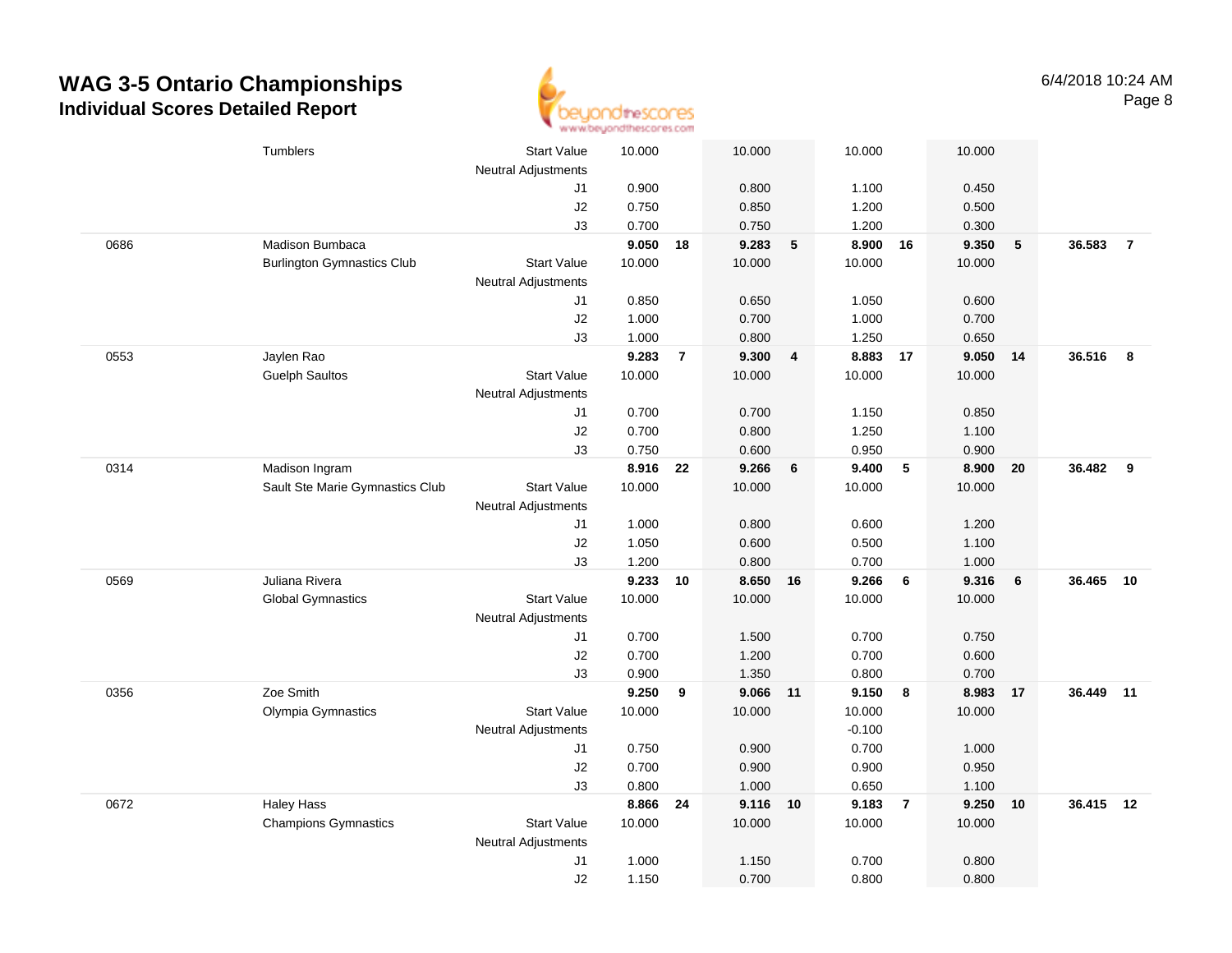

|      |                                    | J3                         | 1.250    |                | 0.800    |    | 0.950    |              | 0.650  |    |           |    |
|------|------------------------------------|----------------------------|----------|----------------|----------|----|----------|--------------|--------|----|-----------|----|
| 0259 | Emma Twofoot                       |                            | 9.350    | $\overline{4}$ | 9.150    | 9  | 8.900    | 16           | 8.983  | 17 | 36.383    | 13 |
|      | Trillium GC                        | <b>Start Value</b>         | 10.000   |                | 10.000   |    | 10.000   |              | 10.000 |    |           |    |
|      |                                    | <b>Neutral Adjustments</b> |          |                |          |    | $-0.100$ |              |        |    |           |    |
|      |                                    | J1                         | 0.700    |                | 0.850    |    | 1.050    |              | 1.150  |    |           |    |
|      |                                    | J2                         | 0.650    |                | 0.800    |    | 1.000    |              | 1.100  |    |           |    |
|      |                                    | J3                         | 0.600    |                | 0.900    |    | 0.950    |              | 0.800  |    |           |    |
| 0688 | Jessica Pasca                      |                            | 9.183    | 12             | 8.533    | 19 | 9.266    | 6            | 9.250  | 10 | 36.232    | 14 |
|      | Cambridge Kips                     | <b>Start Value</b>         | 10.000   |                | 10.000   |    | 10.000   |              | 10.000 |    |           |    |
|      |                                    | <b>Neutral Adjustments</b> |          |                |          |    |          |              |        |    |           |    |
|      |                                    | J1                         | 0.750    |                | 1.500    |    | 0.650    |              | 0.600  |    |           |    |
|      |                                    | J2                         | 0.850    |                | 1.400    |    | 0.800    |              | 0.750  |    |           |    |
|      |                                    | J3                         | 0.850    |                | 1.500    |    | 0.750    |              | 0.900  |    |           |    |
| 0666 | Logan Mcintee                      |                            | 9.166    | 13             | 8.650 16 |    | 8.866    | 18           | 9.283  | 8  | 35.965    | 15 |
|      | Cornwall Gymnastics club           | <b>Start Value</b>         | 10.000   |                | 10.000   |    | 10.000   |              | 10.000 |    |           |    |
|      |                                    | Neutral Adjustments        |          |                |          |    | $-0.100$ |              |        |    |           |    |
|      |                                    | J1                         | 0.750    |                | 1.200    |    | 1.000    |              | 0.800  |    |           |    |
|      |                                    | J2                         | 0.900    |                | 1.500    |    | 0.950    |              | 0.750  |    |           |    |
|      |                                    | J3                         | 0.850    |                | 1.350    |    | 1.150    |              | 0.600  |    |           |    |
| 0248 | Priya McAuliffe                    |                            | 9.150 14 |                | 8.316 22 |    | 9.466    | $\mathbf{3}$ | 9.000  | 16 | 35.932 16 |    |
|      | <b>Tumblers</b>                    | <b>Start Value</b>         | 10.000   |                | 10.000   |    | 10.000   |              | 10.000 |    |           |    |
|      |                                    | <b>Neutral Adjustments</b> |          |                |          |    |          |              |        |    |           |    |
|      |                                    | J1                         | 0.800    |                | 1.800    |    | 0.550    |              | 1.150  |    |           |    |
|      |                                    | J2                         | 0.850    |                | 1.500    |    | 0.550    |              | 0.950  |    |           |    |
|      |                                    | J3                         | 0.900    |                | 1.750    |    | 0.500    |              | 0.900  |    |           |    |
| 0689 | Cassidy Smith                      |                            | 9.133    | 15             | 8.800    | 14 | 9.000    | 12           | 8.800  | 23 | 35.733    | 17 |
|      | Cayuga Gymnastics Club             | <b>Start Value</b>         | 10.000   |                | 10.000   |    | 10.000   |              | 10.000 |    |           |    |
|      |                                    | Neutral Adjustments        |          |                |          |    |          |              |        |    |           |    |
|      |                                    | J1                         | 0.800    |                | 1.200    |    | 0.850    |              | 1.250  |    |           |    |
|      |                                    | J2                         | 0.850    |                | 1.200    |    | 0.950    |              | 1.100  |    |           |    |
|      |                                    | J3                         | 0.950    |                | 1.200    |    | 1.200    |              | 1.250  |    |           |    |
| 0303 | Jenna Sabourin                     |                            | 8.883    | 23             | 8.966 12 |    | 8.816 21 |              | 8.966  | 18 | 35.631    | 18 |
|      | <b>Shenderey Gymnastics Centre</b> | <b>Start Value</b>         | 10.000   |                | 10.000   |    | 10.000   |              | 10.000 |    |           |    |
|      |                                    | <b>Neutral Adjustments</b> |          |                |          |    |          |              |        |    |           |    |
|      |                                    | J1                         | 1.050    |                | 1.150    |    | 1.150    |              | 1.250  |    |           |    |
|      |                                    | J2                         | 1.200    |                | 0.900    |    | 1.200    |              | 1.000  |    |           |    |
|      |                                    | J3                         | 1.100    |                | 1.050    |    | 1.200    |              | 0.850  |    |           |    |
| 0464 | Melissa Wry                        |                            | 9.216    | 11             | 8.583    | 17 | 8.833    | 20           | 8.983  | 17 | 35.615    | 19 |
|      | Kingston Gymnastics                | <b>Start Value</b>         | 10.000   |                | 10.000   |    | 10.000   |              | 10.000 |    |           |    |
|      |                                    | <b>Neutral Adjustments</b> |          |                |          |    |          |              |        |    |           |    |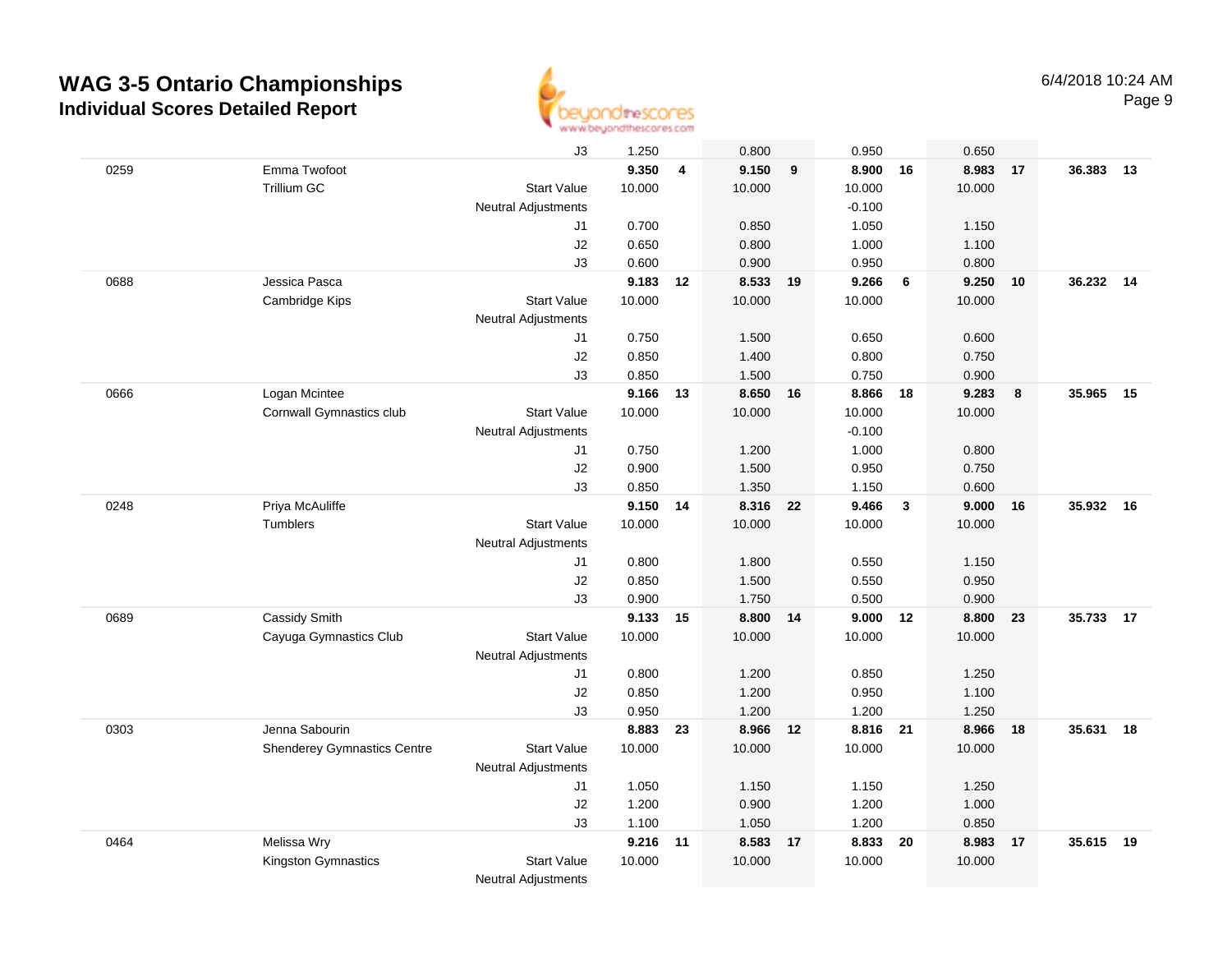

|      |                                     | J1                         | 0.750  |                | 1.450    |    | 1.200    |    | 0.900  |    |           |      |
|------|-------------------------------------|----------------------------|--------|----------------|----------|----|----------|----|--------|----|-----------|------|
|      |                                     | J2                         | 0.800  |                | 1.300    |    | 1.100    |    | 1.200  |    |           |      |
|      |                                     | J3                         | 0.800  |                | 1.500    |    | 1.200    |    | 0.950  |    |           |      |
| 0711 | Hanna Olson                         |                            | 9.300  | 6              | 8.683 15 |    | 8.966 14 |    | 8.633  | 26 | 35.582 20 |      |
|      | <b>Barrie Kempettes</b>             | <b>Start Value</b>         | 10.000 |                | 10.000   |    | 10.000   |    | 10.000 |    |           |      |
|      |                                     | <b>Neutral Adjustments</b> |        |                |          |    |          |    |        |    |           |      |
|      |                                     | J1                         | 0.600  |                | 1.200    |    | 1.000    |    | 1.500  |    |           |      |
|      |                                     | J2                         | 0.750  |                | 1.300    |    | 1.100    |    | 1.300  |    |           |      |
|      |                                     | J3                         | 0.750  |                | 1.450    |    | 1.000    |    | 1.300  |    |           |      |
| 0729 | Kate Wadge                          |                            | 9.266  | 8              | 8.533    | 19 | 8.800    | 22 | 8.916  | 19 | 35.515    | 21   |
|      | <b>Alliston Gymnastics Club</b>     | <b>Start Value</b>         | 10.000 |                | 10.000   |    | 10.000   |    | 10.000 |    |           |      |
|      |                                     | <b>Neutral Adjustments</b> |        |                |          |    |          |    |        |    |           |      |
|      |                                     | J1                         | 0.700  |                | 1.700    |    | 1.200    |    | 1.100  |    |           |      |
|      |                                     | J2                         | 0.750  |                | 1.300    |    | 1.100    |    | 1.200  |    |           |      |
|      |                                     | J3                         | 0.750  |                | 1.400    |    | 1.300    |    | 0.950  |    |           |      |
| 0463 | Emma Day                            |                            | 9.233  | 10             | 8.533 19 |    | 8.633 24 |    | 9.100  | 12 | 35.499    | - 22 |
|      | Kingston Gymnastics                 | <b>Start Value</b>         | 10.000 |                | 10.000   |    | 10.000   |    | 10.000 |    |           |      |
|      |                                     | <b>Neutral Adjustments</b> |        |                |          |    |          |    |        |    |           |      |
|      |                                     | J1                         | 0.750  |                | 1.400    |    | 1.350    |    | 0.900  |    |           |      |
|      |                                     | J2                         | 0.800  |                | 1.300    |    | 1.300    |    | 0.900  |    |           |      |
|      |                                     | J3                         | 0.750  |                | 1.700    |    | 1.450    |    | 0.900  |    |           |      |
| 0332 | Maliha Shrestha                     |                            | 9.116  | 16             | 8.800 14 |    | 8.650 23 |    | 8.850  | 22 | 35.416    | 23   |
|      | <b>Pulsars Gymnastics Club</b>      | <b>Start Value</b>         | 10.000 |                | 10.000   |    | 10.000   |    | 10.000 |    |           |      |
|      |                                     | Neutral Adjustments        |        |                |          |    |          |    |        |    |           |      |
|      |                                     | J1                         | 0.850  |                | 1.000    |    | 1.300    |    | 1.300  |    |           |      |
|      |                                     | J2                         | 0.950  |                | 1.350    |    | 1.300    |    | 0.950  |    |           |      |
|      |                                     | J3                         | 0.850  |                | 1.250    |    | 1.450    |    | 1.200  |    |           |      |
| 0408 | Jordyn Thurlow                      |                            | 8.950  | 21             | 8.100    | 24 | 8.983    | 13 | 9.316  | 6  | 35.349    | 24   |
|      | Mariposa                            | <b>Start Value</b>         | 10.000 |                | 10.000   |    | 10.000   |    | 10.000 |    |           |      |
|      |                                     | <b>Neutral Adjustments</b> | 1.100  |                | 2.000    |    | 1.000    |    | 0.800  |    |           |      |
|      |                                     | J1<br>J2                   | 1.000  |                | 1.900    |    | 0.900    |    | 0.500  |    |           |      |
|      |                                     | J3                         | 1.050  |                | 1.800    |    | 1.150    |    | 0.750  |    |           |      |
| 0211 | Daniella Santos                     |                            | 9.400  | $\overline{2}$ | 8.550    | 18 | 8.350 29 |    | 9.033  | 15 | 35.333    | 25   |
|      | Woodbridge Academy of<br>Gymnastics | <b>Start Value</b>         | 10.000 |                | 10.000   |    | 10.000   |    | 10.000 |    |           |      |
|      |                                     | <b>Neutral Adjustments</b> |        |                |          |    |          |    |        |    |           |      |
|      |                                     | J1                         | 0.550  |                | 1.350    |    | 1.800    |    | 0.950  |    |           |      |
|      |                                     | J2                         | 0.600  |                | 1.350    |    | 1.400    |    | 1.150  |    |           |      |
|      |                                     | J3                         | 0.650  |                | 1.650    |    | 1.750    |    | 0.800  |    |           |      |
|      |                                     |                            |        |                |          |    |          |    |        |    |           |      |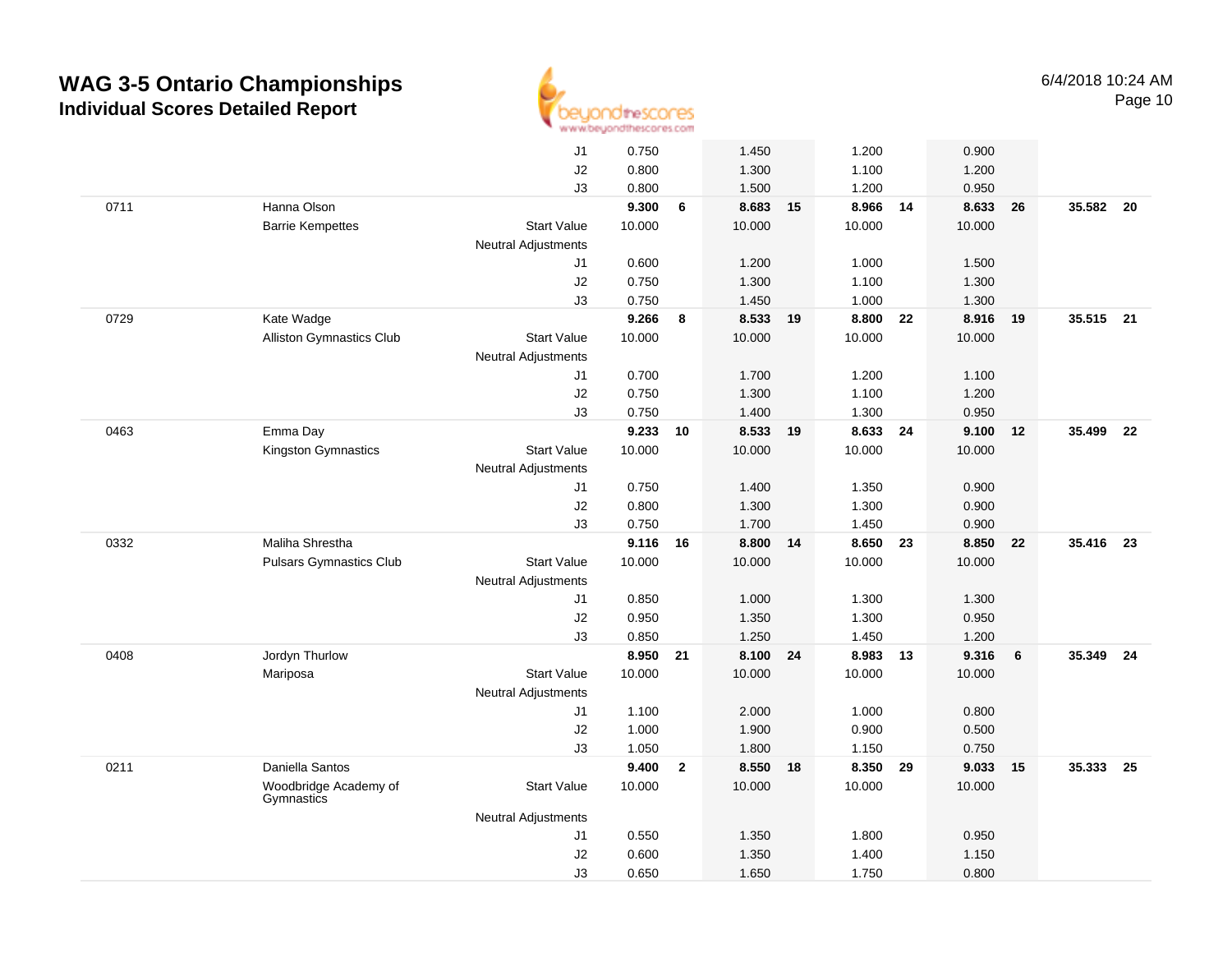

Page 11

| 0651 | Kyla Craven                      |                                                  | 9.283           | $\overline{7}$ | 7.950           | 26 | 8.850              | 19 | 9.066           | - 13 | 35.149 26 |    |
|------|----------------------------------|--------------------------------------------------|-----------------|----------------|-----------------|----|--------------------|----|-----------------|------|-----------|----|
|      | Dancemakers Gymnastics           | <b>Start Value</b><br><b>Neutral Adjustments</b> | 10.000          |                | 10.000          |    | 10.000             |    | 10.000          |      |           |    |
|      |                                  | J1                                               | 0.600           |                | 2.050           |    | 1.000              |    | 0.950           |      |           |    |
|      |                                  | J2                                               | 0.750           |                | 2.050           |    | 1.150              |    | 1.000           |      |           |    |
|      |                                  | J3                                               | 0.800           |                | 2.050           |    | 1.300              |    | 0.850           |      |           |    |
| 0696 | Nicole Clark                     |                                                  | 9.233           | 10             | 8.333 21        |    | 8.816 21           |    | 8.750           | 24   | 35.132 27 |    |
|      | Blenheim-Kent                    | <b>Start Value</b>                               | 10.000          |                | 10.000          |    | 10.000             |    | 10.000          |      |           |    |
|      |                                  | <b>Neutral Adjustments</b>                       |                 |                |                 |    |                    |    |                 |      |           |    |
|      |                                  | J1                                               | 0.700           |                | 1.950           |    | 1.300              |    | 1.150           |      |           |    |
|      |                                  | J2                                               | 0.800           |                | 1.600           |    | 1.000              |    | 1.150           |      |           |    |
|      |                                  | J3                                               | 0.800           |                | 1.450           |    | 1.250              |    | 1.450           |      |           |    |
| 0432 | Kiersten Landreville             |                                                  | 9.016<br>10.000 | 19             | 8.426<br>10.000 | 20 | 8.933 15<br>10.000 |    | 8.716<br>10.000 | 25   | 35.091    | 28 |
|      | <b>Lindsay Gymnastics Centre</b> | <b>Start Value</b><br>Neutral Adjustments        |                 |                |                 |    |                    |    |                 |      |           |    |
|      |                                  | J1                                               | 1.050           |                | 1.620           |    | 0.900              |    | 1.400           |      |           |    |
|      |                                  | J2                                               | 0.900           |                | 1.650           |    | 1.100              |    | 1.200           |      |           |    |
|      |                                  | J3                                               | 1.000           |                | 1.450           |    | 1.200              |    | 1.250           |      |           |    |
| 0743 | <b>Hailey Dobosh</b>             |                                                  | 9.150 14        |                | 8.850 13        |    | 7.816 31           |    | 9.233           | 11   | 35.049 29 |    |
|      | All Star Sports Centre           | <b>Start Value</b>                               | 10.000          |                | 10.000          |    | 10.000             |    | 10.000          |      |           |    |
|      |                                  | <b>Neutral Adjustments</b>                       |                 |                |                 |    | 0.100              |    |                 |      |           |    |
|      |                                  | J1                                               | 0.800           |                | 1.250           |    | 2.350              |    | 0.600           |      |           |    |
|      |                                  | J2                                               | 0.800           |                | 1.200           |    | 2.000              |    | 0.800           |      |           |    |
|      |                                  | J3                                               | 0.950           |                | 1.000           |    | 2.500              |    | 0.900           |      |           |    |
| 0336 | Kaylee Faria                     |                                                  | 8.916           | 22             | 8.266           | 23 | 9.133              | 9  | 8.433           | 28   | 34.748    | 30 |
|      | <b>Pickering Athletic Centre</b> | <b>Start Value</b>                               | 10.000          |                | 10.000          |    | 10.000             |    | 10.000          |      |           |    |
|      |                                  | <b>Neutral Adjustments</b>                       |                 |                |                 |    |                    |    |                 |      |           |    |
|      |                                  | J1                                               | 0.950           |                | 1.900           |    | 0.750              |    | 1.500           |      |           |    |
|      |                                  | J2<br>JЗ                                         | 1.050<br>1.250  |                | 1.550<br>1.750  |    | 0.850<br>1.000     |    | 1.500<br>1.700  |      |           |    |
| 0491 | Rahma Nusaibah                   |                                                  | 9.150 14        |                | 7.966 25        |    | 9.033              | 11 | 8.516           | 27   | 34.665 31 |    |
|      | Horizons Gymnastics              | <b>Start Value</b>                               | 10.000          |                | 10.000          |    | 10.000             |    | 10.000          |      |           |    |
|      |                                  | <b>Neutral Adjustments</b>                       |                 |                |                 |    |                    |    |                 |      |           |    |
|      |                                  | J1                                               | 0.800           |                | 2.300           |    | 0.900              |    | 1.400           |      |           |    |
|      |                                  | J2                                               | 0.900           |                | 1.900           |    | 1.000              |    | 1.350           |      |           |    |
|      |                                  | J3                                               | 0.850           |                | 1.900           |    | 1.000              |    | 1.700           |      |           |    |
| 0562 | Caitlin Davidson                 |                                                  | 9.266           | 8              | 7.350           | 28 | 8.550              | 25 | 9.266           | 9    | 34.432 32 |    |
|      | <b>Grand River Gymmies</b>       | <b>Start Value</b>                               | 10.000          |                | 10.000          |    | 10.000             |    | 10.000          |      |           |    |
|      |                                  | <b>Neutral Adjustments</b>                       |                 |                |                 |    |                    |    |                 |      |           |    |
|      |                                  | J1                                               | 0.600           |                | 2.550           |    | 1.400              |    | 0.650           |      |           |    |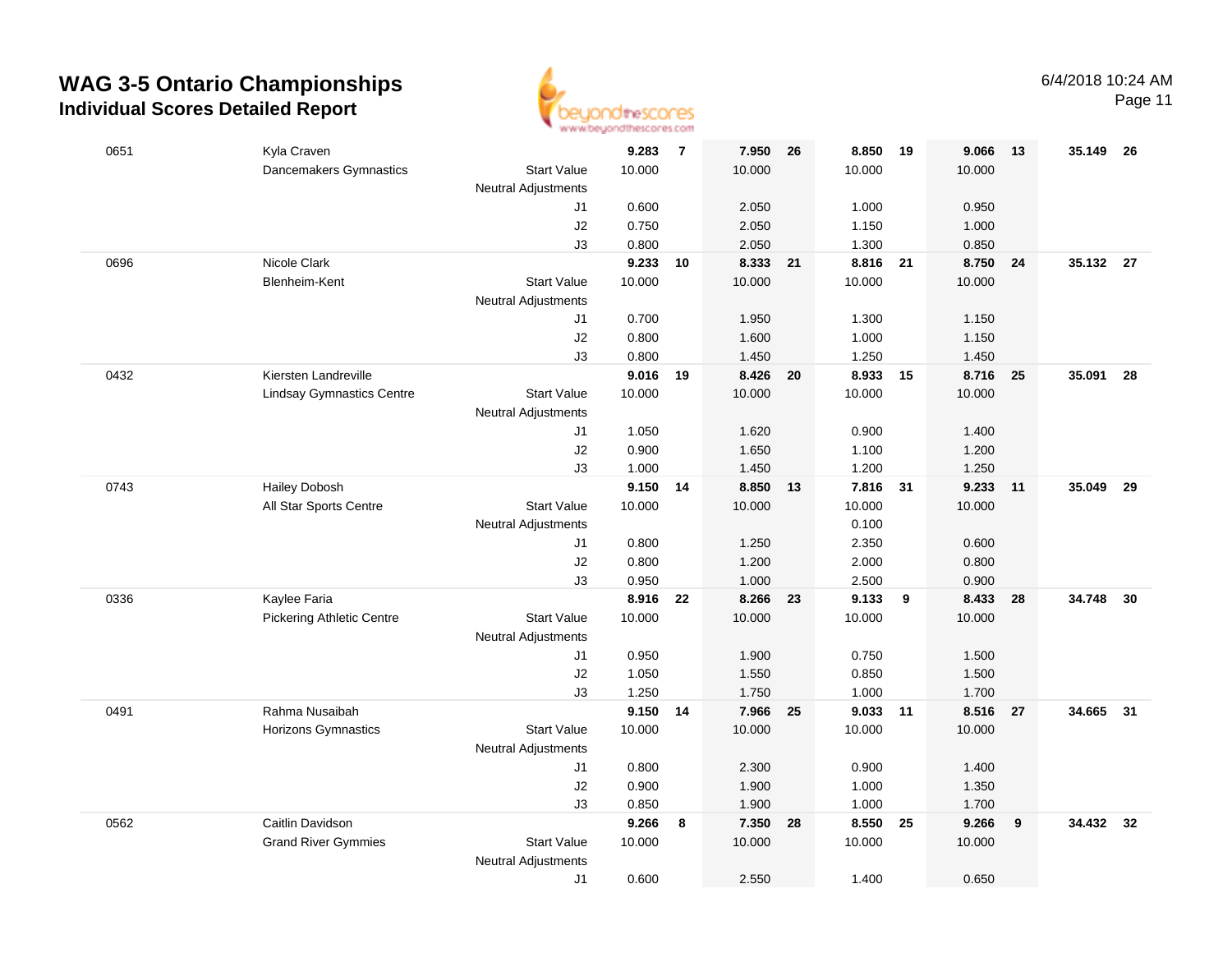

|      |            |                               | J2                         | 0.750  |    | 2.500    |     | 1.600    |    | 0.750    |    |           |    |
|------|------------|-------------------------------|----------------------------|--------|----|----------|-----|----------|----|----------|----|-----------|----|
|      |            |                               | J3                         | 0.850  |    | 2.900    |     | 1.350    |    | 0.800    |    |           |    |
| 0438 |            | Gabriella D'Alessandro        |                            | 9.333  | 5  | 7.600    | 27  | 8.466    | 27 | 8.866    | 21 | 34.265    | 33 |
|      |            | <b>KSG Aurora</b>             | <b>Start Value</b>         | 10.000 |    | 10.000   |     | 10.000   |    | 10.000   |    |           |    |
|      |            |                               | <b>Neutral Adjustments</b> |        |    |          |     |          |    |          |    |           |    |
|      |            |                               | J1                         | 0.650  |    | 2.200    |     | 1.550    |    | 1.250    |    |           |    |
|      |            |                               | J2                         | 0.700  |    | 2.700    |     | 1.550    |    | 1.000    |    |           |    |
|      |            |                               | J3                         | 0.650  |    | 2.300    |     | 1.500    |    | 1.150    |    |           |    |
| 1399 | Gymnastics | Claire Carscadden             |                            | 8.783  | 25 | 8.316 22 |     | 8.500    | 26 | 8.233    | 29 | 33.832 34 |    |
|      | Ontario    |                               |                            |        |    |          |     |          |    |          |    |           |    |
|      |            | Dancemakers Gymnastics        | <b>Start Value</b>         | 10.000 |    | 10.000   |     | 10.000   |    | 10.000   |    |           |    |
|      |            |                               | Neutral Adjustments        |        |    |          |     | $-0.100$ |    |          |    |           |    |
|      |            |                               | J1                         | 1.100  |    | 1.650    |     | 1.400    |    | 1.750    |    |           |    |
|      |            |                               | J2                         | 1.200  |    | 1.450    |     | 1.300    |    | 1.750    |    |           |    |
|      |            |                               | J3                         | 1.350  |    | 1.950    |     | 1.500    |    | 1.800    |    |           |    |
| 1401 |            | Anna Ginther                  |                            | 9.066  | 17 | 7.966    | 25  | 8.366    | 28 | 8.133    | 30 | 33.531    | 35 |
|      |            | <b>GCGC Gymnastics</b>        | <b>Start Value</b>         | 10.000 |    | 10.000   |     | 10.000   |    | 10.000   |    |           |    |
|      |            |                               | Neutral Adjustments        |        |    |          |     |          |    |          |    |           |    |
|      |            |                               | J1                         | 0.900  |    | 2.200    |     | 1.500    |    | 1.800    |    |           |    |
|      |            |                               | J2                         | 1.000  |    | 2.000    |     | 1.800    |    | 1.700    |    |           |    |
|      |            |                               | J3                         | 0.900  |    | 1.900    |     | 1.600    |    | 2.100    |    |           |    |
| 1443 |            | <b>Emily Quenneville</b>      |                            | 8.400  | 26 | 7.050    | -29 | 8.316    | 30 | 7.800 31 |    | 31.566    | 36 |
|      |            | Sudbury Salto Gymnastics Club | <b>Start Value</b>         | 10.000 |    | 10.000   |     | 10.000   |    | 10.000   |    |           |    |
|      |            |                               |                            |        |    |          |     |          |    |          |    |           |    |
|      |            |                               | <b>Neutral Adjustments</b> |        |    |          |     |          |    |          |    |           |    |
|      |            |                               | J1                         | 1.500  |    | 3.150    |     | 1.800    |    | 2.300    |    |           |    |
|      |            |                               | J2                         | 1.600  |    | 2.800    |     | 1.500    |    | 2.100    |    |           |    |
|      |            |                               | J3                         | 1.700  |    | 2.900    |     | 1.750    |    | 2.200    |    |           |    |

#### **Gymnastics Ontario Level 4**

| ID   | League ID | <b>Name</b>              |                            | $VT$ # |   | $UB$ # |   | <b>BB</b> | - #                     | <b>FX</b> | #  | <b>AA</b> | # |
|------|-----------|--------------------------|----------------------------|--------|---|--------|---|-----------|-------------------------|-----------|----|-----------|---|
| 0233 |           | Madeline Walker          |                            | 9.700  |   | 9.600  | 4 | 9.566     |                         | 9.466     | -5 | 38.332    |   |
|      |           | <b>Whitby Gymnastics</b> | <b>Start Value</b>         | 10.000 |   | 10.000 |   | 10.000    |                         | 10.000    |    |           |   |
|      |           |                          | <b>Neutral Adjustments</b> |        |   |        |   |           |                         |           |    |           |   |
|      |           |                          | J1                         | 0.300  |   | 0.400  |   | 0.350     |                         | 0.500     |    |           |   |
|      |           |                          | J2                         | 0.300  |   | 0.400  |   | 0.450     |                         | 0.500     |    |           |   |
|      |           |                          | J3                         | 0.300  |   | 0.400  |   | 0.500     |                         | 0.600     |    |           |   |
| 0705 |           | Bianca Barsan            |                            | 9.500  | 3 | 9.4336 |   | 9.516     | $\overline{\mathbf{2}}$ | 9.450     | -6 | 37.899    | 2 |
|      |           | <b>Birchmount</b>        | <b>Start Value</b>         | 10.000 |   | 10.000 |   | 10.000    |                         | 10.000    |    |           |   |

**Age 14 B**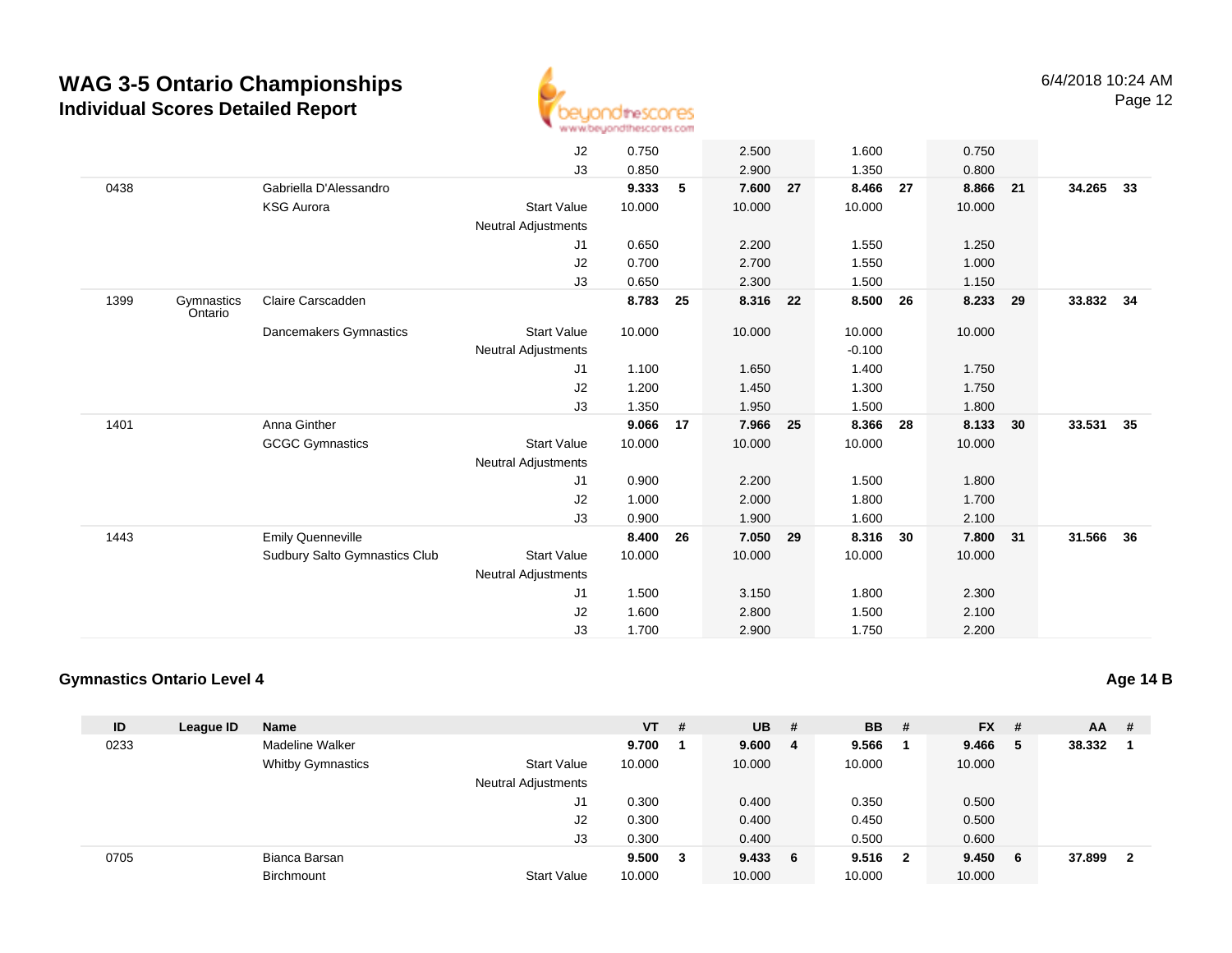

|      |                                  | Neutral Adjustments        |          |                 |          |                         |          |              |        |                |          |                         |
|------|----------------------------------|----------------------------|----------|-----------------|----------|-------------------------|----------|--------------|--------|----------------|----------|-------------------------|
|      |                                  | J1                         | 0.500    |                 | 0.500    |                         | 0.500    |              | 0.650  |                |          |                         |
|      |                                  | J2                         | 0.500    |                 | 0.600    |                         | 0.450    |              | 0.450  |                |          |                         |
|      |                                  | J3                         | 0.500    |                 | 0.600    |                         | 0.500    |              | 0.550  |                |          |                         |
| 0496 | <b>Halle Dudley</b>              |                            | 9.250    | 8               | 9.400    | 8                       | 9.500    | $\mathbf{3}$ | 9.600  | $\mathbf{2}$   | 37.750   | $\mathbf{3}$            |
|      | <b>Hearts Gymnastics Club</b>    | <b>Start Value</b>         | 10.000   |                 | 10.000   |                         | 10.000   |              | 10.000 |                |          |                         |
|      |                                  | <b>Neutral Adjustments</b> |          |                 |          |                         |          |              |        |                |          |                         |
|      |                                  | J1                         | 0.750    |                 | 0.700    |                         | 0.400    |              | 0.450  |                |          |                         |
|      |                                  | J2                         | 0.700    |                 | 0.600    |                         | 0.650    |              | 0.450  |                |          |                         |
|      |                                  | J3                         | 0.800    |                 | 0.500    |                         | 0.450    |              | 0.300  |                |          |                         |
| 0347 | <b>Emily Archer</b>              |                            | 8.983 14 |                 | 9.683    | $\overline{\mathbf{2}}$ | 8.883    | 16           | 9.650  | $\mathbf{1}$   | 37.199   | $\overline{4}$          |
|      | <b>Pickering Athletic Centre</b> | <b>Start Value</b>         | 10.000   |                 | 10.000   |                         | 10.000   |              | 10.000 |                |          |                         |
|      |                                  | <b>Neutral Adjustments</b> |          |                 |          |                         |          |              |        |                |          |                         |
|      |                                  | J1                         | 0.900    |                 | 0.400    |                         | 1.200    |              | 0.350  |                |          |                         |
|      |                                  | $\sf J2$                   | 1.000    |                 | 0.250    |                         | 1.200    |              | 0.250  |                |          |                         |
|      |                                  | J3                         | 1.150    |                 | 0.300    |                         | 0.950    |              | 0.450  |                |          |                         |
| 0701 | Camryn Wells                     |                            | 9.366    | $6\phantom{1}6$ | 9.300 11 |                         | 9.150    | 10           | 9.366  | 9              | 37.182 5 |                         |
|      | <b>Brockville</b>                | <b>Start Value</b>         | 10.000   |                 | 10.000   |                         | 10.000   |              | 10.000 |                |          |                         |
|      |                                  | <b>Neutral Adjustments</b> |          |                 |          |                         |          |              |        |                |          |                         |
|      |                                  | J1                         | 0.600    |                 | 0.600    |                         | 1.000    |              | 0.600  |                |          |                         |
|      |                                  | $\sf J2$                   | 0.650    |                 | 0.800    |                         | 0.750    |              | 0.600  |                |          |                         |
|      |                                  | J3                         | 0.650    |                 | 0.700    |                         | 0.800    |              | 0.700  |                |          |                         |
| 0452 | <b>Heather Orchard</b>           |                            | 9.033    | 13              | 9.250    | 14                      | 9.350    | 6            | 9.433  | $\overline{7}$ | 37.066   | 6                       |
|      | Kitchener-Waterloo Gymnastics    | <b>Start Value</b>         | 10.000   |                 | 10.000   |                         | 10.000   |              | 10.000 |                |          |                         |
|      |                                  | Neutral Adjustments        |          |                 |          |                         |          |              |        |                |          |                         |
|      |                                  | J1                         | 0.950    |                 | 0.800    |                         | 0.700    |              | 0.600  |                |          |                         |
|      |                                  | J2                         | 0.900    |                 | 0.650    |                         | 0.700    |              | 0.550  |                |          |                         |
|      |                                  | J3                         | 1.050    |                 | 0.800    |                         | 0.550    |              | 0.550  |                |          |                         |
| 0433 | Avyn Thurston-Lycett             |                            | 9.633    | $\mathbf{2}$    | 9.416    | $\overline{7}$          | 8.850    | 18           | 9.083  | 18             | 36.982   | $\overline{7}$          |
|      | <b>Lindsay Gymnastics Centre</b> | <b>Start Value</b>         | 10.000   |                 | 10.000   |                         | 10.000   |              | 10.000 |                |          |                         |
|      |                                  | <b>Neutral Adjustments</b> |          |                 |          |                         | $-0.100$ |              |        |                |          |                         |
|      |                                  | J1                         | 0.400    |                 | 0.500    |                         | 1.050    |              | 1.000  |                |          |                         |
|      |                                  | J2                         | 0.350    |                 | 0.650    |                         | 1.050    |              | 0.850  |                |          |                         |
|      |                                  | J3                         | 0.350    |                 | 0.600    |                         |          |              | 0.900  |                |          |                         |
| 0420 | Mackenzie Latimer                |                            | 9.400    | 5               | 9.033 20 |                         | 9.250    | 8            | 9.233  | 12             | 36.916   | $\overline{\mathbf{8}}$ |
|      | London Gym Academy               | <b>Start Value</b>         | 10.000   |                 | 10.000   |                         | 10.000   |              | 10.000 |                |          |                         |
|      |                                  | Neutral Adjustments        |          |                 |          |                         |          |              |        |                |          |                         |
|      |                                  | J1                         | 0.500    |                 | 0.900    |                         | 0.650    |              | 0.900  |                |          |                         |
|      |                                  | J2                         | 0.700    |                 | 1.100    |                         | 0.700    |              | 0.700  |                |          |                         |
|      |                                  | J3                         | 0.600    |                 | 0.900    |                         | 0.900    |              | 0.700  |                |          |                         |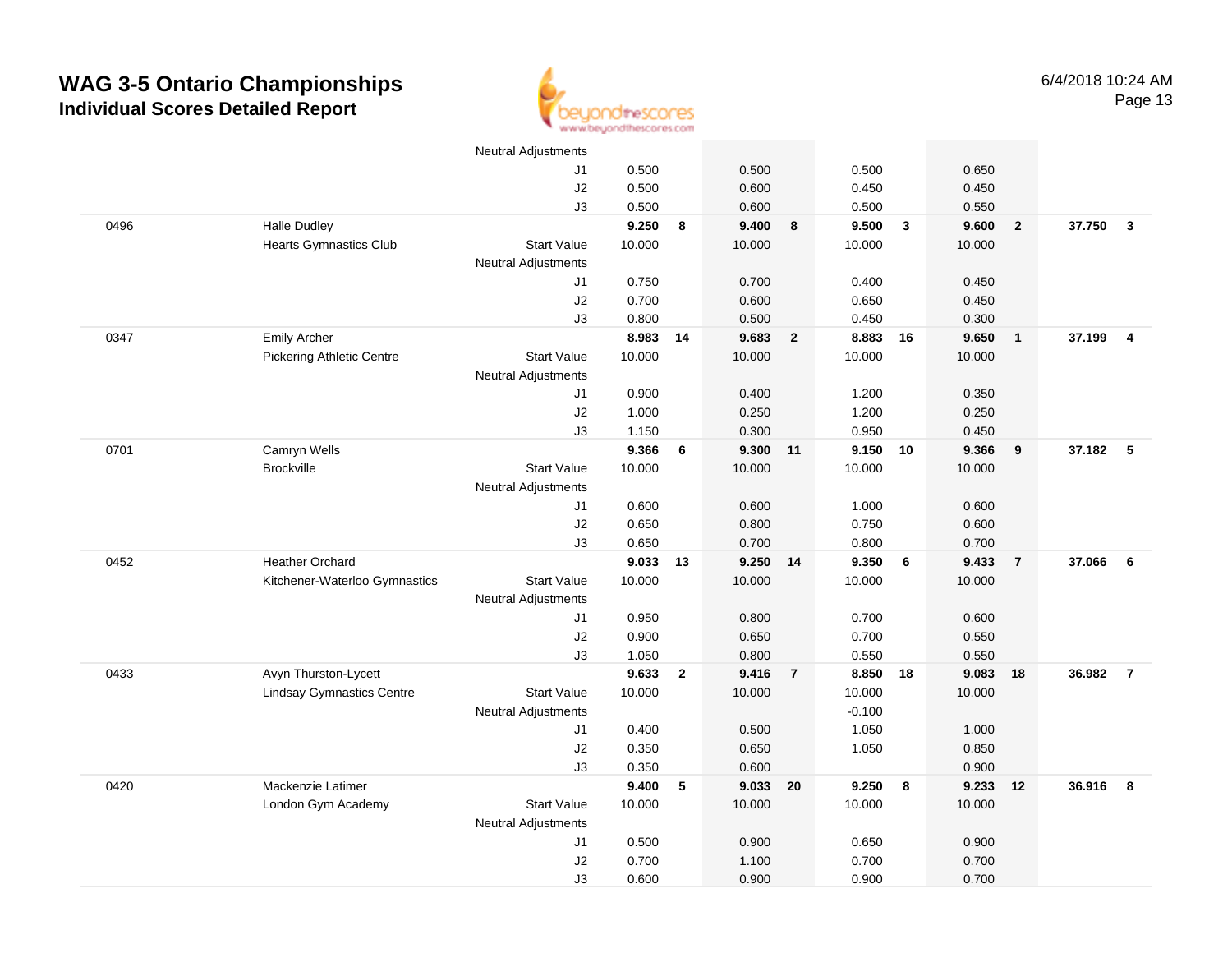

Page 14

| 0617 | Victoria Feagan                     |                            | 9.283    | $\overline{7}$ | 9.200    | - 16         | 9.350    | 6              | 9.050    | - 20           | 36.883    | 9  |
|------|-------------------------------------|----------------------------|----------|----------------|----------|--------------|----------|----------------|----------|----------------|-----------|----|
|      | Forest City Gym Club                | <b>Start Value</b>         | 10.000   |                | 10.000   |              | 10.000   |                | 10.000   |                |           |    |
|      |                                     | <b>Neutral Adjustments</b> |          |                |          |              |          |                |          |                |           |    |
|      |                                     | J1                         | 0.750    |                | 0.900    |              | 0.550    |                | 1.000    |                |           |    |
|      |                                     | J2                         | 0.700    |                | 0.900    |              | 0.650    |                | 0.900    |                |           |    |
|      |                                     | J3                         | 0.700    |                | 0.600    |              | 0.750    |                | 0.950    |                |           |    |
| 0221 | Juliana DeBraga                     |                            | 9.150    | 9              | 8.800    | 23           | 9.333    | $\overline{7}$ | 9.583    | $\mathbf{3}$   | 36.866    | 10 |
|      | Woodbridge Academy of<br>Gymnastics | <b>Start Value</b>         | 10.000   |                | 10.000   |              | 10.000   |                | 10.000   |                |           |    |
|      |                                     | Neutral Adjustments        |          |                |          |              |          |                |          |                |           |    |
|      |                                     | J1                         | 0.750    |                | 1.100    |              | 0.650    |                | 0.450    |                |           |    |
|      |                                     | J2                         | 1.000    |                | 1.300    |              | 0.600    |                | 0.450    |                |           |    |
|      |                                     | J3                         | 0.800    |                | 1.200    |              | 0.750    |                | 0.350    |                |           |    |
| 0302 | <b>Isabel Paulo</b>                 |                            | 9.416    | 4              | 8.933 21 |              | 8.900 15 |                | 9.500    | $\overline{4}$ | 36.749    | 11 |
|      | <b>Shenderey Gymnastics Centre</b>  | <b>Start Value</b>         | 10.000   |                | 10.000   |              | 10.000   |                | 10.000   |                |           |    |
|      |                                     | <b>Neutral Adjustments</b> |          |                |          |              |          |                |          |                |           |    |
|      |                                     | J1                         | 0.600    |                | 1.000    |              | 1.100    |                | 0.500    |                |           |    |
|      |                                     | J2                         | 0.550    |                | 1.300    |              | 1.300    |                | 0.600    |                |           |    |
|      |                                     | J3                         | 0.600    |                | 0.900    |              | 0.900    |                | 0.400    |                |           |    |
| 0523 | Paris Perron                        |                            | 8.750    | 22             | 9.800    | $\mathbf{1}$ | 8.933    | 14             | 9.150    | 16             | 36.633    | 12 |
|      | <b>Gymnastics Energy</b>            | <b>Start Value</b>         | 10.000   |                | 10.000   |              | 10.000   |                | 10.000   |                |           |    |
|      |                                     | Neutral Adjustments<br>J1  | 1.200    |                | 0.200    |              | 1.100    |                | 1.000    |                |           |    |
|      |                                     | J2                         | 1.400    |                | 0.200    |              | 1.000    |                | 0.700    |                |           |    |
|      |                                     | J3                         | 1.150    |                | 0.200    |              | 1.100    |                | 0.850    |                |           |    |
| 0626 | Camila Ariza                        |                            | 9.150    | 9              | 9.666    | 3            | 8.566    | 25             | 9.250    | 11             | 36.632    | 13 |
|      | East York Gymnastics                | <b>Start Value</b>         | 10.000   |                | 10.000   |              | 10.000   |                | 10.000   |                |           |    |
|      |                                     | <b>Neutral Adjustments</b> |          |                |          |              | $-0.100$ |                |          |                |           |    |
|      |                                     | J1                         | 0.850    |                | 0.300    |              | 1.200    |                | 0.800    |                |           |    |
|      |                                     | J2                         | 0.800    |                | 0.400    |              | 1.200    |                | 0.700    |                |           |    |
|      |                                     | J3                         | 0.900    |                | 0.300    |              | 1.600    |                | 0.750    |                |           |    |
| 0652 | Mia Tullio                          |                            | 8.966 15 |                | 9.266 13 |              | 9.150    | 10             | 9.233    | 12             | 36.615 14 |    |
|      | Dancemakers Gymnastics              | <b>Start Value</b>         | 10.000   |                | 10.000   |              | 10.000   |                | 10.000   |                |           |    |
|      |                                     | <b>Neutral Adjustments</b> |          |                |          |              |          |                | $-0.100$ |                |           |    |
|      |                                     | J1                         | 1.000    |                | 0.700    |              | 0.950    |                | 0.800    |                |           |    |
|      |                                     | J2                         | 1.000    |                | 0.800    |              | 0.700    |                | 0.600    |                |           |    |
|      |                                     | J3                         | 1.100    |                | 0.700    |              | 0.900    |                | 0.600    |                |           |    |
| 0453 | Maria Peralta                       |                            | 8.750    | 22             | 8.933 21 |              | 9.400    | 5              | 9.416    | 8              | 36.499    | 15 |
|      | Kitchener-Waterloo Gymnastics       | <b>Start Value</b>         | 10.000   |                | 10.000   |              | 10.000   |                | 10.000   |                |           |    |
|      |                                     | <b>Neutral Adjustments</b> |          |                |          |              |          |                |          |                |           |    |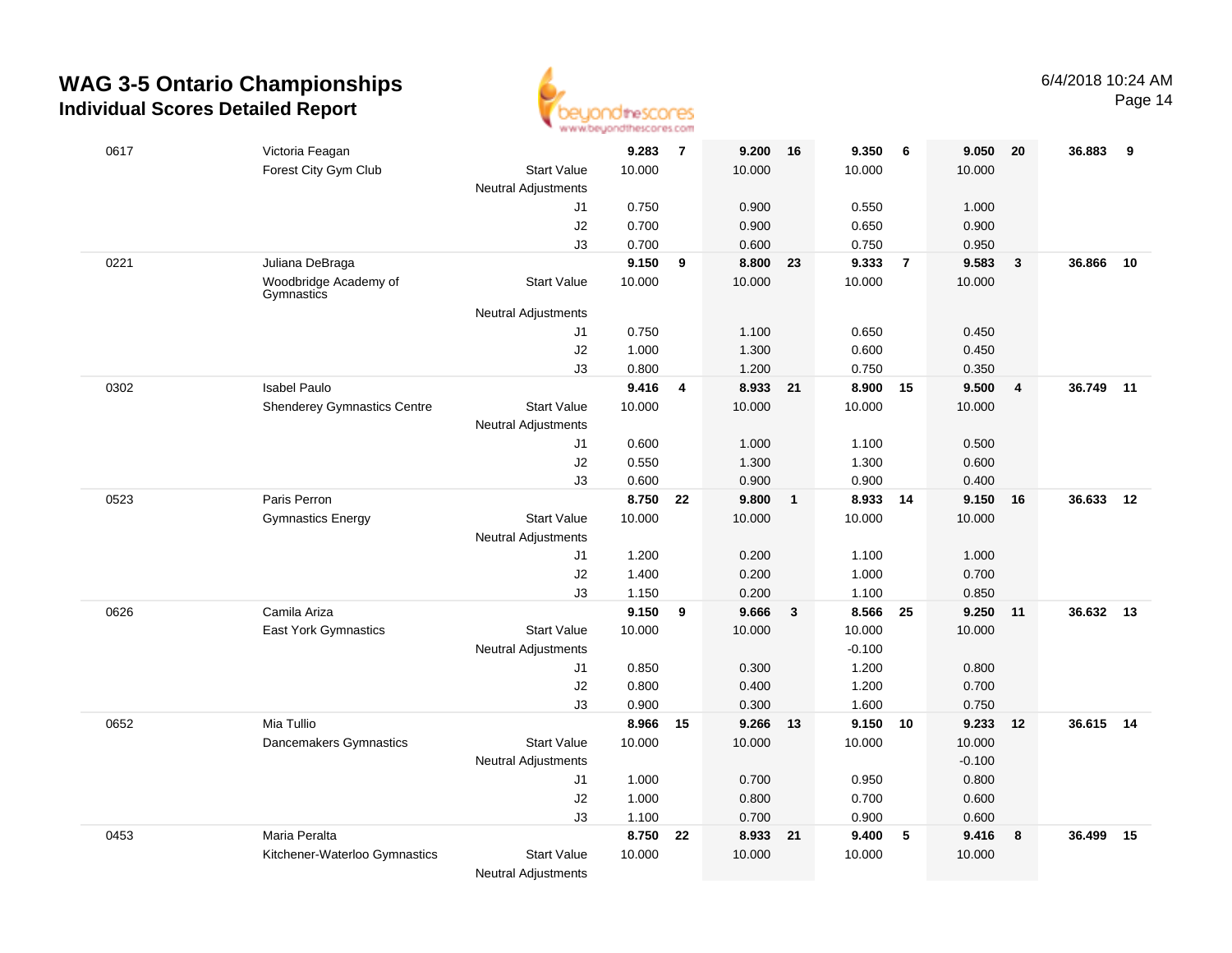

|      |                                 | J1                         | 1.250  |    | 1.000          |    | 0.550          |                         | 0.600  |    |           |    |
|------|---------------------------------|----------------------------|--------|----|----------------|----|----------------|-------------------------|--------|----|-----------|----|
|      |                                 | J2                         | 1.100  |    | 1.200          |    | 0.550          |                         | 0.500  |    |           |    |
|      |                                 | J3                         | 1.400  |    | 1.000          |    | 0.700          |                         | 0.650  |    |           |    |
| 0396 | Megan Amarelo                   |                            | 9.033  | 13 | 8.533 25       |    | 9.416          | $\overline{4}$          | 9.350  | 10 | 36.332    | 16 |
|      | <b>Milton Springers</b>         | <b>Start Value</b>         | 10.000 |    | 10.000         |    | 10.000         |                         | 10.000 |    |           |    |
|      |                                 | <b>Neutral Adjustments</b> |        |    |                |    |                |                         |        |    |           |    |
|      |                                 | J1                         | 0.850  |    | 1.300          |    | 0.600          |                         | 0.600  |    |           |    |
|      |                                 | J2                         | 1.050  |    | 1.400          |    | 0.600          |                         | 0.750  |    |           |    |
|      |                                 | J3                         | 1.000  |    | 1.700          |    | 0.550          |                         | 0.600  |    |           |    |
| 0571 | Lauren Lackner                  |                            | 8.983  | 14 | 9.266          | 13 | 8.983          | 13                      | 8.983  | 22 | 36.215 17 |    |
|      | Georgian Bay Phoenix Gymnastics | <b>Start Value</b>         | 10.000 |    | 10.000         |    | 10.000         |                         | 10.000 |    |           |    |
|      |                                 | Neutral Adjustments        |        |    |                |    |                |                         |        |    |           |    |
|      |                                 | J1                         | 1.200  |    | 0.700          |    | 0.950          |                         | 1.000  |    |           |    |
|      |                                 | J2                         | 0.900  |    | 0.800          |    | 1.100          |                         | 0.850  |    |           |    |
|      |                                 | J3                         | 0.950  |    | 0.700          |    | 1.000          |                         | 1.200  |    |           |    |
| 0355 | <b>Nathalie Dubois</b>          |                            | 9.100  | 12 | 9.383          | 9  | 8.883          | 16                      | 8.800  | 27 | 36.166    | 18 |
|      | Olympia Gymnastics              | <b>Start Value</b>         | 10.000 |    | 10.000         |    | 10.000         |                         | 10.000 |    |           |    |
|      |                                 | <b>Neutral Adjustments</b> |        |    |                |    | $-0.100$       |                         |        |    |           |    |
|      |                                 | J1                         | 0.800  |    | 0.600          |    | 0.950          |                         | 1.300  |    |           |    |
|      |                                 | J2                         | 1.000  |    | 0.550          |    | 1.000          |                         | 1.100  |    |           |    |
|      |                                 | J3                         | 0.900  |    | 0.700          |    | 1.100          |                         | 1.200  |    |           |    |
| 0719 | Paige Armstrong                 |                            | 9.100  | 12 | 9.066          | 19 | 8.750          | 20                      | 9.216  | 13 | 36.132    | 19 |
|      | <b>Bancroft Gems</b>            | <b>Start Value</b>         | 10.000 |    | 10.000         |    | 10.000         |                         | 10.000 |    |           |    |
|      |                                 | Neutral Adjustments        |        |    |                |    |                |                         |        |    |           |    |
|      |                                 | J1                         | 0.800  |    | 1.000          |    | 1.450          |                         | 0.800  |    |           |    |
|      |                                 | J <sub>2</sub>             | 1.150  |    | 0.900          |    | 1.350          |                         | 0.800  |    |           |    |
|      |                                 | J3                         | 0.750  |    | 0.900          |    | 0.950          |                         | 0.750  |    |           |    |
| 0454 | Edna Vargas                     |                            | 9.116  | 11 | 9.066          | 19 | 8.716          | 22                      | 9.200  | 14 | 36.098    | 20 |
|      | Kitchener-Waterloo Gymnastics   | <b>Start Value</b>         | 10.000 |    | 10.000         |    | 10.000         |                         | 10.000 |    |           |    |
|      |                                 | <b>Neutral Adjustments</b> | 0.800  |    |                |    |                |                         | 0.800  |    |           |    |
|      |                                 | J1<br>J2                   | 0.900  |    | 1.000<br>0.900 |    | 1.200<br>1.200 |                         | 0.900  |    |           |    |
|      |                                 | J3                         | 0.950  |    | 0.900          |    | 1.450          |                         | 0.700  |    |           |    |
| 0561 | Amber Cruickshank               |                            | 8.633  | 24 | 9.033          | 20 | 9.500          | $\overline{\mathbf{3}}$ | 8.900  | 25 | 36.066    | 21 |
|      | <b>Grand River Gymmies</b>      | <b>Start Value</b>         | 10.000 |    | 10.000         |    | 10.000         |                         | 10.000 |    |           |    |
|      |                                 | <b>Neutral Adjustments</b> |        |    |                |    |                |                         |        |    |           |    |
|      |                                 | J1                         | 1.200  |    | 0.800          |    | 0.450          |                         | 1.200  |    |           |    |
|      |                                 | J2                         | 1.600  |    | 1.100          |    | 0.500          |                         | 1.000  |    |           |    |
|      |                                 | J3                         | 1.300  |    | 1.000          |    | 0.550          |                         | 1.100  |    |           |    |
| 0676 | <b>Nellie Fraser</b>            |                            | 8.800  | 19 | 9.200          | 16 | 8.983          | 13                      | 9.083  | 18 | 36.066 21 |    |
|      |                                 |                            |        |    |                |    |                |                         |        |    |           |    |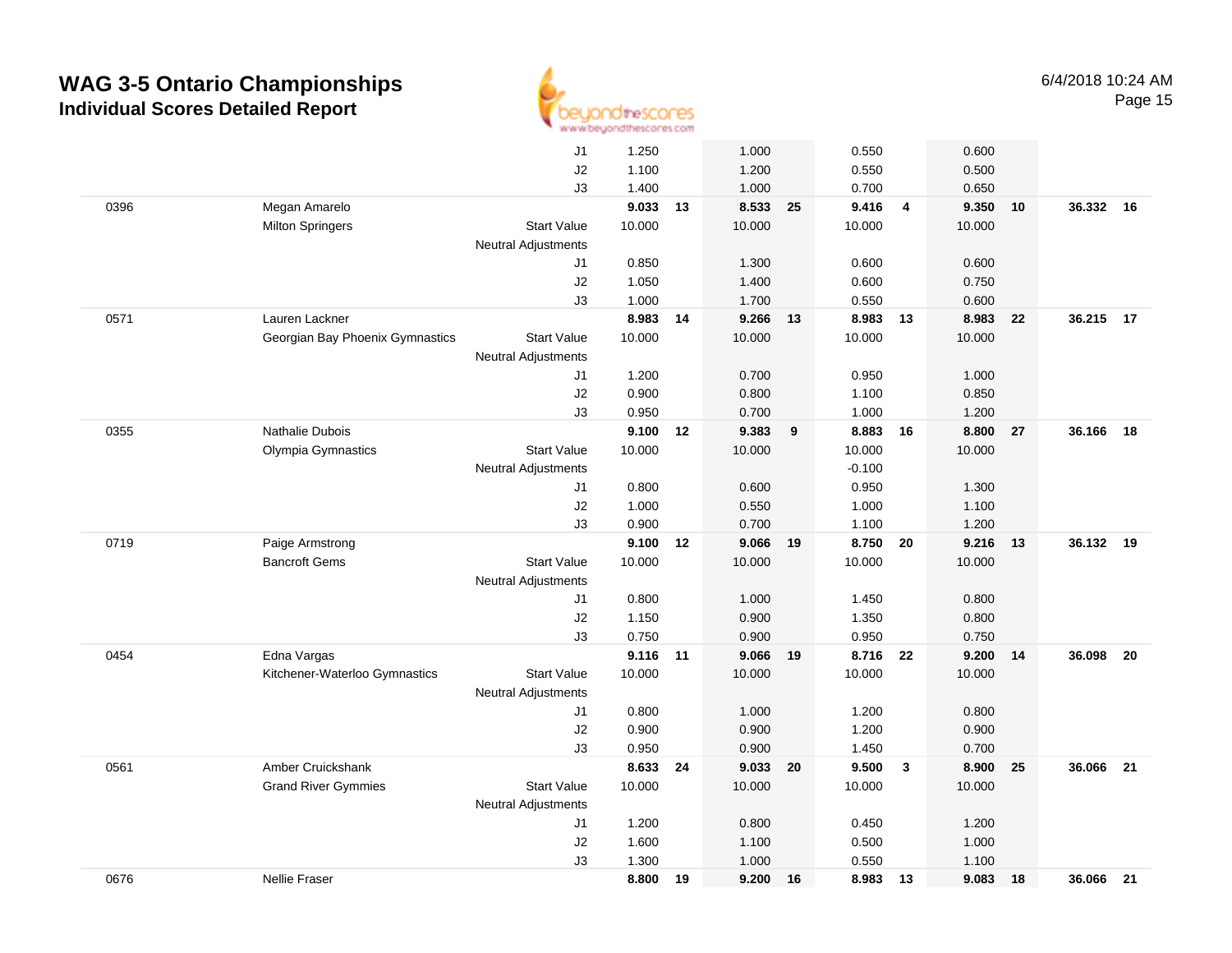

|      | <b>Club Les Sittelles</b>               | <b>Start Value</b>         | 10.000          |    | 10.000          |                | 10.000          |    | 10.000          |    |           |    |
|------|-----------------------------------------|----------------------------|-----------------|----|-----------------|----------------|-----------------|----|-----------------|----|-----------|----|
|      |                                         | <b>Neutral Adjustments</b> |                 |    |                 |                |                 |    |                 |    |           |    |
|      |                                         | J1                         | 1.300           |    | 0.900           |                | 1.050           |    | 1.000           |    |           |    |
|      |                                         | J2                         | 1.100           |    | 0.900           |                | 1.000           |    | 0.900           |    |           |    |
|      |                                         | J3                         | 1.200           |    | 0.600           |                | 1.000           |    | 0.850           |    |           |    |
| 0712 | Caitlyn Sullivan                        |                            | 9.133           | 10 | 9.483           | $5\phantom{1}$ | 8.533           | 26 | 8.866           | 26 | 36.015 22 |    |
|      | <b>Barrie Kempettes</b>                 | <b>Start Value</b>         | 10.000          |    | 10.000          |                | 10.000          |    | 10.000          |    |           |    |
|      |                                         | <b>Neutral Adjustments</b> |                 |    |                 |                |                 |    |                 |    |           |    |
|      |                                         | J1                         | 0.800           |    | 0.600           |                | 1.600           |    | 1.300           |    |           |    |
|      |                                         | J2                         | 0.800           |    | 0.500           |                | 1.400           |    | 1.100           |    |           |    |
|      | Andrea Ticlea                           | J3                         | 1.000           |    | 0.450           |                | 1.400           |    | 1.000           |    |           |    |
| 0357 |                                         |                            | 8.266<br>10.000 | 30 | 9.350<br>10.000 | 10             | 9.166<br>10.000 | 9  | 9.116<br>10.000 | 17 | 35.898    | 23 |
|      | Olympia Gymnastics                      | <b>Start Value</b>         |                 |    |                 |                |                 |    |                 |    |           |    |
|      |                                         | Neutral Adjustments<br>J1  | 1.650           |    | 0.600           |                | 0.900           |    | 1.000           |    |           |    |
|      |                                         | J2                         | 1.800           |    | 0.650           |                | 0.800           |    | 0.800           |    |           |    |
|      |                                         | J3                         | 1.750           |    | 0.700           |                | 0.800           |    | 0.850           |    |           |    |
| 0326 | <b>Mylene Prior</b>                     |                            | 8.700           | 23 | 9.100 18        |                | 9.116 11        |    | 8.800           | 27 | 35.716 24 |    |
|      | <b>Revolution Gymnastics And Sports</b> | <b>Start Value</b>         | 10.000          |    | 10.000          |                | 10.000          |    | 10.000          |    |           |    |
|      | Centre                                  |                            |                 |    |                 |                |                 |    |                 |    |           |    |
|      |                                         | <b>Neutral Adjustments</b> |                 |    |                 |                |                 |    |                 |    |           |    |
|      |                                         | J1                         | 1.250           |    | 0.800           |                | 0.800           |    | 1.400           |    |           |    |
|      |                                         | J2                         | 1.400           |    | 0.900           |                | 0.950           |    | 1.200           |    |           |    |
|      |                                         | J3                         | 1.250           |    | 1.000           |                | 0.900           |    | 1.000           |    |           |    |
| 0475 | Ali Somerset                            |                            | 8.916           | 16 | 8.916 22        |                | 8.750 20        |    | 8.983           | 22 | 35.565    | 25 |
|      | Jungle Gym Gymnastics                   | <b>Start Value</b>         | 10.000          |    | 10.000          |                | 10.000          |    | 10.000          |    |           |    |
|      |                                         | Neutral Adjustments        |                 |    |                 |                |                 |    |                 |    |           |    |
|      |                                         | J1                         | 1.200           |    | 0.950           |                | 1.250           |    | 1.200           |    |           |    |
|      |                                         | J2                         | 0.900           |    | 1.100           |                | 1.200           |    | 0.950           |    |           |    |
|      |                                         | J3                         | 1.150           |    | 1.200           |                | 1.300           |    | 0.900           |    |           |    |
| 0600 | Jumana Motawea                          |                            | 8.366           | 28 | 9.233 15        |                | 8.616 24        |    | 9.016           | 21 | 35.231    | 26 |
|      | <b>Futures Gymnastics</b>               | <b>Start Value</b>         | 10.000          |    | 10.000          |                | 10.000          |    | 10.000          |    |           |    |
|      |                                         | <b>Neutral Adjustments</b> |                 |    |                 |                |                 |    |                 |    |           |    |
|      |                                         | J1                         | 1.500           |    | 0.700           |                | 1.500           |    | 1.100           |    |           |    |
|      |                                         | J2                         | 1.800           |    | 0.800           |                | 1.300           |    | 0.900           |    |           |    |
|      |                                         | J3                         | 1.600           |    | 0.800           |                | 1.350           |    | 0.950           |    |           |    |
| 0657 | <b>Holly Rumig</b>                      |                            | 8.816           | 18 | 8.533           | 25             | 8.866           | 17 | 8.983           | 22 | 35.198    | 27 |
|      | Corona Competitive                      | <b>Start Value</b>         | 10.000          |    | 10.000          |                | 10.000          |    | 10.000          |    |           |    |
|      |                                         | <b>Neutral Adjustments</b> |                 |    |                 |                |                 |    |                 |    |           |    |
|      |                                         | J1                         | 1.200           |    | 1.300           |                | 1.100           |    | 1.100           |    |           |    |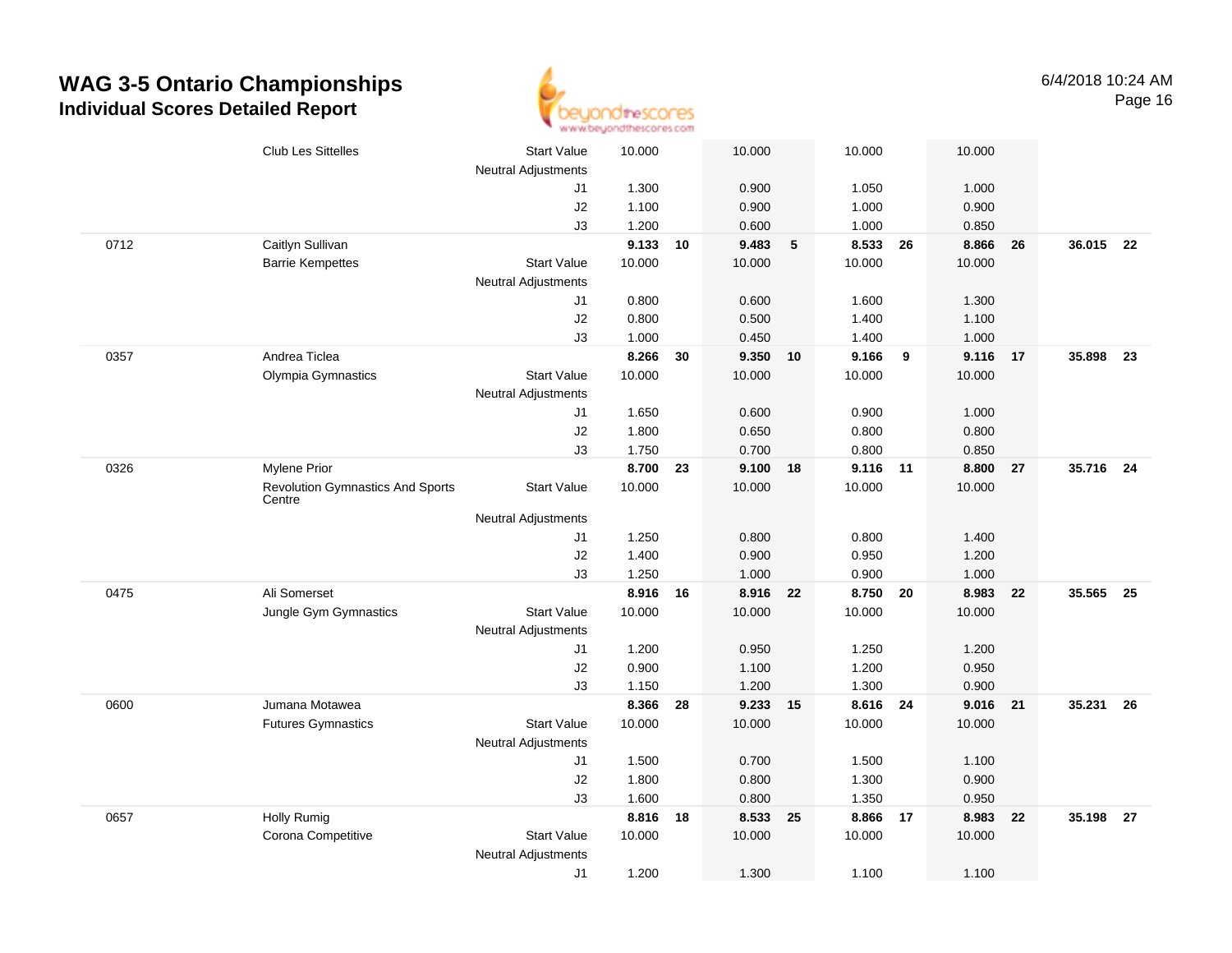

|      |          |                                    | J2                               | 1.250          |    | 1.600             |    | 1.200             |    | 1.050          |    |           |    |
|------|----------|------------------------------------|----------------------------------|----------------|----|-------------------|----|-------------------|----|----------------|----|-----------|----|
|      |          |                                    | JЗ                               | 1.100          |    | 1.500             |    | 1.100             |    | 0.900          |    |           |    |
| 0675 |          | Noemie Fortin                      |                                  | 8.250          | 31 | 9.133 17          |    | 8.533 26          |    | 9.066          | 19 | 34.982 28 |    |
|      |          | <b>Club Les Sittelles</b>          | <b>Start Value</b>               | 10.000         |    | 10.000            |    | 10.000            |    | 10.000         |    |           |    |
|      |          |                                    | <b>Neutral Adjustments</b>       |                |    |                   |    |                   |    |                |    |           |    |
|      |          |                                    | J1                               | 1.700          |    | 0.800             |    | 1.600             |    | 0.950          |    |           |    |
|      |          |                                    | J2                               | 1.700          |    | 0.900             |    | 1.400             |    | 0.850          |    |           |    |
|      |          |                                    | J3                               | 1.850          |    | 0.900             |    | 1.400             |    | 1.000          |    |           |    |
| 0618 |          | Veronica Contardo                  |                                  | 8.850          | 17 | 9.300 11          |    | 8.383             | 28 | 8.350          | 29 | 34.883    | 29 |
|      |          | <b>Evolution Gymnastics Aurora</b> | <b>Start Value</b>               | 10.000         |    | 10.000            |    | 10.000            |    | 10.000         |    |           |    |
|      |          |                                    | <b>Neutral Adjustments</b>       |                |    |                   |    | $-0.100$          |    |                |    |           |    |
|      |          |                                    | J1                               | 1.100          |    | 0.800             |    | 1.600             |    | 1.600          |    |           |    |
|      |          |                                    | J2                               | 1.100          |    | 0.700             |    | 1.600             |    | 1.650          |    |           |    |
|      |          |                                    | J3                               | 1.250          |    | 0.600             |    | 1.350             |    | 1.700          |    |           |    |
| 1402 | P6298311 | Amy Moyneur                        |                                  | 8.450          | 27 | 8.300             | 26 | 8.816 19          |    | 9.216          | 13 | 34.782    | 30 |
|      |          | <b>Club Les Sittelles</b>          | <b>Start Value</b>               | 10.000         |    | 10.000            |    | 10.000            |    | 10.000         |    |           |    |
|      |          |                                    | <b>Neutral Adjustments</b>       |                |    |                   |    |                   |    |                |    |           |    |
|      |          |                                    | J1                               | 1.500          |    | 1.500             |    | 1.250             |    | 0.650          |    |           |    |
|      |          |                                    | J2                               | 1.600          |    | 1.700             |    | 1.000             |    | 0.850          |    |           |    |
|      |          |                                    | J3                               | 1.550          |    | 1.900             |    | 1.300             |    | 0.850          |    |           |    |
| 1400 | P5598593 | <b>Madeleine Lauriault</b>         |                                  | 8.550          | 26 | 8.633             | 24 | 8.733 21          |    | 8.716          | 28 | 34.632 31 |    |
|      |          | Club Les Sittelles                 | <b>Start Value</b>               | 10.000         |    | 10.000            |    | 10.000            |    | 10.000         |    |           |    |
|      |          |                                    | <b>Neutral Adjustments</b>       |                |    |                   |    |                   |    |                |    |           |    |
|      |          |                                    | J1                               | 1.500          |    | 1.300             |    | 1.350             |    | 1.450          |    |           |    |
|      |          |                                    | J2                               | 1.300          |    | 1.400             |    | 1.300             |    | 1.200          |    |           |    |
|      |          |                                    | J3                               | 1.550          |    | 1.400             |    | 1.150             |    | 1.200          |    |           |    |
| 0270 |          | Jennifer Wilkins                   |                                  | 8.616          | 25 | 7.666             | 28 | 9.033 12          |    | 9.166          | 15 | 34.481    | 32 |
|      |          | Tornados Gymnastics                | <b>Start Value</b>               | 10.000         |    | 10.000            |    | 10.000            |    | 10.000         |    |           |    |
|      |          |                                    | <b>Neutral Adjustments</b>       |                |    |                   |    |                   |    |                |    |           |    |
|      |          |                                    | J1                               | 1.400<br>1.400 |    | 2.100             |    | 0.900             |    | 0.800          |    |           |    |
|      |          |                                    | J2<br>J3                         |                |    | 2.600             |    | 0.900             |    | 0.800          |    |           |    |
| 1398 | P1996783 | Sophie Boulet                      |                                  | 1.350<br>9.033 | 13 | 2.300<br>7.500 29 |    | 1.100<br>8.683 23 |    | 0.900<br>8.966 | 23 | 34.182 33 |    |
|      |          | <b>Club Les Sittelles</b>          | <b>Start Value</b>               | 10.000         |    | 10.000            |    | 10.000            |    | 10.000         |    |           |    |
|      |          |                                    |                                  |                |    |                   |    |                   |    |                |    |           |    |
|      |          |                                    | <b>Neutral Adjustments</b><br>J1 | 1.000          |    | 2.400             |    | 1.300             |    | 1.100          |    |           |    |
|      |          |                                    | J2                               | 0.950          |    | 2.600             |    | 1.400             |    | 1.050          |    |           |    |
|      |          |                                    | J3                               | 0.950          |    | 2.500             |    | 1.250             |    | 0.950          |    |           |    |
| 0296 |          | Brynn McNaughton                   |                                  | 8.783          | 20 | 8.033             | 27 | 8.300             | 30 | 8.933          | 24 | 34.049    | 34 |
|      |          | Smiths Falls Gym Stars             | <b>Start Value</b>               | 10.000         |    | 10.000            |    | 10.000            |    | 10.000         |    |           |    |
|      |          |                                    |                                  |                |    |                   |    |                   |    |                |    |           |    |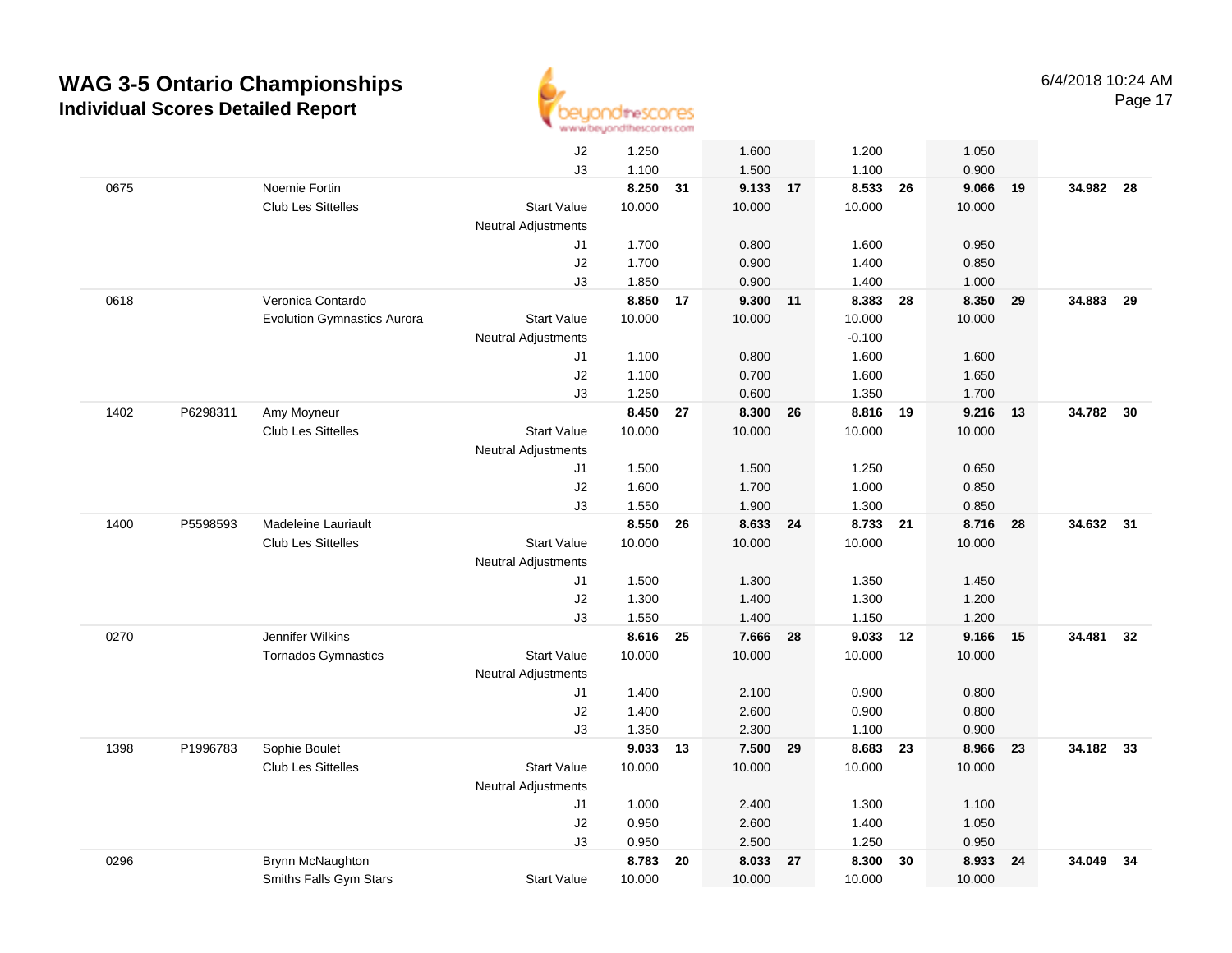

|      |                       |                         | Neutral Adjustments |        |    |          |    |        |    |        |      |        |      |
|------|-----------------------|-------------------------|---------------------|--------|----|----------|----|--------|----|--------|------|--------|------|
|      |                       |                         | J <sub>1</sub>      | 1.300  |    | 2.200    |    | 1.850  |    | 1.200  |      |        |      |
|      |                       |                         | J2                  | 1.100  |    | 1.800    |    | 1.550  |    | 1.100  |      |        |      |
|      |                       |                         | J3                  | 1.250  |    | 1.900    |    | 1.700  |    | 0.900  |      |        |      |
| 1438 | Gymnastics<br>Ontario | Mya Lister              |                     | 8.350  | 29 | 9.283    | 12 | 8.350  | 29 | 7.833  | 30   | 33.816 | 35   |
|      |                       | Dancemakers Gymnastics  | Start Value         | 10.000 |    | 10.000   |    | 10.000 |    | 10.000 |      |        |      |
|      |                       |                         | Neutral Adjustments |        |    |          |    |        |    |        |      |        |      |
|      |                       |                         | J <sub>1</sub>      | 1.500  |    | 0.600    |    | 1.600  |    | 2.100  |      |        |      |
|      |                       |                         | J2                  | 1.800  |    | 0.850    |    | 1.650  |    | 2.400  |      |        |      |
|      |                       |                         | J3                  | 1.650  |    | 0.700    |    | 1.700  |    | 2.000  |      |        |      |
| 1440 |                       | Rachel Hadley           |                     | 8.150  | 32 | 7.266    | 30 | 8.850  | 18 | 7.666  | - 31 | 31.932 | - 36 |
|      |                       | London Beje Gymnastics  | Start Value         | 10.000 |    | 10.000   |    | 10.000 |    | 10.000 |      |        |      |
|      |                       |                         | Neutral Adjustments |        |    |          |    |        |    |        |      |        |      |
|      |                       |                         | J1                  | 1.700  |    | 2.500    |    | 1.050  |    | 2.600  |      |        |      |
|      |                       |                         | J <sub>2</sub>      | 2.000  |    | 3.000    |    | 1.250  |    | 2.300  |      |        |      |
|      |                       |                         | J3                  | 1.850  |    | 2.700    |    | 1.150  |    | 2.100  |      |        |      |
| 1434 |                       | Valentina Roul          |                     | 8.766  | 21 | 7.166 31 |    | 8.500  | 27 | 7.233  | 32   | 31.665 | 37   |
|      |                       | <b>Gymnastic Giants</b> | Start Value         | 10.000 |    | 10.000   |    | 10.000 |    | 10.000 |      |        |      |
|      |                       |                         | Neutral Adjustments |        |    |          |    |        |    |        |      |        |      |
|      |                       |                         | J <sub>1</sub>      | 1.400  |    | 2.800    |    | 1.400  |    | 2.800  |      |        |      |
|      |                       |                         | J <sub>2</sub>      | 1.100  |    | 3.000    |    | 1.500  |    | 3.000  |      |        |      |
|      |                       |                         | J3                  | 1.200  |    | 2.700    |    | 1.600  |    | 2.500  |      |        |      |

#### **Gymnastics Ontario Level 4**

**Age 13 A**

| ID   | League ID | <b>Name</b>                       |                            | $VT$ # |                | <b>UB</b> | # | <b>BB</b> | #   | <b>FX</b> | #   | <b>AA</b> | #                       |
|------|-----------|-----------------------------------|----------------------------|--------|----------------|-----------|---|-----------|-----|-----------|-----|-----------|-------------------------|
| 0684 |           | Kyra Pesowski                     |                            | 9.600  | $\overline{2}$ | 9.466 2   |   | 9.750     | - 1 | 9.566     | - 2 | 38.382    |                         |
|      |           | <b>Burlington Gymnastics Club</b> | <b>Start Value</b>         | 10.000 |                | 10.000    |   | 10.000    |     | 10.000    |     |           |                         |
|      |           |                                   | <b>Neutral Adjustments</b> |        |                |           |   |           |     |           |     |           |                         |
|      |           |                                   | J1                         | 0.450  |                | 0.550     |   | 0.300     |     | 0.350     |     |           |                         |
|      |           |                                   | J2                         | 0.400  |                | 0.600     |   | 0.250     |     | 0.450     |     |           |                         |
|      |           |                                   | J3                         | 0.350  |                | 0.450     |   | 0.200     |     | 0.500     |     |           |                         |
| 0624 |           | Anya Gibbs                        |                            | 9.633  | -1             | 9.600     |   | 9.283     | 10  | 9.400     | - 6 | 37.916    | $\overline{\mathbf{2}}$ |
|      |           | <b>East York Gymnastics</b>       | <b>Start Value</b>         | 10.000 |                | 10.000    |   | 10.000    |     | 10.000    |     |           |                         |
|      |           |                                   | <b>Neutral Adjustments</b> |        |                |           |   |           |     |           |     |           |                         |
|      |           |                                   | J1                         | 0.400  |                | 0.450     |   | 0.700     |     | 0.600     |     |           |                         |
|      |           |                                   | J2                         | 0.350  |                | 0.450     |   | 0.650     |     | 0.650     |     |           |                         |
|      |           |                                   | J3                         | 0.350  |                | 0.300     |   | 0.800     |     | 0.550     |     |           |                         |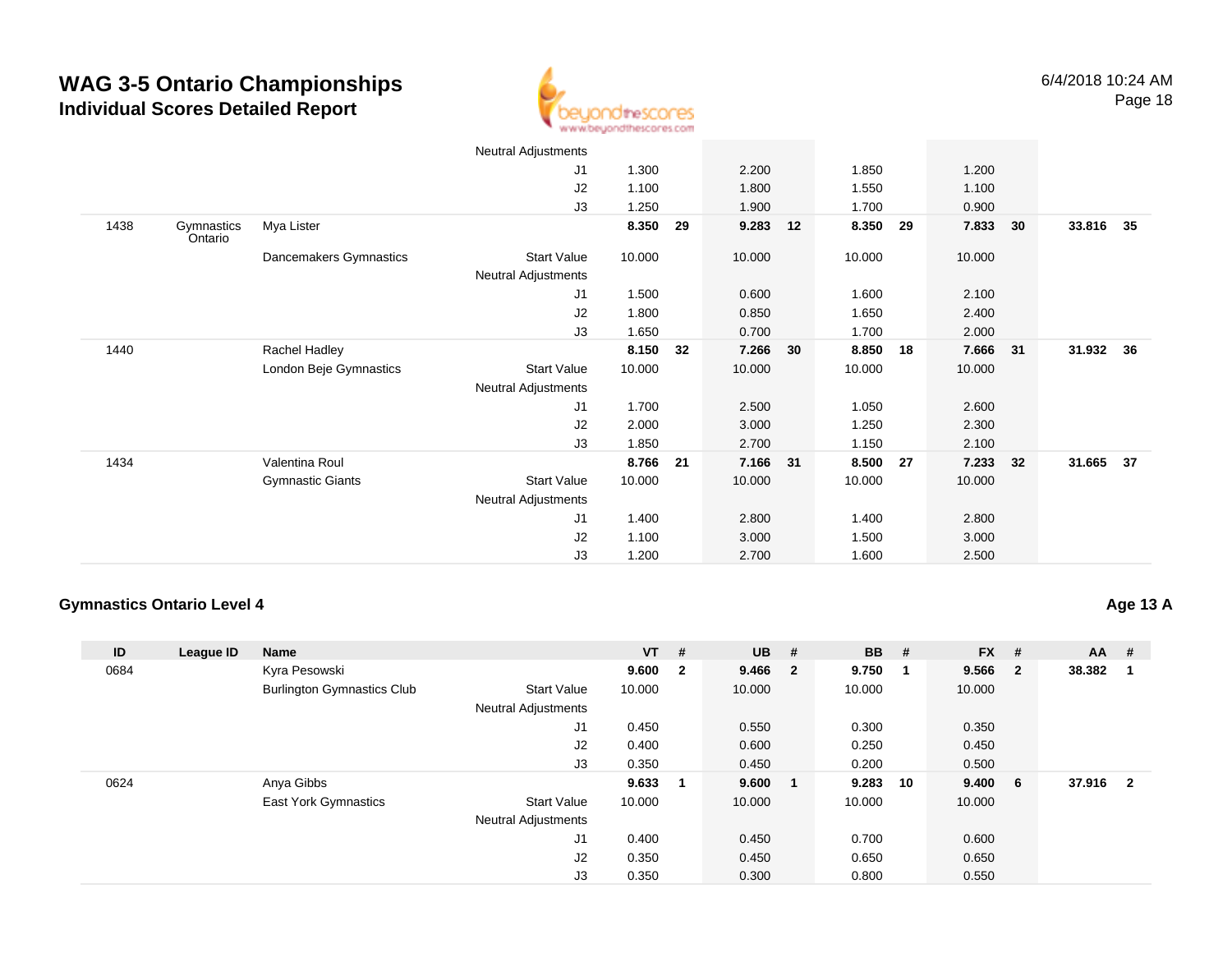

| 0656 | Zayra Pose Aguilar                                       | 9.150 14       |    | 9.383          | - 4            | 9.500          | 6                       | 9.483          | $\overline{4}$          | 37.516   | $\overline{\mathbf{3}}$ |
|------|----------------------------------------------------------|----------------|----|----------------|----------------|----------------|-------------------------|----------------|-------------------------|----------|-------------------------|
|      | Corona Competitive<br><b>Start Value</b>                 | 10.000         |    | 10.000         |                | 10.000         |                         | 10.000         |                         |          |                         |
|      | <b>Neutral Adjustments</b>                               |                |    |                |                |                |                         |                |                         |          |                         |
|      | J1                                                       | 0.850          |    | 0.650          |                | 0.550          |                         | 0.450          |                         |          |                         |
|      | J2                                                       | 0.850          |    | 0.650          |                | 0.500          |                         | 0.500          |                         |          |                         |
|      | J3                                                       | 0.850          |    | 0.550          |                | 0.450          |                         | 0.600          |                         |          |                         |
| 0269 | Emilia Scanlon                                           | 9.233          | 11 | 9.116 12       |                | 9.650          | $\overline{\mathbf{2}}$ | 9.483          | $\overline{\mathbf{4}}$ | 37.482 4 |                         |
|      | Trillium GC<br><b>Start Value</b>                        | 10.000         |    | 10.000         |                | 10.000         |                         | 10.000         |                         |          |                         |
|      | <b>Neutral Adjustments</b>                               |                |    |                |                |                |                         |                |                         |          |                         |
|      | J1                                                       | 0.700          |    | 1.000          |                | 0.400          |                         | 0.500          |                         |          |                         |
|      | J2                                                       | 0.800          |    | 0.850          |                | 0.300          |                         | 0.500          |                         |          |                         |
|      | J3                                                       | 0.800          |    | 0.800          |                | 0.350          |                         | 0.550          |                         |          |                         |
| 0548 | Mia Koto                                                 | 9.400          | 4  | 9.333          | $-5$           | 9.233          | 12                      | 9.500          | $\mathbf{3}$            | 37.466   | 5                       |
|      | <b>GW Elites</b><br><b>Start Value</b>                   | 10.000         |    | 10.000         |                | 10.000         |                         | 10.000         |                         |          |                         |
|      | <b>Neutral Adjustments</b>                               |                |    |                |                |                |                         |                |                         |          |                         |
|      | J1                                                       | 0.600          |    | 0.700          |                | 0.800          |                         | 0.600          |                         |          |                         |
|      | $\sf J2$                                                 | 0.650          |    | 0.600          |                | 0.750          |                         | 0.500          |                         |          |                         |
|      | J3                                                       | 0.550          |    | 0.700          |                | 0.750          |                         | 0.400          |                         |          |                         |
| 0694 | Kieryn James                                             | 9.266          | 9  | 9.400          | $\mathbf{3}$   | 9.516          | 5                       | 9.216          | -14                     | 37.398   | 6                       |
|      | <b>Burlington Gymnastics Club</b><br><b>Start Value</b>  | 10.000         |    | 10.000         |                | 10.000         |                         | 10.000         |                         |          |                         |
|      | Neutral Adjustments                                      |                |    |                |                |                |                         |                |                         |          |                         |
|      | J1                                                       | 0.700          |    | 0.650          |                | 0.550          |                         | 0.750          |                         |          |                         |
|      | J2                                                       | 0.700          |    | 0.600          |                | 0.500          |                         | 0.800          |                         |          |                         |
|      | J3                                                       | 0.800          |    | 0.550          |                | 0.400          |                         | 0.800          |                         |          |                         |
| 0629 | Nicole Matassini                                         | 9.066          | 19 | 9.283          | $\overline{7}$ | 9.633          | $\overline{\mathbf{3}}$ | 9.183          | 15                      | 37.165   | $\overline{7}$          |
|      | <b>Evolution Gymnastics Aurora</b><br><b>Start Value</b> | 10.000         |    | 10.000         |                | 10.000         |                         | 10.000         |                         |          |                         |
|      | <b>Neutral Adjustments</b>                               |                |    |                |                |                |                         |                |                         |          |                         |
|      | J1                                                       | 1.000          |    | 0.700          |                | 0.350          |                         | 0.750          |                         |          |                         |
|      | J2<br>J3                                                 | 0.950<br>0.850 |    | 0.800<br>0.650 |                | 0.250<br>0.500 |                         | 0.950<br>0.750 |                         |          |                         |
| 0570 | Joslynn Wright                                           | 9.050          | 20 | 8.966          | 17             | 9.550          | $\overline{4}$          | 9.483          | $\overline{\mathbf{4}}$ | 37.049   | 8                       |
|      | Georgian Bay Phoenix Gymnastics<br><b>Start Value</b>    | 10.000         |    | 10.000         |                | 10.000         |                         | 10.000         |                         |          |                         |
|      | <b>Neutral Adjustments</b>                               |                |    |                |                |                |                         |                |                         |          |                         |
|      | J1                                                       | 1.000          |    | 1.000          |                | 0.400          |                         | 0.600          |                         |          |                         |
|      | J2                                                       | 0.900          |    | 0.950          |                | 0.400          |                         | 0.500          |                         |          |                         |
|      | J3                                                       | 0.950          |    | 1.150          |                | 0.550          |                         | 0.450          |                         |          |                         |
| 0654 | <b>Brooklyn Cheer</b>                                    | 9.000          | 22 | 9.083          | 14             | 9.350          | 9                       | 9.583          | $\mathbf{1}$            | 37.016   | 9                       |
|      | Corona Competitive<br>Start Value                        | 10.000         |    | 10.000         |                | 10.000         |                         | 10.000         |                         |          |                         |
|      | <b>Neutral Adjustments</b>                               |                |    |                |                |                |                         |                |                         |          |                         |
|      | J1                                                       | 1.000          |    | 1.000          |                | 0.550          |                         | 0.450          |                         |          |                         |
|      |                                                          |                |    |                |                |                |                         |                |                         |          |                         |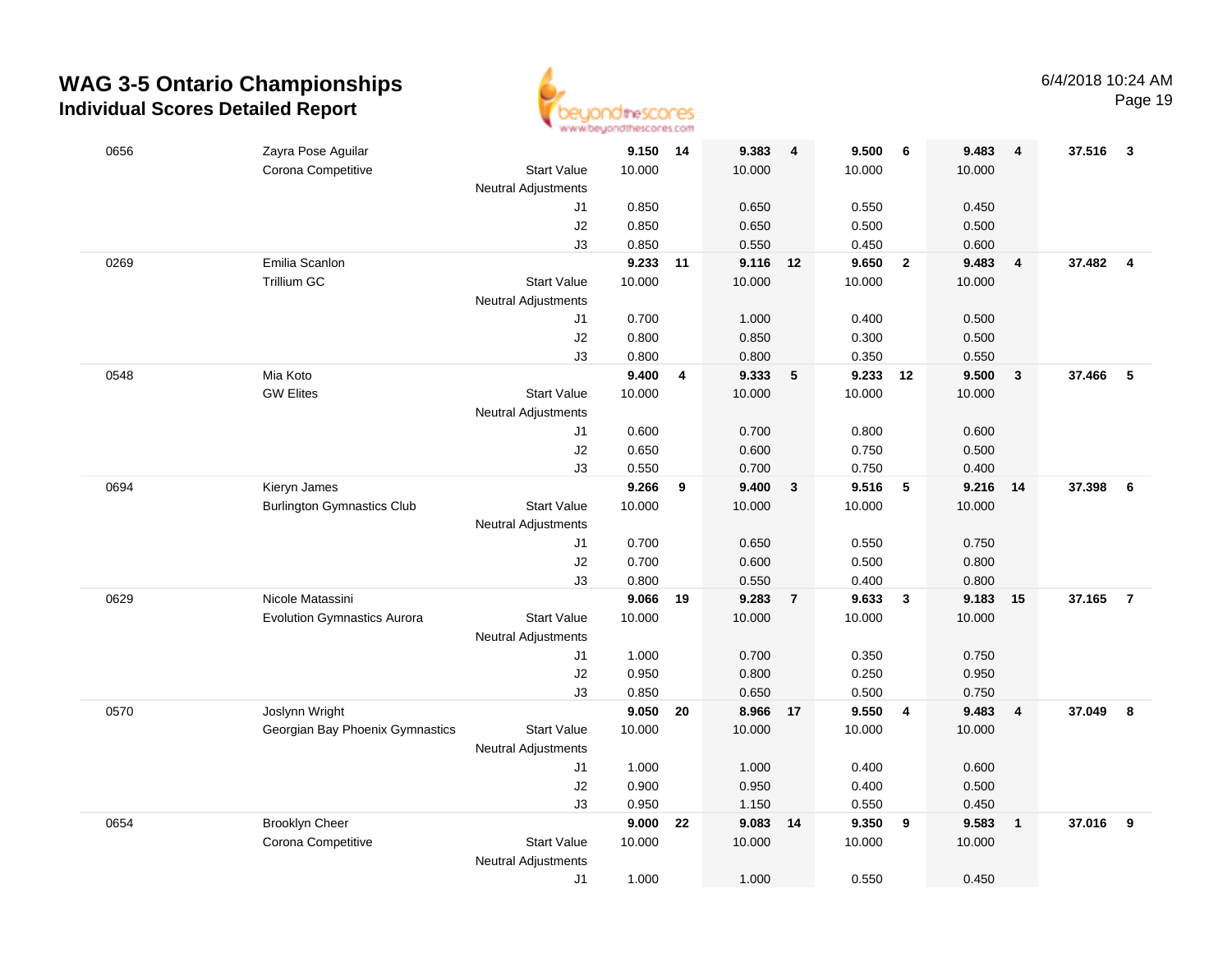

|      |                               | J2                         | 1.050          |    | 0.800          |                | 0.650          |                | 0.300          |                         |           |    |
|------|-------------------------------|----------------------------|----------------|----|----------------|----------------|----------------|----------------|----------------|-------------------------|-----------|----|
|      |                               | J3                         | 0.950          |    | 0.950          |                | 0.750          |                | 0.500          |                         |           |    |
| 0462 | Erin Ledford                  |                            | 9.233 11       |    | 8.966 17       |                | 9.550          | $\overline{4}$ | 9.233          | 13                      | 36.982    | 10 |
|      | Kingston Gymnastics           | <b>Start Value</b>         | 10.000         |    | 10.000         |                | 10.000         |                | 10.000         |                         |           |    |
|      |                               | <b>Neutral Adjustments</b> |                |    |                |                |                |                |                |                         |           |    |
|      |                               | J1                         | 0.750          |    | 1.050          |                | 0.500          |                | 0.750          |                         |           |    |
|      |                               | J2                         | 0.800          |    | 1.150          |                | 0.450          |                | 0.700          |                         |           |    |
|      |                               | J3                         | 0.750          |    | 0.900          |                | 0.400          |                | 0.850          |                         |           |    |
| 0621 | Jolin To                      |                            | 9.333          | 6  | 9.000          | 16             | 9.116 16       |                | 9.283          | 11                      | 36.732 11 |    |
|      | Flip 'n' Wicked Gymnastics    | <b>Start Value</b>         | 10.000         |    | 10.000         |                | 10.000         |                | 10.000         |                         |           |    |
|      |                               | <b>Neutral Adjustments</b> |                |    |                |                |                |                |                |                         |           |    |
|      |                               | J1                         | 0.700          |    | 0.950          |                | 0.900          |                | 0.850          |                         |           |    |
|      |                               | J2                         | 0.700          |    | 0.950          |                | 0.850          |                | 0.650          |                         |           |    |
|      |                               | J3                         | 0.600          |    | 1.100          |                | 0.900          |                | 0.650          |                         |           |    |
| 0585 | Kyla Parker                   |                            | 9.116 16       |    | 9.100 13       |                | 9.233 12       |                | 9.250          | 12                      | 36.699    | 12 |
|      | Gemini Gymnastics             | <b>Start Value</b>         | 10.000         |    | 10.000         |                | 10.000         |                | 10.000         |                         |           |    |
|      |                               | <b>Neutral Adjustments</b> |                |    |                |                |                |                |                |                         |           |    |
|      |                               | J1                         | 0.800          |    | 0.900          |                | 0.700          |                | 0.750          |                         |           |    |
|      |                               | J2                         | 0.900          |    | 1.000          |                | 0.700          |                | 0.800          |                         |           |    |
|      |                               | J3                         | 0.950          |    | 0.800          |                | 0.900          |                | 0.700          |                         |           |    |
| 0431 | Larissa Birtch                |                            | 9.033          | 21 | 9.150          | 10             | 8.983          | 19             | 9.500          | $\overline{\mathbf{3}}$ | 36.666    | 13 |
|      | London Gym Academy            | <b>Start Value</b>         | 10.000         |    | 10.000         |                | 10.000         |                | 10.000         |                         |           |    |
|      |                               | Neutral Adjustments        |                |    |                |                |                |                |                |                         |           |    |
|      |                               | J1                         | 0.900          |    | 0.850          |                | 1.050          |                | 0.500          |                         |           |    |
|      |                               | J2<br>J3                   | 1.050<br>0.950 |    | 0.850          |                | 0.950<br>1.050 |                | 0.500<br>0.500 |                         |           |    |
| 0418 | <b>Emily Hamilton</b>         |                            | 9.100          | 17 | 0.850<br>9.300 | 6              | 9.233          | 12             | 8.966          | 22                      | 36.599    | 14 |
|      | Mariposa                      | <b>Start Value</b>         | 10.000         |    | 10.000         |                | 10.000         |                | 10.000         |                         |           |    |
|      |                               | <b>Neutral Adjustments</b> |                |    |                |                |                |                |                |                         |           |    |
|      |                               | J1                         | 0.900          |    | 0.600          |                | 0.800          |                | 1.100          |                         |           |    |
|      |                               | J2                         | 0.900          |    | 0.800          |                | 0.700          |                | 1.000          |                         |           |    |
|      |                               | J3                         | 0.900          |    | 0.700          |                | 0.800          |                | 1.000          |                         |           |    |
| 0424 | Ava Benn                      |                            | 9.033          | 21 | 9.383          | $\overline{4}$ | $9.000$ 18     |                | 9.183          | 15                      | 36.599    | 14 |
|      | Loyalist Gymnastics Club      | <b>Start Value</b>         | 10.000         |    | 10.000         |                | 10.000         |                | 10.000         |                         |           |    |
|      |                               | <b>Neutral Adjustments</b> |                |    |                |                |                |                |                |                         |           |    |
|      |                               | J1                         | 0.900          |    | 0.700          |                | 0.900          |                | 0.900          |                         |           |    |
|      |                               | J2                         | 1.000          |    | 0.500          |                | 1.050          |                | 0.800          |                         |           |    |
|      |                               | J3                         | 1.000          |    | 0.650          |                | 1.050          |                | 0.750          |                         |           |    |
| 0487 | Isabella Gismondi             |                            | 9.133          | 15 | 8.750          | 20             | 9.250          | 11             | 9.400          | 6                       | 36.533    | 15 |
|      | <b>High Flyers Gymnastics</b> | <b>Start Value</b>         | 10.000         |    | 10.000         |                | 10.000         |                | 10.000         |                         |           |    |
|      |                               |                            |                |    |                |                |                |                |                |                         |           |    |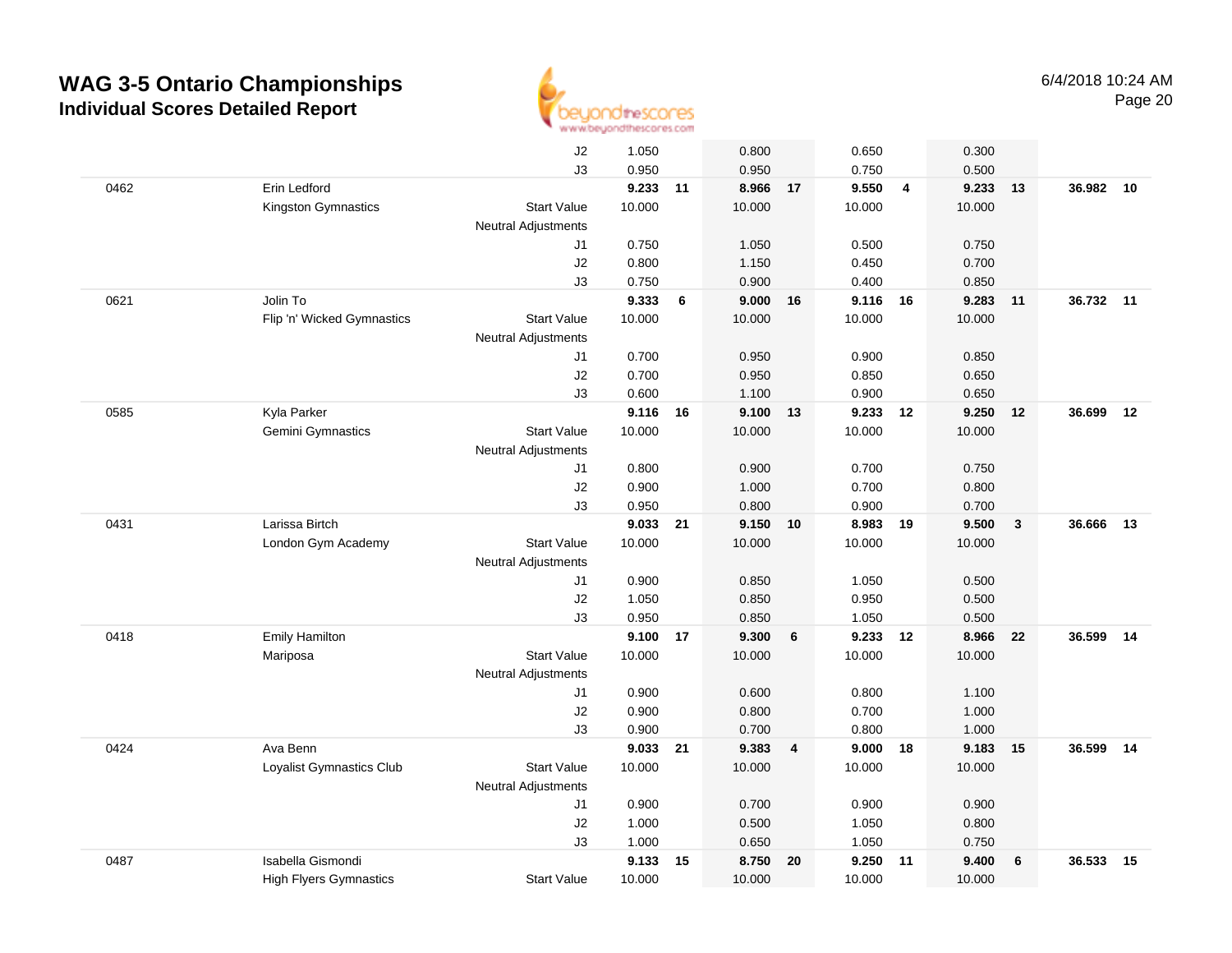

|      |                           | Neutral Adjustments        |        |                |          |                         |          |                         |        |    |           |      |
|------|---------------------------|----------------------------|--------|----------------|----------|-------------------------|----------|-------------------------|--------|----|-----------|------|
|      |                           | J1                         | 0.800  |                | 1.400    |                         | 0.800    |                         | 0.650  |    |           |      |
|      |                           | J2                         | 0.950  |                | 1.150    |                         | 0.750    |                         | 0.600  |    |           |      |
|      |                           | J3                         | 0.850  |                | 1.200    |                         | 0.700    |                         | 0.550  |    |           |      |
| 0407 | Jessica Oliver            |                            | 9.300  | $\overline{7}$ | 8.633    | 23                      | 9.550    | $\overline{\mathbf{4}}$ | 9.033  | 20 | 36.516 16 |      |
|      | <b>Milton Springers</b>   | <b>Start Value</b>         | 10.000 |                | 10.000   |                         | 10.000   |                         | 10.000 |    |           |      |
|      |                           | <b>Neutral Adjustments</b> |        |                |          |                         |          |                         |        |    |           |      |
|      |                           | J1                         | 0.700  |                | 1.500    |                         | 0.500    |                         | 0.900  |    |           |      |
|      |                           | J2                         | 0.700  |                | 1.250    |                         | 0.350    |                         | 0.950  |    |           |      |
|      |                           | J3                         | 0.700  |                | 1.350    |                         | 0.500    |                         | 1.050  |    |           |      |
| 0504 | <b>Emily Gilbert</b>      |                            | 9.383  | 5              | 9.400    | $\mathbf{3}$            | 8.600    | 26                      | 9.116  | 17 | 36.499 17 |      |
|      | Gyros Gymnastics          | <b>Start Value</b>         | 10.000 |                | 10.000   |                         | 10.000   |                         | 10.000 |    |           |      |
|      |                           | <b>Neutral Adjustments</b> |        |                |          |                         | $-0.100$ |                         |        |    |           |      |
|      |                           | J1                         | 0.600  |                | 0.600    |                         | 1.150    |                         | 0.850  |    |           |      |
|      |                           | J2                         | 0.600  |                | 0.600    |                         | 1.500    |                         | 0.800  |    |           |      |
|      |                           | J3                         | 0.650  |                | 0.600    |                         | 1.250    |                         | 1.000  |    |           |      |
| 0425 | McKenzie Brodeur          |                            | 9.250  | 10             | 8.550 25 |                         | 9.166 14 |                         | 9.350  | 9  | 36.316    | 18   |
|      | Loyalist Gymnastics Club  | <b>Start Value</b>         | 10.000 |                | 10.000   |                         | 10.000   |                         | 10.000 |    |           |      |
|      |                           | <b>Neutral Adjustments</b> |        |                |          |                         |          |                         |        |    |           |      |
|      |                           | J <sub>1</sub>             | 0.900  |                | 1.450    |                         | 0.850    |                         | 0.650  |    |           |      |
|      |                           | J2                         | 0.700  |                | 1.350    |                         | 0.750    |                         | 0.700  |    |           |      |
|      |                           | J3                         | 0.650  |                | 1.550    |                         | 0.900    |                         | 0.600  |    |           |      |
| 0282 | Emma Graber               |                            | 9.400  | 4              | 9.233    | $\overline{\mathbf{9}}$ | 8.616    | 25                      | 9.016  | 21 | 36.265    | 19   |
|      | <b>Synergy Gymnastics</b> | <b>Start Value</b>         | 10.000 |                | 10.000   |                         | 10.000   |                         | 10.000 |    |           |      |
|      |                           | <b>Neutral Adjustments</b> |        |                |          |                         |          |                         |        |    |           |      |
|      |                           | J1                         | 0.600  |                | 0.650    |                         | 1.350    |                         | 1.000  |    |           |      |
|      |                           | J2                         | 0.650  |                | 0.850    |                         | 1.450    |                         | 1.100  |    |           |      |
|      |                           | J3                         | 0.550  |                | 0.800    |                         | 1.350    |                         | 0.850  |    |           |      |
| 0545 | Ese Agbaire               |                            | 9.083  | 18             | 8.300    | 28                      | 9.400    | 8                       | 9.466  | 5  | 36.249    | - 20 |
|      | <b>Gymnastic Giants</b>   | <b>Start Value</b>         | 10.000 |                | 10.000   |                         | 10.000   |                         | 10.000 |    |           |      |
|      |                           | <b>Neutral Adjustments</b> |        |                |          |                         |          |                         |        |    |           |      |
|      |                           | J1                         | 0.900  |                | 1.600    |                         | 0.600    |                         | 0.600  |    |           |      |
|      |                           | J2                         | 0.900  |                | 1.650    |                         | 0.550    |                         | 0.450  |    |           |      |
|      |                           | J3                         | 0.950  |                | 1.850    |                         | 0.650    |                         | 0.550  |    |           |      |
| 0448 | Olivia VanBeek            |                            | 9.333  | 6              | 8.733 21 |                         | 9.050 17 |                         | 9.083  | 18 | 36.199 21 |      |
|      | <b>KSG Aurora</b>         | <b>Start Value</b>         | 10.000 |                | 10.000   |                         | 10.000   |                         | 10.000 |    |           |      |
|      |                           | <b>Neutral Adjustments</b> |        |                |          |                         |          |                         |        |    |           |      |
|      |                           | $\sf J1$                   | 0.600  |                | 1.250    |                         | 1.050    |                         | 1.000  |    |           |      |
|      |                           | J2                         | 0.650  |                | 1.150    |                         | 0.850    |                         | 0.950  |    |           |      |
|      |                           | J3                         | 0.750  |                | 1.400    |                         | 0.950    |                         | 0.800  |    |           |      |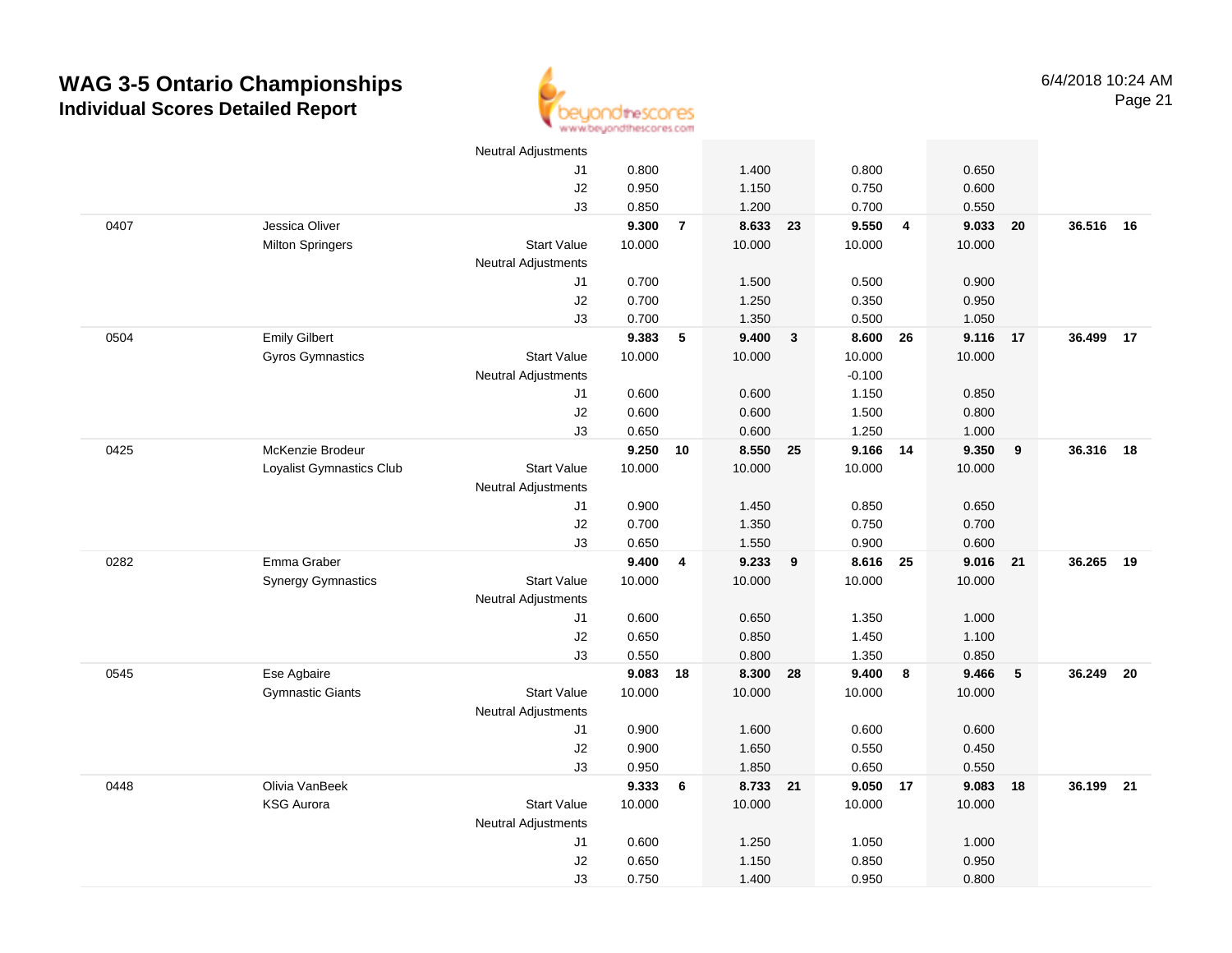

| 0242 | Haylie Zammit                       |                                                  | 9.183  | 13             | 8.633 23 |    | $9.000$ 18 |    | 9.366  | 8  | 36.182 22 |    |
|------|-------------------------------------|--------------------------------------------------|--------|----------------|----------|----|------------|----|--------|----|-----------|----|
|      | <b>Twisters Gymnastics Club</b>     | <b>Start Value</b>                               | 10.000 |                | 10.000   |    | 10.000     |    | 10.000 |    |           |    |
|      |                                     | <b>Neutral Adjustments</b>                       |        |                |          |    |            |    |        |    |           |    |
|      |                                     | J1                                               | 0.800  |                | 1.400    |    | 0.800      |    | 0.600  |    |           |    |
|      |                                     | J2                                               | 0.850  |                | 1.250    |    | 1.200      |    | 0.800  |    |           |    |
|      |                                     | J3                                               | 0.800  |                | 1.450    |    | 1.000      |    | 0.500  |    |           |    |
| 0220 | Isabella Gonzalez                   |                                                  | 9.216  | 12             | 8.750    | 20 | 8.850      | 21 | 9.300  | 10 | 36.116 23 |    |
|      | Woodbridge Academy of<br>Gymnastics | <b>Start Value</b>                               | 10.000 |                | 10.000   |    | 10.000     |    | 10.000 |    |           |    |
|      |                                     | <b>Neutral Adjustments</b>                       |        |                |          |    | $-0.100$   |    |        |    |           |    |
|      |                                     | J1                                               | 0.750  |                | 1.250    |    | 1.150      |    | 0.800  |    |           |    |
|      |                                     | J2                                               | 0.850  |                | 1.150    |    | 1.000      |    | 0.800  |    |           |    |
|      |                                     | J3                                               | 0.750  |                | 1.350    |    | 1.000      |    | 0.500  |    |           |    |
| 0616 | Charley Brisseau                    |                                                  | 9.183  | 13             | 8.733 21 |    | 9.250 11   |    | 8.933  | 24 | 36.099    | 24 |
|      | Forest City Gym Club                | <b>Start Value</b>                               | 10.000 |                | 10.000   |    | 10.000     |    | 10.000 |    |           |    |
|      |                                     | <b>Neutral Adjustments</b>                       |        |                |          |    |            |    |        |    |           |    |
|      |                                     | J1                                               | 0.800  |                | 1.200    |    | 0.650      |    | 0.900  |    |           |    |
|      |                                     | J2                                               | 0.850  |                | 1.350    |    | 0.750      |    | 1.200  |    |           |    |
|      |                                     | J3                                               | 0.800  |                | 1.250    |    | 0.850      |    | 1.100  |    |           |    |
| 0447 | <b>Taylor Brisley</b>               |                                                  | 9.433  | $\mathbf{3}$   | 8.500    | 26 | 9.150 15   |    | 8.883  | 26 | 35.966    | 25 |
|      | <b>KSG Aurora</b>                   | <b>Start Value</b>                               | 10.000 |                | 10.000   |    | 10.000     |    | 10.000 |    |           |    |
|      |                                     | <b>Neutral Adjustments</b>                       |        |                |          |    |            |    |        |    |           |    |
|      |                                     | J1                                               | 0.550  |                | 1.600    |    | 0.950      |    | 1.050  |    |           |    |
|      |                                     | J2                                               | 0.550  |                | 1.300    |    | 0.750      |    | 1.050  |    |           |    |
|      |                                     | J3                                               | 0.600  |                | 1.600    |    | 0.850      |    | 1.250  |    |           |    |
| 0449 | <b>Hayley Watkins</b>               |                                                  | 9.083  | 18             | 8.666    | 22 | 9.216      | 13 | 8.950  | 23 | 35.915    | 26 |
|      | <b>KSG Aurora</b>                   | <b>Start Value</b>                               | 10.000 |                | 10.000   |    | 10.000     |    | 10.000 |    |           |    |
|      |                                     | <b>Neutral Adjustments</b>                       |        |                |          |    | $-0.100$   |    |        |    |           |    |
|      |                                     | J1                                               | 0.800  |                | 1.300    |    | 0.600      |    | 1.200  |    |           |    |
|      |                                     | J <sub>2</sub>                                   | 1.000  |                | 1.200    |    | 0.800      |    | 0.950  |    |           |    |
|      |                                     | J3                                               | 0.950  |                | 1.500    |    | 0.650      |    | 1.000  |    |           |    |
| 0515 | Ella Connop                         |                                                  | 9.300  | $\overline{7}$ | 9.133 11 |    | 8.666 24   |    | 8.816  | 27 | 35.915 26 |    |
|      | Gyros Gymnastics                    | <b>Start Value</b><br><b>Neutral Adjustments</b> | 10.000 |                | 10.000   |    | 10.000     |    | 10.000 |    |           |    |
|      |                                     | J1                                               | 0.750  |                | 1.000    |    | 1.400      |    | 1.200  |    |           |    |
|      |                                     | J2                                               | 0.700  |                | 0.850    |    | 1.200      |    | 1.000  |    |           |    |
|      |                                     | J3                                               | 0.650  |                | 0.750    |    | 1.400      |    | 1.350  |    |           |    |
| 0313 | Martina Montague                    |                                                  | 8.966  | 24             | 9.250    | 8  | 8.716 23   |    | 8.916  | 25 | 35.848    | 27 |
|      | Sault Ste Marie Gymnastics Club     | <b>Start Value</b>                               | 10.000 |                | 10.000   |    | 10.000     |    | 10.000 |    |           |    |
|      |                                     | <b>Neutral Adjustments</b>                       |        |                |          |    |            |    |        |    |           |    |
|      |                                     |                                                  |        |                |          |    |            |    |        |    |           |    |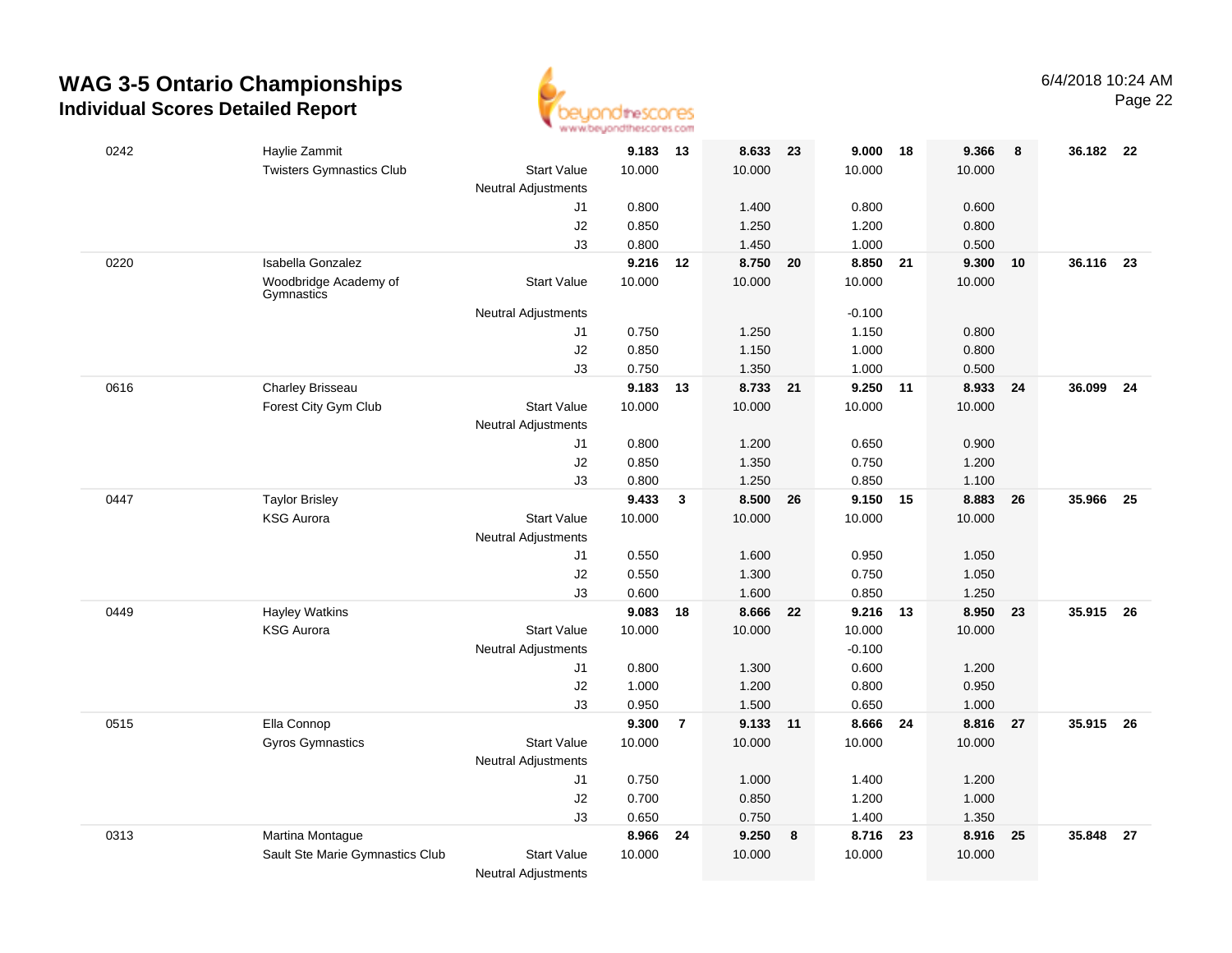

|      |                               | J1                         | 1.000  |    | 0.750    |    | 1.200    |                | 1.200  |    |           |      |
|------|-------------------------------|----------------------------|--------|----|----------|----|----------|----------------|--------|----|-----------|------|
|      |                               | J2                         | 1.000  |    | 0.650    |    | 1.300    |                | 1.000  |    |           |      |
|      |                               | J3                         | 1.100  |    | 0.850    |    | 1.350    |                | 1.050  |    |           |      |
| 0256 | Kaelyn MacIsaac               |                            | 9.050  | 20 | 8.600 24 |    | 9.233 12 |                | 8.700  | 29 | 35.583    | - 28 |
|      | Tumblers                      | <b>Start Value</b>         | 10.000 |    | 10.000   |    | 10.000   |                | 10.000 |    |           |      |
|      |                               | <b>Neutral Adjustments</b> |        |    |          |    |          |                |        |    |           |      |
|      |                               | J1                         | 0.900  |    | 1.400    |    | 0.850    |                | 1.400  |    |           |      |
|      |                               | J2                         | 1.000  |    | 1.600    |    | 0.650    |                | 1.300  |    |           |      |
|      |                               | JЗ                         | 0.950  |    | 1.200    |    | 0.800    |                | 1.200  |    |           |      |
| 0655 | Megan MacNeil                 |                            | 8.850  | 27 | 8.816    | 18 | 9.150 15 |                | 8.766  | 28 | 35.582    | - 29 |
|      | Corona Competitive            | <b>Start Value</b>         | 10.000 |    | 10.000   |    | 10.000   |                | 10.000 |    |           |      |
|      |                               | <b>Neutral Adjustments</b> |        |    |          |    |          |                |        |    |           |      |
|      |                               | J1                         | 1.200  |    | 1.200    |    | 0.950    |                | 1.150  |    |           |      |
|      |                               | J2                         | 1.150  |    | 1.050    |    | 0.750    |                | 1.300  |    |           |      |
|      |                               | J3                         | 1.100  |    | 1.300    |    | 0.850    |                | 1.250  |    |           |      |
| 0294 | <b>Lyndsay Fleming</b>        |                            | 9.250  | 10 | 7.950    | 30 | 9.116 16 |                | 9.166  | 16 | 35.482    | 30   |
|      | Smiths Falls Gym Stars        | <b>Start Value</b>         | 10.000 |    | 10.000   |    | 10.000   |                | 10.000 |    |           |      |
|      |                               | Neutral Adjustments        |        |    |          |    | $-0.100$ |                |        |    |           |      |
|      |                               | J1                         | 0.750  |    | 2.200    |    | 0.900    |                | 0.850  |    |           |      |
|      |                               | J2                         | 0.700  |    | 1.850    |    | 0.750    |                | 0.750  |    |           |      |
|      |                               | J3                         | 0.800  |    | 2.100    |    | 0.700    |                | 0.900  |    |           |      |
| 0683 | Paige Rutherford              |                            | 8.933  | 25 | 8.800    | 19 | 9.433    | $\overline{7}$ | 8.316  | 31 | 35.482    | 30   |
|      | <b>Champions Gymnastics</b>   | <b>Start Value</b>         | 10.000 |    | 10.000   |    | 10.000   |                | 10.000 |    |           |      |
|      |                               | <b>Neutral Adjustments</b> |        |    |          |    |          |                |        |    |           |      |
|      |                               | J1                         | 0.900  |    | 1.300    |    | 0.600    |                | 1.800  |    |           |      |
|      |                               | J2                         | 1.100  |    | 1.150    |    | 0.500    |                | 1.750  |    |           |      |
|      |                               | J3                         | 1.200  |    | 1.150    |    | 0.600    |                | 1.500  |    |           |      |
| 0451 | Kaitlyn O'Leary               |                            | 8.883  | 26 | 8.816    | 18 | 8.600    | 26             | 8.883  | 26 | 35.182    | 31   |
|      | Kitchener-Waterloo Gymnastics | <b>Start Value</b>         | 10.000 |    | 10.000   |    | 10.000   |                | 10.000 |    |           |      |
|      |                               | Neutral Adjustments        |        |    |          |    | $-0.100$ |                |        |    |           |      |
|      |                               | J1                         | 1.000  |    | 1.250    |    | 1.350    |                | 0.950  |    |           |      |
|      |                               | J2                         | 1.050  |    | 1.050    |    | 1.200    |                | 1.150  |    |           |      |
|      |                               | J3                         | 1.300  |    | 1.250    |    | 1.350    |                | 1.250  |    |           |      |
| 0522 | Kathryn Chapman               |                            | 9.100  | 17 | 8.416 27 |    | 9.250    | $-11$          | 8.333  | 30 | 35.099    | 32   |
|      | <b>Gymnastics Energy</b>      | <b>Start Value</b>         | 10.000 |    | 10.000   |    | 10.000   |                | 10.000 |    |           |      |
|      |                               | Neutral Adjustments        |        |    |          |    |          |                |        |    |           |      |
|      |                               | J1                         | 0.900  |    | 1.800    |    | 0.850    |                | 1.800  |    |           |      |
|      |                               | J2                         | 0.900  |    | 1.400    |    | 0.750    |                | 1.600  |    |           |      |
|      |                               | J3                         | 0.900  |    | 1.550    |    | 0.650    |                | 1.600  |    |           |      |
| 1397 | Sophie Griffith               |                            | 8.983  | 23 | 9.033    | 15 | 8.750    | 22             | 8.266  | 32 | 35.032 33 |      |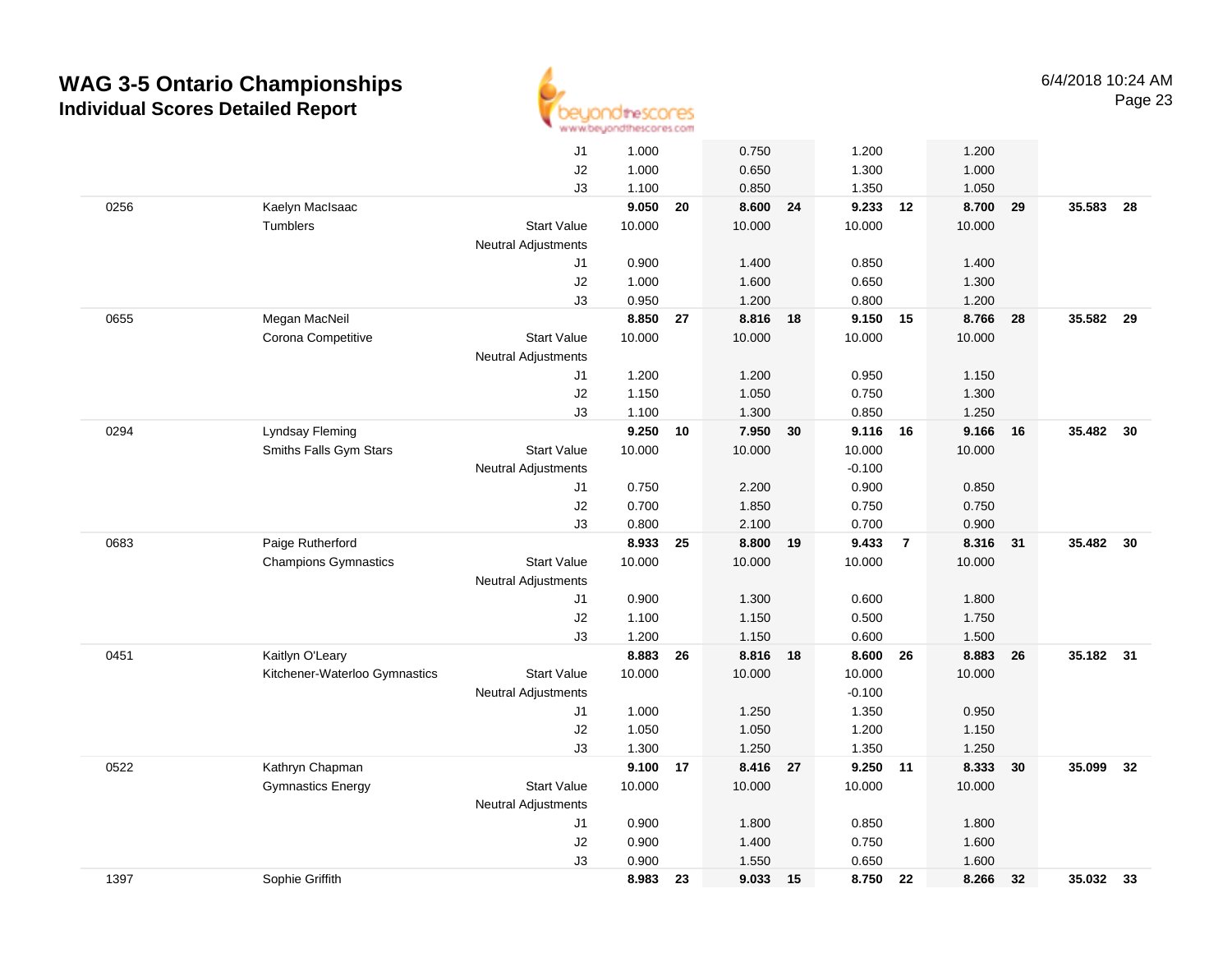

|      | <b>Infinity Gymnastics Centre</b> | <b>Start Value</b><br><b>Neutral Adjustments</b> | 10.000 |                | 10.000    |    | 10.000    |    | 10.000       |                |           |    |
|------|-----------------------------------|--------------------------------------------------|--------|----------------|-----------|----|-----------|----|--------------|----------------|-----------|----|
|      |                                   | J1                                               | 1.000  |                | 1.000     |    | 1.250     |    | 1.600        |                |           |    |
|      |                                   | J2                                               | 1.000  |                | 1.000     |    | 1.100     |    | 1.900        |                |           |    |
|      |                                   | J3                                               | 1.050  |                | 0.900     |    | 1.400     |    | 1.700        |                |           |    |
| 0503 | Sarah Whitehead                   |                                                  | 8.833  | 28             | 8.083     | 29 | 8.966     | 20 | 8.766        | 28             | 34.648    | 34 |
|      | Hanover Aerials Gymnastics Club   | <b>Start Value</b>                               | 10.000 |                | 10.000    |    | 10.000    |    | 10.000       |                |           |    |
|      |                                   | <b>Neutral Adjustments</b>                       |        |                |           |    |           |    |              |                |           |    |
|      |                                   | J1                                               | 1.300  |                | 2.050     |    | 0.950     |    | 1.150        |                |           |    |
|      |                                   | J2                                               | 1.100  |                | 1.750     |    | 1.150     |    | 1.200        |                |           |    |
|      |                                   | J3                                               | 1.100  |                | 1.950     |    | 1.000     |    | 1.350        |                |           |    |
| 0295 | Keira MacMullin                   |                                                  | 9.250  | 10             | 6.733     | 32 | 9.116     | 16 | 9.383        | $\overline{7}$ | 34.482 35 |    |
|      | Smiths Falls Gym Stars            | <b>Start Value</b>                               | 10.000 |                | 10.000    |    | 10.000    |    | 10.000       |                |           |    |
|      |                                   | <b>Neutral Adjustments</b>                       |        |                |           |    |           |    |              |                |           |    |
|      |                                   | J1                                               | 0.800  |                | 3.500     |    | 0.850     |    | 0.750        |                |           |    |
|      |                                   | J2                                               | 0.700  |                | 3.100     |    | 0.800     |    | 0.550        |                |           |    |
|      |                                   | J3                                               | 0.750  |                | 3.200     |    | 1.000     |    | 0.550        |                |           |    |
| 0534 | Sachleen Dhillon                  |                                                  | 9.283  | 8              | 7.216 31  |    | 8.850     | 21 | 9.066        | 19             | 34.415 36 |    |
|      | <b>Gymnastic Giants</b>           | <b>Start Value</b>                               | 10.000 |                | 10.000    |    | 10.000    |    | 10.000       |                |           |    |
|      |                                   | <b>Neutral Adjustments</b>                       |        |                |           |    | $-0.100$  |    |              |                |           |    |
|      |                                   | J1                                               | 0.800  |                | 2.900     |    | 0.950     |    | 0.950        |                |           |    |
|      |                                   | J2                                               | 0.600  |                | 2.650     |    | 1.050     |    | 0.950        |                |           |    |
|      |                                   | J3                                               | 0.750  |                | 2.800     |    | 1.150     |    | 0.900        |                |           |    |
| 0682 | <b>Martina Rutherford</b>         |                                                  | 9.600  | $\overline{2}$ | $X.XXX -$ |    | $X.XXX$ - |    | <b>X.XXX</b> | $\sim$         | 9.600     | 37 |
|      | <b>Champions Gymnastics</b>       | <b>Start Value</b>                               | 10.000 |                |           |    |           |    |              |                |           |    |
|      |                                   | <b>Neutral Adjustments</b>                       |        |                |           |    |           |    |              |                |           |    |
|      |                                   | J1                                               | 0.400  |                |           |    |           |    |              |                |           |    |
|      |                                   | J2                                               | 0.400  |                |           |    |           |    |              |                |           |    |
|      |                                   | J3                                               | 0.400  |                |           |    |           |    |              |                |           |    |

#### **Gymnastics Ontario Level 4**

| ID   | League ID | Name                |                            | <b>VT</b> | -#  | <b>UB</b> | # | <b>BB</b> | # | $FX$ # | $AA$ # |  |
|------|-----------|---------------------|----------------------------|-----------|-----|-----------|---|-----------|---|--------|--------|--|
| 0473 |           | Rebekah D'Souza     |                            | 9.516     | - 3 | 9.616     | 5 | 9.533     | 3 | 9.450  | 38.115 |  |
|      |           | Kingston Gymnastics | <b>Start Value</b>         | 10.000    |     | 10.000    |   | 10.000    |   | 10.000 |        |  |
|      |           |                     | <b>Neutral Adjustments</b> |           |     |           |   |           |   |        |        |  |
|      |           |                     | J1                         | 0.450     |     | 0.300     |   | 0.600     |   | 0.700  |        |  |
|      |           |                     | J2                         | 0.500     |     | 0.450     |   | 0.350     |   | 0.450  |        |  |
|      |           |                     | J3                         | 0.500     |     | 0.400     |   | 0.450     |   | 0.500  |        |  |

**Age 13 B**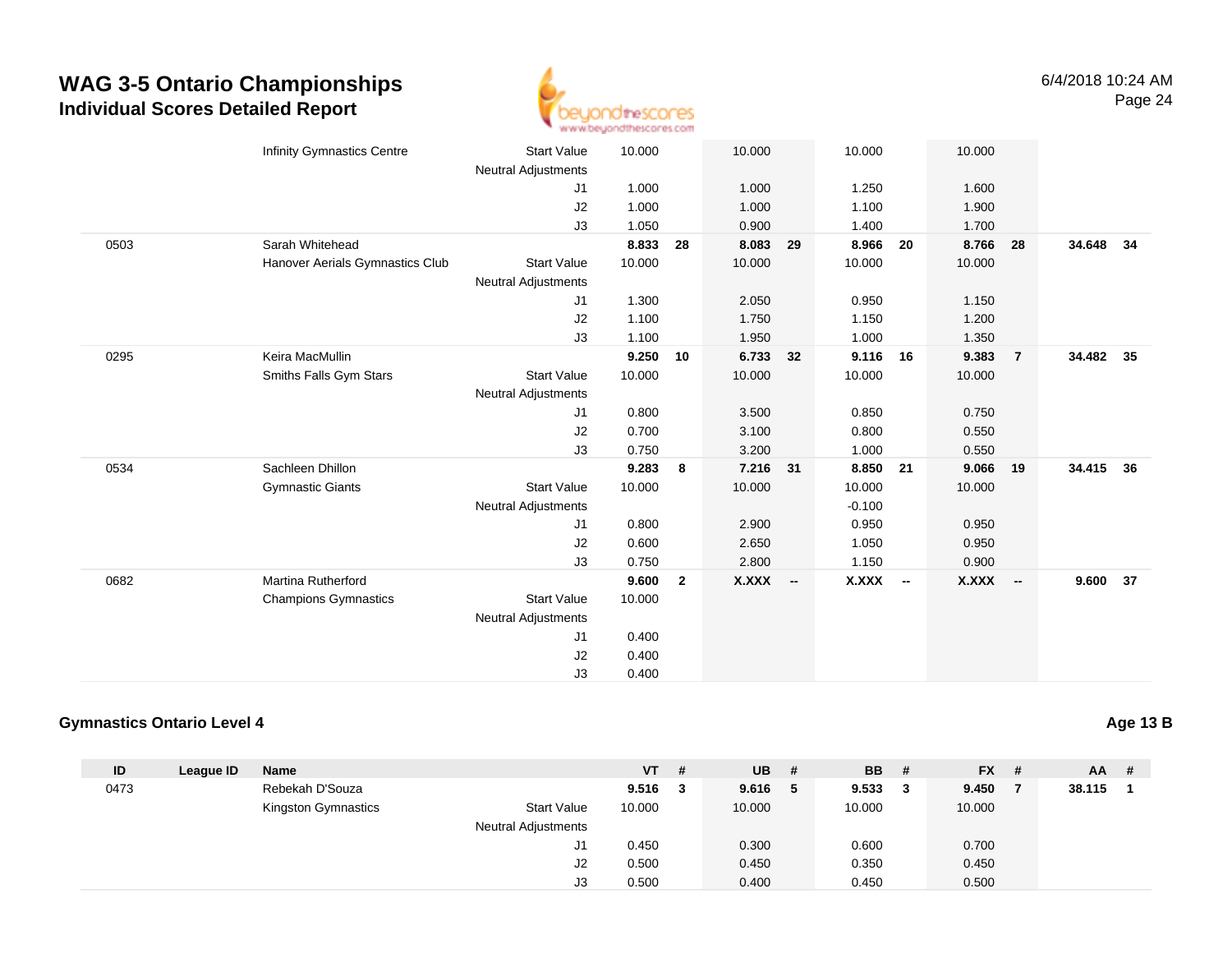

| 0267 | Norah Crighton                    |                            | 9.416    | $6\overline{6}$ | 9.683    | $\overline{\mathbf{3}}$ | 9.466    | 6              | 9.483  | 5            | 38.048   | $\overline{2}$ |
|------|-----------------------------------|----------------------------|----------|-----------------|----------|-------------------------|----------|----------------|--------|--------------|----------|----------------|
|      | <b>Trillium GC</b>                | <b>Start Value</b>         |          |                 | 10.000   |                         | 10.000   |                | 10.000 |              |          |                |
|      |                                   | <b>Neutral Adjustments</b> | 10.000   |                 |          |                         |          |                |        |              |          |                |
|      |                                   | J1                         | 0.600    |                 | 0.400    |                         | 0.450    |                | 0.500  |              |          |                |
|      |                                   | $\sf J2$                   | 0.600    |                 | 0.300    |                         | 0.600    |                | 0.450  |              |          |                |
|      |                                   | J3                         | 0.550    |                 | 0.250    |                         | 0.550    |                | 0.600  |              |          |                |
| 0695 | Genevieve Karnis                  |                            | 9.233 11 |                 | 9.800    | $\overline{\mathbf{2}}$ | 9.250 12 |                | 9.616  | $\mathbf{1}$ | 37.899   | $\mathbf{3}$   |
|      | <b>Burlington Gymnastics Club</b> | <b>Start Value</b>         | 10.000   |                 | 10.000   |                         | 10.000   |                | 10.000 |              |          |                |
|      |                                   | <b>Neutral Adjustments</b> |          |                 |          |                         |          |                |        |              |          |                |
|      |                                   | J1                         | 0.750    |                 | 0.200    |                         | 0.850    |                | 0.450  |              |          |                |
|      |                                   | $\sf J2$                   | 0.700    |                 | 0.200    |                         | 0.650    |                | 0.350  |              |          |                |
|      |                                   | J3                         | 0.850    |                 | 0.200    |                         | 0.750    |                | 0.350  |              |          |                |
| 0406 | Maya Biasutto                     |                            | 9.600    | $\overline{1}$  | 9.583    | $\overline{7}$          | 9.116    | 17             | 9.433  | 8            | 37.732 4 |                |
|      | <b>Milton Springers</b>           | <b>Start Value</b>         | 10.000   |                 | 10.000   |                         | 10.000   |                | 10.000 |              |          |                |
|      |                                   | <b>Neutral Adjustments</b> |          |                 |          |                         |          |                |        |              |          |                |
|      |                                   | J1                         | 0.350    |                 | 0.400    |                         | 0.750    |                | 0.600  |              |          |                |
|      |                                   | $\sf J2$                   | 0.450    |                 | 0.450    |                         | 0.900    |                | 0.500  |              |          |                |
|      |                                   | J3                         | 0.400    |                 | 0.400    |                         | 1.000    |                | 0.600  |              |          |                |
| 0565 | <b>Claire Eskens</b>              |                            | 9.333    | 8               | 9.616    | $\sqrt{5}$              | 9.233    | 13             | 9.366  | 11           | 37.548   | 5              |
|      | <b>Glendon Gymnastics</b>         | <b>Start Value</b>         | 10.000   |                 | 10.000   |                         | 10.000   |                | 10.000 |              |          |                |
|      |                                   | <b>Neutral Adjustments</b> |          |                 |          |                         |          |                |        |              |          |                |
|      |                                   | J1                         | 0.650    |                 | 0.400    |                         | 0.700    |                | 0.550  |              |          |                |
|      |                                   | $\sf J2$                   | 0.700    |                 | 0.450    |                         | 0.800    |                | 0.700  |              |          |                |
|      |                                   | J3                         | 0.650    |                 | 0.300    |                         | 0.800    |                | 0.650  |              |          |                |
| 0547 | <b>Aislin Constantine</b>         |                            | 8.916    | 19              | 9.600    | 6                       | 9.666    | $\overline{1}$ | 9.316  | 12           | 37.498   | 6              |
|      | <b>GW Elites</b>                  | <b>Start Value</b>         | 10.000   |                 | 10.000   |                         | 10.000   |                | 10.000 |              |          |                |
|      |                                   | <b>Neutral Adjustments</b> |          |                 |          |                         | 0.100    |                |        |              |          |                |
|      |                                   | J1                         | 0.900    |                 | 0.500    |                         | 0.500    |                | 0.700  |              |          |                |
|      |                                   | J2                         | 1.150    |                 | 0.400    |                         | 0.500    |                | 0.750  |              |          |                |
|      |                                   | J3                         | 1.200    |                 | 0.300    |                         | 0.300    |                | 0.600  |              |          |                |
| 0469 | <b>Hailey Malloch</b>             |                            | 9.516    | $\mathbf{3}$    | 9.316 15 |                         | 9.200 14 |                | 9.400  | 9            | 37.432   | $\overline{7}$ |
|      | Kanata GymnoSphere                | <b>Start Value</b>         | 10.000   |                 | 10.000   |                         | 10.000   |                | 10.000 |              |          |                |
|      |                                   | <b>Neutral Adjustments</b> |          |                 |          |                         |          |                |        |              |          |                |
|      |                                   | J1                         | 0.400    |                 | 0.800    |                         | 0.800    |                | 0.700  |              |          |                |
|      |                                   | J2                         | 0.600    |                 | 0.600    |                         | 0.600    |                | 0.550  |              |          |                |
|      |                                   | J3                         | 0.450    |                 | 0.650    |                         | 1.000    |                | 0.550  |              |          |                |
| 0495 | Grace Jenkins                     |                            | 8.933    | 18              | 9.383    | 13                      | 9.500    | $\overline{4}$ | 9.483  | 5            | 37.299   | 8              |
|      | <b>Hearts Gymnastics Club</b>     | <b>Start Value</b>         | 10.000   |                 | 10.000   |                         | 10.000   |                | 10.000 |              |          |                |
|      |                                   | <b>Neutral Adjustments</b> |          |                 |          |                         |          |                |        |              |          |                |
|      |                                   | J1                         | 1.100    |                 | 0.550    |                         | 0.550    |                | 0.500  |              |          |                |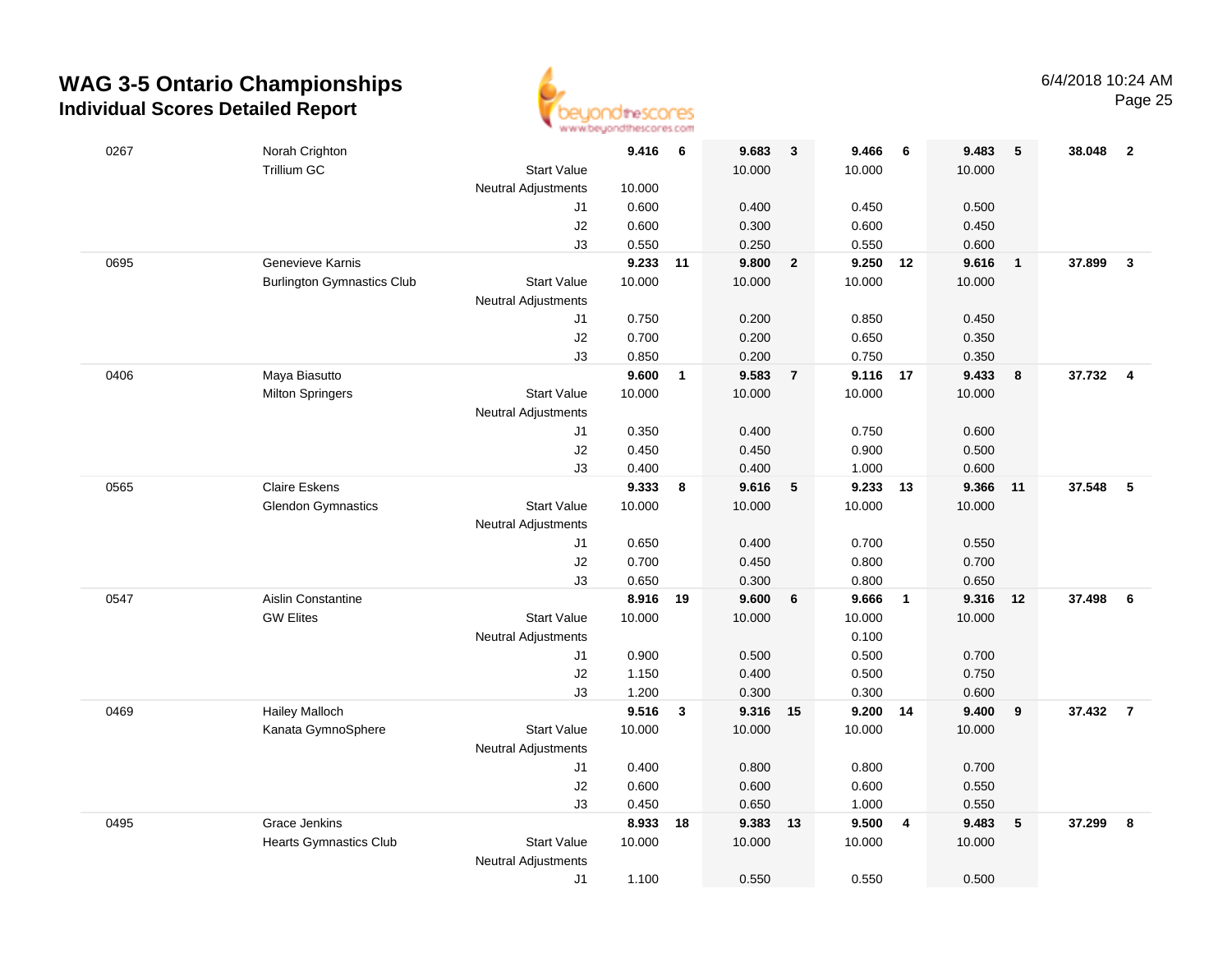

|      |                             | J2                         | 0.950  |                | 0.600    |                | 0.500    |                         | 0.600  |                |           |    |
|------|-----------------------------|----------------------------|--------|----------------|----------|----------------|----------|-------------------------|--------|----------------|-----------|----|
|      |                             | J3                         | 1.150  |                | 0.700    |                | 0.450    |                         | 0.450  |                |           |    |
| 0293 | Harley Dalton               |                            | 9.216  | 12             | 9.433 11 |                | 9.483    | 5                       | 9.133  | 18             | 37.265 9  |    |
|      | <b>Synergy Gymnastics</b>   | <b>Start Value</b>         | 10.000 |                | 10.000   |                | 10.000   |                         | 10.000 |                |           |    |
|      |                             | <b>Neutral Adjustments</b> |        |                |          |                |          |                         |        |                |           |    |
|      |                             | J1                         | 0.800  |                | 0.500    |                | 0.550    |                         | 1.000  |                |           |    |
|      |                             | J2                         | 0.850  |                | 0.700    |                | 0.500    |                         | 0.850  |                |           |    |
|      |                             | J3                         | 0.700  |                | 0.500    |                | 0.500    |                         | 0.750  |                |           |    |
| 0586 | Sofya Pekarskaya            |                            | 8.750  | 22             | 9.633    | $\overline{4}$ | 9.566    | $\overline{2}$          | 9.316  | 12             | 37.265    | 9  |
|      | Gemini Gymnastics           | <b>Start Value</b>         | 10.000 |                | 10.000   |                | 10.000   |                         | 10.000 |                |           |    |
|      |                             | Neutral Adjustments        |        |                |          |                |          |                         |        |                |           |    |
|      |                             | J1                         | 1.300  |                | 0.500    |                | 0.400    |                         | 0.750  |                |           |    |
|      |                             | J2                         | 1.200  |                | 0.300    |                | 0.400    |                         | 0.650  |                |           |    |
|      |                             | J3                         | 1.250  |                | 0.300    |                | 0.500    |                         | 0.650  |                |           |    |
| 0268 | Nicole Nelson               |                            | 9.033  | 15             | 9.516    | 9              | 9.200    | 14                      | 9.500  | $\overline{4}$ | 37.249    | 10 |
|      | Trillium GC                 | <b>Start Value</b>         | 10.000 |                | 10.000   |                | 10.000   |                         | 10.000 |                |           |    |
|      |                             | <b>Neutral Adjustments</b> |        |                |          |                |          |                         |        |                |           |    |
|      |                             | J1                         | 0.850  |                | 0.500    |                | 0.900    |                         | 0.600  |                |           |    |
|      |                             | J2                         | 0.950  |                | 0.600    |                | 0.750    |                         | 0.400  |                |           |    |
|      |                             | J3                         | 1.100  |                | 0.350    |                | 0.750    |                         | 0.500  |                |           |    |
| 0625 | Raquel Mandel               |                            | 9.000  | 17             | 9.466    | 10             | 9.383    | 9                       | 9.400  | 9              | 37.249    | 10 |
|      | <b>East York Gymnastics</b> | <b>Start Value</b>         | 10.000 |                | 10.000   |                | 10.000   |                         | 10.000 |                |           |    |
|      |                             | Neutral Adjustments        |        |                |          |                |          |                         |        |                |           |    |
|      |                             | J1                         | 1.000  |                | 0.400    |                | 0.550    |                         | 0.650  |                |           |    |
|      |                             | J2                         | 1.000  |                | 0.600    |                | 0.650    |                         | 0.600  |                |           |    |
|      |                             | J3                         | 1.000  |                | 0.600    |                | 0.650    |                         | 0.550  |                |           |    |
| 0584 | Danielle Murray             |                            | 9.350  | $\overline{7}$ | 8.983    | 24             | 9.416    | $\overline{\mathbf{8}}$ | 9.383  | 10             | 37.132 11 |    |
|      | Gemini Gymnastics           | <b>Start Value</b>         | 10.000 |                | 10.000   |                | 10.000   |                         | 10.000 |                |           |    |
|      |                             | Neutral Adjustments        |        |                |          |                |          |                         |        |                |           |    |
|      |                             | J1                         | 0.550  |                | 0.900    |                | 0.650    |                         | 0.500  |                |           |    |
|      |                             | J2                         | 0.750  |                | 1.150    |                | 0.500    |                         | 0.750  |                |           |    |
|      |                             | J3                         | 0.650  |                | 1.000    |                | 0.600    |                         | 0.600  |                |           |    |
| 0280 | Mya Todosijevic             |                            | 8.683  | 24             | 9.566    | 8              | 9.300 11 |                         | 9.516  | $\mathbf{3}$   | 37.065    | 12 |
|      | TGI                         | <b>Start Value</b>         | 10.000 |                | 10.000   |                | 10.000   |                         | 10.000 |                |           |    |
|      |                             | <b>Neutral Adjustments</b> |        |                |          |                |          |                         |        |                |           |    |
|      |                             | J1                         | 1.200  |                | 0.500    |                | 0.900    |                         | 0.600  |                |           |    |
|      |                             | J2                         | 1.350  |                | 0.350    |                | 0.600    |                         | 0.400  |                |           |    |
|      |                             | J3                         | 1.400  |                | 0.450    |                | 0.600    |                         | 0.450  |                |           |    |
| 0219 | Tianna Bancheri             |                            | 9.533  | $\overline{2}$ | 9.516    | 9              | 9.033    | 18                      | 8.900  | 23             | 36.982 13 |    |
|      |                             |                            |        |                |          |                |          |                         |        |                |           |    |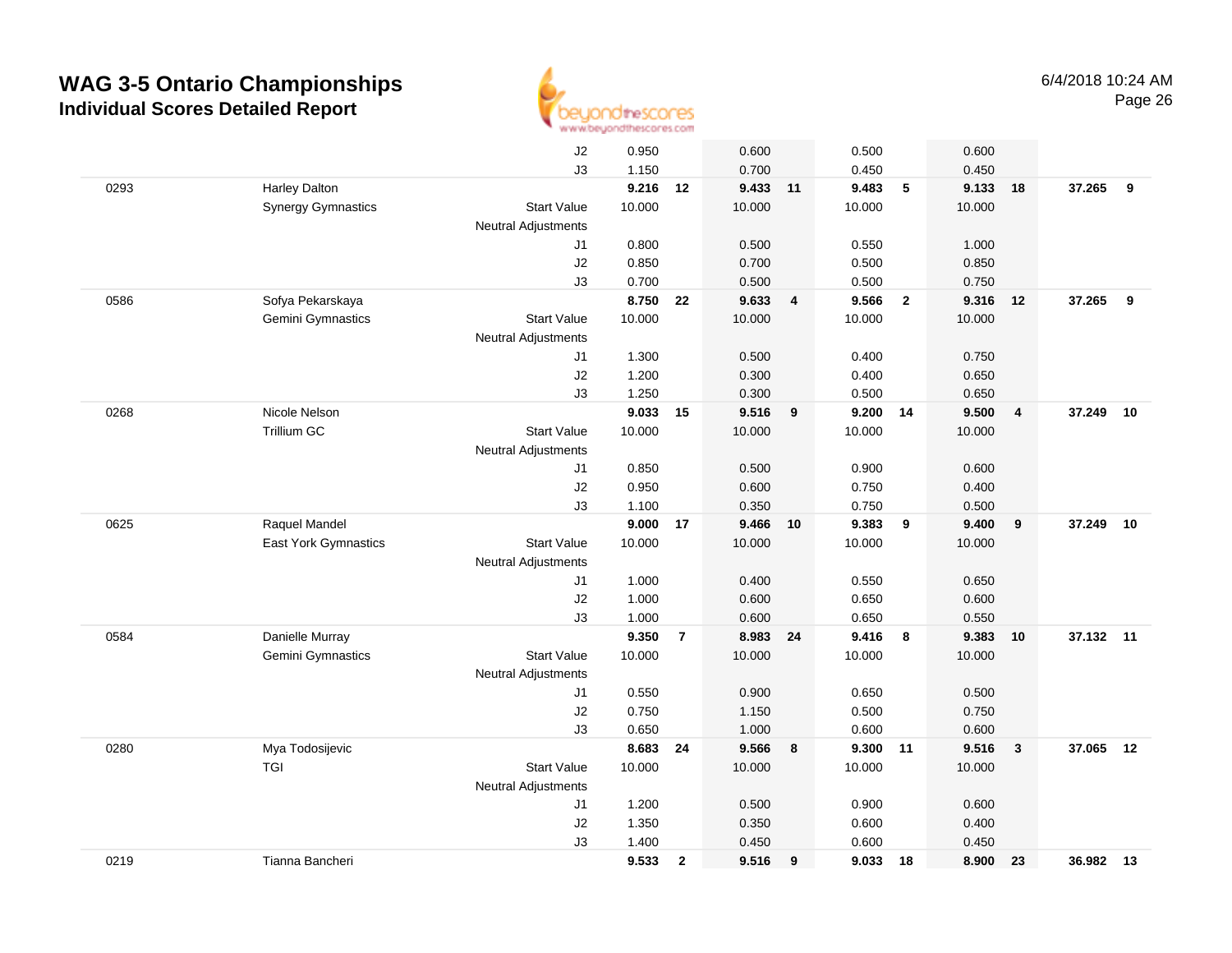

|      | Woodbridge Academy of<br>Gymnastics | <b>Start Value</b>         | 10.000 |              | 10.000   |                | 10.000   |                | 10.000   |      |           |  |
|------|-------------------------------------|----------------------------|--------|--------------|----------|----------------|----------|----------------|----------|------|-----------|--|
|      |                                     | Neutral Adjustments        |        |              |          |                |          |                |          |      |           |  |
|      |                                     | J1                         | 0.500  |              | 0.400    |                | 0.900    |                | 1.200    |      |           |  |
|      |                                     | J2                         | 0.400  |              | 0.550    |                | 1.000    |                | 1.000    |      |           |  |
|      |                                     | J3                         | 0.500  |              | 0.500    |                | 1.000    |                | 1.100    |      |           |  |
| 0301 | Lauren Szabo                        |                            | 9.300  | 9            | 9.366    | 14             | 8.966    | 20             | 9.283    | 13   | 36.915 14 |  |
|      | <b>Shenderey Gymnastics Centre</b>  | <b>Start Value</b>         | 10.000 |              | 10.000   |                | 10.000   |                | 10.000   |      |           |  |
|      |                                     | Neutral Adjustments        |        |              |          |                |          |                |          |      |           |  |
|      |                                     | J1                         | 0.650  |              | 0.500    |                | 1.250    |                | 0.800    |      |           |  |
|      |                                     | J2                         | 0.650  |              | 0.700    |                | 0.950    |                | 0.650    |      |           |  |
|      |                                     | J3                         | 0.800  |              | 0.700    |                | 0.900    |                | 0.700    |      |           |  |
| 0750 | Vanessa Fiore                       |                            | 9.233  | 11           | 9.866    | $\mathbf{1}$   | 8.350 27 |                | 9.466    | 6    | 36.915 14 |  |
|      | <b>Adrenaline Gymnastics</b>        | <b>Start Value</b>         | 10.000 |              | 10.000   |                | 10.000   |                | 10.000   |      |           |  |
|      |                                     | <b>Neutral Adjustments</b> |        |              |          |                |          |                |          |      |           |  |
|      |                                     | J1                         | 0.700  |              | 0.100    |                | 1.500    |                | 0.600    |      |           |  |
|      |                                     | J2                         | 0.750  |              | 0.100    |                | 1.600    |                | 0.600    |      |           |  |
|      |                                     | J3                         | 0.850  |              | 0.200    |                | 1.850    |                | 0.400    |      |           |  |
| 0564 | Zaman Matar                         |                            | 9.600  | $\mathbf{1}$ | 9.133    | 20             | 9.166    | 15             | 8.983    | - 22 | 36.882 15 |  |
|      | <b>Glendon Gymnastics</b>           | <b>Start Value</b>         | 10.000 |              | 10.000   |                | 10.000   |                | 10.000   |      |           |  |
|      |                                     | <b>Neutral Adjustments</b> |        |              |          |                |          |                |          |      |           |  |
|      |                                     | J1                         | 0.300  |              | 0.800    |                | 0.800    |                | 1.000    |      |           |  |
|      |                                     | J2                         | 0.400  |              | 1.000    |                | 0.750    |                | 1.100    |      |           |  |
|      |                                     | J3                         | 0.500  |              | 0.800    |                | 0.950    |                | 0.950    |      |           |  |
| 0710 | Ava Collins                         |                            | 8.833  | 20           | 9.133    | 20             | 9.433    | $\overline{7}$ | 9.383    | 10   | 36.782 16 |  |
|      | <b>Barrie Kempettes</b>             | <b>Start Value</b>         | 10.000 |              | 10.000   |                | 10.000   |                | 10.000   |      |           |  |
|      |                                     | <b>Neutral Adjustments</b> |        |              |          |                |          |                |          |      |           |  |
|      |                                     | J1                         | 1.150  |              | 0.800    |                | 0.600    |                | 0.750    |      |           |  |
|      |                                     | J2                         | 1.100  |              | 1.000    |                | 0.450    |                | 0.550    |      |           |  |
|      |                                     | J3                         | 1.250  |              | 0.800    |                | 0.650    |                | 0.550    |      |           |  |
| 0685 | Julia Russell                       |                            | 8.916  | 19           | 9.416 12 |                | 9.416    | 8              | 9.000 21 |      | 36.748 17 |  |
|      | <b>Burlington Gymnastics Club</b>   | <b>Start Value</b>         | 10.000 |              | 10.000   |                | 10.000   |                | 10.000   |      |           |  |
|      |                                     | Neutral Adjustments        |        |              |          |                |          |                |          |      |           |  |
|      |                                     | J1                         | 1.100  |              | 0.600    |                | 0.500    |                | 1.200    |      |           |  |
|      |                                     | J2                         | 1.050  |              | 0.650    |                | 0.700    |                | 0.900    |      |           |  |
|      |                                     | J3                         | 1.100  |              | 0.500    |                | 0.550    |                | 0.900    |      |           |  |
| 0450 | Jennifer Gutri                      |                            | 8.566  | 26           | 9.583    | $\overline{7}$ | 9.350    | 10             | 9.233    | 15   | 36.732 18 |  |
|      | Kitchener-Waterloo Gymnastics       | <b>Start Value</b>         | 10.000 |              | 10.000   |                | 10.000   |                | 10.000   |      |           |  |
|      |                                     | Neutral Adjustments        |        |              |          |                |          |                |          |      |           |  |
|      |                                     | J1                         | 1.400  |              | 0.500    |                | 0.750    |                | 0.600    |      |           |  |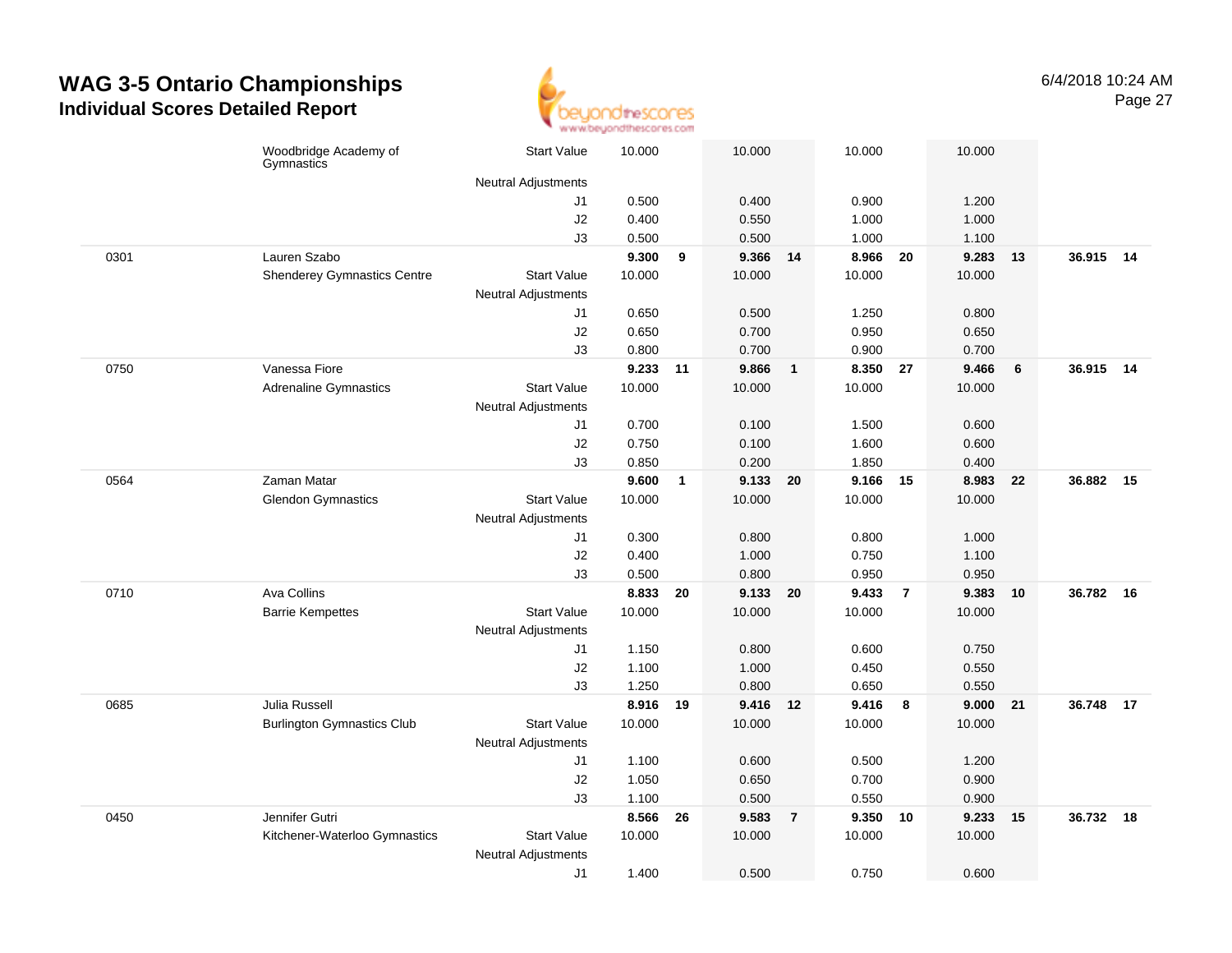

|      |                               | J2                         | 1.600  |    | 0.400    |    | 0.550    |    | 0.850  |                |        |      |
|------|-------------------------------|----------------------------|--------|----|----------|----|----------|----|--------|----------------|--------|------|
|      |                               | J3                         | 1.300  |    | 0.350    |    | 0.650    |    | 0.850  |                |        |      |
| 0587 | Cianna Saxinger               |                            | 9.200  | 13 | 9.200    | 18 | 9.116 17 |    | 9.050  | 20             | 36.566 | - 19 |
|      | Gemini Gymnastics             | <b>Start Value</b>         | 10.000 |    | 10.000   |    | 10.000   |    | 10.000 |                |        |      |
|      |                               | <b>Neutral Adjustments</b> |        |    |          |    | $-0.100$ |    |        |                |        |      |
|      |                               | J1                         | 0.800  |    | 0.700    |    | 0.700    |    | 0.850  |                |        |      |
|      |                               | J2                         | 0.850  |    | 0.700    |    | 0.800    |    | 1.000  |                |        |      |
|      |                               | J3                         | 0.750  |    | 1.000    |    | 0.850    |    | 1.000  |                |        |      |
| 0583 | Vanessa Kelly                 |                            | 9.033  | 15 | 9.300    | 16 | 9.133    | 16 | 8.983  | 22             | 36.449 | - 20 |
|      | Gemini Gymnastics             | <b>Start Value</b>         | 10.000 |    | 10.000   |    | 10.000   |    | 10.000 |                |        |      |
|      |                               | <b>Neutral Adjustments</b> |        |    |          |    |          |    |        |                |        |      |
|      |                               | J1                         | 1.100  |    | 0.700    |    | 0.800    |    | 1.100  |                |        |      |
|      |                               | J2                         | 0.800  |    | 0.800    |    | 0.850    |    | 1.050  |                |        |      |
|      |                               | J3                         | 1.000  |    | 0.600    |    | 0.950    |    | 0.900  |                |        |      |
| 0257 | Taiha Papatens                |                            | 8.800  | 21 | 9.116 21 |    | 9.383    | 9  | 9.100  | 19             | 36.399 | 21   |
|      | <b>Tumblers</b>               | <b>Start Value</b>         | 10.000 |    | 10.000   |    | 10.000   |    | 10.000 |                |        |      |
|      |                               | <b>Neutral Adjustments</b> |        |    |          |    |          |    |        |                |        |      |
|      |                               | J1                         | 1.100  |    | 0.800    |    | 0.650    |    | 1.000  |                |        |      |
|      |                               | J2                         | 1.250  |    | 1.050    |    | 0.650    |    | 0.850  |                |        |      |
|      |                               | J3                         | 1.250  |    | 0.800    |    | 0.550    |    | 0.850  |                |        |      |
| 0380 | Aviah Facey                   |                            | 9.500  | 4  | 8.766    | 27 | 8.850    | 23 | 9.216  | 16             | 36.332 | - 22 |
|      | Niagara Falls Lightning       | <b>Start Value</b>         | 10.000 |    | 10.000   |    | 10.000   |    | 10.000 |                |        |      |
|      |                               | Neutral Adjustments        |        |    |          |    |          |    |        |                |        |      |
|      |                               | J1                         | 0.500  |    | 1.200    |    | 0.950    |    | 0.800  |                |        |      |
|      |                               | J2                         | 0.500  |    | 1.300    |    | 1.200    |    | 0.700  |                |        |      |
|      |                               | J3                         | 0.500  |    | 1.200    |    | 1.300    |    | 0.850  |                |        |      |
| 0728 | <b>Bailey Turnbull</b>        |                            | 8.716  | 23 | 9.100    | 22 | 9.233    | 13 | 9.200  | 17             | 36.249 | 23   |
|      | Alliston Gymnastics Club      | <b>Start Value</b>         | 10.000 |    | 10.000   |    | 10.000   |    | 10.000 |                |        |      |
|      |                               | Neutral Adjustments        |        |    |          |    |          |    |        |                |        |      |
|      |                               | J1                         | 1.300  |    | 0.900    |    | 0.800    |    | 0.800  |                |        |      |
|      |                               | J2                         | 1.200  |    | 0.900    |    | 0.700    |    | 0.900  |                |        |      |
|      |                               | J3                         | 1.350  |    | 0.900    |    | 0.800    |    | 0.700  |                |        |      |
| 0202 | Ashleigh Grypstra             |                            | 9.016  | 16 | 8.933    | 25 | 8.550 26 |    | 9.550  | $\overline{2}$ | 36.049 | - 24 |
|      | <b>World Class Gymnastics</b> | <b>Start Value</b>         | 10.000 |    | 10.000   |    | 10.000   |    | 10.000 |                |        |      |
|      |                               | <b>Neutral Adjustments</b> |        |    |          |    |          |    |        |                |        |      |
|      |                               | J1                         | 1.200  |    | 0.950    |    | 1.250    |    | 0.600  |                |        |      |
|      |                               | J <sub>2</sub>             | 0.850  |    | 1.150    |    | 1.600    |    | 0.450  |                |        |      |
|      |                               | J3                         | 0.900  |    | 1.100    |    | 1.500    |    | 0.300  |                |        |      |
| 0576 | Ava Spooner                   |                            | 8.366  | 29 | 8.833    | 26 | 9.483    | 5  | 9.283  | 13             | 35.965 | 25   |
|      | <b>Gemini Gymnastics</b>      | <b>Start Value</b>         | 10.000 |    | 10.000   |    | 10.000   |    | 10.000 |                |        |      |
|      |                               |                            |        |    |          |    |          |    |        |                |        |      |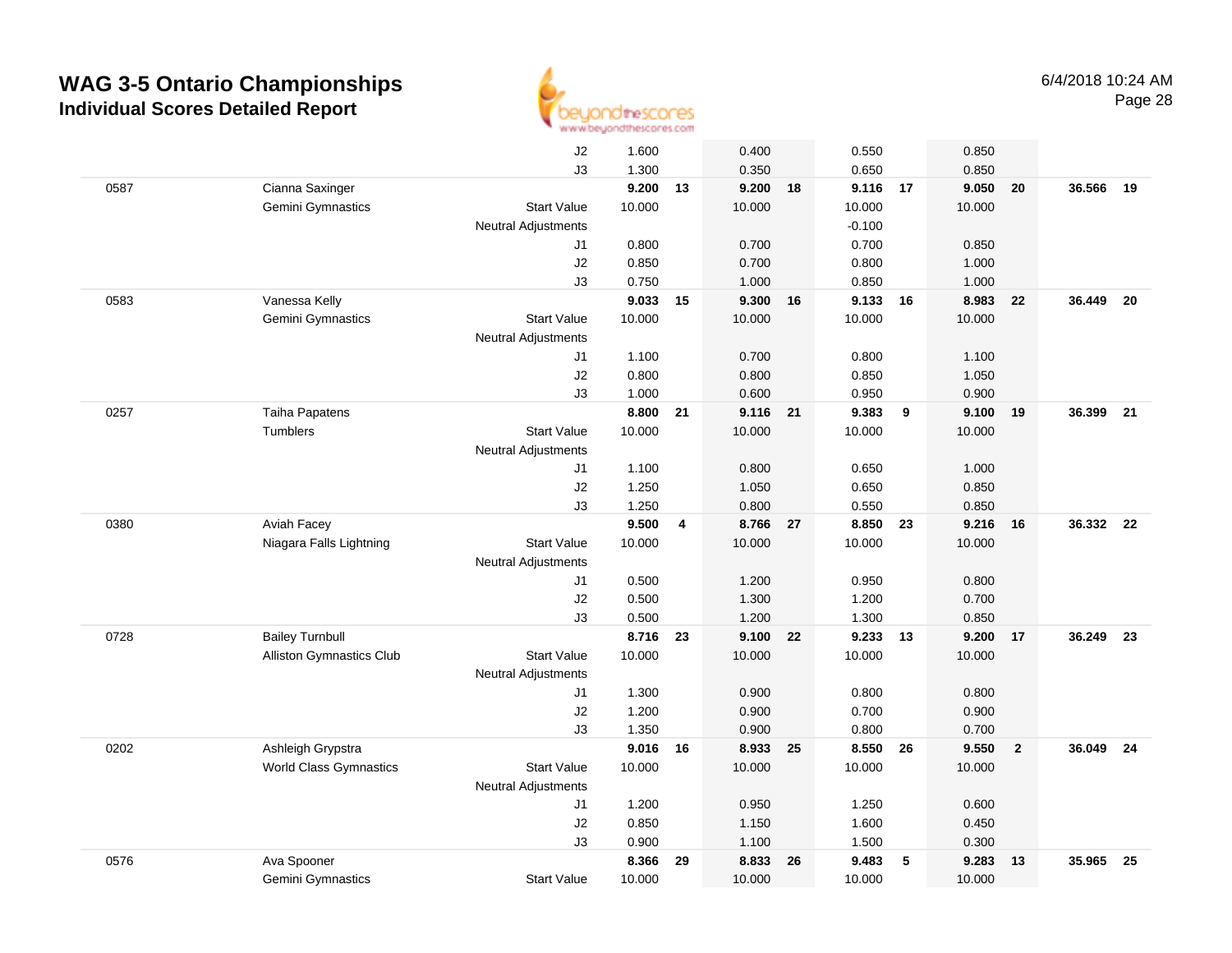

|      |                                  | <b>Neutral Adjustments</b> |          |    |          |    | 0.100    |    |        |                |           |      |
|------|----------------------------------|----------------------------|----------|----|----------|----|----------|----|--------|----------------|-----------|------|
|      |                                  | J1                         | 1.500    |    | 1.100    |    | 0.600    |    | 0.850  |                |           |      |
|      |                                  | J2                         | 1.800    |    | 1.200    |    | 0.500    |    | 0.650  |                |           |      |
|      |                                  | J3                         | 1.600    |    | 1.200    |    | 0.750    |    | 0.650  |                |           |      |
| 0346 | Olivia Schmelzer                 |                            | 8.666    | 25 | 9.016    | 23 | 8.866    | 22 | 9.400  | 9              | 35.948    | - 26 |
|      | <b>Pickering Athletic Centre</b> | <b>Start Value</b>         | 10.000   |    | 10.000   |    | 10.000   |    | 10.000 |                |           |      |
|      |                                  | <b>Neutral Adjustments</b> |          |    |          |    | $-0.100$ |    |        |                |           |      |
|      |                                  | J1                         | 1.200    |    | 0.900    |    | 1.250    |    | 0.550  |                |           |      |
|      |                                  | J2                         | 1.400    |    | 1.150    |    | 0.900    |    | 0.650  |                |           |      |
|      |                                  | J3                         | 1.400    |    | 0.900    |    | 0.950    |    | 0.600  |                |           |      |
| 0226 | Sara Fazekas                     |                            | 8.416    | 28 | 9.133 20 |    | 8.800    | 24 | 9.550  | $\overline{2}$ | 35.899 27 |      |
|      | <b>Winstars Gymnastics</b>       | <b>Start Value</b>         | 10.000   |    | 10.000   |    | 10.000   |    | 10.000 |                |           |      |
|      |                                  | Neutral Adjustments        |          |    |          |    | $-0.100$ |    |        |                |           |      |
|      |                                  | J1                         | 1.500    |    | 0.700    |    | 1.050    |    | 0.500  |                |           |      |
|      |                                  | J2                         | 1.750    |    | 1.000    |    | 1.100    |    | 0.450  |                |           |      |
|      |                                  | J3                         | 1.500    |    | 0.900    |    | 1.150    |    | 0.400  |                |           |      |
| 0577 | Shannon Davie                    |                            | 8.933    | 18 | 9.250 17 |    | 8.866    | 22 | 8.750  | 25             | 35.799 28 |      |
|      | Gemini Gymnastics                | <b>Start Value</b>         | 10.000   |    | 10.000   |    | 10.000   |    | 10.000 |                |           |      |
|      |                                  | <b>Neutral Adjustments</b> |          |    |          |    |          |    |        |                |           |      |
|      |                                  | J1                         | 0.850    |    | 0.750    |    | 1.100    |    | 1.200  |                |           |      |
|      |                                  | J2                         | 1.200    |    | 0.800    |    | 1.200    |    | 1.250  |                |           |      |
|      |                                  | J3                         | 1.150    |    | 0.700    |    | 1.100    |    | 1.300  |                |           |      |
| 0238 | Nyna Gray                        |                            | 9.283    | 10 | 8.366    | 29 | 8.850    | 23 | 9.200  | 17             | 35.699    | 29   |
|      | University of Toronto            | <b>Start Value</b>         | 10.000   |    | 10.000   |    | 10.000   |    | 10.000 |                |           |      |
|      |                                  | <b>Neutral Adjustments</b> |          |    |          |    |          |    |        |                |           |      |
|      |                                  | J1                         | 0.700    |    | 1.900    |    | 1.100    |    | 0.850  |                |           |      |
|      |                                  | J2                         | 0.750    |    | 1.600    |    | 1.100    |    | 0.900  |                |           |      |
|      |                                  | J3                         | 0.700    |    | 1.400    |    | 1.250    |    | 0.650  |                |           |      |
| 0279 | Melek Kudo                       |                            | 9.050 14 |    | 8.266 30 |    | 8.983 19 |    | 9.266  | 14             | 35.565    | 30   |
|      | <b>TGI</b>                       | <b>Start Value</b>         | 10.000   |    | 10.000   |    | 10.000   |    | 10.000 |                |           |      |
|      |                                  | <b>Neutral Adjustments</b> |          |    |          |    |          |    |        |                |           |      |
|      |                                  | J1                         | 0.900    |    | 1.700    |    | 0.950    |    | 0.850  |                |           |      |
|      |                                  | J2                         | 1.050    |    | 2.000    |    | 1.100    |    | 0.700  |                |           |      |
|      |                                  | J3                         | 0.900    |    | 1.500    |    | 1.000    |    | 0.650  |                |           |      |
| 1437 | Marisa Crane                     |                            | 9.466    | 5  | 8.166 31 |    | 8.916 21 |    | 9.000  | 21             | 35.548 31 |      |
|      | <b>Twisters Gymnastics Club</b>  | <b>Start Value</b>         | 10.000   |    | 10.000   |    | 10.000   |    | 10.000 |                |           |      |
|      |                                  | <b>Neutral Adjustments</b> |          |    |          |    |          |    |        |                |           |      |
|      |                                  | J1                         | 0.600    |    | 1.800    |    | 1.050    |    | 1.100  |                |           |      |
|      |                                  | $\sf J2$                   | 0.500    |    | 2.000    |    | 1.000    |    | 1.000  |                |           |      |
|      |                                  | J3                         | 0.500    |    | 1.700    |    | 1.200    |    | 0.900  |                |           |      |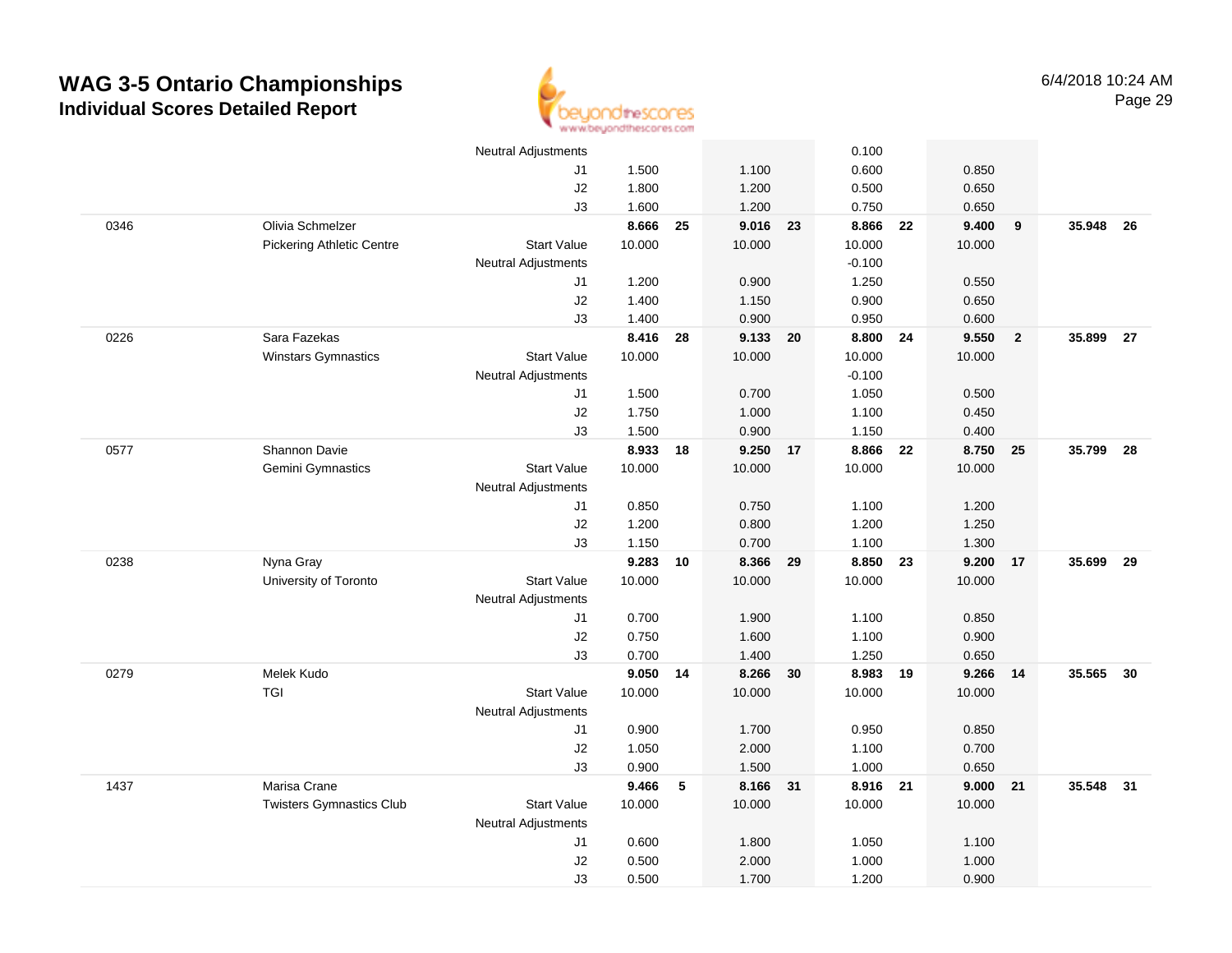

| 0246 |                       | Yasmine Riel                                      |                            | 9.500  | 4  | 8.933  | 25 | 8.000    | 28   | 9.000  | 21   | 35.433 | -32 |
|------|-----------------------|---------------------------------------------------|----------------------------|--------|----|--------|----|----------|------|--------|------|--------|-----|
|      |                       | Tumblers                                          | <b>Start Value</b>         | 10.000 |    | 10.000 |    | 10.000   |      | 10.000 |      |        |     |
|      |                       |                                                   | <b>Neutral Adjustments</b> |        |    |        |    |          |      |        |      |        |     |
|      |                       |                                                   | J1                         | 0.450  |    | 1.000  |    | 2.250    |      | 1.000  |      |        |     |
|      |                       |                                                   | J2                         | 0.550  |    | 1.200  |    | 1.850    |      | 1.000  |      |        |     |
|      |                       |                                                   | J3                         | 0.500  |    | 1.000  |    | 1.900    |      | 1.000  |      |        |     |
| 1396 |                       | Alexandra Menko                                   |                            | 9.300  | 9  | 9.150  | 19 | 7.833    | - 29 | 8.800  | 24   | 35.083 | 33  |
|      |                       | <b>Revolution Gymnastics And Sports</b><br>Centre | <b>Start Value</b>         | 10.000 |    | 10.000 |    | 10.000   |      | 10.000 |      |        |     |
|      |                       |                                                   | Neutral Adjustments        |        |    |        |    | $-0.100$ |      |        |      |        |     |
|      |                       |                                                   | J1                         | 0.800  |    | 0.800  |    | 2.000    |      | 1.200  |      |        |     |
|      |                       |                                                   | J2                         | 0.600  |    | 0.950  |    | 2.200    |      | 1.200  |      |        |     |
|      |                       |                                                   | J3                         | 0.700  |    | 0.800  |    | 2.000    |      | 1.200  |      |        |     |
| 1395 | Gymnastics<br>Ontario | Martina Ferraro                                   |                            | 8.450  | 27 | 8.533  | 28 | 8.583    | 25   | 8.750  | - 25 | 34.316 | 34  |
|      |                       | <b>Hamilton Wentworth Regionettes</b>             | <b>Start Value</b>         | 10.000 |    | 10.000 |    | 10.000   |      | 10.000 |      |        |     |
|      |                       |                                                   | Neutral Adjustments        |        |    |        |    | $-0.100$ |      |        |      |        |     |
|      |                       |                                                   | J1                         | 1.400  |    | 1.400  |    | 1.400    |      | 1.400  |      |        |     |
|      |                       |                                                   | J2                         | 1.700  |    | 1.600  |    | 1.250    |      | 1.300  |      |        |     |
|      |                       |                                                   | J3                         | 1.550  |    | 1.400  |    | 1.300    |      | 1.050  |      |        |     |

#### **Gymnastics Ontario Level 4**

**Age 12 A**

| ID   | League ID | Name                     |                            | $VT$ # |   | <b>UB</b> | #                       | <b>BB</b> | #                       | <b>FX</b> | #              | $AA$ # |                |
|------|-----------|--------------------------|----------------------------|--------|---|-----------|-------------------------|-----------|-------------------------|-----------|----------------|--------|----------------|
| 0405 |           | <b>Cherice Williams</b>  |                            | 9.566  | 1 | 8.933     | 12                      | 9.700     | $\overline{\mathbf{2}}$ | 9.733     | 1              | 37.932 | 1              |
|      |           | <b>Milton Springers</b>  | <b>Start Value</b>         | 10.000 |   | 10.000    |                         | 10.000    |                         | 10.000    |                |        |                |
|      |           |                          | <b>Neutral Adjustments</b> |        |   |           |                         |           |                         |           |                |        |                |
|      |           |                          | J1                         | 0.450  |   | 1.050     |                         | 0.200     |                         | 0.300     |                |        |                |
|      |           |                          | J2                         | 0.400  |   | 0.950     |                         | 0.400     |                         | 0.250     |                |        |                |
|      |           |                          | J3                         | 0.450  |   | 1.200     |                         | 0.300     |                         | 0.250     |                |        |                |
| 0714 |           | Keren Ophir              |                            | 9.100  | 7 | 9.633     | $\overline{\mathbf{2}}$ | 9.700     | $\overline{\mathbf{2}}$ | 9.400     | $\overline{7}$ | 37.833 | $\overline{2}$ |
|      |           | <b>ASF</b>               | <b>Start Value</b>         | 10.000 |   | 10.000    |                         | 10.000    |                         | 10.000    |                |        |                |
|      |           |                          | <b>Neutral Adjustments</b> |        |   |           |                         |           |                         |           |                |        |                |
|      |           |                          | J1                         | 0.950  |   | 0.350     |                         | 0.300     |                         | 0.700     |                |        |                |
|      |           |                          | J2                         | 0.750  |   | 0.400     |                         | 0.250     |                         | 0.500     |                |        |                |
|      |           |                          | J3                         | 1.000  |   | 0.350     |                         | 0.350     |                         | 0.600     |                |        |                |
| 0532 |           | Jamie Orzel              |                            | 9.366  | 3 | 9.5004    |                         | 9.250     | 14                      | 9.583     | 3              | 37.699 | 3              |
|      |           | <b>Gymnastics Energy</b> | <b>Start Value</b>         | 10.000 |   | 10.000    |                         | 10.000    |                         | 10.000    |                |        |                |
|      |           |                          | <b>Neutral Adjustments</b> |        |   |           |                         |           |                         |           |                |        |                |
|      |           |                          | J1                         | 0.600  |   | 0.450     |                         | 0.700     |                         | 0.350     |                |        |                |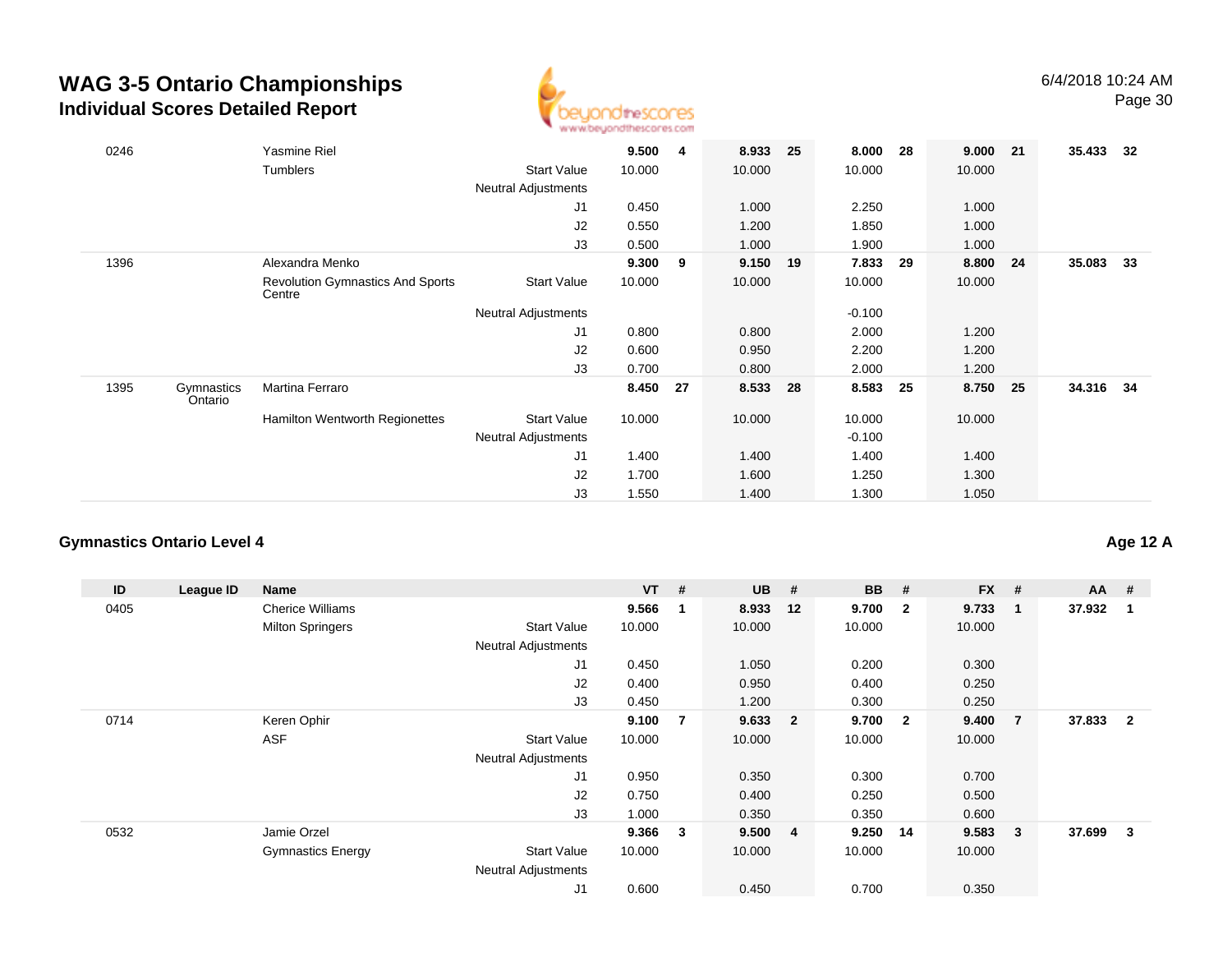

|      |                                   | J2                         | 0.700          |                | 0.550          |                | 0.850             |                         | 0.500          |                         |          |                |
|------|-----------------------------------|----------------------------|----------------|----------------|----------------|----------------|-------------------|-------------------------|----------------|-------------------------|----------|----------------|
|      |                                   | J3                         | 0.600          |                | 0.500          |                | 0.700             |                         | 0.400          |                         |          |                |
| 0519 | <b>Hareet Gehlon</b>              |                            | 9.100          | $\overline{7}$ | 9.333          | $\overline{7}$ | 9.800             | $\overline{1}$          | 9.433          | 6                       | 37.666   | $\overline{4}$ |
|      | Gymnastics Mississauga            | <b>Start Value</b>         | 10.000         |                | 10.000         |                | 10.000            |                         | 10.000         |                         |          |                |
|      |                                   | <b>Neutral Adjustments</b> |                |                |                |                |                   |                         |                |                         |          |                |
|      |                                   | J1                         | 0.900          |                | 0.500          |                | 0.100             |                         | 0.700          |                         |          |                |
|      |                                   | J2                         | 0.800          |                | 0.700          |                | 0.300             |                         | 0.500          |                         |          |                |
|      |                                   | J3                         | 1.000          |                | 0.800          |                | 0.200             |                         | 0.500          |                         |          |                |
| 0692 | Aubree Brooker                    |                            | 9.000          | 8              | 9.700          | $\mathbf{1}$   | 9.516             | $5\phantom{.0}$         | 9.166          | 14                      | 37.382   | $-5$           |
|      | <b>Burlington Gymnastics Club</b> | <b>Start Value</b>         | 10.000         |                | 10.000         |                | 10.000            |                         | 10.000         |                         |          |                |
|      |                                   | <b>Neutral Adjustments</b> |                |                |                |                |                   |                         |                |                         |          |                |
|      |                                   | J1                         | 1.000          |                | 0.300          |                | 0.600             |                         | 0.750          |                         |          |                |
|      |                                   | J2                         | 1.000          |                | 0.300          |                | 0.450             |                         | 0.850          |                         |          |                |
|      |                                   | J3                         | 1.000          |                | 0.300          |                | 0.400             |                         | 0.900          |                         |          |                |
| 0403 | <b>Beatrice Gauthier</b>          |                            | 9.100          | $\overline{7}$ | 9.600          | $\mathbf{3}$   | 9.216 16          |                         | 9.450          | 5                       | 37.366   | 6              |
|      | <b>Milton Springers</b>           | <b>Start Value</b>         | 10.000         |                | 10.000         |                | 10.000            |                         | 10.000         |                         |          |                |
|      |                                   | <b>Neutral Adjustments</b> |                |                |                |                |                   |                         |                |                         |          |                |
|      |                                   | J1                         | 1.000          |                | 0.350          |                | 0.800             |                         | 0.500          |                         |          |                |
|      |                                   | J2                         | 0.800          |                | 0.450          |                | 0.900             |                         | 0.650          |                         |          |                |
|      |                                   | J3                         | 0.900          |                | 0.400          |                | 0.650             |                         | 0.500          |                         |          |                |
| 0725 | Cara Li                           |                            | 8.500          | 23             | 9.416          | 6              | 9.600             | $\overline{4}$          | 9.716          | $\overline{\mathbf{2}}$ | 37.232   | $\overline{7}$ |
|      | <b>ASF</b>                        | <b>Start Value</b>         | 10.000         |                | 10.000         |                | 10.000            |                         | 10.000         |                         |          |                |
|      |                                   | <b>Neutral Adjustments</b> |                |                |                |                | $-0.100$          |                         |                |                         |          |                |
|      |                                   | J1                         | 1.500          |                | 0.600          |                | 0.300             |                         | 0.350          |                         |          |                |
|      |                                   | J2                         | 1.600          |                | 0.500          |                | 0.400             |                         | 0.250          |                         |          |                |
| 0761 | Raquel Estepa                     | J3                         | 1.400<br>9.250 | 4              | 0.650<br>9.450 | 5              | 0.200<br>9.300 11 |                         | 0.250<br>9.183 | 13                      | 37.183   | 8              |
|      | <b>Adrenaline Gymnastics</b>      | <b>Start Value</b>         | 10.000         |                | 10.000         |                | 10.000            |                         | 10.000         |                         |          |                |
|      |                                   | <b>Neutral Adjustments</b> |                |                |                |                |                   |                         |                |                         |          |                |
|      |                                   | J1                         | 0.800          |                | 0.550          |                | 0.750             |                         | 0.950          |                         |          |                |
|      |                                   | J2                         | 0.750          |                | 0.500          |                | 0.750             |                         | 0.800          |                         |          |                |
|      |                                   | J3                         | 0.700          |                | 0.600          |                | 0.600             |                         | 0.700          |                         |          |                |
| 0494 | Abigail Liscombe                  |                            | 8.933 11       |                | 9.333          | $\overline{7}$ | 9.416             | $\overline{\mathbf{8}}$ | 9.450          | 5                       | 37.132 9 |                |
|      | <b>Hearts Gymnastics Club</b>     | <b>Start Value</b>         | 10.000         |                | 10.000         |                | 10.000            |                         | 10.000         |                         |          |                |
|      |                                   | <b>Neutral Adjustments</b> |                |                |                |                |                   |                         |                |                         |          |                |
|      |                                   | J1                         | 1.100          |                | 0.500          |                | 0.600             |                         | 0.500          |                         |          |                |
|      |                                   | J2                         | 1.100          |                | 0.700          |                | 0.550             |                         | 0.650          |                         |          |                |
|      |                                   | J3                         | 1.000          |                | 0.800          |                | 0.600             |                         | 0.500          |                         |          |                |
| 0546 | Isabella Guzman                   |                            | 8.666          | 17             | 9.450          | 5              | 9.416             | 8                       | 9.466          | $\overline{4}$          | 36.998   | 10             |
|      | <b>GW Elites</b>                  | <b>Start Value</b>         | 10.000         |                | 10.000         |                | 10.000            |                         | 10.000         |                         |          |                |
|      |                                   |                            |                |                |                |                |                   |                         |                |                         |          |                |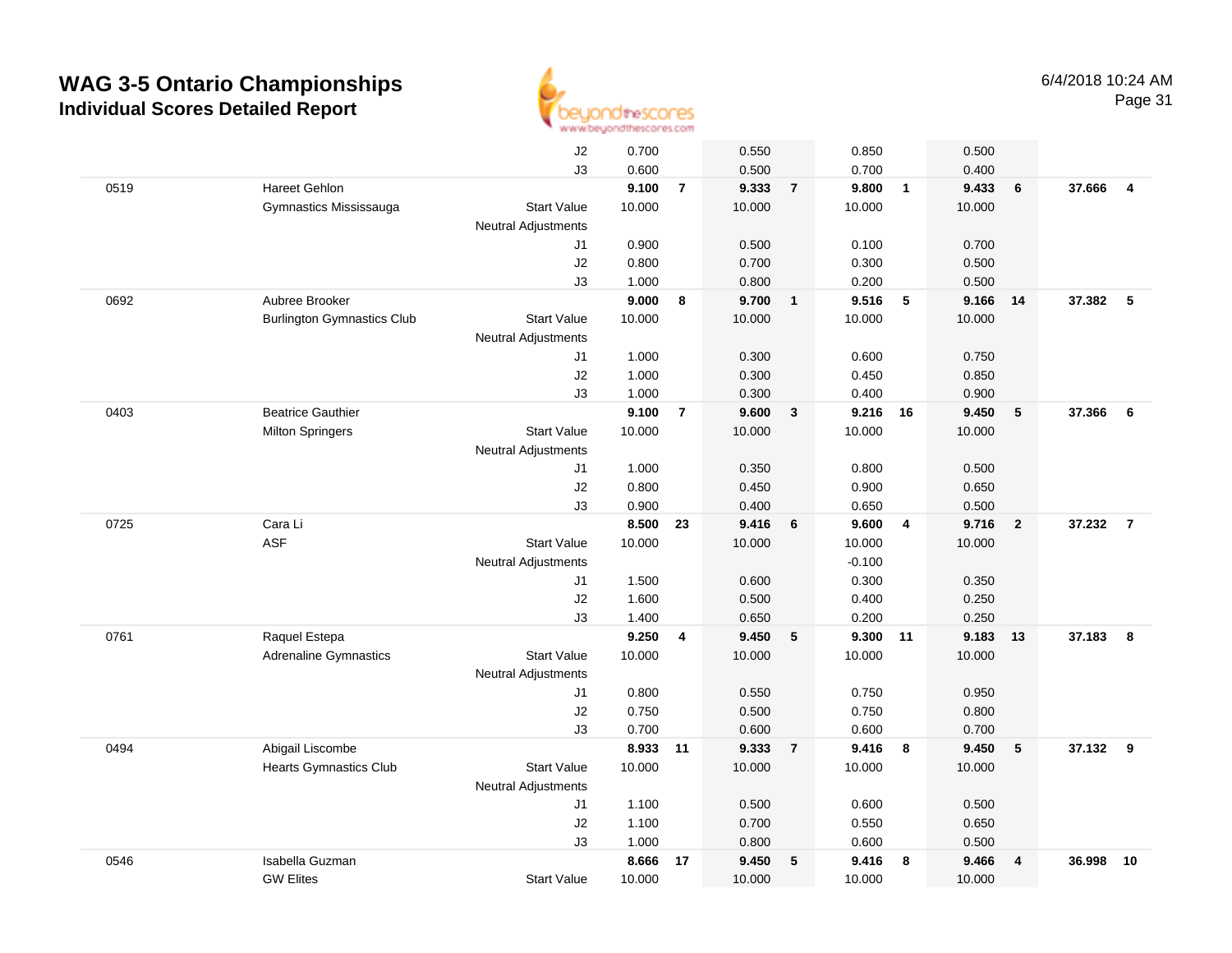

|      |                                      | <b>Neutral Adjustments</b> |        |                         |        |    |          |              |        |    |           |    |
|------|--------------------------------------|----------------------------|--------|-------------------------|--------|----|----------|--------------|--------|----|-----------|----|
|      |                                      | J1                         | 1.300  |                         | 0.500  |    | 0.450    |              | 0.600  |    |           |    |
|      |                                      | J2                         | 1.300  |                         | 0.600  |    | 0.550    |              | 0.600  |    |           |    |
|      |                                      | J3                         | 1.400  |                         | 0.550  |    | 0.750    |              | 0.400  |    |           |    |
| 0703 | Shannon Mardan                       |                            | 9.250  | $\overline{\mathbf{4}}$ | 8.700  | 18 | 9.616    | $\mathbf{3}$ | 9.250  | 11 | 36.816 11 |    |
|      | <b>Birchmount</b>                    | <b>Start Value</b>         | 10.000 |                         | 10.000 |    | 10.000   |              | 10.000 |    |           |    |
|      |                                      | Neutral Adjustments        |        |                         |        |    |          |              |        |    |           |    |
|      |                                      | J1                         | 0.700  |                         | 1.400  |    | 0.400    |              | 0.750  |    |           |    |
|      |                                      | J2                         | 0.700  |                         | 1.200  |    | 0.400    |              | 0.750  |    |           |    |
|      |                                      | J3                         | 0.850  |                         | 1.300  |    | 0.350    |              | 0.750  |    |           |    |
| 0575 | Kenya Sargeant                       |                            | 8.966  | 10                      | 9.450  | 5  | 8.850 24 |              | 9.433  | 6  | 36.699    | 12 |
|      | <b>Glendon Gymnastics</b>            | <b>Start Value</b>         | 10.000 |                         | 10.000 |    | 10.000   |              | 10.000 |    |           |    |
|      |                                      | Neutral Adjustments        |        |                         |        |    |          |              |        |    |           |    |
|      |                                      | J1                         | 1.000  |                         | 0.500  |    | 1.150    |              | 0.600  |    |           |    |
|      |                                      | J2                         | 1.000  |                         | 0.500  |    | 1.350    |              | 0.600  |    |           |    |
|      |                                      | J3                         | 1.100  |                         | 0.650  |    | 0.950    |              | 0.500  |    |           |    |
| 0490 | Victoria Murski                      |                            | 9.133  | $\sqrt{5}$              | 9.250  | 8  | 9.400    | 9            | 8.716  | 26 | 36.499    | 13 |
|      | Horizons Gymnastics                  | <b>Start Value</b>         | 10.000 |                         | 10.000 |    | 10.000   |              | 10.000 |    |           |    |
|      |                                      | <b>Neutral Adjustments</b> |        |                         |        |    |          |              |        |    |           |    |
|      |                                      | J1                         | 0.900  |                         | 0.900  |    | 0.650    |              | 1.250  |    |           |    |
|      |                                      | J2                         | 0.900  |                         | 0.700  |    | 0.700    |              | 1.500  |    |           |    |
|      |                                      | J3                         | 0.800  |                         | 0.650  |    | 0.450    |              | 1.100  |    |           |    |
| 0307 | Katelyn Bond                         |                            | 8.533  | 22                      | 9.183  | 11 | 9.500    | 6            | 9.250  | 11 | 36.466    | 14 |
|      | Scarborough Gym Elites               | <b>Start Value</b>         | 10.000 |                         | 10.000 |    | 10.000   |              | 10.000 |    |           |    |
|      |                                      | <b>Neutral Adjustments</b> |        |                         |        |    |          |              |        |    |           |    |
|      |                                      | J1                         | 1.400  |                         | 0.650  |    | 0.500    |              | 0.900  |    |           |    |
|      |                                      | J2                         | 1.500  |                         | 0.800  |    | 0.600    |              | 0.700  |    |           |    |
|      |                                      | J3                         | 1.500  |                         | 1.000  |    | 0.400    |              | 0.650  |    |           |    |
| 0687 | Zoey Hawco                           |                            | 8.966  | 10                      | 8.800  | 17 | 9.200    | 17           | 9.433  | 6  | 36.399    | 15 |
|      | Cambridge Kips                       | <b>Start Value</b>         | 10.000 |                         | 10.000 |    | 10.000   |              | 10.000 |    |           |    |
|      |                                      | <b>Neutral Adjustments</b> |        |                         |        |    |          |              |        |    |           |    |
|      |                                      | J1                         | 1.000  |                         | 1.250  |    | 1.000    |              | 0.500  |    |           |    |
|      |                                      | J2                         | 1.000  |                         | 1.150  |    | 0.600    |              | 0.700  |    |           |    |
|      |                                      | J3                         | 1.100  |                         | 1.200  |    | 0.800    |              | 0.500  |    |           |    |
| 0213 | <b>Welcome Gilbert</b>               |                            | 8.900  | 12                      | 8.883  | 15 | 9.250    | 14           | 9.333  | 9  | 36.366    | 16 |
|      | <b>Woolwich Cardinals Gymnastics</b> | <b>Start Value</b>         | 10.000 |                         | 10.000 |    | 10.000   |              | 10.000 |    |           |    |
|      |                                      | <b>Neutral Adjustments</b> |        |                         |        |    |          |              |        |    |           |    |
|      |                                      | J1                         | 1.000  |                         | 1.200  |    | 0.850    |              | 0.800  |    |           |    |
|      |                                      | J2                         | 1.100  |                         | 1.150  |    | 0.800    |              | 0.600  |    |           |    |
|      |                                      | J3                         | 1.200  |                         | 1.000  |    | 0.600    |              | 0.600  |    |           |    |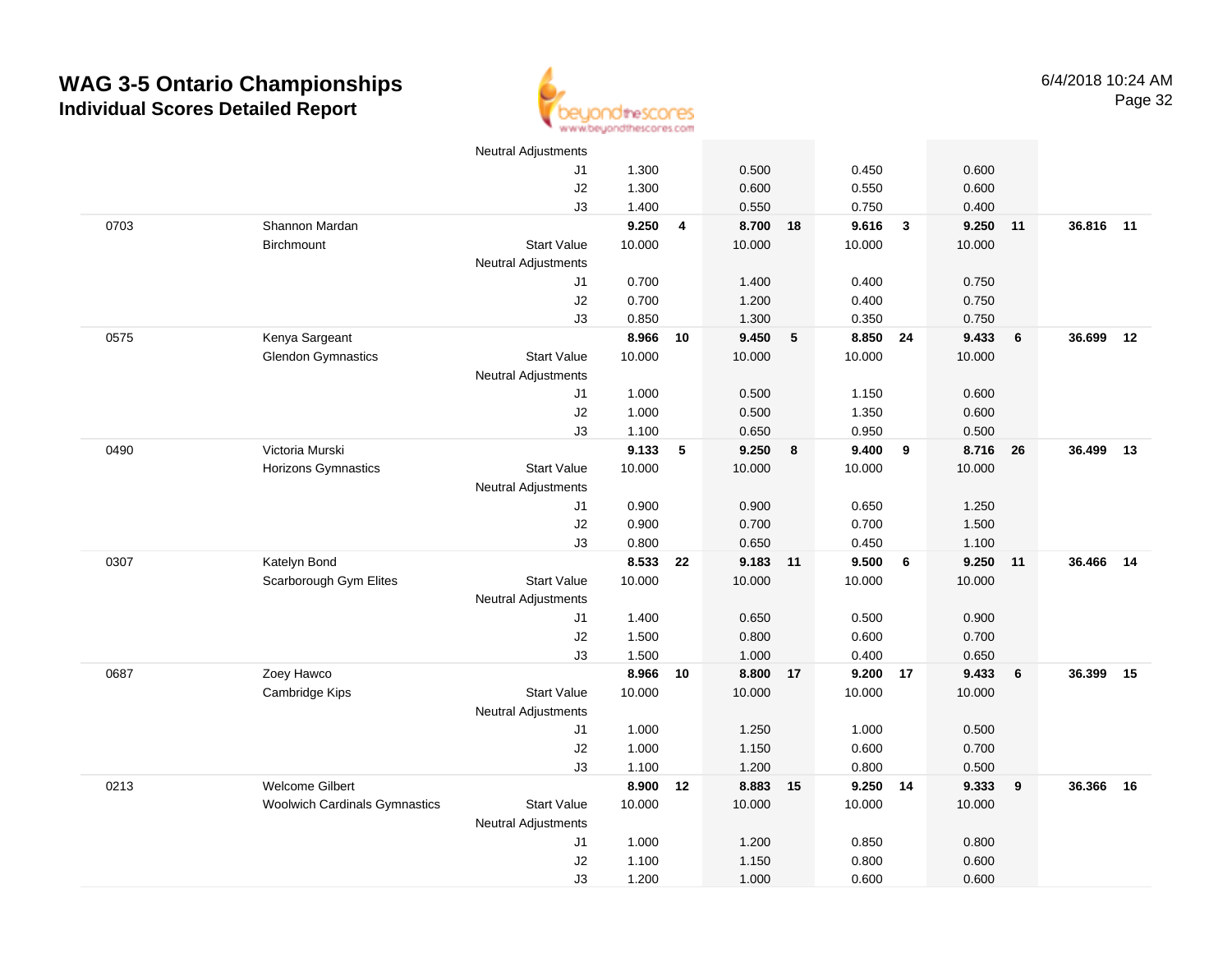

| 0364 | Nadia Higuchi                    |                            | 8.766 14       |                | 8.900          | 14 | 9.450          | $\overline{7}$ | 9.250          | 11 | 36.366    | - 16 |
|------|----------------------------------|----------------------------|----------------|----------------|----------------|----|----------------|----------------|----------------|----|-----------|------|
|      | Olympia Gymnastics               | <b>Start Value</b>         | 10.000         |                | 10.000         |    | 10.000         |                | 10.000         |    |           |      |
|      |                                  | <b>Neutral Adjustments</b> |                |                |                |    |                |                |                |    |           |      |
|      |                                  | J1                         | 1.300          |                | 1.000          |    | 0.550          |                | 0.800          |    |           |      |
|      |                                  | J2                         | 1.300          |                | 1.000          |    | 0.500          |                | 0.900          |    |           |      |
|      |                                  | J3                         | 1.100          |                | 1.300          |    | 0.600          |                | 0.550          |    |           |      |
| 0610 | Ivy Zheng                        |                            | 8.900          | 12             | 8.883          | 15 | 9.233          | 15             | 9.350          | 8  | 36.366    | 16   |
|      | <b>Futures Gymnastics</b>        | <b>Start Value</b>         | 10.000         |                | 10.000         |    | 10.000         |                | 10.000         |    |           |      |
|      |                                  | <b>Neutral Adjustments</b> |                |                |                |    |                |                |                |    |           |      |
|      |                                  | J1                         | 1.000          |                | 1.250          |    | 0.900          |                | 0.550          |    |           |      |
|      |                                  | J2                         | 1.000          |                | 1.100          |    | 0.700          |                | 0.800          |    |           |      |
|      |                                  | J3                         | 1.300          |                | 1.000          |    | 0.700          |                | 0.600          |    |           |      |
| 0563 | Marley Lambert                   |                            | 9.550          | $\overline{2}$ | 8.700          | 18 | 9.133          | - 19           | 8.950          | 21 | 36.333    | 17   |
|      | Greater Napanee GC               | <b>Start Value</b>         | 10.000         |                | 10.000         |    | 10.000         |                | 10.000         |    |           |      |
|      |                                  | <b>Neutral Adjustments</b> |                |                |                |    |                |                |                |    |           |      |
|      |                                  | J1                         | 0.450          |                | 1.500          |    | 1.050          |                | 1.250          |    |           |      |
|      |                                  | J2                         | 0.500          |                | 1.200          |    | 0.700          |                | 0.900          |    |           |      |
|      |                                  | J3                         | 0.400          |                | 1.200          |    | 0.850          |                | 1.000          |    |           |      |
| 0291 | Rachel Rae                       |                            | 8.866 13       |                | 9.200          | 10 | 8.966          | - 22           | 9.183          | 13 | 36.215    | 18   |
|      | <b>Synergy Gymnastics</b>        | <b>Start Value</b>         | 10.000         |                | 10.000         |    | 10.000         |                | 10.000         |    |           |      |
|      |                                  | <b>Neutral Adjustments</b> |                |                |                |    | $-0.100$       |                |                |    |           |      |
|      |                                  | J1                         | 1.100          |                | 0.850          |    | 0.950          |                | 0.750          |    |           |      |
|      |                                  | J2                         | 1.300          |                | 0.800          |    | 0.850          |                | 0.750          |    |           |      |
|      |                                  | J3                         | 1.000          |                | 0.750          |    | 1.000          |                | 0.950          |    |           |      |
| 0514 | Emily Bain                       |                            | 9.116          | 6              | 8.816          | 16 | 9.266          | 12             | 8.916          | 23 | 36.114    | 19   |
|      | <b>Gyros Gymnastics</b>          | <b>Start Value</b>         | 10.000         |                | 10.000         |    | 10.000         |                | 10.000         |    |           |      |
|      |                                  | <b>Neutral Adjustments</b> |                |                |                |    |                |                |                |    |           |      |
|      |                                  | J1                         | 0.850          |                | 1.250          |    | 0.750          |                | 1.050          |    |           |      |
|      |                                  | J2                         | 0.900<br>0.900 |                | 1.100<br>1.200 |    | 0.650<br>0.800 |                | 1.300<br>0.900 |    |           |      |
| 0461 | Carlee Sabo                      | J3                         | 8.700 16       |                | 9.216          | 9  | 8.883          | 23             | 9.216          | 12 | 36.015 20 |      |
|      | Kitchener-Waterloo Gymnastics    | <b>Start Value</b>         | 10.000         |                | 10.000         |    | 10.000         |                | 10.000         |    |           |      |
|      |                                  | <b>Neutral Adjustments</b> |                |                |                |    |                |                |                |    |           |      |
|      |                                  | J1                         | 1.200          |                | 0.850          |    | 1.200          |                | 0.950          |    |           |      |
|      |                                  | J2                         | 1.300          |                | 0.650          |    | 1.150          |                | 0.700          |    |           |      |
|      |                                  | J3                         | 1.400          |                | 0.850          |    | 1.000          |                | 0.700          |    |           |      |
| 0345 | Nivya Gajeeban                   |                            | 8.633          | 19             | 8.933          | 12 | 9.266          | 12             | 9.150          | 15 | 35.982 21 |      |
|      | <b>Pickering Athletic Centre</b> | <b>Start Value</b>         | 10.000         |                | 10.000         |    | 10.000         |                | 10.000         |    |           |      |
|      |                                  | <b>Neutral Adjustments</b> |                |                |                |    |                |                |                |    |           |      |
|      |                                  | J1                         | 1.300          |                | 1.200          |    | 0.800          |                | 0.900          |    |           |      |
|      |                                  |                            |                |                |                |    |                |                |                |    |           |      |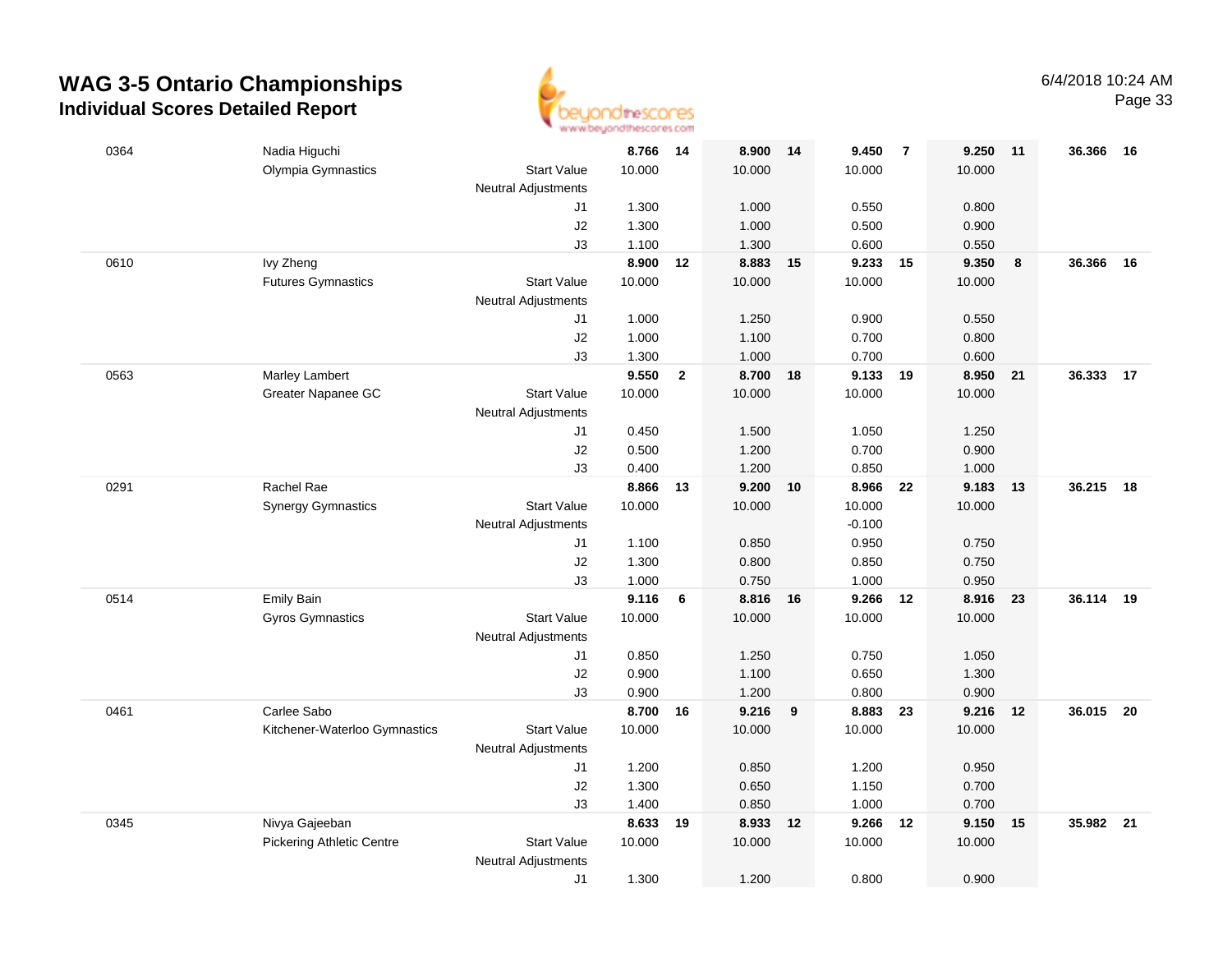

|      |                                  | J2                         | 1.400  |    | 1.050    |    | 0.700    |    | 0.950    |    |           |    |
|------|----------------------------------|----------------------------|--------|----|----------|----|----------|----|----------|----|-----------|----|
|      |                                  | J3                         | 1.400  |    | 0.950    |    | 0.700    |    | 0.700    |    |           |    |
| 0662 | Elise Katsube                    |                            | 8.966  | 10 | 8.683    | 19 | 9.150    | 18 | 9.166 14 |    | 35.965    | 22 |
|      | Corona Competitive               | <b>Start Value</b>         | 10.000 |    | 10.000   |    | 10.000   |    | 10.000   |    |           |    |
|      |                                  | <b>Neutral Adjustments</b> |        |    |          |    |          |    |          |    |           |    |
|      |                                  | J1                         | 0.900  |    | 1.250    |    | 1.100    |    | 0.900    |    |           |    |
|      |                                  | J2                         | 1.100  |    | 1.300    |    | 0.750    |    | 0.750    |    |           |    |
|      |                                  | J3                         | 1.100  |    | 1.400    |    | 0.700    |    | 0.850    |    |           |    |
| 0382 | Sierra Richardson                |                            | 8.700  | 16 | 8.666    | 20 | 9.260    | 13 | 9.300    | 10 | 35.926    | 23 |
|      | North Bay Apollo                 | <b>Start Value</b>         | 10.000 |    | 10.000   |    | 10.000   |    | 10.000   |    |           |    |
|      |                                  | <b>Neutral Adjustments</b> |        |    |          |    |          |    |          |    |           |    |
|      |                                  | J1                         | 1.300  |    | 1.300    |    | 0.650    |    | 0.700    |    |           |    |
|      |                                  | J2                         | 1.400  |    | 1.400    |    | 0.750    |    | 0.700    |    |           |    |
|      |                                  | J3                         | 1.200  |    | 1.300    |    | 0.820    |    | 0.700    |    |           |    |
| 0540 | Madeline Dyer                    |                            | 8.650  | 18 | 8.883 15 |    | 9.300 11 |    | 9.066 19 |    | 35,899    | 24 |
|      | Gym Magic                        | <b>Start Value</b>         | 10.000 |    | 10.000   |    | 10.000   |    | 10.000   |    |           |    |
|      |                                  | <b>Neutral Adjustments</b> |        |    |          |    |          |    |          |    |           |    |
|      |                                  | J1                         | 1.300  |    | 1.250    |    | 0.800    |    | 0.800    |    |           |    |
|      |                                  | J2                         | 1.350  |    | 0.950    |    | 0.500    |    | 1.000    |    |           |    |
|      |                                  | J3                         | 1.400  |    | 1.150    |    | 0.800    |    | 1.000    |    |           |    |
| 0200 | Daniella Lopez                   |                            | 8.866  | 13 | 8.683    | 19 | 8.966    | 22 | 8.983    | 20 | 35.498    | 25 |
|      | <b>World Class Gymnastics</b>    | <b>Start Value</b>         | 10.000 |    | 10.000   |    | 10.000   |    | 10.000   |    |           |    |
|      |                                  | <b>Neutral Adjustments</b> |        |    |          |    | $-0.100$ |    |          |    |           |    |
|      |                                  | J1                         | 1.300  |    | 1.300    |    | 1.000    |    | 1.000    |    |           |    |
|      |                                  | J2                         | 1.100  |    | 1.450    |    | 0.750    |    | 1.200    |    |           |    |
|      |                                  | J3                         | 1.000  |    | 1.200    |    | 1.050    |    | 0.850    |    |           |    |
| 0343 | <b>Alix Cowal</b>                |                            | 8.566  | 21 | 8.500    | 23 | 9.316 10 |    | 9.116 17 |    | 35.498 25 |    |
|      | <b>Pickering Athletic Centre</b> | <b>Start Value</b>         | 10.000 |    | 10.000   |    | 10.000   |    | 10.000   |    |           |    |
|      |                                  | <b>Neutral Adjustments</b> |        |    |          |    |          |    |          |    |           |    |
|      |                                  | J1                         | 1.500  |    | 1.500    |    | 0.750    |    | 0.900    |    |           |    |
|      |                                  | J2                         | 1.400  |    | 1.400    |    | 0.700    |    | 0.850    |    |           |    |
|      |                                  | J3                         | 1.400  |    | 1.600    |    | 0.600    |    | 0.900    |    |           |    |
| 0255 | Elise Coulombe                   |                            | 8.300  | 28 | 8.600    | 21 | 9.300 11 |    | 9.116 17 |    | 35.316 26 |    |
|      | Tumblers                         | <b>Start Value</b>         | 10.000 |    | 10.000   |    | 10.000   |    | 10.000   |    |           |    |
|      |                                  | <b>Neutral Adjustments</b> |        |    |          |    |          |    |          |    |           |    |
|      |                                  | J1                         | 1.700  |    | 1.350    |    | 0.850    |    | 0.800    |    |           |    |
|      |                                  | J2                         | 1.800  |    | 1.450    |    | 0.700    |    | 1.000    |    |           |    |
|      |                                  | J3                         | 1.600  |    | 1.400    |    | 0.550    |    | 0.850    |    |           |    |
| 0485 | Jennifer letswaard               |                            | 8.400  | 25 | 9.183    | 11 | 8.316    | 30 | 9.133    | 16 | 35.032    | 27 |
|      | Jungle Gym Gymnastics            | <b>Start Value</b>         | 10.000 |    | 10.000   |    | 10.000   |    | 10.000   |    |           |    |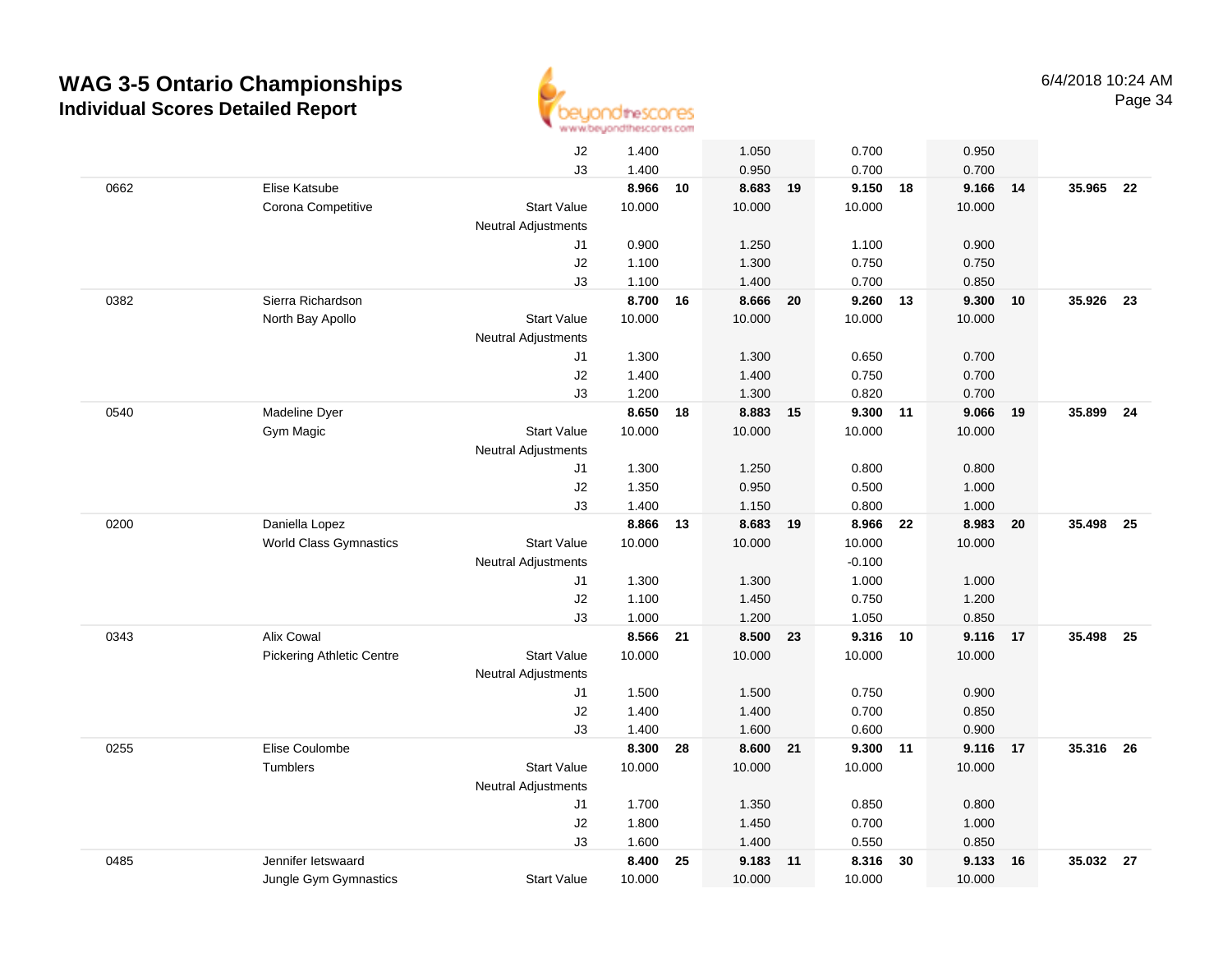

|      |                                  | <b>Neutral Adjustments</b> |                |    |                |    |                |    |                |     |           |      |
|------|----------------------------------|----------------------------|----------------|----|----------------|----|----------------|----|----------------|-----|-----------|------|
|      |                                  | J1                         | 1.650          |    | 0.850          |    | 1.550          |    | 0.850          |     |           |      |
|      |                                  | J2                         | 1.600          |    | 0.900          |    | 1.700          |    | 0.850          |     |           |      |
|      |                                  | J3                         | 1.550          |    | 0.700          |    | 1.800          |    | 0.900          |     |           |      |
| 0707 | Cassy Vercouteren                |                            | 8.983          | 9  | 8.383 24       |    | 9.050 21       |    | 8.583          | 28  | 34.999    | 28   |
|      | Blenheim-Kent                    | <b>Start Value</b>         | 10.000         |    | 10.000         |    | 10.000         |    | 10.000         |     |           |      |
|      |                                  | <b>Neutral Adjustments</b> |                |    |                |    |                |    |                |     |           |      |
|      |                                  | J1                         | 1.150          |    | 1.600          |    | 0.900          |    | 1.450          |     |           |      |
|      |                                  | J2                         | 0.950          |    | 1.500          |    | 1.050          |    | 1.400          |     |           |      |
|      |                                  | J3                         | 0.950          |    | 1.750          |    | 0.900          |    | 1.400          |     |           |      |
| 1394 | Emma LeBlanc                     |                            | 8.900          | 12 | 8.350          | 25 | 8.633          | 29 | 9.100          | -18 | 34.983    | - 29 |
|      | Scarborough Gym Elites           | <b>Start Value</b>         | 10.000         |    | 10.000         |    | 10.000         |    | 10.000         |     |           |      |
|      |                                  | <b>Neutral Adjustments</b> |                |    |                |    | $-0.100$       |    |                |     |           |      |
|      |                                  | J1                         | 1.000          |    | 1.600          |    | 1.250          |    | 0.800          |     |           |      |
|      |                                  | J2                         | 1.000          |    | 1.700          |    | 1.400          |    | 1.000          |     |           |      |
|      |                                  | J3                         | 1.300          |    | 1.650          |    | 1.150          |    | 0.900          |     |           |      |
| 1393 | Emily Lowthian                   |                            | 8.766          | 14 | 8.516 22       |    | 8.800          | 26 | 8.783          | 24  | 34.865    | 30   |
|      | Forest City Gym Club             | <b>Start Value</b>         | 10.000         |    | 10.000         |    | 10.000         |    | 10.000         |     |           |      |
|      |                                  | <b>Neutral Adjustments</b> |                |    |                |    |                |    |                |     |           |      |
|      |                                  | J1                         | 1.200          |    | 1.350          |    | 1.200          |    | 1.150          |     |           |      |
|      |                                  | J2                         | 1.200          |    | 1.600          |    | 1.200          |    | 1.250          |     |           |      |
|      |                                  | J3                         | 1.300          |    | 1.500          |    | 1.200          |    | 1.250          |     |           |      |
| 0520 | Ela Latincic                     |                            | 8.366          | 26 | 8.916          | 13 | 8.816          | 25 | 8.766          | 25  | 34.864 31 |      |
|      | Gymnastics Mississauga           | <b>Start Value</b>         | 10.000         |    | 10.000         |    | 10.000         |    | 10.000         |     |           |      |
|      |                                  | <b>Neutral Adjustments</b> |                |    |                |    |                |    |                |     |           |      |
|      |                                  | J1                         | 1.600          |    | 0.950          |    | 1.250          |    | 1.150          |     |           |      |
|      |                                  | J2                         | 1.600          |    | 1.100          |    | 1.200          |    | 1.400          |     |           |      |
|      |                                  | J3                         | 1.700          |    | 1.200          |    | 1.100          |    | 1.150          |     |           |      |
| 0713 | Camille Elzeisa                  |                            | 8.333          | 27 | 7.933 27       |    | 9.150          | 18 | 9.300          | 10  | 34.716 32 |      |
|      | Birchmount                       | <b>Start Value</b>         | 10.000         |    | 10.000         |    | 10.000         |    | 10.000         |     |           |      |
|      |                                  | <b>Neutral Adjustments</b> |                |    |                |    | $-0.100$       |    |                |     |           |      |
|      |                                  | J1                         | 1.600          |    | 2.000          |    | 0.900          |    | 0.850          |     |           |      |
|      |                                  | J2<br>J3                   | 1.600<br>1.800 |    | 1.900<br>2.300 |    | 0.600<br>0.750 |    | 0.600<br>0.650 |     |           |      |
| 0344 | Alyssa Faria                     |                            | 8.600          | 20 | 7.800          | 29 | 9.100          | 20 | 8.983          | 20  | 34.483 33 |      |
|      | <b>Pickering Athletic Centre</b> | <b>Start Value</b>         | 10.000         |    | 10.000         |    | 10.000         |    | 10.000         |     |           |      |
|      |                                  | Neutral Adjustments        |                |    |                |    |                |    |                |     |           |      |
|      |                                  | J1                         | 1.400          |    | 2.200          |    | 0.900          |    | 0.900          |     |           |      |
|      |                                  | J2                         | 1.400          |    | 2.300          |    | 0.700          |    | 1.150          |     |           |      |
|      |                                  | J3                         | 1.400          |    | 2.100          |    | 1.100          |    | 1.000          |     |           |      |
|      |                                  |                            |                |    |                |    |                |    |                |     |           |      |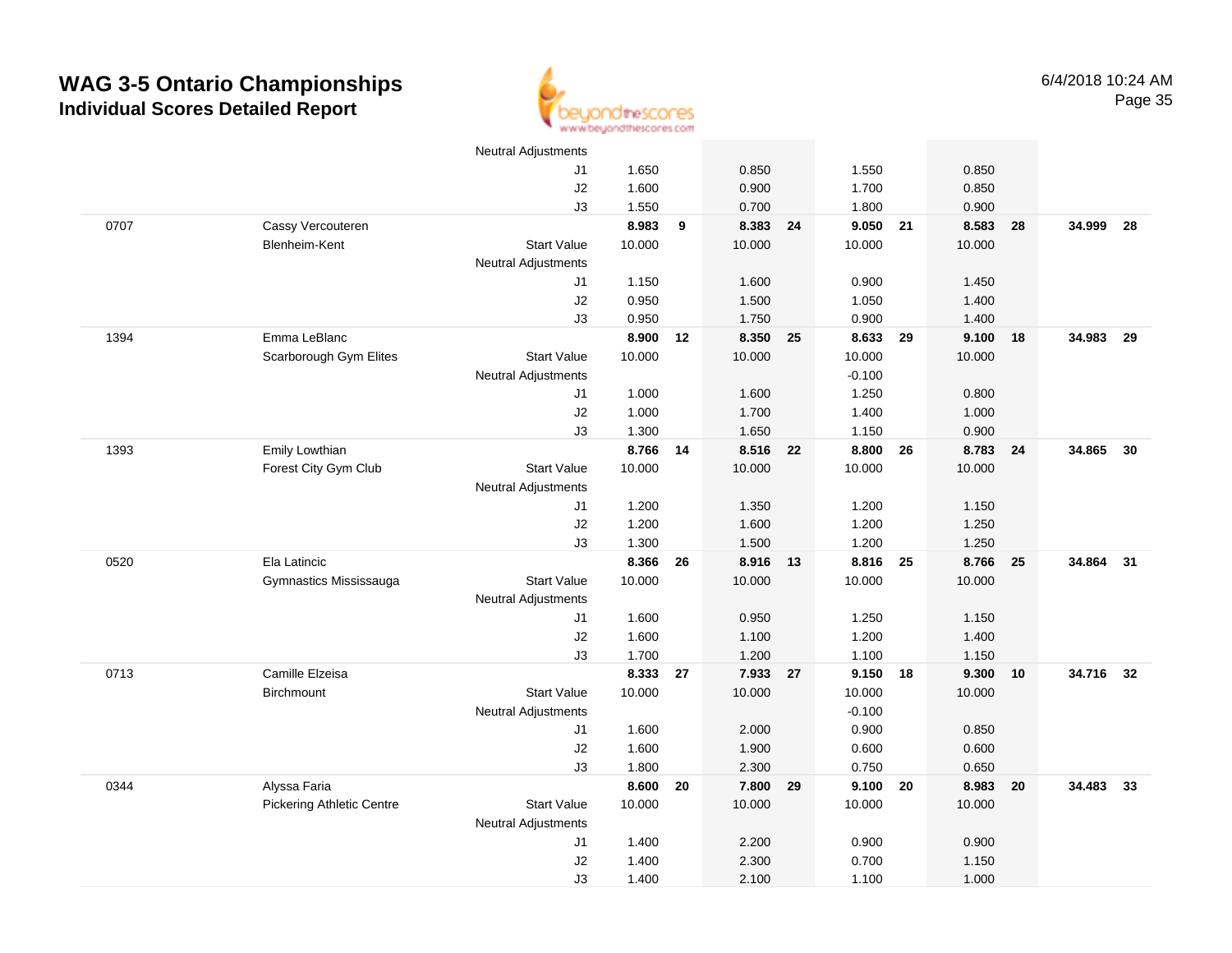

| 0551 |          | Lucie DiSarno                 |                            | 8.750     | 15 | 7.900  | 28 | 8.716 27     |                          | 8.933        | 22                       | 34.299 | - 34 |
|------|----------|-------------------------------|----------------------------|-----------|----|--------|----|--------------|--------------------------|--------------|--------------------------|--------|------|
|      |          | Gym Magic                     | Start Value                | 10.000    |    | 10.000 |    | 10.000       |                          | 10.000       |                          |        |      |
|      |          |                               | <b>Neutral Adjustments</b> |           |    |        |    |              |                          |              |                          |        |      |
|      |          |                               | J1                         | 1.200     |    | 2.100  |    | 1.400        |                          | 1.150        |                          |        |      |
|      |          |                               | J2                         | 1.300     |    | 2.200  |    | 1.350        |                          | 0.950        |                          |        |      |
|      |          |                               | J3                         | 1.250     |    | 2.000  |    | 1.100        |                          | 1.100        |                          |        |      |
| 1392 | P4994050 | Alexandra Graham              |                            | 8.533     | 22 | 7.800  | 29 | 8.700        | 28                       | 9.183        | 13                       | 34.216 | 35   |
|      |          | Tumblers                      | Start Value                | 10.000    |    | 10.000 |    | 10.000       |                          | 10.000       |                          |        |      |
|      |          |                               | <b>Neutral Adjustments</b> |           |    |        |    |              |                          |              |                          |        |      |
|      |          |                               | J1                         | 1.500     |    | 2.200  |    | 1.300        |                          | 0.850        |                          |        |      |
|      |          |                               | J2                         | 1.400     |    | 2.400  |    | 1.400        |                          | 0.800        |                          |        |      |
|      |          |                               | J3                         | 1.500     |    | 2.000  |    | 1.200        |                          | 0.800        |                          |        |      |
| 0497 |          | Gabriella Jabbour             |                            | 8.466     | 24 | 8.233  | 26 | 7.900 31     |                          | 8.683        | 27                       | 33.282 | 36   |
|      |          | <b>High Flyers Gymnastics</b> | Start Value                | 10.000    |    | 10.000 |    | 10.000       |                          | 10.000       |                          |        |      |
|      |          |                               | <b>Neutral Adjustments</b> |           |    |        |    |              |                          |              |                          |        |      |
|      |          |                               | J1                         | 1.500     |    | 2.000  |    | 1.950        |                          | 1.400        |                          |        |      |
|      |          |                               | J2                         | 1.500     |    | 1.600  |    | 2.150        |                          | 1.350        |                          |        |      |
|      |          |                               | J3                         | 1.600     |    | 1.700  |    | 2.200        |                          | 1.200        |                          |        |      |
| 0664 |          | Rebecca Myres                 |                            | $X.XXX$ - |    | 7.233  | 30 | <b>X.XXX</b> | $\overline{\phantom{a}}$ | <b>X.XXX</b> | $\overline{\phantom{a}}$ | 7.233  | 37   |
|      |          | Corona Competitive            | Start Value                |           |    | 10.000 |    |              |                          |              |                          |        |      |
|      |          |                               | <b>Neutral Adjustments</b> |           |    |        |    |              |                          |              |                          |        |      |
|      |          |                               | J <sub>1</sub>             |           |    | 2.800  |    |              |                          |              |                          |        |      |
|      |          |                               | J2                         |           |    | 2.800  |    |              |                          |              |                          |        |      |
|      |          |                               | J3                         |           |    | 2.700  |    |              |                          |              |                          |        |      |

#### **Gymnastics Ontario Level 4**

**Age 12 B**

| ID   | League ID | <b>Name</b>                     |                            | $VT$ # |    | $UB$ #  | <b>BB</b> | #              | $FX$ # |                         | <b>AA</b> | -#                      |
|------|-----------|---------------------------------|----------------------------|--------|----|---------|-----------|----------------|--------|-------------------------|-----------|-------------------------|
| 0351 |           | Kiera Vered                     |                            | 9.300  | 7  | 9.733   | 9.800     |                | 9.400  | - 5                     | 38.233    |                         |
|      |           | <b>Ottawa Gymnastics Centre</b> | <b>Start Value</b>         | 10.000 |    | 10.000  | 10.000    |                | 10.000 |                         |           |                         |
|      |           |                                 | <b>Neutral Adjustments</b> |        |    |         |           |                |        |                         |           |                         |
|      |           |                                 | J1                         | 0.700  |    | 0.200   | 0.200     |                | 0.600  |                         |           |                         |
|      |           |                                 | J2                         | 0.700  |    | 0.250   | 0.200     |                | 0.550  |                         |           |                         |
|      |           |                                 | J3                         | 0.700  |    | 0.350   | 0.200     |                | 0.650  |                         |           |                         |
| 0458 |           | Samantha Britton                |                            | 9.400  | -4 | 9.633 2 | 9.616     | $\overline{7}$ | 9.550  | $\overline{\mathbf{2}}$ | 38.199    | $\overline{\mathbf{2}}$ |
|      |           | Kitchener-Waterloo Gymnastics   | <b>Start Value</b>         | 10.000 |    | 10.000  | 10.000    |                | 10.000 |                         |           |                         |
|      |           |                                 | <b>Neutral Adjustments</b> |        |    |         |           |                |        |                         |           |                         |
|      |           |                                 | J <sub>1</sub>             | 0.700  |    | 0.400   | 0.400     |                | 0.450  |                         |           |                         |
|      |           |                                 | J2                         | 0.600  |    | 0.350   | 0.350     |                | 0.400  |                         |           |                         |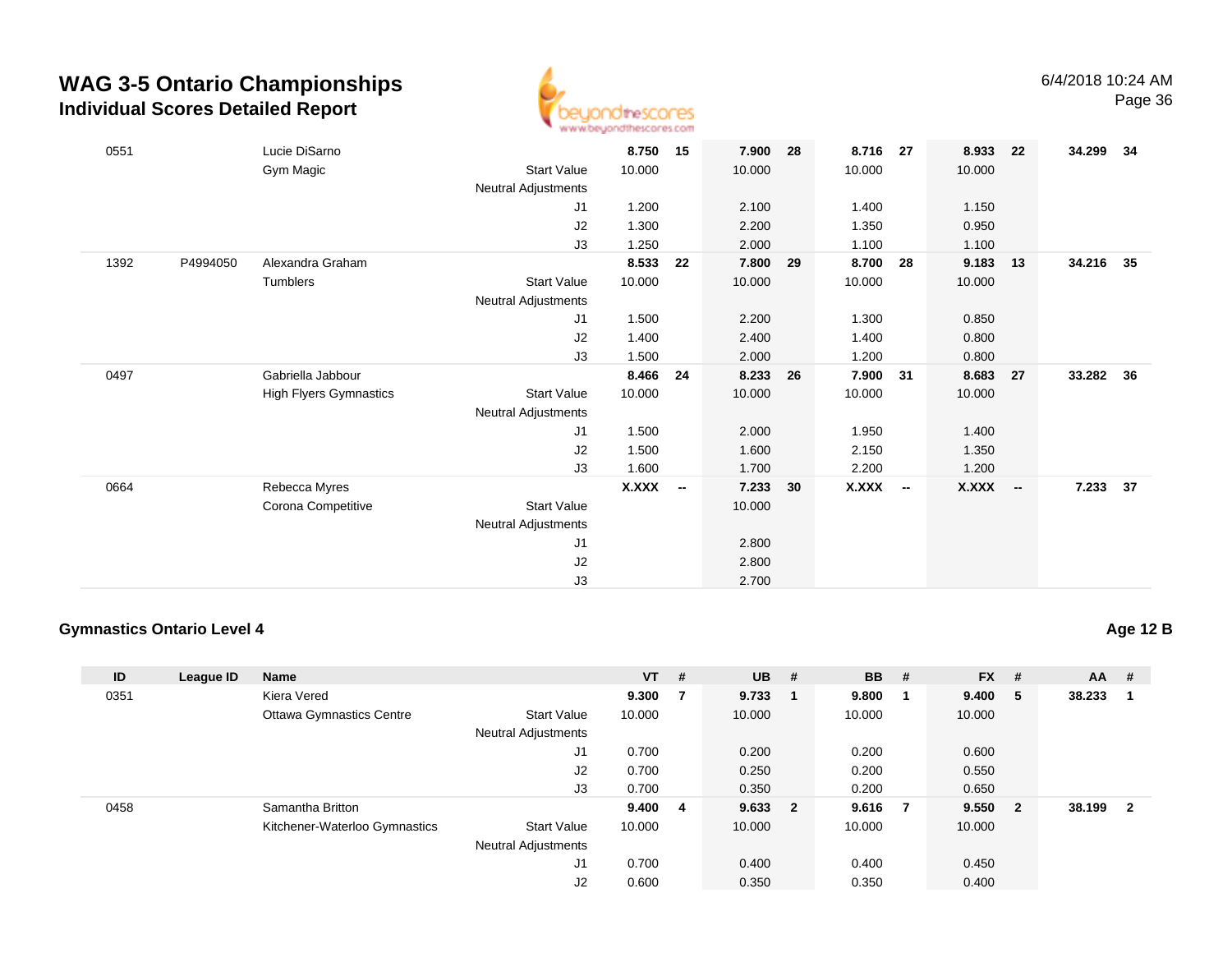

|      |                                   | J3                         | 0.500    |              | 0.350    |                | 0.400    |                         | 0.500  |                |          |                         |
|------|-----------------------------------|----------------------------|----------|--------------|----------|----------------|----------|-------------------------|--------|----------------|----------|-------------------------|
| 0693 | Ava Springmann                    |                            | 9.333    | 6            | 9.733    | $\overline{1}$ | 9.533    | 9                       | 9.550  | $\overline{2}$ | 38.149   | $\overline{\mathbf{3}}$ |
|      | <b>Burlington Gymnastics Club</b> | <b>Start Value</b>         | 10.000   |              | 10.000   |                | 10.000   |                         | 10.000 |                |          |                         |
|      |                                   | <b>Neutral Adjustments</b> |          |              |          |                |          |                         |        |                |          |                         |
|      |                                   | J1                         | 0.700    |              | 0.300    |                | 0.450    |                         | 0.450  |                |          |                         |
|      |                                   | J2                         | 0.600    |              | 0.200    |                | 0.500    |                         | 0.450  |                |          |                         |
|      |                                   | J3                         | 0.700    |              | 0.300    |                | 0.450    |                         | 0.450  |                |          |                         |
| 0533 | Claire Tirpko                     |                            | 9.516    | $\mathbf{3}$ | 9.516    | $\overline{4}$ | 9.516    | 10                      | 9.383  | 6              | 37.931   | $\overline{4}$          |
|      | <b>Gymnastics Energy</b>          | <b>Start Value</b>         | 10.000   |              | 10.000   |                | 10.000   |                         | 10.000 |                |          |                         |
|      |                                   | <b>Neutral Adjustments</b> |          |              |          |                |          |                         |        |                |          |                         |
|      |                                   | J1                         | 0.450    |              | 0.450    |                | 0.400    |                         | 0.550  |                |          |                         |
|      |                                   | J2                         | 0.550    |              | 0.450    |                | 0.450    |                         | 0.700  |                |          |                         |
|      |                                   | J3                         | 0.450    |              | 0.550    |                | 0.600    |                         | 0.600  |                |          |                         |
| 0681 | Cassie Thomas                     |                            | 9.033    | 14           | 9.450    | 6              | 9.700    | $\overline{\mathbf{4}}$ | 9.233  | 10             | 37.416   | 5                       |
|      | <b>Champions Gymnastics</b>       | <b>Start Value</b>         | 10.000   |              | 10.000   |                | 10.000   |                         | 10.000 |                |          |                         |
|      |                                   | <b>Neutral Adjustments</b> |          |              |          |                |          |                         |        |                |          |                         |
|      |                                   | J1                         | 1.100    |              | 0.600    |                | 0.250    |                         | 0.700  |                |          |                         |
|      |                                   | J2                         | 0.900    |              | 0.500    |                | 0.350    |                         | 0.850  |                |          |                         |
|      |                                   | J3                         | 0.900    |              | 0.550    |                | 0.300    |                         | 0.750  |                |          |                         |
| 0663 | Rosa Maalouf                      |                            | 9.350    | 5            | 9.416    | $\overline{7}$ | 9.666    | 5                       | 8.950  | 19             | 37.382 6 |                         |
|      | Corona Competitive                | <b>Start Value</b>         | 10.000   |              | 10.000   |                | 10.000   |                         | 10.000 |                |          |                         |
|      |                                   | Neutral Adjustments        |          |              |          |                |          |                         |        |                |          |                         |
|      |                                   | J1                         | 0.700    |              | 0.500    |                | 0.350    |                         | 1.200  |                |          |                         |
|      |                                   | J2                         | 0.700    |              | 0.650    |                | 0.300    |                         | 1.000  |                |          |                         |
|      |                                   | J3                         | 0.550    |              | 0.600    |                | 0.350    |                         | 0.950  |                |          |                         |
| 0266 | Rilynn Williams                   |                            | 8.933    | 17           | 9.533    | $\mathbf{3}$   | 9.700    | $\overline{4}$          | 9.100  | 13             | 37.266   | $\overline{7}$          |
|      | <b>Trillium GC</b>                | <b>Start Value</b>         | 10.000   |              | 10.000   |                | 10.000   |                         | 10.000 |                |          |                         |
|      |                                   | <b>Neutral Adjustments</b> |          |              |          |                |          |                         |        |                |          |                         |
|      |                                   | J1                         | 1.000    |              | 0.450    |                | 0.300    |                         | 0.900  |                |          |                         |
|      |                                   | J2                         | 1.000    |              | 0.450    |                | 0.300    |                         | 0.900  |                |          |                         |
|      |                                   | J3                         | 1.200    |              | 0.500    |                | 0.300    |                         | 0.900  |                |          |                         |
| 0445 | Avery Fortin                      |                            | 8.966 16 |              | 9.033 15 |                | 9.750 2  |                         | 9.283  | 8              | 37.032   | $\overline{\mathbf{8}}$ |
|      | <b>KSG Aurora</b>                 | <b>Start Value</b>         | 10.000   |              | 10.000   |                | 10.000   |                         | 10.000 |                |          |                         |
|      |                                   | Neutral Adjustments        |          |              |          |                |          |                         |        |                |          |                         |
|      |                                   | J1                         | 1.100    |              | 1.100    |                | 0.250    |                         | 0.650  |                |          |                         |
|      |                                   | J2                         | 1.000    |              | 0.900    |                | 0.300    |                         | 0.700  |                |          |                         |
|      |                                   | J3                         | 1.000    |              | 0.900    |                | 0.200    |                         | 0.800  |                |          |                         |
| 0201 | Sharlene Miller                   |                            | 9.166    | 9            | 9.183 12 |                | 9.500 11 |                         | 9.150  | 12             | 36.999   | 9                       |
|      | <b>World Class Gymnastics</b>     | <b>Start Value</b>         | 10.000   |              | 10.000   |                | 10.000   |                         | 10.000 |                |          |                         |
|      |                                   | <b>Neutral Adjustments</b> |          |              |          |                |          |                         |        |                |          |                         |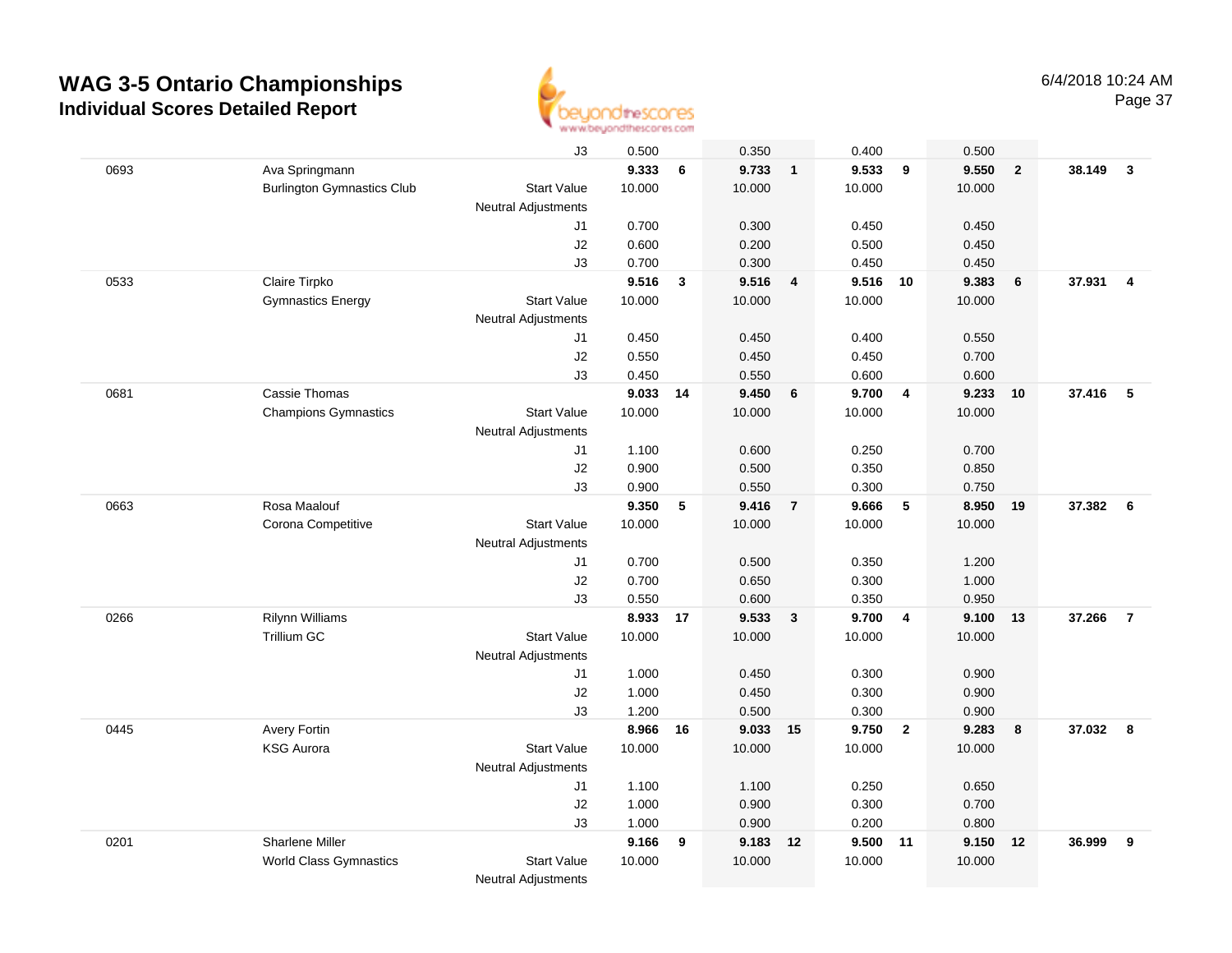

|      |                                    | J1                         | 0.750  |              | 1.000    |                | 0.500    |        | 0.850  |                |           |    |
|------|------------------------------------|----------------------------|--------|--------------|----------|----------------|----------|--------|--------|----------------|-----------|----|
|      |                                    | J2                         | 0.750  |              | 0.750    |                | 0.600    |        | 0.800  |                |           |    |
|      |                                    | J3                         | 1.000  |              | 0.700    |                | 0.400    |        | 0.900  |                |           |    |
| 0370 | <b>Cuinn Nevin</b>                 |                            | 9.116  | 10           | 9.400    | 8              | 9.216 21 |        | 9.250  | 9              | 36.982    | 10 |
|      | Northumberland                     | <b>Start Value</b>         | 10.000 |              | 10.000   |                | 10.000   |        | 10.000 |                |           |    |
|      |                                    | <b>Neutral Adjustments</b> |        |              |          |                |          |        |        |                |           |    |
|      |                                    | J1                         | 0.950  |              | 0.750    |                | 1.000    |        | 0.650  |                |           |    |
|      |                                    | J2                         | 0.800  |              | 0.500    |                | 0.650    |        | 0.800  |                |           |    |
|      |                                    | J3                         | 0.900  |              | 0.550    |                | 0.700    |        | 0.800  |                |           |    |
| 0225 | Gwyneth Gray                       |                            | 9.600  | $\mathbf{2}$ | 9.400    | 8              | 9.000    | 26     | 8.933  | 20             | 36.933    | 11 |
|      | Winstars Gymnastics                | <b>Start Value</b>         | 10.000 |              | 10.000   |                | 10.000   |        | 10.000 |                |           |    |
|      |                                    | Neutral Adjustments        |        |              |          |                |          |        |        |                |           |    |
|      |                                    | J1                         | 0.400  |              | 0.600    |                | 1.100    |        | 0.950  |                |           |    |
|      |                                    | J2                         | 0.400  |              | 0.650    |                | 0.900    |        | 1.150  |                |           |    |
|      |                                    | J3                         | 0.400  |              | 0.550    |                | 1.000    |        | 1.100  |                |           |    |
| 0350 | Leah Greenberg                     |                            | 9.000  | 15           | 8.983 17 |                | 9.416 13 |        | 9.483  | $\overline{4}$ | 36.882    | 12 |
|      | <b>Ottawa Gymnastics Centre</b>    | <b>Start Value</b>         | 10.000 |              | 10.000   |                | 10.000   |        | 10.000 |                |           |    |
|      |                                    | Neutral Adjustments        |        |              |          |                | $-0.100$ |        |        |                |           |    |
|      |                                    | J1                         | 1.000  |              | 1.100    |                | 0.600    |        | 0.500  |                |           |    |
|      |                                    | J2                         | 1.000  |              | 1.050    |                | 0.500    |        | 0.600  |                |           |    |
|      |                                    | J3                         | 1.000  |              | 0.900    |                | 0.350    |        | 0.450  |                |           |    |
| 0444 | Julia Fellini                      |                            | 9.800  | $\mathbf{1}$ | 8.900    | 20             | 9.366    | 16     | 8.783  | 25             | 36.849    | 13 |
|      | <b>KSG Aurora</b>                  | <b>Start Value</b>         | 10.000 |              | 10.000   |                | 10.000   |        | 10.000 |                |           |    |
|      |                                    | <b>Neutral Adjustments</b> |        |              |          |                |          |        |        |                |           |    |
|      |                                    | J1                         | 0.200  |              | 1.200    |                | 0.700    |        | 1.350  |                |           |    |
|      |                                    | J2                         | 0.200  |              | 1.100    |                | 0.700    |        | 1.200  |                |           |    |
|      |                                    | JЗ                         | 0.200  |              | 1.000    |                | 0.500    |        | 1.100  |                |           |    |
| 0665 | Lia Tetzner                        |                            | 8.933  | 17           | 9.183    | 12             | 9.650    | 6      | 9.016  | 17             | 36.782    | 14 |
|      | Corona Competitive                 | <b>Start Value</b>         | 10.000 |              | 10.000   |                | 10.000   |        | 10.000 |                |           |    |
|      |                                    | <b>Neutral Adjustments</b> |        |              |          |                |          |        |        |                |           |    |
|      |                                    | J1                         | 1.100  |              | 0.850    |                | 0.300    |        | 0.900  |                |           |    |
|      |                                    | J2                         | 0.900  |              | 0.800    |                | 0.450    |        | 0.900  |                |           |    |
|      |                                    | J3                         | 1.200  |              | 0.800    |                | 0.300    |        | 1.150  |                |           |    |
| 0300 | <b>Tia Maltais</b>                 |                            | 9.100  | 11           | 9.416    | $\overline{7}$ | 9.533    | $_{9}$ | 8.683  | 26             | 36.732 15 |    |
|      | <b>Shenderey Gymnastics Centre</b> | <b>Start Value</b>         | 10.000 |              | 10.000   |                | 10.000   |        | 10.000 |                |           |    |
|      |                                    | Neutral Adjustments        |        |              |          |                |          |        |        |                |           |    |
|      |                                    | J1                         | 0.900  |              | 0.550    |                | 0.450    |        | 1.350  |                |           |    |
|      |                                    | J2                         | 0.800  |              | 0.550    |                | 0.550    |        | 1.200  |                |           |    |
|      |                                    | J3                         | 1.000  |              | 0.650    |                | 0.400    |        | 1.400  |                |           |    |
| 0604 | <b>Sydney Martin</b>               |                            | 9.033  | 14           | 9.233    | 10             | 9.383    | 15     | 9.050  | 16             | 36.699    | 16 |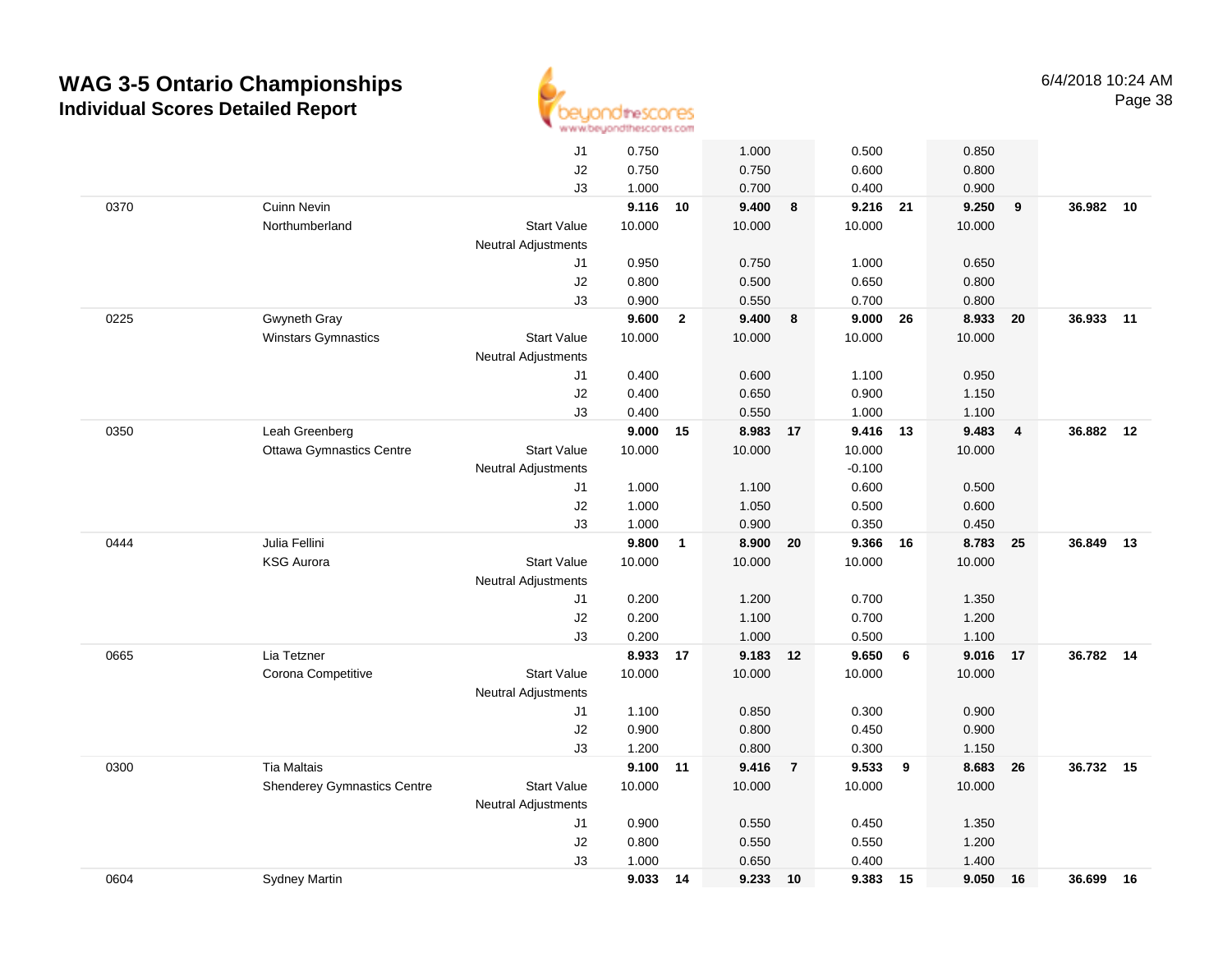

|      | Galaxy                          | <b>Start Value</b>         | 10.000         |                | 10.000             |                  | 10.000         |                  | 10.000 |                |           |    |
|------|---------------------------------|----------------------------|----------------|----------------|--------------------|------------------|----------------|------------------|--------|----------------|-----------|----|
|      |                                 | Neutral Adjustments<br>J1  | 1.000          |                | 0.750              |                  | 0.500          |                  | 0.900  |                |           |    |
|      |                                 | J2                         | 0.900          |                | 0.800              |                  | 0.650          |                  | 0.900  |                |           |    |
|      |                                 | J3                         | 1.000          |                | 0.750              |                  | 0.700          |                  | 1.050  |                |           |    |
| 0608 | Elyssa Carreiro                 |                            | 8.166          | 32             | 9.400              | $\boldsymbol{8}$ | 9.550          | $\boldsymbol{8}$ | 9.533  | $\mathbf{3}$   | 36.649    | 17 |
|      | <b>Futures Gymnastics</b>       | <b>Start Value</b>         | 10.000         |                | 10.000             |                  | 10.000         |                  | 10.000 |                |           |    |
|      |                                 | <b>Neutral Adjustments</b> |                |                |                    |                  |                |                  |        |                |           |    |
|      |                                 | J1                         | 1.800          |                | 0.600              |                  | 0.350          |                  | 0.400  |                |           |    |
|      |                                 | $\sf J2$                   | 1.800          |                | 0.650              |                  | 0.500          |                  | 0.500  |                |           |    |
|      |                                 | J3                         | 1.900          |                | 0.550              |                  | 0.500          |                  | 0.500  |                |           |    |
| 0680 | Zoey Martin                     |                            | 8.750          | 19             | 9.483              | $5\phantom{.0}$  | 9.400          | 14               | 8.950  | 19             | 36.583    | 18 |
|      | <b>Champions Gymnastics</b>     | <b>Start Value</b>         | 10.000         |                | 10.000             |                  | 10.000         |                  | 10.000 |                |           |    |
|      |                                 | Neutral Adjustments        |                |                |                    |                  |                |                  |        |                |           |    |
|      |                                 | J1                         | 1.100          |                | 0.500              |                  | 0.700          |                  | 1.050  |                |           |    |
|      |                                 | J2                         | 1.200          |                | 0.550              |                  | 0.600          |                  | 0.900  |                |           |    |
|      |                                 | J3                         | 1.450          |                | 0.500              |                  | 0.500          |                  | 1.200  |                |           |    |
| 0613 | <b>Lindsay Butters</b>          |                            | 8.716          | 20             | 9.200              | 11               | 9.416 13       |                  | 9.183  | 11             | 36.515 19 |    |
|      | Forest City Gym Club            | <b>Start Value</b>         | 10.000         |                | 10.000             |                  | 10.000         |                  | 10.000 |                |           |    |
|      |                                 | Neutral Adjustments        |                |                |                    |                  |                |                  |        |                |           |    |
|      |                                 | J1                         | 1.300          |                | 0.800              |                  | 0.650          |                  | 0.750  |                |           |    |
|      |                                 | J2                         | 1.100          |                | 0.850              |                  | 0.500          |                  | 0.700  |                |           |    |
|      |                                 | J3                         | 1.450          |                | 0.750              |                  | 0.600          |                  | 1.000  |                |           |    |
| 0241 | <b>Madison Bilyj</b>            |                            | 9.250          | 8              | 8.750              | 25               | 9.116          | 22               | 9.350  | $\overline{7}$ | 36.466    | 20 |
|      | <b>Twisters Gymnastics Club</b> | Start Value                | 10.000         |                | 10.000             |                  | 10.000         |                  | 10.000 |                |           |    |
|      |                                 | <b>Neutral Adjustments</b> |                |                |                    |                  |                |                  |        |                |           |    |
|      |                                 | J1                         | 0.900          |                | 1.250              |                  | 0.900          |                  | 0.550  |                |           |    |
|      |                                 | J2                         | 0.750          |                | 1.250              |                  | 0.800          |                  | 0.700  |                |           |    |
|      |                                 | J3                         | 0.600          |                | 1.250              |                  | 0.950          |                  | 0.700  |                |           |    |
| 0468 | Summer Lagimodiere              |                            | 8.650          | 21             | 8.633 27           |                  | 9.516 10       |                  | 9.666  | $\mathbf{1}$   | 36.465 21 |    |
|      | Kanata GymnoSphere              | Start Value                | 10.000         |                | 10.000             |                  | 10.000         |                  | 10.000 |                |           |    |
|      |                                 | <b>Neutral Adjustments</b> |                |                |                    |                  | $-0.100$       |                  |        |                |           |    |
|      |                                 | J1                         | 1.400          |                | 1.400              |                  | 0.400          |                  | 0.250  |                |           |    |
|      |                                 | J2                         | 1.500          |                | 1.400              |                  | 0.450          |                  | 0.350  |                |           |    |
| 0582 |                                 | J3                         | 1.150<br>9.300 |                | 1.300              |                  | 0.300<br>9.266 |                  | 0.400  |                | 36.465 21 |    |
|      | Stephanie Casullo               | <b>Start Value</b>         |                | $\overline{7}$ | 8.916 19           |                  | 10.000         | 19               | 8.983  | 18             |           |    |
|      | Gemini Gymnastics               | Neutral Adjustments        | 10.000         |                | 10.000<br>$-0.300$ |                  | $-0.100$       |                  | 10.000 |                |           |    |
|      |                                 | J1                         | 0.600          |                | 0.800              |                  | 0.800          |                  | 0.900  |                |           |    |
|      |                                 | J2                         | 0.700          |                | 0.800              |                  | 0.500          |                  | 1.050  |                |           |    |
|      |                                 |                            |                |                |                    |                  |                |                  |        |                |           |    |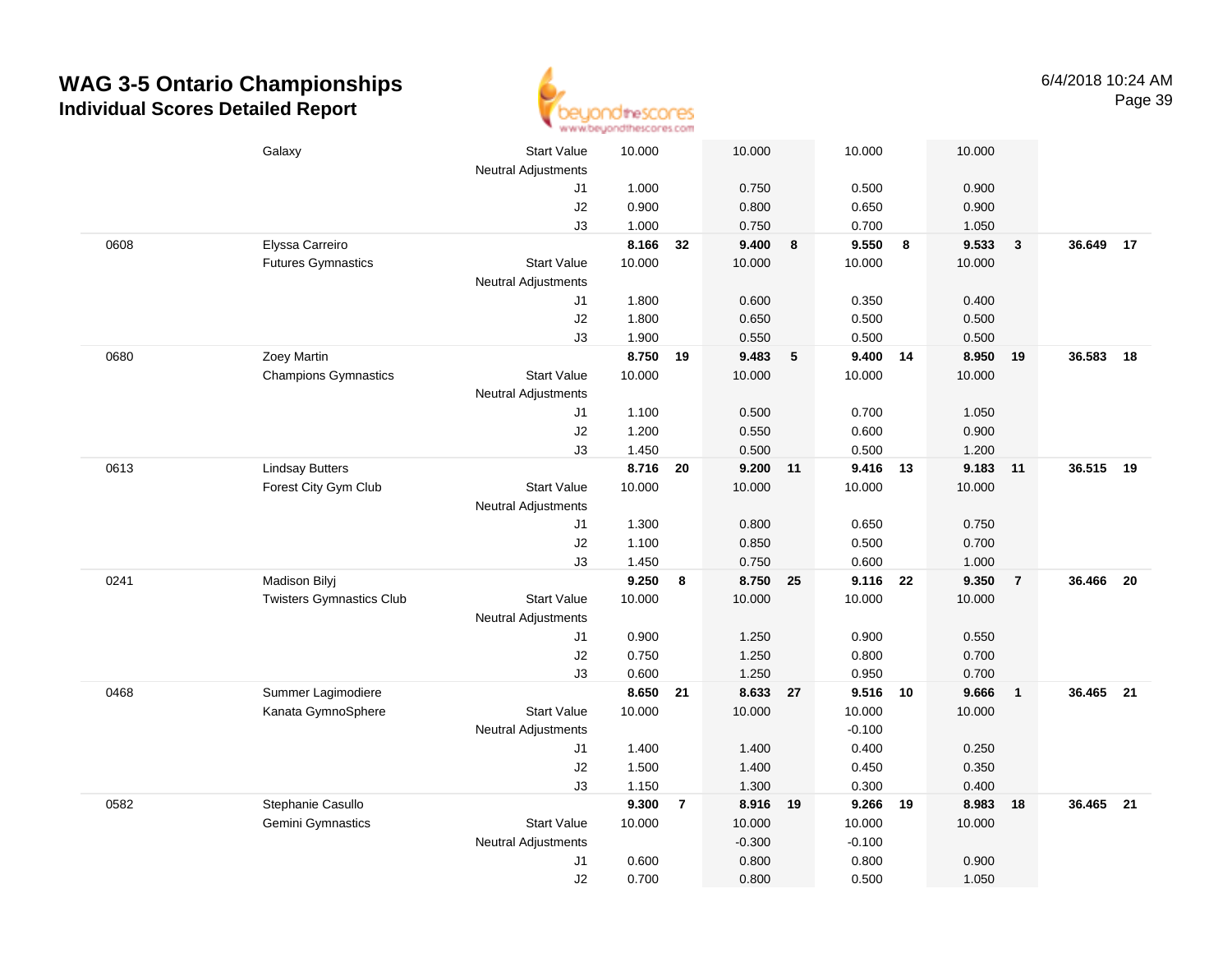

|      |                               | J3                         | 0.800  |    | 0.750  |    | 0.600    |                | 1.100    |    |           |     |
|------|-------------------------------|----------------------------|--------|----|--------|----|----------|----------------|----------|----|-----------|-----|
| 0383 | <b>Isabelle Thomas</b>        |                            | 8.766  | 18 | 9.333  | 9  | 9.250    | 20             | 8.916 21 |    | 36.265    | 22  |
|      | North Bay Apollo              | <b>Start Value</b>         | 10.000 |    | 10.000 |    | 10.000   |                | 10.000   |    |           |     |
|      |                               | <b>Neutral Adjustments</b> |        |    |        |    |          |                |          |    |           |     |
|      |                               | J1                         | 1.350  |    | 0.700  |    | 0.800    |                | 1.100    |    |           |     |
|      |                               | J2                         | 1.200  |    | 0.650  |    | 0.750    |                | 1.050    |    |           |     |
|      |                               | J3                         | 1.150  |    | 0.650  |    | 0.700    |                | 1.100    |    |           |     |
| 0292 | Vanessa Salatino              |                            | 8.966  | 16 | 9.066  | 14 | 9.250    | 20             | 8.950    | 19 | 36.232 23 |     |
|      | <b>Synergy Gymnastics</b>     | <b>Start Value</b>         | 10.000 |    | 10.000 |    | 10.000   |                | 10.000   |    |           |     |
|      |                               | <b>Neutral Adjustments</b> |        |    |        |    |          |                |          |    |           |     |
|      |                               | J1                         | 1.200  |    | 1.000  |    | 0.800    |                | 1.100    |    |           |     |
|      |                               | J2                         | 0.900  |    | 0.900  |    | 0.650    |                | 0.900    |    |           |     |
|      |                               | J3                         | 1.000  |    | 0.900  |    | 0.800    |                | 1.150    |    |           |     |
| 0273 | Evangelia Turlla              |                            | 8.483  | 27 | 8.866  | 22 | 9.716    | 3              | 9.066    | 15 | 36.131    | 24  |
|      | Toronto Premier Gym Club      | <b>Start Value</b>         | 10.000 |    | 10.000 |    | 10.000   |                | 10.000   |    |           |     |
|      |                               | <b>Neutral Adjustments</b> |        |    |        |    |          |                |          |    |           |     |
|      |                               | J1                         | 1.550  |    | 1.200  |    | 0.250    |                | 0.850    |    |           |     |
|      |                               | J2                         | 1.500  |    | 1.050  |    | 0.300    |                | 0.900    |    |           |     |
|      |                               | JЗ                         | 1.500  |    | 1.150  |    | 0.300    |                | 1.050    |    |           |     |
| 0609 | Maya Lindsay                  |                            | 8.966  | 16 | 8.816  | 23 | 9.416 13 |                | 8.883    | 23 | 36.081    | 25  |
|      | <b>Futures Gymnastics</b>     | <b>Start Value</b>         | 10.000 |    | 10.000 |    | 10.000   |                | 10.000   |    |           |     |
|      |                               | <b>Neutral Adjustments</b> |        |    |        |    |          |                |          |    |           |     |
|      |                               | J1                         | 1.100  |    | 1.300  |    | 0.600    |                | 1.100    |    |           |     |
|      |                               | J2                         | 1.100  |    | 1.150  |    | 0.700    |                | 1.200    |    |           |     |
|      |                               | J3                         | 0.900  |    | 1.100  |    | 0.450    |                | 1.050    |    |           |     |
| 0234 | Lucille McBurney              |                            | 8.233  | 31 | 9.016  | 16 | 9.750    | $\overline{2}$ | 9.066    | 15 | 36.065    | 26  |
|      | University of Toronto         | <b>Start Value</b>         | 10.000 |    | 10.000 |    | 10.000   |                | 10.000   |    |           |     |
|      |                               | <b>Neutral Adjustments</b> |        |    |        |    |          |                |          |    |           |     |
|      |                               | J1                         | 2.000  |    | 1.100  |    | 0.200    |                | 0.800    |    |           |     |
|      |                               | J2                         | 1.600  |    | 0.850  |    | 0.350    |                | 1.000    |    |           |     |
|      |                               | J3                         | 1.700  |    | 1.000  |    | 0.200    |                | 1.000    |    |           |     |
| 0367 | Isabella Campobasso           |                            | 9.083  | 12 | 8.933  | 18 | 9.033    | 24             | 9.016    | 17 | 36.065    | -26 |
|      | <b>Northern Stars</b>         | <b>Start Value</b>         | 10.000 |    | 10.000 |    | 10.000   |                | 10.000   |    |           |     |
|      |                               | Neutral Adjustments        |        |    |        |    |          |                |          |    |           |     |
|      |                               | J1                         | 0.950  |    | 1.100  |    | 0.950    |                | 1.050    |    |           |     |
|      |                               | J2                         | 0.800  |    | 1.000  |    | 0.950    |                | 1.000    |    |           |     |
|      |                               | J3                         | 1.000  |    | 1.100  |    | 1.000    |                | 0.900    |    |           |     |
| 0460 | Lauren Pigden                 |                            | 8.483  | 27 | 8.883  | 21 | 9.483    | 12             | 9.083    | 14 | 35.932 27 |     |
|      | Kitchener-Waterloo Gymnastics | <b>Start Value</b>         | 10.000 |    | 10.000 |    | 10.000   |                | 10.000   |    |           |     |
|      |                               |                            |        |    |        |    |          |                |          |    |           |     |

Neutral Adjustments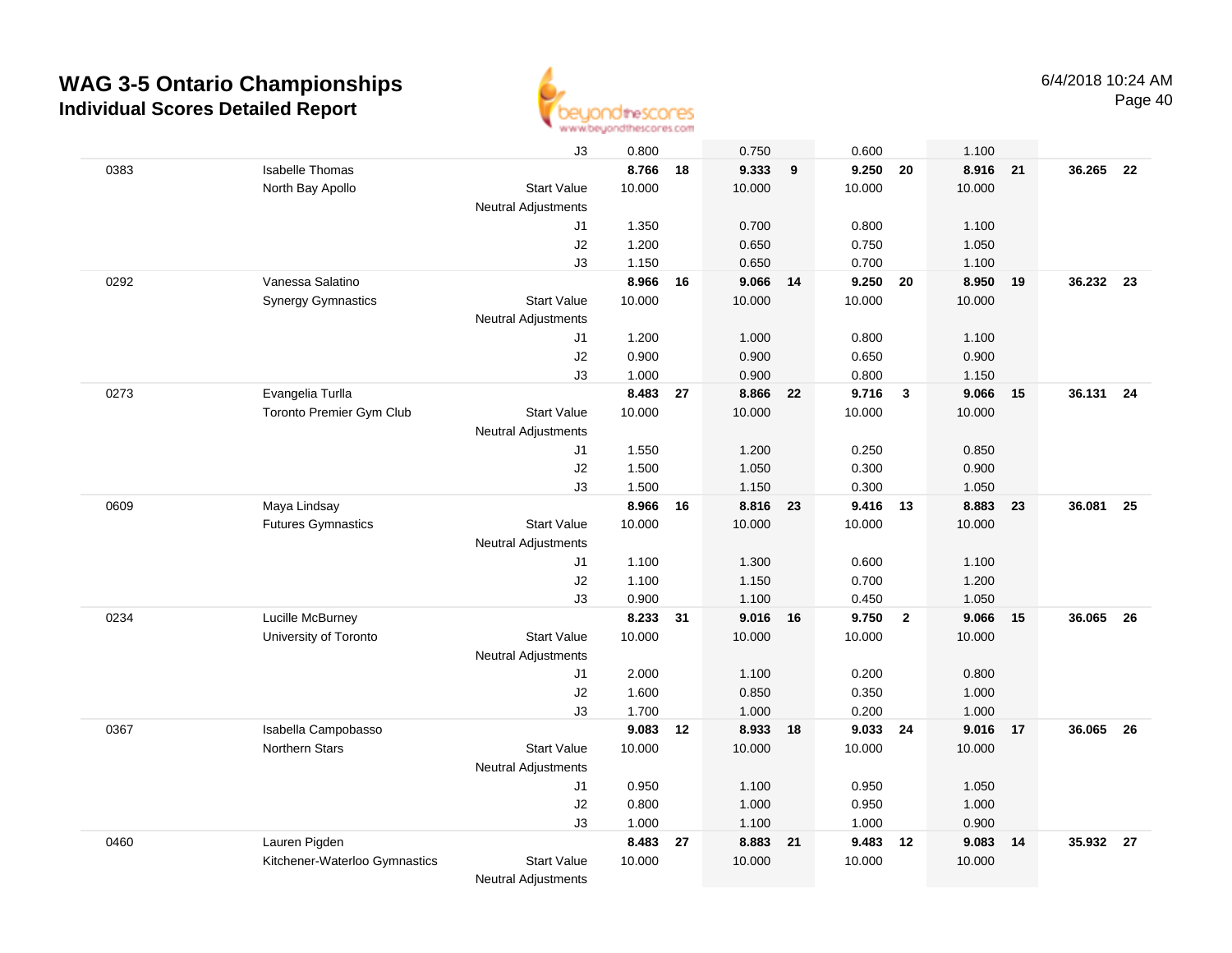

|      |                                                   | J1                         | 1.550  |                | 1.200    |      | 0.550    |    | 1.100  |    |           |    |
|------|---------------------------------------------------|----------------------------|--------|----------------|----------|------|----------|----|--------|----|-----------|----|
|      |                                                   | J2                         | 1.500  |                | 1.150    |      | 0.500    |    | 0.750  |    |           |    |
|      |                                                   | J3                         | 1.500  |                | 1.000    |      | 0.500    |    | 0.900  |    |           |    |
| 0581 | Rachel Urquhart                                   |                            | 8.583  | 23             | 9.183 12 |      | 9.333 17 |    | 8.833  | 24 | 35.932 27 |    |
|      | Georgian Bay Phoenix Gymnastics                   | <b>Start Value</b>         | 10.000 |                | 10.000   |      | 10.000   |    | 10.000 |    |           |    |
|      |                                                   | Neutral Adjustments        |        |                |          |      |          |    |        |    |           |    |
|      |                                                   | J1                         | 1.450  |                | 1.000    |      | 0.500    |    | 1.300  |    |           |    |
|      |                                                   | J2                         | 1.300  |                | 0.750    |      | 0.800    |    | 1.100  |    |           |    |
|      |                                                   | J3                         | 1.500  |                | 0.700    |      | 0.700    |    | 1.100  |    |           |    |
| 0446 | Lyla Harrison                                     |                            | 9.066  | 13             | 9.083    | 13   | 9.550    | 8  | 8.200  | 31 | 35.899    | 28 |
|      | <b>KSG Aurora</b>                                 | <b>Start Value</b>         | 10.000 |                | 10.000   |      | 10.000   |    | 10.000 |    |           |    |
|      |                                                   | <b>Neutral Adjustments</b> |        |                |          |      |          |    |        |    |           |    |
|      |                                                   | J1                         | 0.950  |                | 1.100    |      | 0.400    |    | 1.700  |    |           |    |
|      |                                                   | J2                         | 1.100  |                | 0.800    |      | 0.450    |    | 1.700  |    |           |    |
|      |                                                   | J3                         | 0.750  |                | 0.850    |      | 0.500    |    | 2.000  |    |           |    |
| 0727 | Sarah Cathers                                     |                            | 8.566  | 24             | 8.883 21 |      | 9.016 25 |    | 9.083  | 14 | 35.548    | 29 |
|      | Alliston Gymnastics Club                          | <b>Start Value</b>         | 10.000 |                | 10.000   |      | 10.000   |    | 10.000 |    |           |    |
|      |                                                   | <b>Neutral Adjustments</b> |        |                |          |      |          |    |        |    |           |    |
|      |                                                   | J1                         | 1.350  |                | 1.100    |      | 0.900    |    | 0.850  |    |           |    |
|      |                                                   | J2                         | 1.500  |                | 1.150    |      | 1.050    |    | 0.900  |    |           |    |
|      |                                                   | J3                         | 1.450  |                | 1.100    |      | 1.000    |    | 1.000  |    |           |    |
| 0489 | Sara Ford                                         |                            | 8.500  | 26             | 9.033 15 |      | 9.083    | 23 | 8.900  | 22 | 35.516 30 |    |
|      | Horizons Gymnastics                               | <b>Start Value</b>         | 10.000 |                | 10.000   |      | 10.000   |    | 10.000 |    |           |    |
|      |                                                   | <b>Neutral Adjustments</b> |        |                |          |      |          |    |        |    |           |    |
|      |                                                   | J1                         | 1.600  |                | 1.100    |      | 1.000    |    | 1.100  |    |           |    |
|      |                                                   |                            | 1.400  |                | 0.950    |      | 0.750    |    | 1.000  |    |           |    |
|      |                                                   | J2<br>J3                   | 1.500  |                | 0.850    |      | 1.000    |    | 1.200  |    |           |    |
| 0521 | Julia Silva                                       |                            | 8.516  | 25             | 8.800    | - 24 | 9.283    | 18 | 8.883  | 23 | 35.482 31 |    |
|      | Gymnastics Mississauga                            | <b>Start Value</b>         | 10.000 |                | 10.000   |      | 10.000   |    | 10.000 |    |           |    |
|      |                                                   | <b>Neutral Adjustments</b> |        |                |          |      |          |    |        |    |           |    |
|      |                                                   | J1                         | 1.450  |                | 1.100    |      | 0.800    |    | 1.250  |    |           |    |
|      |                                                   | J2                         | 1.500  |                | 1.200    |      | 0.650    |    | 1.000  |    |           |    |
|      |                                                   | J3                         | 1.500  |                | 1.300    |      | 0.700    |    | 1.100  |    |           |    |
|      |                                                   |                            |        |                |          |      |          |    |        |    |           |    |
| 0324 | Alexandra Drukten                                 |                            | 9.300  | $\overline{7}$ | 7.950 31 |      | 9.116 22 |    | 8.900  | 22 | 35.266 32 |    |
|      | <b>Revolution Gymnastics And Sports</b><br>Centre | <b>Start Value</b>         | 10.000 |                | 10.000   |      | 10.000   |    | 10.000 |    |           |    |
|      |                                                   | <b>Neutral Adjustments</b> |        |                |          |      |          |    |        |    |           |    |
|      |                                                   | J1                         | 0.700  |                | 2.200    |      | 0.900    |    | 0.950  |    |           |    |
|      |                                                   | J2                         | 0.600  |                | 2.150    |      | 0.850    |    | 1.100  |    |           |    |
|      |                                                   | J3                         | 0.800  |                | 1.800    |      | 0.900    |    | 1.250  |    |           |    |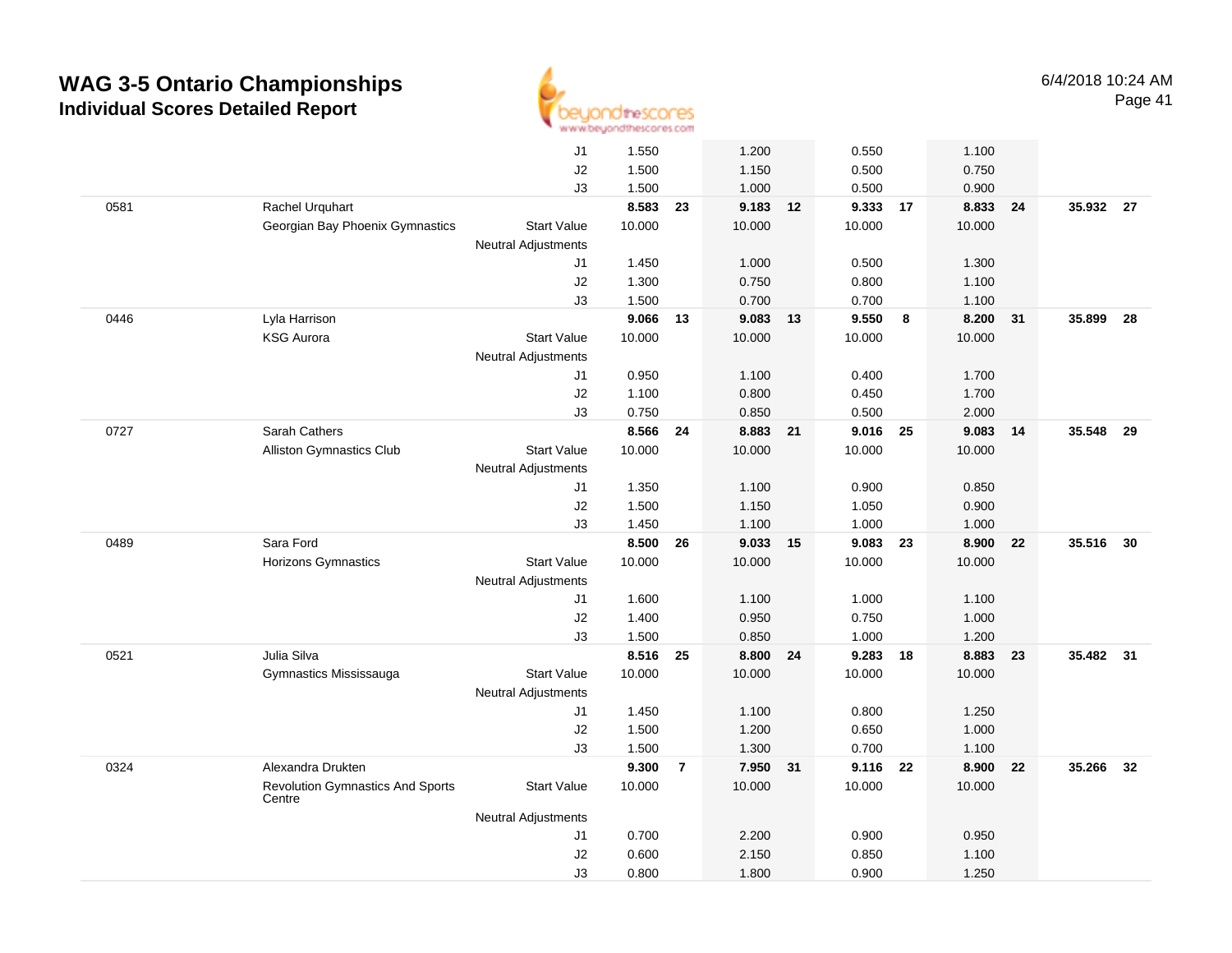

| 0541 | Natascha Pawlowicz              |                            | 8.433  | 28 | 8.666    | 26 | 9.550    | 8    | 8.566  | 29 | 35.215 33 |      |
|------|---------------------------------|----------------------------|--------|----|----------|----|----------|------|--------|----|-----------|------|
|      | Gym Magic                       | <b>Start Value</b>         | 10.000 |    | 10.000   |    | 10.000   |      | 10.000 |    |           |      |
|      |                                 | <b>Neutral Adjustments</b> |        |    |          |    |          |      |        |    |           |      |
|      |                                 | J1                         | 1.650  |    | 1.450    |    | 0.500    |      | 1.450  |    |           |      |
|      |                                 | J2                         | 1.500  |    | 1.250    |    | 0.450    |      | 1.500  |    |           |      |
|      |                                 | J3                         | 1.550  |    | 1.300    |    | 0.400    |      | 1.350  |    |           |      |
| 0331 | Kaitlin Spencer                 |                            | 8.083  | 33 | 8.600    | 28 | 9.400 14 |      | 8.650  | 27 | 34.733    | - 34 |
|      | <b>Pulsars Gymnastics Club</b>  | <b>Start Value</b>         | 10.000 |    | 10.000   |    | 10.000   |      | 10.000 |    |           |      |
|      |                                 | Neutral Adjustments        |        |    | $-0.300$ |    |          |      |        |    |           |      |
|      |                                 | J1                         | 2.050  |    | 1.200    |    | 0.500    |      | 1.400  |    |           |      |
|      |                                 | J2                         | 1.700  |    | 1.100    |    | 0.700    |      | 1.300  |    |           |      |
|      |                                 | J3                         | 2.000  |    | 1.000    |    | 0.600    |      | 1.350  |    |           |      |
| 0237 | Sophia Smith                    |                            | 8.416  | 29 | 8.500    | 29 | 9.650    | 6    | 8.166  | 32 | 34.732    | 35   |
|      | University of Toronto           | <b>Start Value</b>         | 10.000 |    | 10.000   |    | 10.000   |      | 10.000 |    |           |      |
|      |                                 | Neutral Adjustments        |        |    |          |    |          |      |        |    |           |      |
|      |                                 | J1                         | 1.550  |    | 1.500    |    | 0.300    |      | 1.900  |    |           |      |
|      |                                 | J2                         | 1.600  |    | 1.600    |    | 0.350    |      | 1.700  |    |           |      |
|      |                                 | J3                         | 1.600  |    | 1.400    |    | 0.400    |      | 1.900  |    |           |      |
| 0423 | Nicole Parsons                  |                            | 8.633  | 22 | 8.466    | 30 | 8.566    | 27   | 8.550  | 30 | 34.215    | 36   |
|      | <b>Loyalist Gymnastics Club</b> | <b>Start Value</b>         | 10.000 |    | 10.000   |    | 10.000   |      | 10.000 |    |           |      |
|      |                                 | Neutral Adjustments        |        |    |          |    | $-0.100$ |      |        |    |           |      |
|      |                                 | J1                         | 1.500  |    | 1.700    |    | 1.300    |      | 1.400  |    |           |      |
|      |                                 | J2                         | 1.300  |    | 1.400    |    | 1.200    |      | 1.500  |    |           |      |
|      |                                 | J3                         | 1.300  |    | 1.500    |    | 1.500    |      | 1.450  |    |           |      |
| 1445 | Isabella Prato                  |                            | 8.250  | 30 | 7.200    | 32 | 9.016    | - 25 | 8.583  | 28 | 33.049    | 37   |
|      | Jungle Gym Gymnastics           | <b>Start Value</b>         | 10.000 |    | 10.000   |    | 10.000   |      | 10.000 |    |           |      |
|      |                                 | Neutral Adjustments        |        |    |          |    |          |      |        |    |           |      |
|      |                                 | J1                         | 1.850  |    | 3.000    |    | 1.050    |      | 1.550  |    |           |      |
|      |                                 | J2                         | 1.600  |    | 2.600    |    | 0.900    |      | 1.400  |    |           |      |
|      |                                 | J3                         | 1.800  |    | 2.800    |    | 1.000    |      | 1.300  |    |           |      |

#### **Gymnastics Ontario Level 4**

|  |  | <b>Age 12 C</b> |
|--|--|-----------------|
|  |  |                 |

| ID   | League ID | <b>Name</b>          |                     | <b>VT</b> | UB     | -#  | <b>BB</b> | # |        |   | $AA$ #    |  |
|------|-----------|----------------------|---------------------|-----------|--------|-----|-----------|---|--------|---|-----------|--|
| 0615 |           | Jorja Ossenkopp      |                     | 9.516     | 9.266  | - 6 | 9.550     |   | 9.616  | 5 | 37.948    |  |
|      |           | Forest City Gym Club | <b>Start Value</b>  | 10.000    | 10.000 |     | 10.000    |   | 10.000 |   |           |  |
|      |           |                      | Neutral Adjustments |           |        |     |           |   |        |   |           |  |
|      |           |                      | J1                  | 0.500     | 0.800  |     | 0.450     |   | 0.400  |   |           |  |
|      |           |                      | J2                  | 0.500     | 0.600  |     | 0.450     |   | 0.350  |   |           |  |
|      |           |                      |                     |           | - #    |     |           |   |        |   | <b>FX</b> |  |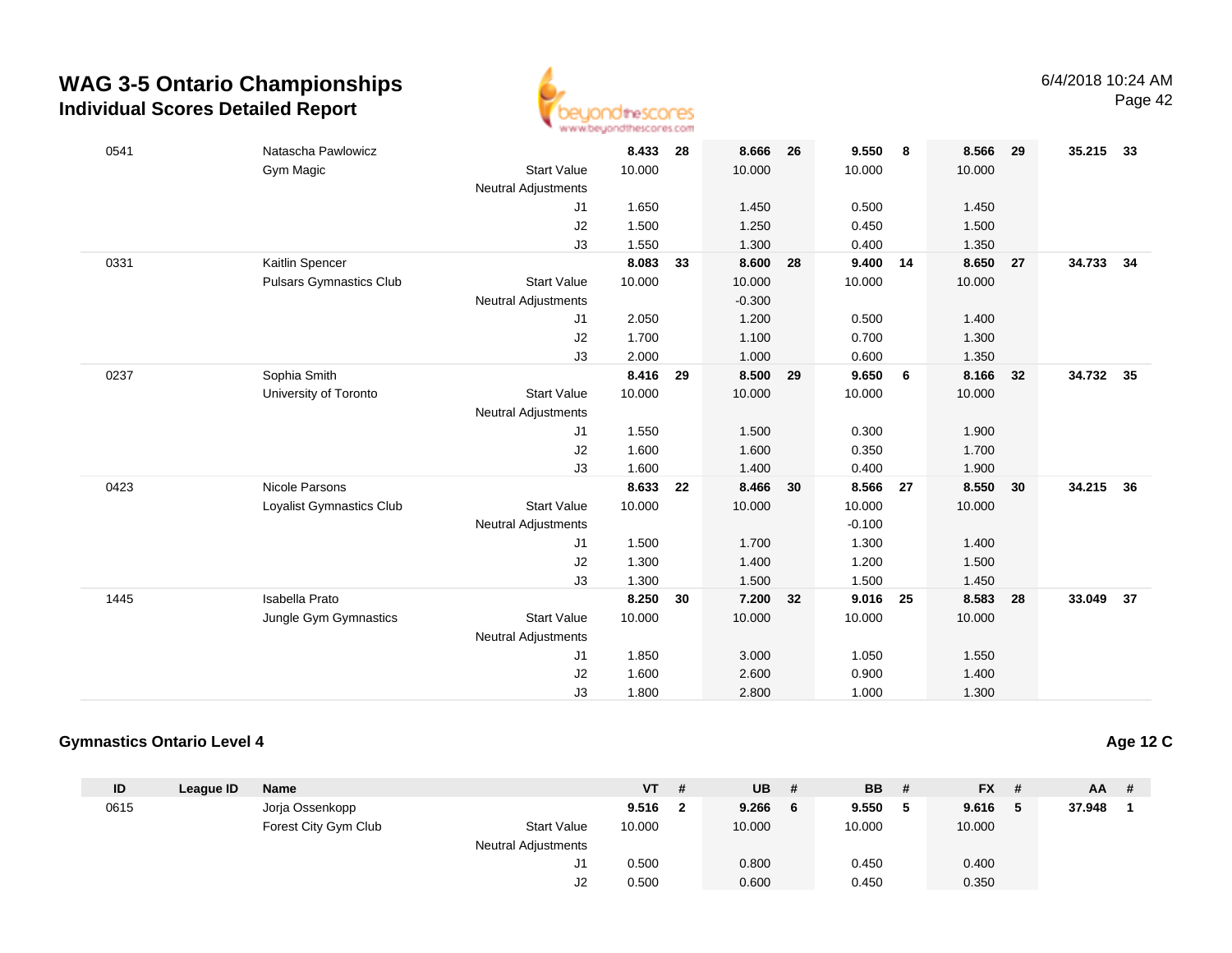

|      |                               | J3                         | 0.450  |              | 0.800    |                         | 0.450  |                         | 0.400  |              |          |                         |
|------|-------------------------------|----------------------------|--------|--------------|----------|-------------------------|--------|-------------------------|--------|--------------|----------|-------------------------|
| 0486 | Serena McMillen               |                            | 9.300  | 8            | 8.933 17 |                         | 9.783  | $\overline{2}$          | 9.800  | $\mathbf{1}$ | 37.816   | $\overline{\mathbf{2}}$ |
|      | <b>High Flyers Gymnastics</b> | <b>Start Value</b>         | 10.000 |              | 10.000   |                         | 10.000 |                         | 10.000 |              |          |                         |
|      |                               | Neutral Adjustments        |        |              |          |                         |        |                         |        |              |          |                         |
|      |                               | J1                         | 0.700  |              | 1.200    |                         | 0.300  |                         | 0.250  |              |          |                         |
|      |                               | J2                         | 0.700  |              | 1.000    |                         | 0.250  |                         | 0.150  |              |          |                         |
|      |                               | J3                         | 0.700  |              | 1.000    |                         | 0.100  |                         | 0.200  |              |          |                         |
| 0430 | Meghan Burridge               |                            | 9.400  | 6            | 9.200    | 9                       | 9.450  | 8                       | 9.666  | $\mathbf{3}$ | 37.716   | $\mathbf{3}$            |
|      | London Gym Academy            | <b>Start Value</b>         | 10.000 |              | 10.000   |                         | 10.000 |                         | 10.000 |              |          |                         |
|      |                               | <b>Neutral Adjustments</b> |        |              |          |                         |        |                         |        |              |          |                         |
|      |                               | J1                         | 0.600  |              | 0.800    |                         | 0.600  |                         | 0.400  |              |          |                         |
|      |                               | J2                         | 0.600  |              | 0.800    |                         | 0.500  |                         | 0.250  |              |          |                         |
|      |                               | J3                         | 0.600  |              | 0.800    |                         | 0.550  |                         | 0.350  |              |          |                         |
| 0493 | Charlotte Jones               |                            | 9.033  | 15           | 9.283    | 5                       | 9.816  | $\overline{\mathbf{1}}$ | 9.400  | 11           | 37.532 4 |                         |
|      | <b>Hearts Gymnastics Club</b> | <b>Start Value</b>         | 10.000 |              | 10.000   |                         | 10.000 |                         | 10.000 |              |          |                         |
|      |                               | <b>Neutral Adjustments</b> |        |              |          |                         |        |                         |        |              |          |                         |
|      |                               | J1                         | 0.900  |              | 0.850    |                         | 0.200  |                         | 0.700  |              |          |                         |
|      |                               | J2                         | 0.900  |              | 0.700    |                         | 0.200  |                         | 0.550  |              |          |                         |
|      |                               | J3                         | 1.100  |              | 0.600    |                         | 0.150  |                         | 0.550  |              |          |                         |
| 0235 | Siggi Murphy                  |                            | 9.566  | $\mathbf{1}$ | 9.350    | $\overline{\mathbf{3}}$ | 9.233  | 17                      | 9.316  | 14           | 37.465   | -5                      |
|      | University of Toronto         | <b>Start Value</b>         | 10.000 |              | 10.000   |                         | 10.000 |                         | 10.000 |              |          |                         |
|      |                               | <b>Neutral Adjustments</b> |        |              |          |                         |        |                         |        |              |          |                         |
|      |                               | J1                         | 0.400  |              | 0.650    |                         | 0.900  |                         | 0.750  |              |          |                         |
|      |                               | J2                         | 0.400  |              | 0.500    |                         | 0.700  |                         | 0.700  |              |          |                         |
|      |                               | J3                         | 0.500  |              | 0.800    |                         | 0.700  |                         | 0.600  |              |          |                         |
| 0614 | Caylie Chambers               |                            | 9.200  | 11           | 8.950    | 16                      | 9.683  | $\mathbf{3}$            | 9.450  | 9            | 37.283   | 6                       |
|      | Forest City Gym Club          | Start Value                | 10.000 |              | 10.000   |                         | 10.000 |                         | 10.000 |              |          |                         |
|      |                               | Neutral Adjustments        |        |              |          |                         |        |                         |        |              |          |                         |
|      |                               | J1                         | 0.800  |              | 1.150    |                         | 0.350  |                         | 0.550  |              |          |                         |
|      |                               | J2                         | 0.850  |              | 0.900    |                         | 0.300  |                         | 0.550  |              |          |                         |
|      |                               | J3                         | 0.750  |              | 1.100    |                         | 0.300  |                         | 0.550  |              |          |                         |
| 0747 | Sarah Maguire                 |                            | 9.466  | $\mathbf{3}$ | 9.650    | $\overline{1}$          | 9.000  | 23                      | 9.150  | 21           | 37.266   | $\overline{7}$          |
|      | Aereo Gymnastics Club         | <b>Start Value</b>         | 10.000 |              | 10.000   |                         | 10.000 |                         | 10.000 |              |          |                         |
|      |                               | <b>Neutral Adjustments</b> |        |              |          |                         |        |                         |        |              |          |                         |
|      |                               | J1                         | 0.550  |              | 0.350    |                         | 1.100  |                         | 0.900  |              |          |                         |
|      |                               | J2                         | 0.500  |              | 0.400    |                         | 0.950  |                         | 0.800  |              |          |                         |
|      |                               | J3                         | 0.550  |              | 0.300    |                         | 0.950  |                         | 0.850  |              |          |                         |
| 0568 | Charlotte Putman              |                            | 9.433  | 4            | 8.633    | 23                      | 9.583  | 4                       | 9.600  | 6            | 37.249   | 8                       |
|      | <b>Global Gymnastics</b>      | <b>Start Value</b>         | 10.000 |              | 10.000   |                         | 10.000 |                         | 10.000 |              |          |                         |
|      |                               | <b>Neutral Adjustments</b> |        |              |          |                         |        |                         |        |              |          |                         |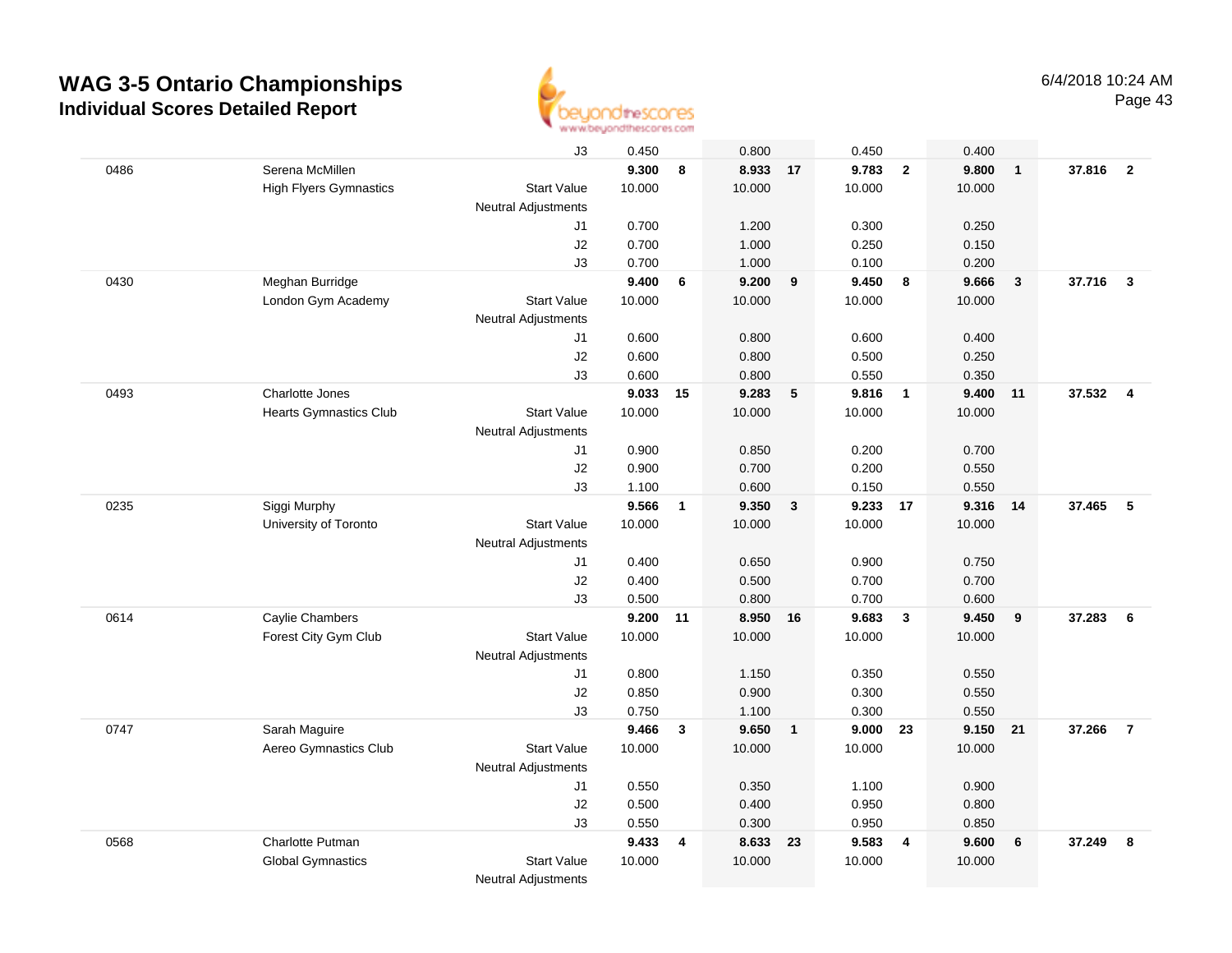

|      |                                  | J1                         | 0.500  |                | 1.300    |                | 0.550    |                | 0.450  |                |           |    |
|------|----------------------------------|----------------------------|--------|----------------|----------|----------------|----------|----------------|--------|----------------|-----------|----|
|      |                                  | J2                         | 0.600  |                | 1.500    |                | 0.300    |                | 0.350  |                |           |    |
|      |                                  | J3                         | 0.600  |                | 1.300    |                | 0.400    |                | 0.400  |                |           |    |
| 0199 | Samantha Kenehan                 |                            | 8.933  | 18             | 9.233    | 8              | 9.383 11 |                | 9.683  | $\overline{2}$ | 37.232 9  |    |
|      | <b>World Class Gymnastics</b>    | Start Value                | 10.000 |                | 10.000   |                | 10.000   |                | 10.000 |                |           |    |
|      |                                  | <b>Neutral Adjustments</b> |        |                |          |                |          |                |        |                |           |    |
|      |                                  | J1                         | 1.100  |                | 0.900    |                | 0.550    |                | 0.350  |                |           |    |
|      |                                  | J2                         | 1.100  |                | 0.700    |                | 0.700    |                | 0.250  |                |           |    |
|      |                                  | J3                         | 1.000  |                | 0.700    |                | 0.600    |                | 0.350  |                |           |    |
| 0232 | Jessica Poole                    |                            | 8.833  | 20             | 9.300    | $\overline{4}$ | 9.400 10 |                | 9.583  | $\overline{7}$ | 37.116 10 |    |
|      | <b>Whitby Gymnastics</b>         | <b>Start Value</b>         | 10.000 |                | 10.000   |                | 10.000   |                | 10.000 |                |           |    |
|      |                                  | <b>Neutral Adjustments</b> |        |                |          |                |          |                |        |                |           |    |
|      |                                  | J1                         | 1.100  |                | 0.800    |                | 0.500    |                | 0.500  |                |           |    |
|      |                                  | J2                         | 1.100  |                | 0.750    |                | 0.600    |                | 0.450  |                |           |    |
|      |                                  | J3                         | 1.300  |                | 0.550    |                | 0.700    |                | 0.300  |                |           |    |
| 0365 | Alexa Marchetti                  |                            | 9.366  | $\overline{7}$ | 8.883 18 |                | 9.483    | 6              | 9.350  | 13             | 37.082 11 |    |
|      | Olympia Gymnastics               | <b>Start Value</b>         | 10.000 |                | 10.000   |                | 10.000   |                | 10.000 |                |           |    |
|      |                                  | <b>Neutral Adjustments</b> |        |                |          |                |          |                |        |                |           |    |
|      |                                  | J1                         | 0.550  |                | 1.150    |                | 0.600    |                | 0.600  |                |           |    |
|      |                                  | J2                         | 0.650  |                | 0.900    |                | 0.550    |                | 0.750  |                |           |    |
|      |                                  | J3                         | 0.700  |                | 1.300    |                | 0.400    |                | 0.600  |                |           |    |
| 0443 | Jayla Arkwright                  |                            | 9.416  | 5              | 8.850    | 19             | 9.483    | 6              | 9.233  | 17             | 36.982    | 12 |
|      | <b>Lindsay Gymnastics Centre</b> | <b>Start Value</b>         | 10.000 |                | 10.000   |                | 10.000   |                | 10.000 |                |           |    |
|      |                                  | Neutral Adjustments        |        |                |          |                |          |                |        |                |           |    |
|      |                                  | J1                         | 0.650  |                | 1.150    |                | 0.550    |                | 0.700  |                |           |    |
|      |                                  | J2                         | 0.600  |                | 1.200    |                | 0.500    |                | 0.900  |                |           |    |
|      |                                  | J3                         | 0.500  |                | 1.100    |                | 0.500    |                | 0.700  |                |           |    |
| 0635 | <b>Catherine Mirvish</b>         |                            | 8.883  | 19             | 9.100    | 12             | 9.466    | $\overline{7}$ | 9.300  | 15             | 36.749    | 13 |
|      | <b>East York Gymnastics</b>      | <b>Start Value</b>         | 10.000 |                | 10.000   |                | 10.000   |                | 10.000 |                |           |    |
|      |                                  | <b>Neutral Adjustments</b> |        |                |          |                |          |                |        |                |           |    |
|      |                                  | J1                         | 1.100  |                | 1.050    |                | 0.650    |                | 0.700  |                |           |    |
|      |                                  | J2                         | 1.100  |                | 0.750    |                | 0.550    |                | 0.600  |                |           |    |
|      |                                  | J3                         | 1.150  |                | 0.900    |                | 0.400    |                | 0.800  |                |           |    |
| 0471 | Ava Hanley                       |                            | 9.150  | 12             | 8.966    | 15             | 9.483    | 6              | 9.100  | 23             | 36.699    | 14 |
|      | Kawartha Gymnastics              | <b>Start Value</b>         | 10.000 |                | 10.000   |                | 10.000   |                | 10.000 |                |           |    |
|      |                                  | <b>Neutral Adjustments</b> |        |                |          |                |          |                |        |                |           |    |
|      |                                  | J1                         | 0.900  |                | 1.100    |                | 0.600    |                | 1.050  |                |           |    |
|      |                                  | J2                         | 0.750  |                | 1.100    |                | 0.550    |                | 0.850  |                |           |    |
|      |                                  | J3                         | 0.900  |                | 0.900    |                | 0.400    |                | 0.800  |                |           |    |
| 0510 | <b>Tristen Tigree</b>            |                            | 9.033  | 15             | 9.033    | 14             | 9.083    | 21             | 9.500  | 8              | 36.649 15 |    |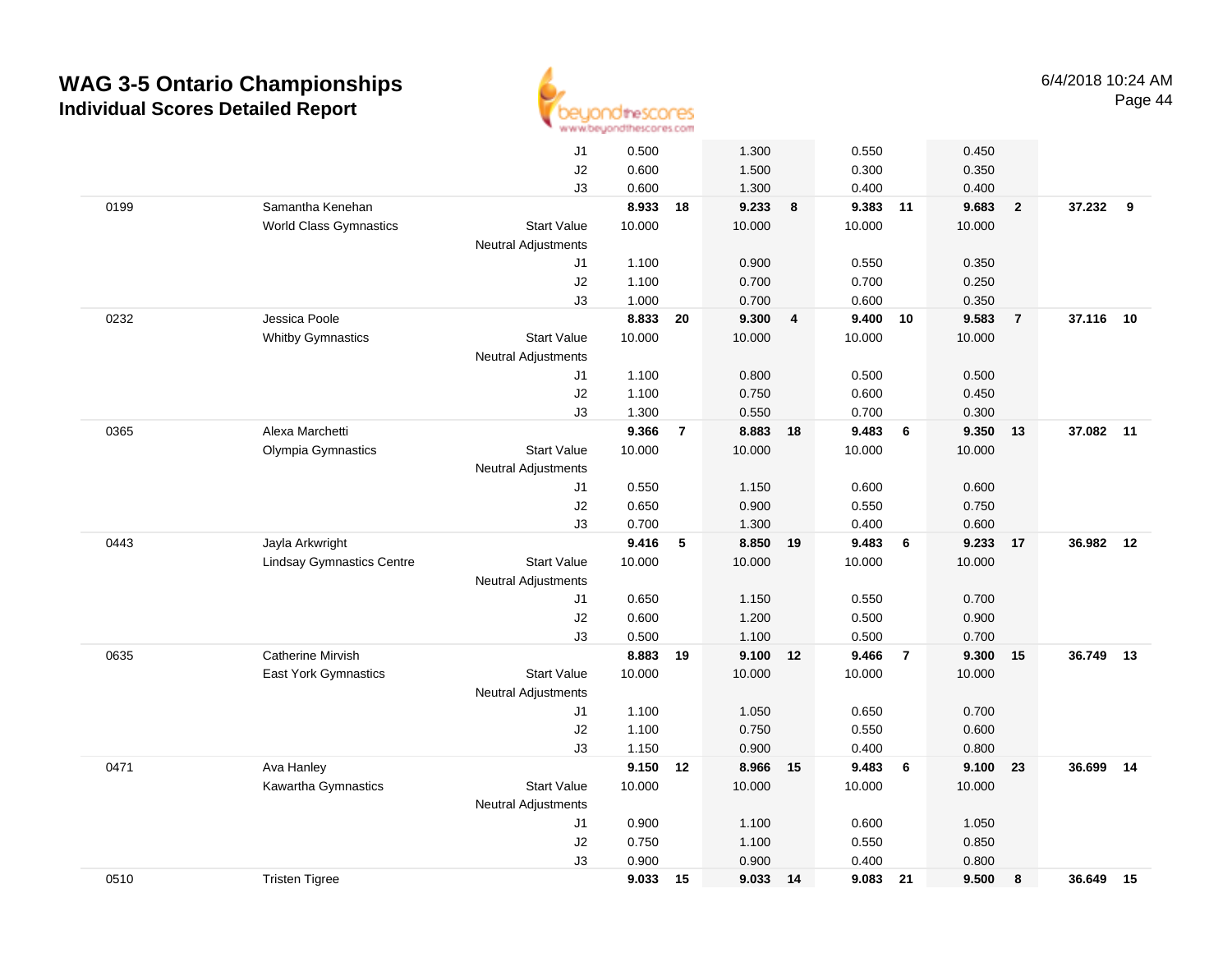

|      | Gymnastics Mississauga                  | <b>Start Value</b>         | 10.000 |    | 10.000         |                         | 10.000            |    | 10.000 |                |           |    |
|------|-----------------------------------------|----------------------------|--------|----|----------------|-------------------------|-------------------|----|--------|----------------|-----------|----|
|      |                                         | Neutral Adjustments        | 1.000  |    |                |                         | $-0.100$<br>0.850 |    | 0.600  |                |           |    |
|      |                                         | J1<br>J2                   | 0.900  |    | 1.000<br>0.800 |                         | 0.700             |    | 0.450  |                |           |    |
|      |                                         | J3                         | 1.000  |    | 1.100          |                         | 0.900             |    | 0.450  |                |           |    |
| 1431 | Sarah Rodriguez                         |                            | 9.133  | 13 | 9.166          | 10                      | 9.016             | 22 | 9.233  | 17             | 36.548    | 16 |
|      | <b>Revolution Gymnastics And Sports</b> | <b>Start Value</b>         | 10.000 |    | 10.000         |                         | 10.000            |    | 10.000 |                |           |    |
|      | Centre                                  | <b>Neutral Adjustments</b> |        |    |                |                         |                   |    |        |                |           |    |
|      |                                         | J1                         | 0.800  |    | 0.800          |                         | 1.100             |    | 0.750  |                |           |    |
|      |                                         | J2                         | 0.800  |    | 0.800          |                         | 0.950             |    | 0.650  |                |           |    |
|      |                                         | J3                         | 1.000  |    | 0.900          |                         | 0.900             |    | 0.900  |                |           |    |
| 0472 | Francesca Zuniga                        |                            | 9.000  | 16 | 9.100 12       |                         | 9.283             | 15 | 9.066  | 25             | 36.449 17 |    |
|      | Kingston Gymnastics                     | <b>Start Value</b>         | 10.000 |    | 10.000         |                         | 10.000            |    | 10.000 |                |           |    |
|      |                                         | <b>Neutral Adjustments</b> |        |    |                |                         |                   |    |        |                |           |    |
|      |                                         | J1                         | 1.000  |    | 1.000          |                         | 0.700             |    | 1.150  |                |           |    |
|      |                                         | J2                         | 0.900  |    | 0.800          |                         | 0.850             |    | 1.000  |                |           |    |
|      |                                         | J3                         | 1.100  |    | 0.900          |                         | 0.600             |    | 0.650  |                |           |    |
| 0459 | Hanalei Frengos                         |                            | 8.933  | 18 | 9.250          | $\overline{7}$          | 8.800             | 27 | 9.450  | 9              | 36.433    | 18 |
|      | Kitchener-Waterloo Gymnastics           | <b>Start Value</b>         | 10.000 |    | 10.000         |                         | 10.000            |    | 10.000 |                |           |    |
|      |                                         | <b>Neutral Adjustments</b> |        |    |                |                         | $-0.100$          |    |        |                |           |    |
|      |                                         | J1                         | 1.000  |    | 0.900          |                         | 1.150             |    | 0.650  |                |           |    |
|      |                                         | J2                         | 1.000  |    | 0.600          |                         | 1.050             |    | 0.500  |                |           |    |
|      |                                         | J3                         | 1.200  |    | 0.750          |                         | 1.100             |    | 0.500  |                |           |    |
| 0308 | Sascha Muzzatti                         |                            | 8.800  | 21 | 9.500          | $\overline{\mathbf{2}}$ | 8.383             | 30 | 9.633  | $\overline{4}$ | 36.316    | 19 |
|      | Scarborough Gym Elites                  | <b>Start Value</b>         | 10.000 |    | 10.000         |                         | 10.000            |    | 10.000 |                |           |    |
|      |                                         | Neutral Adjustments        |        |    |                |                         |                   |    |        |                |           |    |
|      |                                         | J1                         | 1.300  |    | 0.500          |                         | 1.750             |    | 0.450  |                |           |    |
|      |                                         | J2                         | 1.200  |    | 0.500          |                         | 1.500             |    | 0.400  |                |           |    |
|      |                                         | J3                         | 1.100  |    | 0.500          |                         | 1.600             |    | 0.250  |                |           |    |
| 0381 | Renee McNamara                          |                            | 9.250  | 10 | 8.683 21       |                         | 9.100             | 20 | 9.166  | 20             | 36.199    | 20 |
|      | North Bay Apollo                        | <b>Start Value</b>         | 10.000 |    | 10.000         |                         | 10.000            |    | 10.000 |                |           |    |
|      |                                         | <b>Neutral Adjustments</b> |        |    |                |                         |                   |    |        |                |           |    |
|      |                                         | J1                         | 0.750  |    | 1.200          |                         | 1.050             |    | 0.700  |                |           |    |
|      |                                         | J2                         | 0.800  |    | 1.400          |                         | 0.950             |    | 1.000  |                |           |    |
|      |                                         | J3                         | 0.700  |    | 1.350          |                         | 0.700             |    | 0.800  |                |           |    |
| 0530 | <b>Rheece Hutley</b>                    |                            | 8.933  | 18 | 8.700          | 20                      | 8.866             | 24 | 9.600  | 6              | 36.099    | 21 |
|      | <b>Gymnastics Energy</b>                | <b>Start Value</b>         | 10.000 |    | 10.000         |                         | 10.000            |    | 10.000 |                |           |    |
|      |                                         | <b>Neutral Adjustments</b> |        |    |                |                         |                   |    |        |                |           |    |
|      |                                         | J1                         | 1.000  |    | 1.250          |                         | 1.100             |    | 0.450  |                |           |    |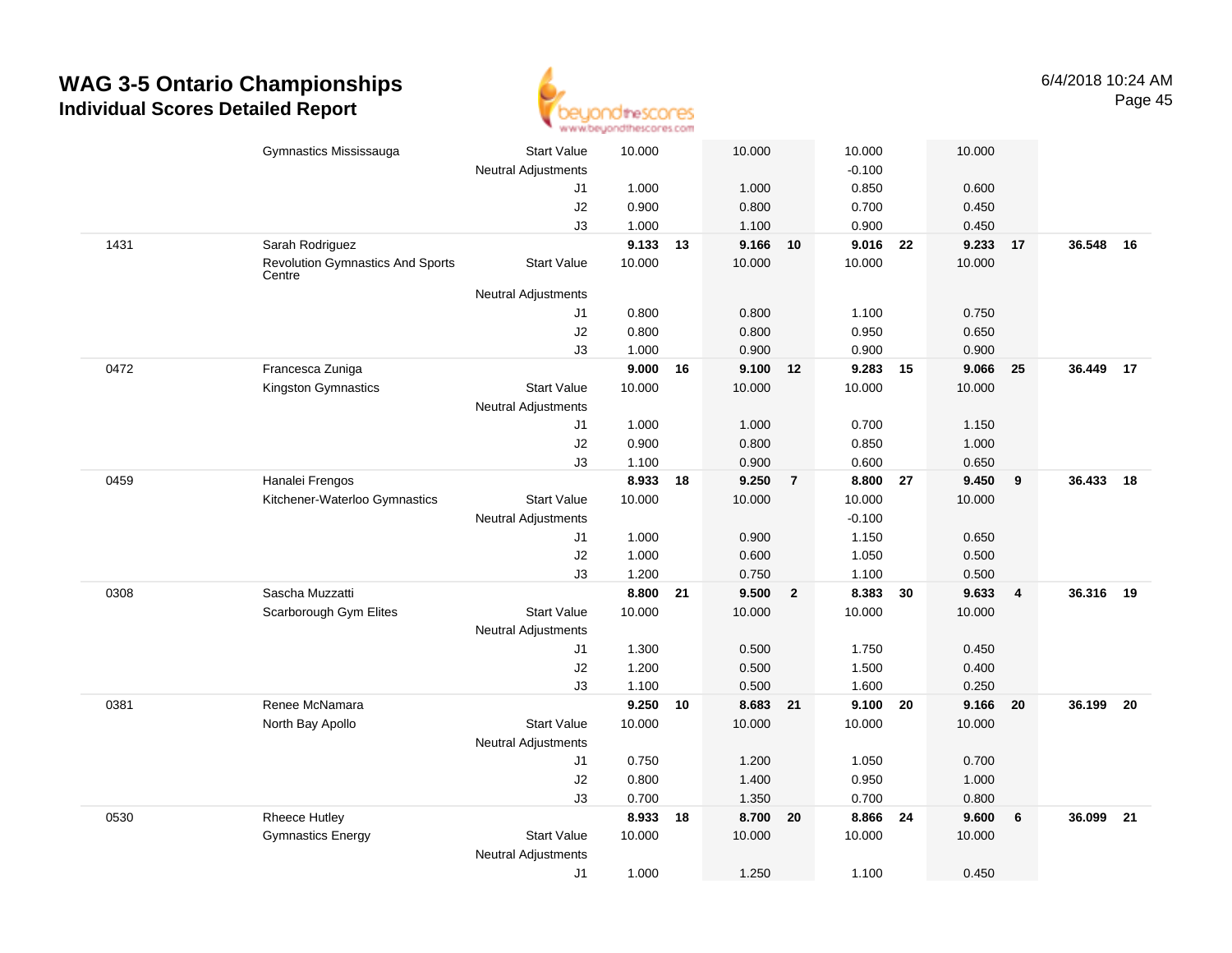

|      |                                | J2                         | 1.200  |    | 1.300    |                | 1.100    |    | 0.400  |    |           |      |
|------|--------------------------------|----------------------------|--------|----|----------|----------------|----------|----|--------|----|-----------|------|
|      |                                | J3                         | 1.000  |    | 1.350    |                | 1.200    |    | 0.350  |    |           |      |
| 0290 | Christina Munge                |                            | 8.966  | 17 | 9.116 11 |                | 8.816    | 26 | 9.200  | 19 | 36.098    | 22   |
|      | <b>Synergy Gymnastics</b>      | <b>Start Value</b>         | 10.000 |    | 10.000   |                | 10.000   |    | 10.000 |    |           |      |
|      |                                | <b>Neutral Adjustments</b> |        |    |          |                |          |    |        |    |           |      |
|      |                                | J1                         | 1.000  |    | 1.000    |                | 1.200    |    | 0.750  |    |           |      |
|      |                                | J2                         | 1.100  |    | 0.750    |                | 1.150    |    | 0.750  |    |           |      |
|      |                                | J3                         | 1.000  |    | 0.900    |                | 1.200    |    | 0.900  |    |           |      |
| 0704 | Justine Smith                  |                            | 8.566  | 26 | 8.883    | 18             | 9.350    | 12 | 9.283  | 16 | 36.082    | 23   |
|      | <b>Birchmount</b>              | <b>Start Value</b>         | 10.000 |    | 10.000   |                | 10.000   |    | 10.000 |    |           |      |
|      |                                | <b>Neutral Adjustments</b> |        |    |          |                |          |    |        |    |           |      |
|      |                                | J1                         | 1.500  |    | 1.000    |                | 0.650    |    | 0.850  |    |           |      |
|      |                                | J2                         | 1.300  |    | 1.200    |                | 0.850    |    | 0.650  |    |           |      |
|      |                                | J3                         | 1.500  |    | 1.150    |                | 0.450    |    | 0.650  |    |           |      |
| 0368 | Anneke Canning                 |                            | 9.000  | 16 | 8.850 19 |                | 9.100 20 |    | 9.083  | 24 | 36.033 24 |      |
|      | Northern Stars                 | <b>Start Value</b>         | 10.000 |    | 10.000   |                | 10.000   |    | 10.000 |    |           |      |
|      |                                | <b>Neutral Adjustments</b> |        |    |          |                |          |    |        |    |           |      |
|      |                                | J1                         | 1.100  |    | 1.150    |                | 1.100    |    | 1.050  |    |           |      |
|      |                                | J2                         | 0.900  |    | 1.300    |                | 0.750    |    | 1.000  |    |           |      |
|      |                                | J3                         | 1.000  |    | 1.000    |                | 0.850    |    | 0.700  |    |           |      |
| 0236 | Emma Ricciuto-MacDonald        |                            | 9.000  | 16 | 8.650    | 22             | 9.300    | 14 | 9.050  | 26 | 36.000    | 25   |
|      | University of Toronto          | <b>Start Value</b>         | 10.000 |    | 10.000   |                | 10.000   |    | 10.000 |    |           |      |
|      |                                | Neutral Adjustments        |        |    |          |                |          |    |        |    |           |      |
|      |                                | J1                         | 0.900  |    | 1.300    |                | 0.800    |    | 1.050  |    |           |      |
|      |                                | J2                         | 1.000  |    | 1.500    |                | 0.700    |    | 0.900  |    |           |      |
|      |                                | J3                         | 1.100  |    | 1.250    |                | 0.600    |    | 0.900  |    |           |      |
| 0501 | Avery Reynolds                 |                            | 8.700  | 22 | 9.250    | $\overline{7}$ | 8.500    | 28 | 9.416  | 10 | 35.866    | 26   |
|      | Hamilton Wentworth Regionettes | <b>Start Value</b>         | 10.000 |    | 10.000   |                | 10.000   |    | 10.000 |    |           |      |
|      |                                | <b>Neutral Adjustments</b> |        |    |          |                | $-0.100$ |    |        |    |           |      |
|      |                                | J1                         | 1.300  |    | 0.750    |                | 1.400    |    | 0.700  |    |           |      |
|      |                                | J2                         | 1.400  |    | 0.650    |                | 1.200    |    | 0.600  |    |           |      |
|      |                                | J3                         | 1.200  |    | 0.850    |                | 1.600    |    | 0.450  |    |           |      |
| 0212 | Jenna Harper                   |                            | 9.033  | 15 | 8.616 24 |                | 9.150 19 |    | 9.050  | 26 | 35.849    | - 27 |
|      | Woodstock Gym Club             | <b>Start Value</b>         | 10.000 |    | 10.000   |                | 10.000   |    | 10.000 |    |           |      |
|      |                                | <b>Neutral Adjustments</b> |        |    |          |                |          |    |        |    |           |      |
|      |                                | J1                         | 1.000  |    | 1.300    |                | 1.000    |    | 0.950  |    |           |      |
|      |                                | J2                         | 0.900  |    | 1.600    |                | 0.750    |    | 1.050  |    |           |      |
|      |                                | J3                         | 1.000  |    | 1.250    |                | 0.800    |    | 0.850  |    |           |      |
| 0404 | <b>Tristan Martins</b>         |                            | 8.933  | 18 | 9.200    | 9              | 9.266    | 16 | 8.366  | 34 | 35.765    | 28   |
|      | <b>Milton Springers</b>        | <b>Start Value</b>         | 10.000 |    | 10.000   |                | 10.000   |    | 10.000 |    |           |      |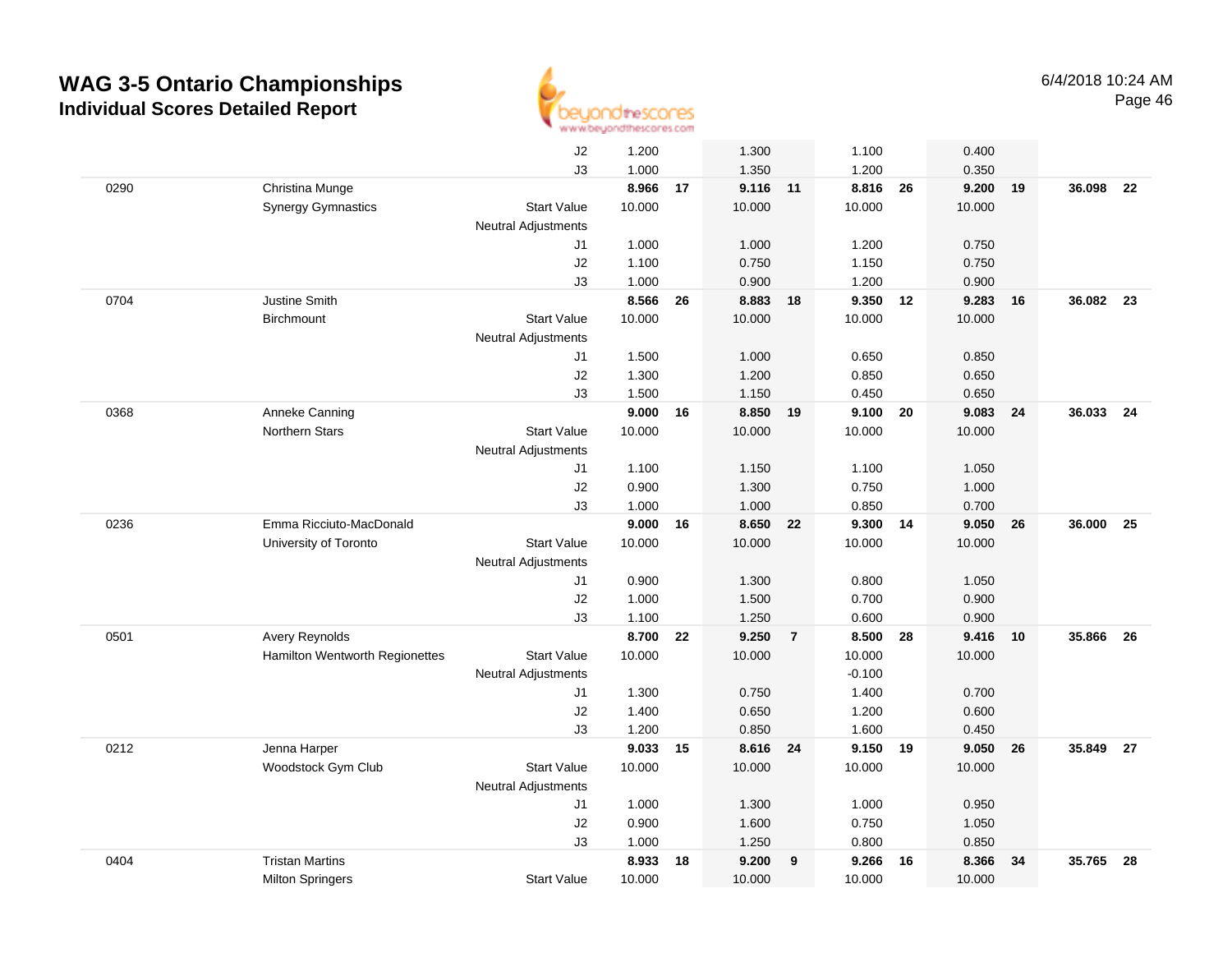

|      |                                      | <b>Neutral Adjustments</b> |                |    |                |              |                |                |                |    |           |    |
|------|--------------------------------------|----------------------------|----------------|----|----------------|--------------|----------------|----------------|----------------|----|-----------|----|
|      |                                      | J1                         | 1.200          |    | 0.900          |              | 0.850          |                | 1.500          |    |           |    |
|      |                                      | J2                         | 1.000          |    | 0.900          |              | 0.700          |                | 1.800          |    |           |    |
|      |                                      | J3                         | 1.000          |    | 0.600          |              | 0.650          |                | 1.600          |    |           |    |
| 0544 | Rachel Stephan                       |                            | 9.266          | 9  | 9.233          | 8            | 7.883          | 35             | 9.366          | 12 | 35.748    | 29 |
|      | <b>Gymnastic Giants</b>              | <b>Start Value</b>         | 10.000         |    | 10.000         |              | 10.000         |                | 10.000         |    |           |    |
|      |                                      | <b>Neutral Adjustments</b> |                |    |                |              |                |                |                |    |           |    |
|      |                                      | J1                         | 0.700          |    | 0.700          |              | 1.900          |                | 0.650          |    |           |    |
|      |                                      | J2                         | 0.800          |    | 0.850          |              | 2.050          |                | 0.700          |    |           |    |
|      |                                      | J3                         | 0.700          |    | 0.750          |              | 2.400          |                | 0.550          |    |           |    |
| 0214 | Jordyn Kelly                         |                            | 8.566          | 26 | 9.050 13       |              | 8.850          | 25             | 9.133          | 22 | 35.599    | 30 |
|      | <b>Woolwich Cardinals Gymnastics</b> | <b>Start Value</b>         | 10.000         |    | 10.000         |              | 10.000         |                | 10.000         |    |           |    |
|      |                                      | <b>Neutral Adjustments</b> |                |    |                |              |                |                |                |    |           |    |
|      |                                      | J1                         | 1.400          |    | 1.000          |              | 1.250          |                | 0.700          |    |           |    |
|      |                                      | $\sf J2$                   | 1.400          |    | 1.000          |              | 1.000          |                | 1.000          |    |           |    |
|      |                                      | J3                         | 1.500          |    | 0.850          |              | 1.200          |                | 0.900          |    |           |    |
| 0702 | Rosie Kiofos                         |                            | 8.466          | 27 | 8.583 25       |              | 9.433          | $\overline{9}$ | 8.966          | 28 | 35.448    | 31 |
|      | Birchmount                           | <b>Start Value</b>         | 10.000         |    | 10.000         |              | 10.000         |                | 10.000         |    |           |    |
|      |                                      | <b>Neutral Adjustments</b> |                |    |                |              |                |                |                |    |           |    |
|      |                                      | J1                         | 1.500          |    | 1.350          |              | 0.700          |                | 1.000          |    |           |    |
|      |                                      | $\sf J2$                   | 1.500          |    | 1.500          |              | 0.500          |                | 1.050          |    |           |    |
|      |                                      | J3                         | 1.600          |    | 1.400          |              | 0.500          |                | 1.050          |    |           |    |
| 0502 | Melina Courtney                      |                            | 8.300          | 29 | 8.950          | 16           | 9.316          | 13             | 8.850          | 31 | 35.416    | 32 |
|      | Hanover Aerials Gymnastics Club      | <b>Start Value</b>         | 10.000         |    | 10.000         |              | 10.000         |                | 10.000         |    |           |    |
|      |                                      | <b>Neutral Adjustments</b> |                |    |                |              |                |                |                |    |           |    |
|      |                                      | J1                         | 1.700          |    | 1.000          |              | 0.750          |                | 1.000          |    |           |    |
|      |                                      | J2                         | 1.600          |    | 1.300          |              | 0.650          |                | 1.250          |    |           |    |
|      |                                      | J3                         | 1.800          |    | 0.850          |              | 0.650          |                | 1.200          |    |           |    |
| 0265 | Marnie Evans                         |                            | 8.650 24       |    | 9.350          | $\mathbf{3}$ | 8.116          | 33             | 8.966          | 28 | 35.082 33 |    |
|      | Trillium GC                          | <b>Start Value</b>         | 10.000         |    | 10.000         |              | 10.000         |                | 10.000         |    |           |    |
|      |                                      | <b>Neutral Adjustments</b> |                |    |                |              |                |                |                |    |           |    |
|      |                                      | J1                         | 1.300          |    | 0.650          |              | 1.900          |                | 1.150          |    |           |    |
|      |                                      | J2<br>J3                   | 1.450<br>1.300 |    | 0.650<br>0.650 |              | 1.950<br>1.800 |                | 0.900<br>1.050 |    |           |    |
| 0384 | Serina Santo                         |                            | 8.666          | 23 | 8.650 22       |              | 9.166          | 18             | 8.600          | 33 | 35.082    | 33 |
|      | Niagara Acro Cats                    | <b>Start Value</b>         | 10.000         |    | 10.000         |              | 10.000         |                | 10.000         |    |           |    |
|      |                                      | <b>Neutral Adjustments</b> |                |    |                |              |                |                |                |    |           |    |
|      |                                      | J1                         | 1.300          |    | 1.350          |              | 0.900          |                | 1.400          |    |           |    |
|      |                                      | J2                         | 1.300          |    | 1.250          |              | 0.850          |                | 1.500          |    |           |    |
|      |                                      | J3                         | 1.400          |    | 1.450          |              | 0.750          |                | 1.300          |    |           |    |
|      |                                      |                            |                |    |                |              |                |                |                |    |           |    |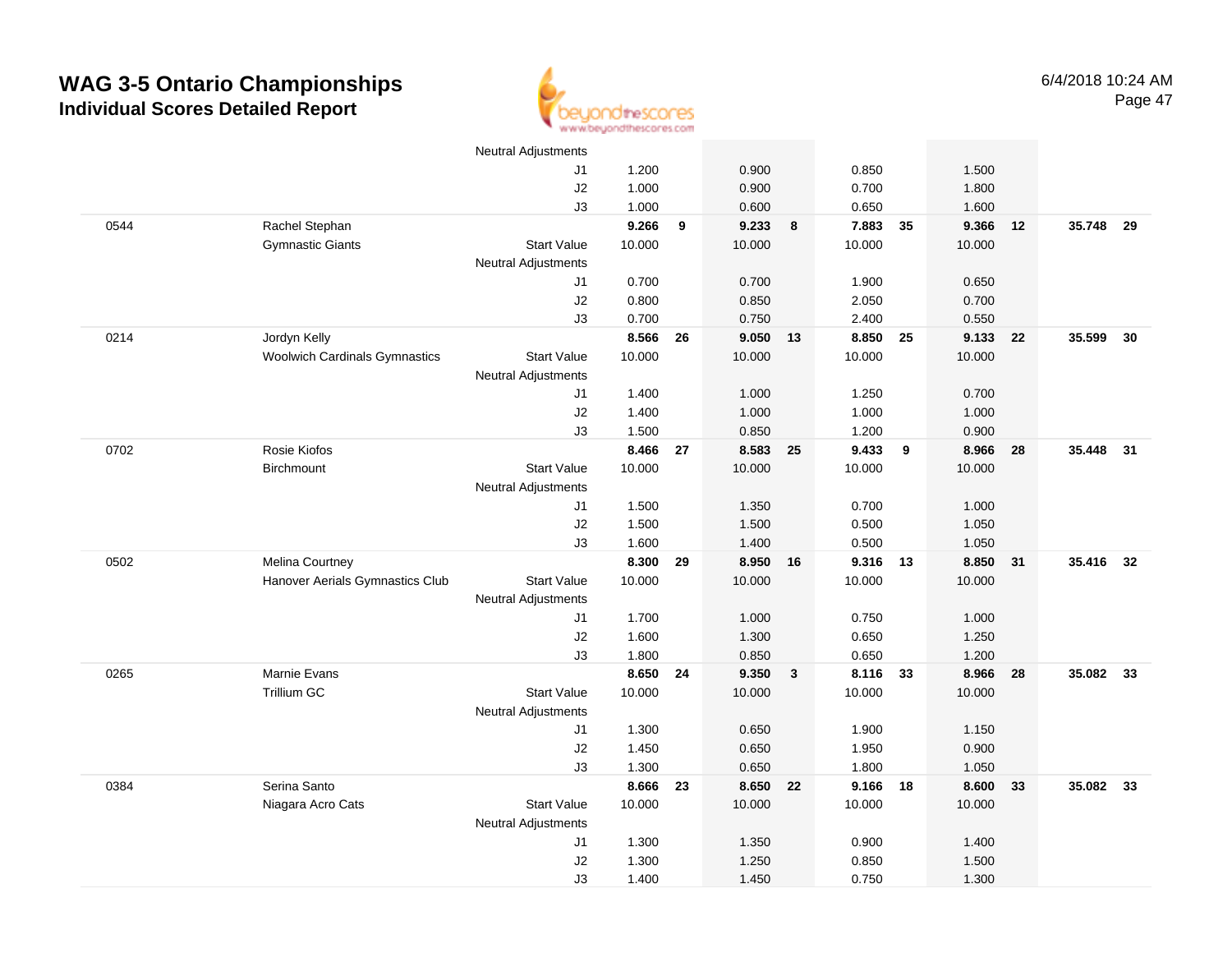

| 0203 | <b>Megan Morrow</b>      |                            | 8.633  | 25 | 8.433    | 26 | 8.850    | 25 | 9.066  | 25 | 34.982 34 |    |
|------|--------------------------|----------------------------|--------|----|----------|----|----------|----|--------|----|-----------|----|
|      | Xperience                | <b>Start Value</b>         | 10.000 |    | 10.000   |    | 10.000   |    | 10.000 |    |           |    |
|      |                          | <b>Neutral Adjustments</b> |        |    |          |    |          |    |        |    |           |    |
|      |                          | J1                         | 1.400  |    | 1.500    |    | 1.400    |    | 0.700  |    |           |    |
|      |                          | J2                         | 1.400  |    | 1.500    |    | 1.050    |    | 1.100  |    |           |    |
|      |                          | J3                         | 1.300  |    | 1.700    |    | 1.000    |    | 1.000  |    |           |    |
| 0531 | Ella Kormos              |                            | 9.100  | 14 | 8.966    | 15 | 7.916    | 34 | 8.950  | 29 | 34.932 35 |    |
|      | <b>Gymnastics Energy</b> | <b>Start Value</b>         | 10.000 |    | 10.000   |    | 10.000   |    | 10.000 |    |           |    |
|      |                          | <b>Neutral Adjustments</b> |        |    |          |    | $-0.100$ |    |        |    |           |    |
|      |                          | J1                         | 0.800  |    | 0.950    |    | 1.800    |    | 1.100  |    |           |    |
|      |                          | J2                         | 0.900  |    | 0.900    |    | 1.950    |    | 1.100  |    |           |    |
|      |                          | J3                         | 1.000  |    | 1.250    |    | 2.200    |    | 0.950  |    |           |    |
| 0366 | Jordan Brown             |                            | 8.633  | 25 | 8.300    | 27 | 9.000    | 23 | 8.800  | 32 | 34.733    | 36 |
|      | <b>Northern Stars</b>    | <b>Start Value</b>         | 10.000 |    | 10.000   |    | 10.000   |    | 10.000 |    |           |    |
|      |                          | <b>Neutral Adjustments</b> |        |    |          |    |          |    |        |    |           |    |
|      |                          | J1                         | 1.300  |    | 1.600    |    | 1.200    |    | 1.300  |    |           |    |
|      |                          | J2                         | 1.400  |    | 1.800    |    | 0.950    |    | 1.200  |    |           |    |
|      |                          | J3                         | 1.400  |    | 1.700    |    | 0.850    |    | 1.100  |    |           |    |
| 0474 | <b>Kate Theriault</b>    |                            | 8.633  | 25 | 8.283    | 28 | 8.366    | 31 | 9.216  | 18 | 34.498    | 37 |
|      | Jungle Gym Gymnastics    | <b>Start Value</b>         | 10.000 |    | 10.000   |    | 10.000   |    | 10.000 |    |           |    |
|      |                          | <b>Neutral Adjustments</b> |        |    |          |    |          |    |        |    |           |    |
|      |                          | J1                         | 1.500  |    | 1.700    |    | 1.750    |    | 0.650  |    |           |    |
|      |                          | J2                         | 1.300  |    | 1.800    |    | 1.500    |    | 0.950  |    |           |    |
|      |                          | J3                         | 1.300  |    | 1.650    |    | 1.650    |    | 0.750  |    |           |    |
| 1429 | Mikaleya Young-Prevost   |                            | 8.833  | 20 | 8.066 29 |    | 8.416 29 |    | 9.033  | 27 | 34.348    | 38 |
|      | Quinte Bay               | <b>Start Value</b>         | 10.000 |    | 10.000   |    | 10.000   |    | 10.000 |    |           |    |
|      |                          | <b>Neutral Adjustments</b> |        |    |          |    |          |    |        |    |           |    |
|      |                          | J1                         | 1.100  |    | 1.900    |    | 1.750    |    | 0.800  |    |           |    |
|      |                          | J2                         | 1.200  |    | 2.100    |    | 1.600    |    | 1.200  |    |           |    |
|      |                          | J3                         | 1.200  |    | 1.800    |    | 1.400    |    | 0.900  |    |           |    |
| 0550 | Victoria Cooke           |                            | 8.366  | 28 | 7.966    | 30 | 8.333    | 32 | 8.866  | 30 | 33.531    | 39 |
|      | Gym Magic                | <b>Start Value</b>         | 10.000 |    | 10.000   |    | 10.000   |    | 10.000 |    |           |    |
|      |                          | <b>Neutral Adjustments</b> |        |    |          |    | $-0.100$ |    |        |    |           |    |
|      |                          | J1                         | 1.600  |    | 2.100    |    | 1.750    |    | 1.000  |    |           |    |
|      |                          | J2                         | 1.500  |    | 1.900    |    | 1.550    |    | 1.350  |    |           |    |
|      |                          | J3                         | 1.800  |    | 2.100    |    | 1.400    |    | 1.050  |    |           |    |
|      |                          |                            |        |    |          |    |          |    |        |    |           |    |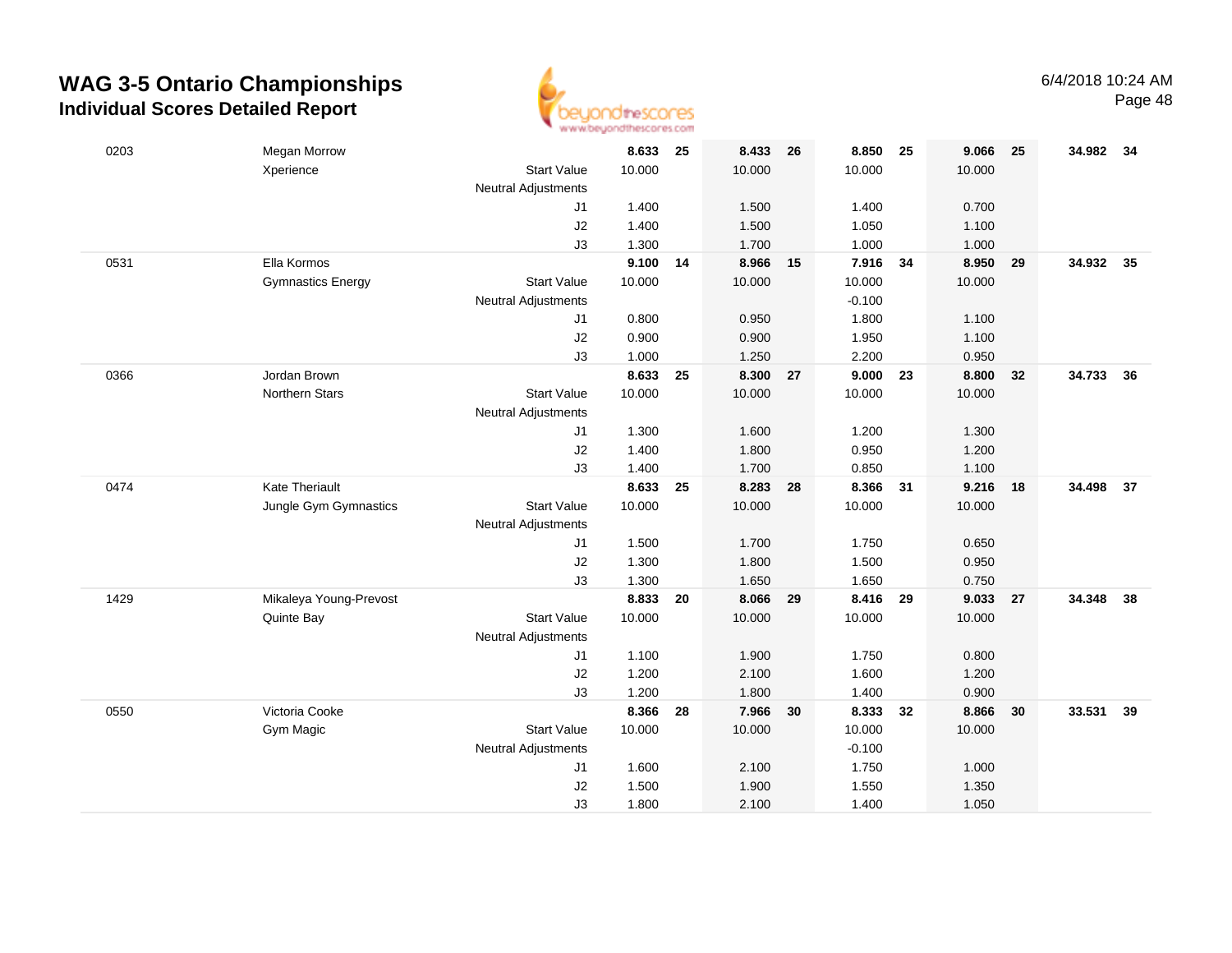

#### **Gymnastics Ontario Level 4**

|  | <b>Age 11 A</b> |
|--|-----------------|
|--|-----------------|

| ID   | <b>League ID</b> | <b>Name</b>                                       |                            | <b>VT</b>      | #       | <b>UB</b>      | #              | <b>BB</b>      | #            | <b>FX</b>      | #                       | <b>AA</b> | #                       |
|------|------------------|---------------------------------------------------|----------------------------|----------------|---------|----------------|----------------|----------------|--------------|----------------|-------------------------|-----------|-------------------------|
| 0744 |                  | <b>Ashley Clare</b>                               |                            | 9.050          | $\bf 6$ | 9.283          | $\sqrt{5}$     | 9.900          | $\mathbf{1}$ | 9.783          | $\mathbf{1}$            | 38.016    | $\overline{1}$          |
|      |                  | Aereo Gymnastics Club                             | <b>Start Value</b>         | 10.000         |         | 10.000         |                | 10.000         |              | 10.000         |                         |           |                         |
|      |                  |                                                   | <b>Neutral Adjustments</b> |                |         |                |                |                |              |                |                         |           |                         |
|      |                  |                                                   | J1                         | 0.850          |         | 0.750          |                | 0.100          |              | 0.200          |                         |           |                         |
|      |                  |                                                   | J2                         | 1.000          |         | 0.750          |                | 0.100          |              | 0.250          |                         |           |                         |
|      |                  |                                                   | J3                         | 1.000          |         | 0.650          |                | 0.100          |              | 0.200          |                         |           |                         |
| 0319 |                  | Sara Gallinger                                    |                            | 8.833          | 10      | 9.216          | $\overline{7}$ | 9.783          | $\mathbf{3}$ | 9.450          | $5\phantom{.0}$         | 37.282    | $\overline{\mathbf{2}}$ |
|      |                  | <b>Richmond Hill Gymnastics Club</b>              | <b>Start Value</b>         | 10.000         |         | 10.000         |                | 10.000         |              | 10.000         |                         |           |                         |
|      |                  |                                                   | <b>Neutral Adjustments</b> |                |         |                |                |                |              |                |                         |           |                         |
|      |                  |                                                   | J1                         | 1.300          |         | 0.800          |                | 0.150          |              | 0.550          |                         |           |                         |
|      |                  |                                                   | J2<br>J3                   | 1.100<br>1.100 |         | 0.750<br>0.800 |                | 0.300<br>0.200 |              | 0.550<br>0.550 |                         |           |                         |
| 0198 |                  | Addison Richardson                                |                            | 9.150          | 4       | 9.016 13       |                | 9.550          | 6            | 9.500          | $\overline{\mathbf{4}}$ | 37.216    | $\overline{\mathbf{3}}$ |
|      |                  | <b>World Class Gymnastics</b>                     | <b>Start Value</b>         | 10.000         |         | 10.000         |                | 10.000         |              | 10.000         |                         |           |                         |
|      |                  |                                                   | <b>Neutral Adjustments</b> |                |         |                |                |                |              |                |                         |           |                         |
|      |                  |                                                   | J1                         | 0.750          |         | 1.100          |                | 0.450          |              | 0.400          |                         |           |                         |
|      |                  |                                                   | J2                         | 0.800          |         | 0.950          |                | 0.500          |              | 0.600          |                         |           |                         |
|      |                  |                                                   | J3                         | 1.000          |         | 0.900          |                | 0.400          |              | 0.500          |                         |           |                         |
| 0334 |                  | Ava Brokenshire                                   |                            | 9.100          | 5       | 9.533          | $\overline{1}$ | 9.166          | 18           | 9.250          | 8                       | 37.049    | $\overline{4}$          |
|      |                  | <b>Revolution Gymnastics And Sports</b><br>Centre | <b>Start Value</b>         | 10.000         |         | 10.000         |                | 10.000         |              | 10.000         |                         |           |                         |
|      |                  |                                                   | <b>Neutral Adjustments</b> |                |         |                |                |                |              |                |                         |           |                         |
|      |                  |                                                   | J1                         | 1.000          |         | 0.400          |                | 0.850          |              | 0.800          |                         |           |                         |
|      |                  |                                                   | J2                         | 0.850          |         | 0.450          |                | 0.750          |              | 0.600          |                         |           |                         |
|      |                  |                                                   | J3                         | 0.850          |         | 0.550          |                | 0.900          |              | 0.850          |                         |           |                         |
| 0679 |                  | Soulana Mappin                                    |                            | 8.833          | 10      | 9.450          | $\mathbf{3}$   | 9.233          | 16           | 9.400          | 6                       | 36.916    | 5                       |
|      |                  | <b>Champions Gymnastics</b>                       | <b>Start Value</b>         | 10.000         |         | 10.000         |                | 10.000         |              | 10.000         |                         |           |                         |
|      |                  |                                                   | Neutral Adjustments        |                |         |                |                |                |              |                |                         |           |                         |
|      |                  |                                                   | J1                         | 1.200          |         | 0.500          |                | 0.700          |              | 0.550          |                         |           |                         |
|      |                  |                                                   | J2                         | 1.200          |         | 0.600          |                | 0.700          |              | 0.600          |                         |           |                         |
| 0660 |                  | Julia Khilko                                      | J3                         | 1.100<br>8.866 | 9       | 0.550<br>9.316 | $\overline{4}$ | 0.900<br>9.133 | 20           | 0.650<br>9.566 | $\overline{2}$          | 36.881    | 6                       |
|      |                  |                                                   | <b>Start Value</b>         |                |         | 10.000         |                | 10.000         |              |                |                         |           |                         |
|      |                  | Corona Competitive                                | <b>Neutral Adjustments</b> | 10.000         |         |                |                |                |              | 10.000         |                         |           |                         |
|      |                  |                                                   | J1                         | 1.100          |         | 0.800          |                | 0.850          |              | 0.350          |                         |           |                         |
|      |                  |                                                   | J2                         | 1.000          |         | 0.600          |                | 0.950          |              | 0.500          |                         |           |                         |
|      |                  |                                                   | J3                         | 1.300          |         | 0.650          |                | 0.800          |              | 0.450          |                         |           |                         |
|      |                  |                                                   |                            |                |         |                |                |                |              |                |                         |           |                         |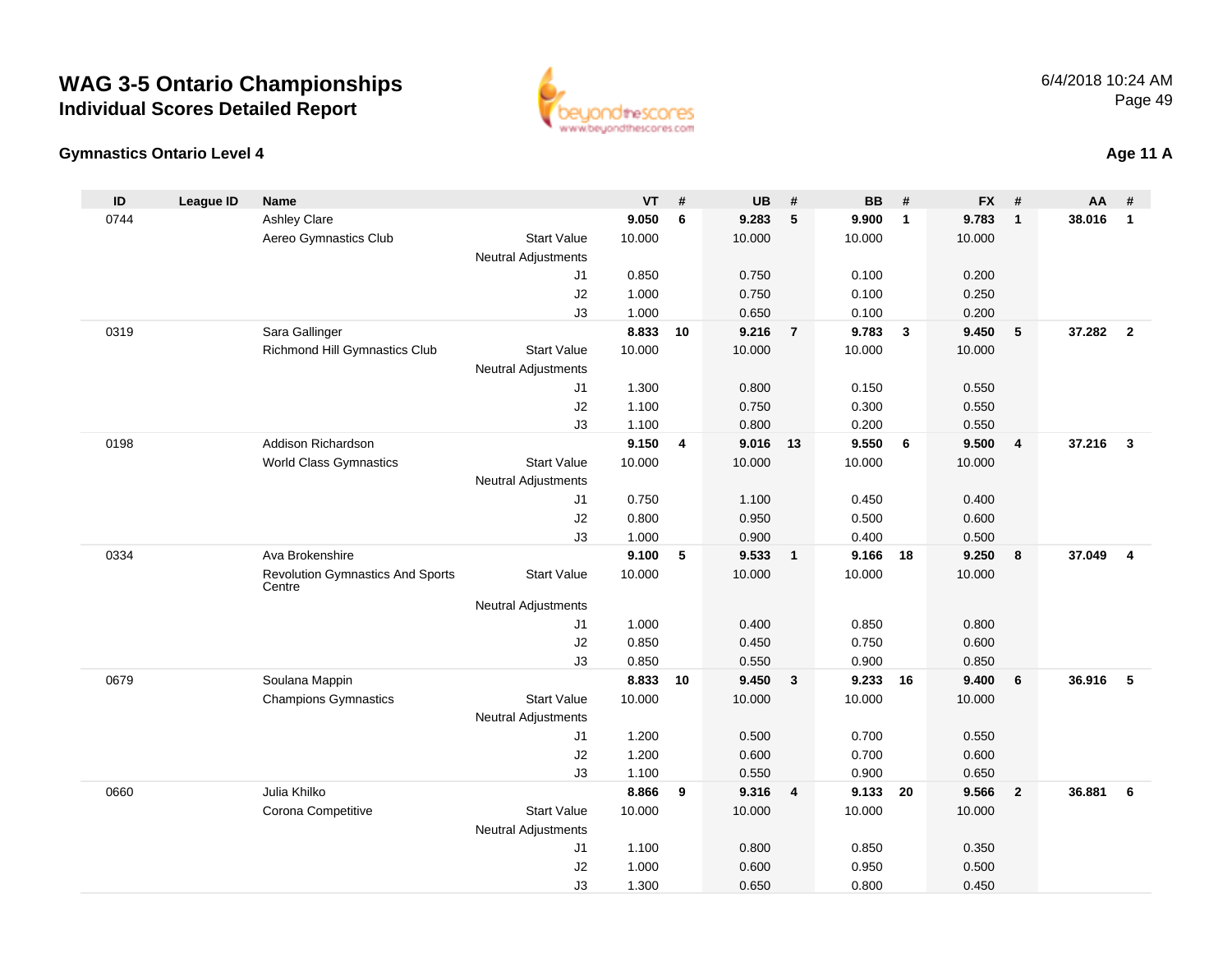

| 0593 | Claire McFadyen                            |                            | 8.500           | 15             | 9.516                | $\overline{\mathbf{2}}$ | 9.850           | $\overline{\mathbf{2}}$ | 8.800           | 20           | 36.666    | $\overline{7}$ |
|------|--------------------------------------------|----------------------------|-----------------|----------------|----------------------|-------------------------|-----------------|-------------------------|-----------------|--------------|-----------|----------------|
|      | Gemini Gymnastics                          | <b>Start Value</b>         | 10.000          |                | 10.000               |                         | 10.000          |                         | 10.000          |              |           |                |
|      |                                            | <b>Neutral Adjustments</b> |                 |                |                      |                         |                 |                         |                 |              |           |                |
|      |                                            | J1                         | 1.700           |                | 0.500                |                         | 0.200           |                         | 1.100           |              |           |                |
|      |                                            | J2                         | 1.400           |                | 0.500                |                         | 0.150           |                         | 1.500           |              |           |                |
|      |                                            | J3                         | 1.400           |                | 0.450                |                         | 0.100           |                         | 1.000           |              |           |                |
| 0580 | <b>Brooke MacWilliam</b>                   |                            | 9.216           | $\mathbf{3}$   | 8.866                | 16                      | 8.783           | 24                      | 9.533           | $\mathbf{3}$ | 36.398    | 8              |
|      | Georgian Bay Phoenix Gymnastics            | <b>Start Value</b>         | 10.000          |                | 10.000               |                         | 10.000          |                         | 10.000          |              |           |                |
|      |                                            | <b>Neutral Adjustments</b> |                 |                |                      |                         | $-0.100$        |                         |                 |              |           |                |
|      |                                            | J1                         | 0.750           |                | 1.200                |                         | 1.200           |                         | 0.500           |              |           |                |
|      |                                            | J2                         | 0.750           |                | 1.000                |                         | 1.050           |                         | 0.450           |              |           |                |
|      |                                            | J3                         | 0.850           |                | 1.200                |                         | 1.100           |                         | 0.450           |              |           |                |
| 0639 | Kamryn Rattansingh                         |                            | 8.583           | 12             | 9.116                | 10                      | 9.383           | 10                      | 9.200           | 9            | 36.282    | 9              |
|      | Dynamo Gymnastics                          | <b>Start Value</b>         | 10.000          |                | 10.000               |                         | 10.000          |                         | 10.000          |              |           |                |
|      |                                            | <b>Neutral Adjustments</b> |                 |                |                      |                         |                 |                         |                 |              |           |                |
|      |                                            | J1                         | 1.450           |                | 0.850                |                         | 0.700           |                         | 0.800           |              |           |                |
|      |                                            | $\sf J2$                   | 1.300           |                | 1.000                |                         | 0.550           |                         | 0.700           |              |           |                |
| 0709 |                                            | J3                         | 1.500           |                | 0.800                |                         | 0.600           | 5                       | 0.900           |              | 36.249    |                |
|      | Sierah Shepherd<br><b>Barrie Kempettes</b> | <b>Start Value</b>         | 8.466<br>10.000 | 16             | $9.000$ 14<br>10.000 |                         | 9.633<br>10.000 |                         | 9.150<br>10.000 | 11           |           | 10             |
|      |                                            | <b>Neutral Adjustments</b> |                 |                |                      |                         |                 |                         |                 |              |           |                |
|      |                                            | J1                         | 1.700           |                | 1.000                |                         | 0.350           |                         | 0.700           |              |           |                |
|      |                                            | $\sf J2$                   | 1.500           |                | 1.000                |                         | 0.400           |                         | 0.900           |              |           |                |
|      |                                            | J3                         | 1.400           |                | 1.000                |                         | 0.350           |                         | 0.950           |              |           |                |
| 0209 | <b>MacKenzie Halliwell</b>                 |                            | 9.483           | $\overline{2}$ | 8.766                | 20                      | 9.066           | 22                      | 8.833           | 19           | 36.148    | 11             |
|      | <b>World Class Gymnastics</b>              | <b>Start Value</b>         | 10.000          |                | 10.000               |                         | 10.000          |                         | 10.000          |              |           |                |
|      |                                            | <b>Neutral Adjustments</b> |                 |                |                      |                         |                 |                         |                 |              |           |                |
|      |                                            | J1                         | 0.600           |                | 1.400                |                         | 1.200           |                         | 1.200           |              |           |                |
|      |                                            | J2                         | 0.500           |                | 1.200                |                         | 0.800           |                         | 1.000           |              |           |                |
|      |                                            | J3                         | 0.450           |                | 1.100                |                         | 0.800           |                         | 1.300           |              |           |                |
| 0288 | Alyssa Kirkland                            |                            | 8.433 17        |                | 9.166                | 9                       | 9.400           | 9                       | 9.083           | 13           | 36.082 12 |                |
|      | <b>Synergy Gymnastics</b>                  | <b>Start Value</b>         | 10.000          |                | 10.000               |                         | 10.000          |                         | 10.000          |              |           |                |
|      |                                            | <b>Neutral Adjustments</b> |                 |                |                      |                         |                 |                         |                 |              |           |                |
|      |                                            | J1                         | 1.600           |                | 0.900                |                         | 0.550           |                         | 1.000           |              |           |                |
|      |                                            | J2                         | 1.500           |                | 0.850                |                         | 0.550           |                         | 0.850           |              |           |                |
|      |                                            | J3                         | 1.600           |                | 0.750                |                         | 0.700           |                         | 0.900           |              |           |                |
| 0557 | Lauren Krause                              |                            | 9.500           | $\mathbf{1}$   | 8.516 26             |                         | 9.183           | 17                      | 8.866           | 18           | 36.065    | 13             |
|      | <b>GW Elites</b>                           | <b>Start Value</b>         | 10.000          |                | 10.000               |                         | 10.000          |                         | 10.000          |              |           |                |
|      |                                            | <b>Neutral Adjustments</b> |                 |                |                      |                         |                 |                         |                 |              |           |                |
|      |                                            | J1                         | 0.500           |                | 1.600                |                         | 0.800           |                         | 1.050           |              |           |                |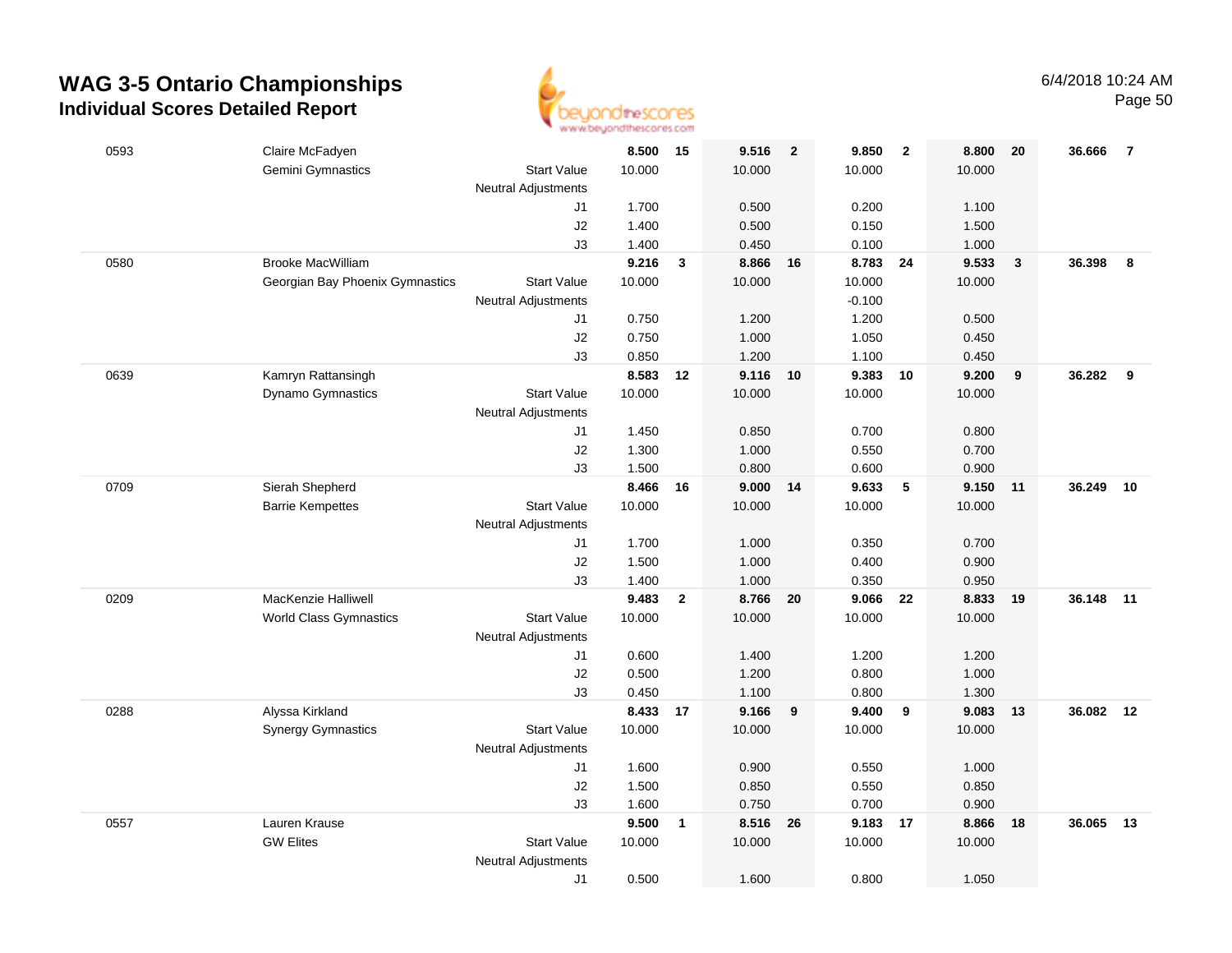

| J2<br>0.500<br>1.450<br>0.750<br>1.050<br>J3<br>0.500<br>1.400<br>0.900<br>1.300<br>Kaia Burgess<br>8.366<br>8.583<br>9.633<br>$\sqrt{5}$<br>9.183<br>0340<br>18<br>24<br>10<br><b>Pulsars Gymnastics Club</b><br>10.000<br>10.000<br><b>Start Value</b><br>10.000<br>10.000<br><b>Neutral Adjustments</b><br>1.600<br>1.500<br>0.450<br>0.850<br>J1<br>J2<br>1.700<br>1.450<br>0.350<br>0.900<br>J3<br>1.600<br>1.300<br>0.300<br>0.700<br>Ashlyn Hayward<br>8.333<br>9.116<br>9.383<br>0590<br>19<br>10<br>10<br>8.916<br>16<br><b>Start Value</b><br>10.000<br>10.000<br>10.000<br>10.000<br>Gemini Gymnastics<br><b>Neutral Adjustments</b><br>1.600<br>0.900<br>0.600<br>1.100<br>J1<br>1.050<br>J2<br>1.600<br>0.900<br>0.550<br>J3<br>1.800<br>0.850<br>0.700<br>1.100<br>8.316<br>0379<br>Kendra Canham<br>9.266<br>9.250 15<br>8.733<br>20<br>6<br>- 22<br>Niagara Falls Lightning<br><b>Start Value</b><br>10.000<br>10.000<br>10.000<br>10.000<br><b>Neutral Adjustments</b><br>1.850<br>0.750<br>0.900<br>1.300<br>J1<br>J2<br>1.600<br>0.700<br>0.700<br>1.250<br>J3<br>1.600<br>0.750<br>0.650<br>1.250<br>0342<br>Sasha Francis<br>9.033<br>7.950<br>9.150<br>9.383<br>$\overline{7}$<br>31<br>19<br>$\overline{7}$<br><b>Start Value</b><br>10.000<br>10.000<br>10.000<br>10.000<br><b>Pickering Athletic Centre</b><br>Neutral Adjustments<br>1.050<br>2.300<br>0.700<br>0.600<br>J1<br>J2<br>2.000<br>0.850<br>0.850<br>0.600<br>J3<br>1.000<br>1.850<br>1.000<br>0.650<br>0378<br>Reece Dunne<br>8.500<br>9.066<br>9.183 17<br>8.716<br>15<br>11<br>23<br>Niagara Falls Lightning<br>10.000<br>10.000<br>10.000<br>10.000<br><b>Start Value</b><br>Neutral Adjustments<br>1.600<br>0.850<br>0.800<br>1.300<br>J1<br>J2<br>1.500<br>0.950<br>0.850<br>1.300<br>J3<br>1.400<br>1.000<br>0.800<br>1.250<br>0601<br>Alexys Cupelli<br>8.550<br>9.050 12<br>9.450<br>8<br>8.316<br>28<br>13<br><b>Start Value</b><br>10.000<br>10.000<br>10.000<br>10.000<br>Galaxy<br><b>Neutral Adjustments</b><br>1.550<br>1.100<br>0.600<br>J1<br>1.750<br>1.400<br>0.900<br>0.600<br>1.600<br>J2<br>J3<br>1.400<br>0.850<br>0.450<br>1.700<br>0513<br>Alexa Brown<br>8.000<br>8.950<br>9.250<br>9.150<br>26<br>15<br>15<br>11<br>10.000<br>10.000<br>10.000<br><b>Gyros Gymnastics</b><br><b>Start Value</b><br>10.000 |  |  |  |  |  |  |           |    |
|---------------------------------------------------------------------------------------------------------------------------------------------------------------------------------------------------------------------------------------------------------------------------------------------------------------------------------------------------------------------------------------------------------------------------------------------------------------------------------------------------------------------------------------------------------------------------------------------------------------------------------------------------------------------------------------------------------------------------------------------------------------------------------------------------------------------------------------------------------------------------------------------------------------------------------------------------------------------------------------------------------------------------------------------------------------------------------------------------------------------------------------------------------------------------------------------------------------------------------------------------------------------------------------------------------------------------------------------------------------------------------------------------------------------------------------------------------------------------------------------------------------------------------------------------------------------------------------------------------------------------------------------------------------------------------------------------------------------------------------------------------------------------------------------------------------------------------------------------------------------------------------------------------------------------------------------------------------------------------------------------------------------------------------------------------------------------------------------------------------------------------------------------------------------------------------------------------------------------------------------------------------------------------------------------------------------------|--|--|--|--|--|--|-----------|----|
|                                                                                                                                                                                                                                                                                                                                                                                                                                                                                                                                                                                                                                                                                                                                                                                                                                                                                                                                                                                                                                                                                                                                                                                                                                                                                                                                                                                                                                                                                                                                                                                                                                                                                                                                                                                                                                                                                                                                                                                                                                                                                                                                                                                                                                                                                                                           |  |  |  |  |  |  |           |    |
|                                                                                                                                                                                                                                                                                                                                                                                                                                                                                                                                                                                                                                                                                                                                                                                                                                                                                                                                                                                                                                                                                                                                                                                                                                                                                                                                                                                                                                                                                                                                                                                                                                                                                                                                                                                                                                                                                                                                                                                                                                                                                                                                                                                                                                                                                                                           |  |  |  |  |  |  |           |    |
|                                                                                                                                                                                                                                                                                                                                                                                                                                                                                                                                                                                                                                                                                                                                                                                                                                                                                                                                                                                                                                                                                                                                                                                                                                                                                                                                                                                                                                                                                                                                                                                                                                                                                                                                                                                                                                                                                                                                                                                                                                                                                                                                                                                                                                                                                                                           |  |  |  |  |  |  | 35.765 14 |    |
|                                                                                                                                                                                                                                                                                                                                                                                                                                                                                                                                                                                                                                                                                                                                                                                                                                                                                                                                                                                                                                                                                                                                                                                                                                                                                                                                                                                                                                                                                                                                                                                                                                                                                                                                                                                                                                                                                                                                                                                                                                                                                                                                                                                                                                                                                                                           |  |  |  |  |  |  |           |    |
|                                                                                                                                                                                                                                                                                                                                                                                                                                                                                                                                                                                                                                                                                                                                                                                                                                                                                                                                                                                                                                                                                                                                                                                                                                                                                                                                                                                                                                                                                                                                                                                                                                                                                                                                                                                                                                                                                                                                                                                                                                                                                                                                                                                                                                                                                                                           |  |  |  |  |  |  |           |    |
|                                                                                                                                                                                                                                                                                                                                                                                                                                                                                                                                                                                                                                                                                                                                                                                                                                                                                                                                                                                                                                                                                                                                                                                                                                                                                                                                                                                                                                                                                                                                                                                                                                                                                                                                                                                                                                                                                                                                                                                                                                                                                                                                                                                                                                                                                                                           |  |  |  |  |  |  |           |    |
|                                                                                                                                                                                                                                                                                                                                                                                                                                                                                                                                                                                                                                                                                                                                                                                                                                                                                                                                                                                                                                                                                                                                                                                                                                                                                                                                                                                                                                                                                                                                                                                                                                                                                                                                                                                                                                                                                                                                                                                                                                                                                                                                                                                                                                                                                                                           |  |  |  |  |  |  |           |    |
|                                                                                                                                                                                                                                                                                                                                                                                                                                                                                                                                                                                                                                                                                                                                                                                                                                                                                                                                                                                                                                                                                                                                                                                                                                                                                                                                                                                                                                                                                                                                                                                                                                                                                                                                                                                                                                                                                                                                                                                                                                                                                                                                                                                                                                                                                                                           |  |  |  |  |  |  |           |    |
|                                                                                                                                                                                                                                                                                                                                                                                                                                                                                                                                                                                                                                                                                                                                                                                                                                                                                                                                                                                                                                                                                                                                                                                                                                                                                                                                                                                                                                                                                                                                                                                                                                                                                                                                                                                                                                                                                                                                                                                                                                                                                                                                                                                                                                                                                                                           |  |  |  |  |  |  | 35.748    | 15 |
|                                                                                                                                                                                                                                                                                                                                                                                                                                                                                                                                                                                                                                                                                                                                                                                                                                                                                                                                                                                                                                                                                                                                                                                                                                                                                                                                                                                                                                                                                                                                                                                                                                                                                                                                                                                                                                                                                                                                                                                                                                                                                                                                                                                                                                                                                                                           |  |  |  |  |  |  |           |    |
|                                                                                                                                                                                                                                                                                                                                                                                                                                                                                                                                                                                                                                                                                                                                                                                                                                                                                                                                                                                                                                                                                                                                                                                                                                                                                                                                                                                                                                                                                                                                                                                                                                                                                                                                                                                                                                                                                                                                                                                                                                                                                                                                                                                                                                                                                                                           |  |  |  |  |  |  |           |    |
|                                                                                                                                                                                                                                                                                                                                                                                                                                                                                                                                                                                                                                                                                                                                                                                                                                                                                                                                                                                                                                                                                                                                                                                                                                                                                                                                                                                                                                                                                                                                                                                                                                                                                                                                                                                                                                                                                                                                                                                                                                                                                                                                                                                                                                                                                                                           |  |  |  |  |  |  |           |    |
|                                                                                                                                                                                                                                                                                                                                                                                                                                                                                                                                                                                                                                                                                                                                                                                                                                                                                                                                                                                                                                                                                                                                                                                                                                                                                                                                                                                                                                                                                                                                                                                                                                                                                                                                                                                                                                                                                                                                                                                                                                                                                                                                                                                                                                                                                                                           |  |  |  |  |  |  |           |    |
|                                                                                                                                                                                                                                                                                                                                                                                                                                                                                                                                                                                                                                                                                                                                                                                                                                                                                                                                                                                                                                                                                                                                                                                                                                                                                                                                                                                                                                                                                                                                                                                                                                                                                                                                                                                                                                                                                                                                                                                                                                                                                                                                                                                                                                                                                                                           |  |  |  |  |  |  |           |    |
|                                                                                                                                                                                                                                                                                                                                                                                                                                                                                                                                                                                                                                                                                                                                                                                                                                                                                                                                                                                                                                                                                                                                                                                                                                                                                                                                                                                                                                                                                                                                                                                                                                                                                                                                                                                                                                                                                                                                                                                                                                                                                                                                                                                                                                                                                                                           |  |  |  |  |  |  | 35.565    | 16 |
|                                                                                                                                                                                                                                                                                                                                                                                                                                                                                                                                                                                                                                                                                                                                                                                                                                                                                                                                                                                                                                                                                                                                                                                                                                                                                                                                                                                                                                                                                                                                                                                                                                                                                                                                                                                                                                                                                                                                                                                                                                                                                                                                                                                                                                                                                                                           |  |  |  |  |  |  |           |    |
|                                                                                                                                                                                                                                                                                                                                                                                                                                                                                                                                                                                                                                                                                                                                                                                                                                                                                                                                                                                                                                                                                                                                                                                                                                                                                                                                                                                                                                                                                                                                                                                                                                                                                                                                                                                                                                                                                                                                                                                                                                                                                                                                                                                                                                                                                                                           |  |  |  |  |  |  |           |    |
|                                                                                                                                                                                                                                                                                                                                                                                                                                                                                                                                                                                                                                                                                                                                                                                                                                                                                                                                                                                                                                                                                                                                                                                                                                                                                                                                                                                                                                                                                                                                                                                                                                                                                                                                                                                                                                                                                                                                                                                                                                                                                                                                                                                                                                                                                                                           |  |  |  |  |  |  |           |    |
|                                                                                                                                                                                                                                                                                                                                                                                                                                                                                                                                                                                                                                                                                                                                                                                                                                                                                                                                                                                                                                                                                                                                                                                                                                                                                                                                                                                                                                                                                                                                                                                                                                                                                                                                                                                                                                                                                                                                                                                                                                                                                                                                                                                                                                                                                                                           |  |  |  |  |  |  |           |    |
|                                                                                                                                                                                                                                                                                                                                                                                                                                                                                                                                                                                                                                                                                                                                                                                                                                                                                                                                                                                                                                                                                                                                                                                                                                                                                                                                                                                                                                                                                                                                                                                                                                                                                                                                                                                                                                                                                                                                                                                                                                                                                                                                                                                                                                                                                                                           |  |  |  |  |  |  |           |    |
|                                                                                                                                                                                                                                                                                                                                                                                                                                                                                                                                                                                                                                                                                                                                                                                                                                                                                                                                                                                                                                                                                                                                                                                                                                                                                                                                                                                                                                                                                                                                                                                                                                                                                                                                                                                                                                                                                                                                                                                                                                                                                                                                                                                                                                                                                                                           |  |  |  |  |  |  | 35.516 17 |    |
|                                                                                                                                                                                                                                                                                                                                                                                                                                                                                                                                                                                                                                                                                                                                                                                                                                                                                                                                                                                                                                                                                                                                                                                                                                                                                                                                                                                                                                                                                                                                                                                                                                                                                                                                                                                                                                                                                                                                                                                                                                                                                                                                                                                                                                                                                                                           |  |  |  |  |  |  |           |    |
|                                                                                                                                                                                                                                                                                                                                                                                                                                                                                                                                                                                                                                                                                                                                                                                                                                                                                                                                                                                                                                                                                                                                                                                                                                                                                                                                                                                                                                                                                                                                                                                                                                                                                                                                                                                                                                                                                                                                                                                                                                                                                                                                                                                                                                                                                                                           |  |  |  |  |  |  |           |    |
|                                                                                                                                                                                                                                                                                                                                                                                                                                                                                                                                                                                                                                                                                                                                                                                                                                                                                                                                                                                                                                                                                                                                                                                                                                                                                                                                                                                                                                                                                                                                                                                                                                                                                                                                                                                                                                                                                                                                                                                                                                                                                                                                                                                                                                                                                                                           |  |  |  |  |  |  |           |    |
|                                                                                                                                                                                                                                                                                                                                                                                                                                                                                                                                                                                                                                                                                                                                                                                                                                                                                                                                                                                                                                                                                                                                                                                                                                                                                                                                                                                                                                                                                                                                                                                                                                                                                                                                                                                                                                                                                                                                                                                                                                                                                                                                                                                                                                                                                                                           |  |  |  |  |  |  |           |    |
|                                                                                                                                                                                                                                                                                                                                                                                                                                                                                                                                                                                                                                                                                                                                                                                                                                                                                                                                                                                                                                                                                                                                                                                                                                                                                                                                                                                                                                                                                                                                                                                                                                                                                                                                                                                                                                                                                                                                                                                                                                                                                                                                                                                                                                                                                                                           |  |  |  |  |  |  |           |    |
|                                                                                                                                                                                                                                                                                                                                                                                                                                                                                                                                                                                                                                                                                                                                                                                                                                                                                                                                                                                                                                                                                                                                                                                                                                                                                                                                                                                                                                                                                                                                                                                                                                                                                                                                                                                                                                                                                                                                                                                                                                                                                                                                                                                                                                                                                                                           |  |  |  |  |  |  | 35.465    | 18 |
|                                                                                                                                                                                                                                                                                                                                                                                                                                                                                                                                                                                                                                                                                                                                                                                                                                                                                                                                                                                                                                                                                                                                                                                                                                                                                                                                                                                                                                                                                                                                                                                                                                                                                                                                                                                                                                                                                                                                                                                                                                                                                                                                                                                                                                                                                                                           |  |  |  |  |  |  |           |    |
|                                                                                                                                                                                                                                                                                                                                                                                                                                                                                                                                                                                                                                                                                                                                                                                                                                                                                                                                                                                                                                                                                                                                                                                                                                                                                                                                                                                                                                                                                                                                                                                                                                                                                                                                                                                                                                                                                                                                                                                                                                                                                                                                                                                                                                                                                                                           |  |  |  |  |  |  |           |    |
|                                                                                                                                                                                                                                                                                                                                                                                                                                                                                                                                                                                                                                                                                                                                                                                                                                                                                                                                                                                                                                                                                                                                                                                                                                                                                                                                                                                                                                                                                                                                                                                                                                                                                                                                                                                                                                                                                                                                                                                                                                                                                                                                                                                                                                                                                                                           |  |  |  |  |  |  |           |    |
|                                                                                                                                                                                                                                                                                                                                                                                                                                                                                                                                                                                                                                                                                                                                                                                                                                                                                                                                                                                                                                                                                                                                                                                                                                                                                                                                                                                                                                                                                                                                                                                                                                                                                                                                                                                                                                                                                                                                                                                                                                                                                                                                                                                                                                                                                                                           |  |  |  |  |  |  |           |    |
|                                                                                                                                                                                                                                                                                                                                                                                                                                                                                                                                                                                                                                                                                                                                                                                                                                                                                                                                                                                                                                                                                                                                                                                                                                                                                                                                                                                                                                                                                                                                                                                                                                                                                                                                                                                                                                                                                                                                                                                                                                                                                                                                                                                                                                                                                                                           |  |  |  |  |  |  |           |    |
|                                                                                                                                                                                                                                                                                                                                                                                                                                                                                                                                                                                                                                                                                                                                                                                                                                                                                                                                                                                                                                                                                                                                                                                                                                                                                                                                                                                                                                                                                                                                                                                                                                                                                                                                                                                                                                                                                                                                                                                                                                                                                                                                                                                                                                                                                                                           |  |  |  |  |  |  | 35.366    | 19 |
|                                                                                                                                                                                                                                                                                                                                                                                                                                                                                                                                                                                                                                                                                                                                                                                                                                                                                                                                                                                                                                                                                                                                                                                                                                                                                                                                                                                                                                                                                                                                                                                                                                                                                                                                                                                                                                                                                                                                                                                                                                                                                                                                                                                                                                                                                                                           |  |  |  |  |  |  |           |    |
|                                                                                                                                                                                                                                                                                                                                                                                                                                                                                                                                                                                                                                                                                                                                                                                                                                                                                                                                                                                                                                                                                                                                                                                                                                                                                                                                                                                                                                                                                                                                                                                                                                                                                                                                                                                                                                                                                                                                                                                                                                                                                                                                                                                                                                                                                                                           |  |  |  |  |  |  |           |    |
|                                                                                                                                                                                                                                                                                                                                                                                                                                                                                                                                                                                                                                                                                                                                                                                                                                                                                                                                                                                                                                                                                                                                                                                                                                                                                                                                                                                                                                                                                                                                                                                                                                                                                                                                                                                                                                                                                                                                                                                                                                                                                                                                                                                                                                                                                                                           |  |  |  |  |  |  |           |    |
|                                                                                                                                                                                                                                                                                                                                                                                                                                                                                                                                                                                                                                                                                                                                                                                                                                                                                                                                                                                                                                                                                                                                                                                                                                                                                                                                                                                                                                                                                                                                                                                                                                                                                                                                                                                                                                                                                                                                                                                                                                                                                                                                                                                                                                                                                                                           |  |  |  |  |  |  |           |    |
|                                                                                                                                                                                                                                                                                                                                                                                                                                                                                                                                                                                                                                                                                                                                                                                                                                                                                                                                                                                                                                                                                                                                                                                                                                                                                                                                                                                                                                                                                                                                                                                                                                                                                                                                                                                                                                                                                                                                                                                                                                                                                                                                                                                                                                                                                                                           |  |  |  |  |  |  |           |    |
|                                                                                                                                                                                                                                                                                                                                                                                                                                                                                                                                                                                                                                                                                                                                                                                                                                                                                                                                                                                                                                                                                                                                                                                                                                                                                                                                                                                                                                                                                                                                                                                                                                                                                                                                                                                                                                                                                                                                                                                                                                                                                                                                                                                                                                                                                                                           |  |  |  |  |  |  | 35.350    | 20 |
|                                                                                                                                                                                                                                                                                                                                                                                                                                                                                                                                                                                                                                                                                                                                                                                                                                                                                                                                                                                                                                                                                                                                                                                                                                                                                                                                                                                                                                                                                                                                                                                                                                                                                                                                                                                                                                                                                                                                                                                                                                                                                                                                                                                                                                                                                                                           |  |  |  |  |  |  |           |    |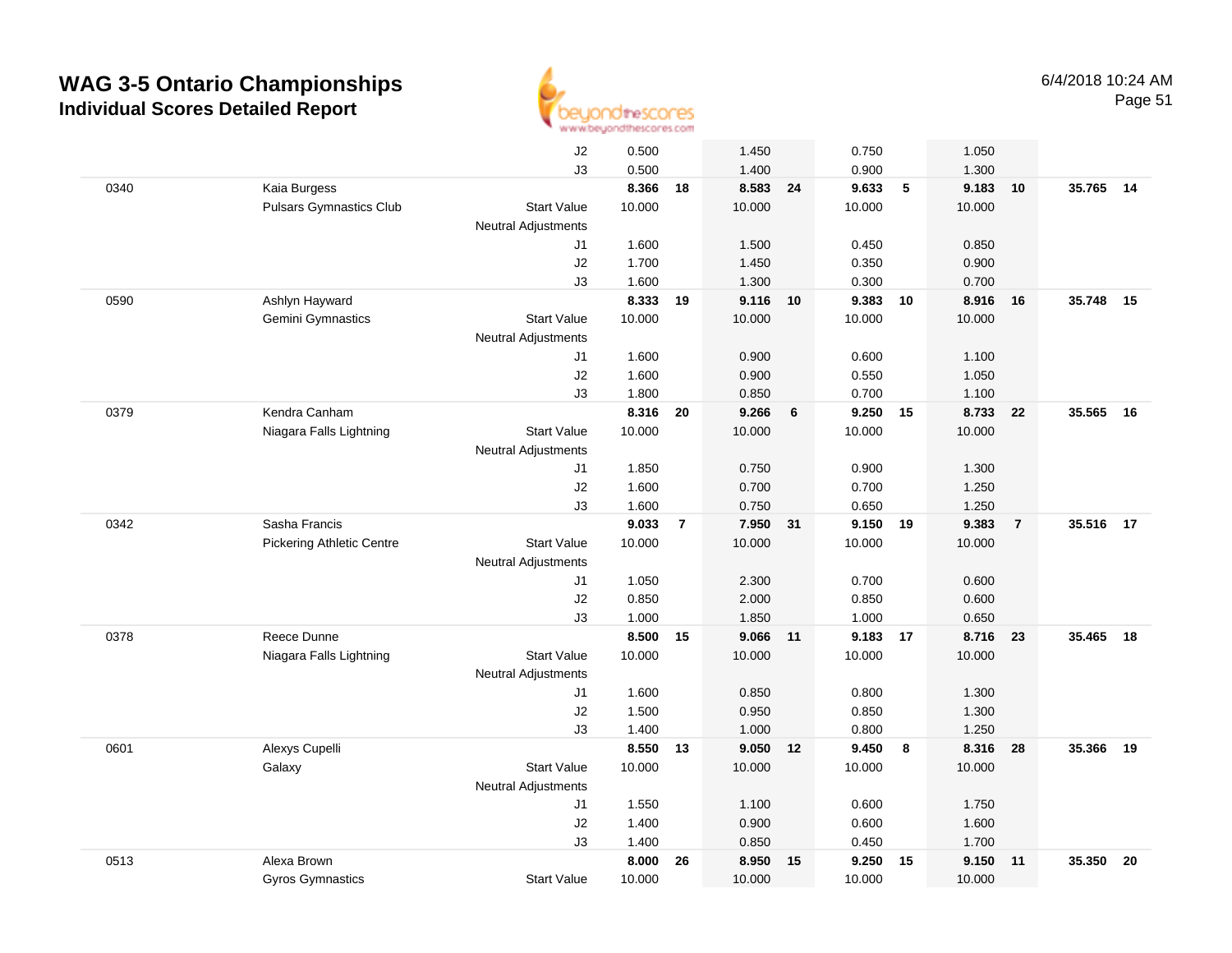

|      |                                   | <b>Neutral Adjustments</b> |        |    |          |    |          |                |        |    |           |    |
|------|-----------------------------------|----------------------------|--------|----|----------|----|----------|----------------|--------|----|-----------|----|
|      |                                   | J1                         | 2.000  |    | 1.100    |    | 0.700    |                | 0.800  |    |           |    |
|      |                                   | J2                         | 2.000  |    | 1.050    |    | 0.650    |                | 0.800  |    |           |    |
|      |                                   | J3                         | 2.000  |    | 1.000    |    | 0.900    |                | 0.950  |    |           |    |
| 0678 | Dorina Boka                       |                            | 8.266  | 22 | 8.416 27 |    | 9.650    | $\overline{4}$ | 8.966  | 14 | 35.298 21 |    |
|      | <b>Champions Gymnastics</b>       | <b>Start Value</b>         | 10.000 |    | 10.000   |    | 10.000   |                | 10.000 |    |           |    |
|      |                                   | Neutral Adjustments        |        |    |          |    |          |                |        |    |           |    |
|      |                                   | J1                         | 1.800  |    | 1.600    |    | 0.350    |                | 1.050  |    |           |    |
|      |                                   | J2                         | 1.800  |    | 1.700    |    | 0.300    |                | 1.050  |    |           |    |
|      |                                   | J3                         | 1.600  |    | 1.450    |    | 0.400    |                | 1.000  |    |           |    |
| 1389 | Alexis Ebert                      |                            | 9.000  | 8  | 9.200    | 8  | 8.683    | 26             | 8.316  | 28 | 35.199    | 22 |
|      | <b>Grand River Gymmies</b>        | <b>Start Value</b>         | 10.000 |    | 10.000   |    | 10.000   |                | 10.000 |    |           |    |
|      |                                   | <b>Neutral Adjustments</b> |        |    |          |    |          |                |        |    |           |    |
|      |                                   | J1                         | 1.000  |    | 0.900    |    | 1.400    |                | 1.650  |    |           |    |
|      |                                   | J2                         | 1.000  |    | 0.750    |    | 1.250    |                | 1.600  |    |           |    |
|      |                                   | J3                         | 1.000  |    | 0.750    |    | 1.300    |                | 1.800  |    |           |    |
| 0484 | Juliet Sarabura                   |                            | 8.500  | 15 | 8.033 30 |    | 9.450    | 8              | 9.150  | 11 | 35.133    | 23 |
|      | <b>Infinity Gymnastics Centre</b> | <b>Start Value</b>         | 10.000 |    | 10.000   |    | 10.000   |                | 10.000 |    |           |    |
|      |                                   | <b>Neutral Adjustments</b> |        |    |          |    |          |                |        |    |           |    |
|      |                                   | J1                         | 1.500  |    | 2.100    |    | 0.550    |                | 1.000  |    |           |    |
|      |                                   | J2                         | 1.400  |    | 1.950    |    | 0.550    |                | 0.800  |    |           |    |
|      |                                   | J3                         | 1.600  |    | 1.850    |    | 0.550    |                | 0.750  |    |           |    |
| 0416 | Savanna Benson                    |                            | 7.900  | 27 | 8.833    | 17 | 9.366    | $-11$          | 8.883  | 17 | 34.982 24 |    |
|      | Mariposa                          | <b>Start Value</b>         | 10.000 |    | 10.000   |    | 10.000   |                | 10.000 |    |           |    |
|      |                                   | <b>Neutral Adjustments</b> |        |    |          |    |          |                |        |    |           |    |
|      |                                   | J1                         | 2.300  |    | 1.200    |    | 0.650    |                | 1.100  |    |           |    |
|      |                                   | J2                         | 2.000  |    | 1.200    |    | 0.650    |                | 1.050  |    |           |    |
|      |                                   | J3                         | 2.000  |    | 1.100    |    | 0.600    |                | 1.200  |    |           |    |
| 0748 | Eva Coyne                         |                            | 8.300  | 21 | 8.950    | 15 | 9.116 21 |                | 8.600  | 26 | 34.966    | 25 |
|      | Ajax Acro's Gym Club              | <b>Start Value</b>         | 10.000 |    | 10.000   |    | 10.000   |                | 10.000 |    |           |    |
|      |                                   | <b>Neutral Adjustments</b> |        |    |          |    |          |                |        |    |           |    |
|      |                                   | J1                         | 1.600  |    | 1.150    |    | 0.800    |                | 1.300  |    |           |    |
|      |                                   | J2                         | 1.700  |    | 1.100    |    | 0.850    |                | 1.400  |    |           |    |
|      |                                   | J3                         | 1.800  |    | 0.900    |    | 1.000    |                | 1.500  |    |           |    |
| 0229 | Claudia Fera                      |                            | 8.300  | 21 | 8.166 29 |    | 9.333 13 |                | 9.150  | 11 | 34.949    | 26 |
|      | <b>Whitby Gymnastics</b>          | <b>Start Value</b>         | 10.000 |    | 10.000   |    | 10.000   |                | 10.000 |    |           |    |
|      |                                   | Neutral Adjustments        |        |    |          |    | $-0.100$ |                |        |    |           |    |
|      |                                   | J1                         | 1.800  |    | 1.800    |    | 0.500    |                | 0.800  |    |           |    |
|      |                                   | J2                         | 1.500  |    | 2.000    |    | 0.600    |                | 0.800  |    |           |    |
|      |                                   | J3                         | 1.800  |    | 1.700    |    | 0.600    |                | 0.950  |    |           |    |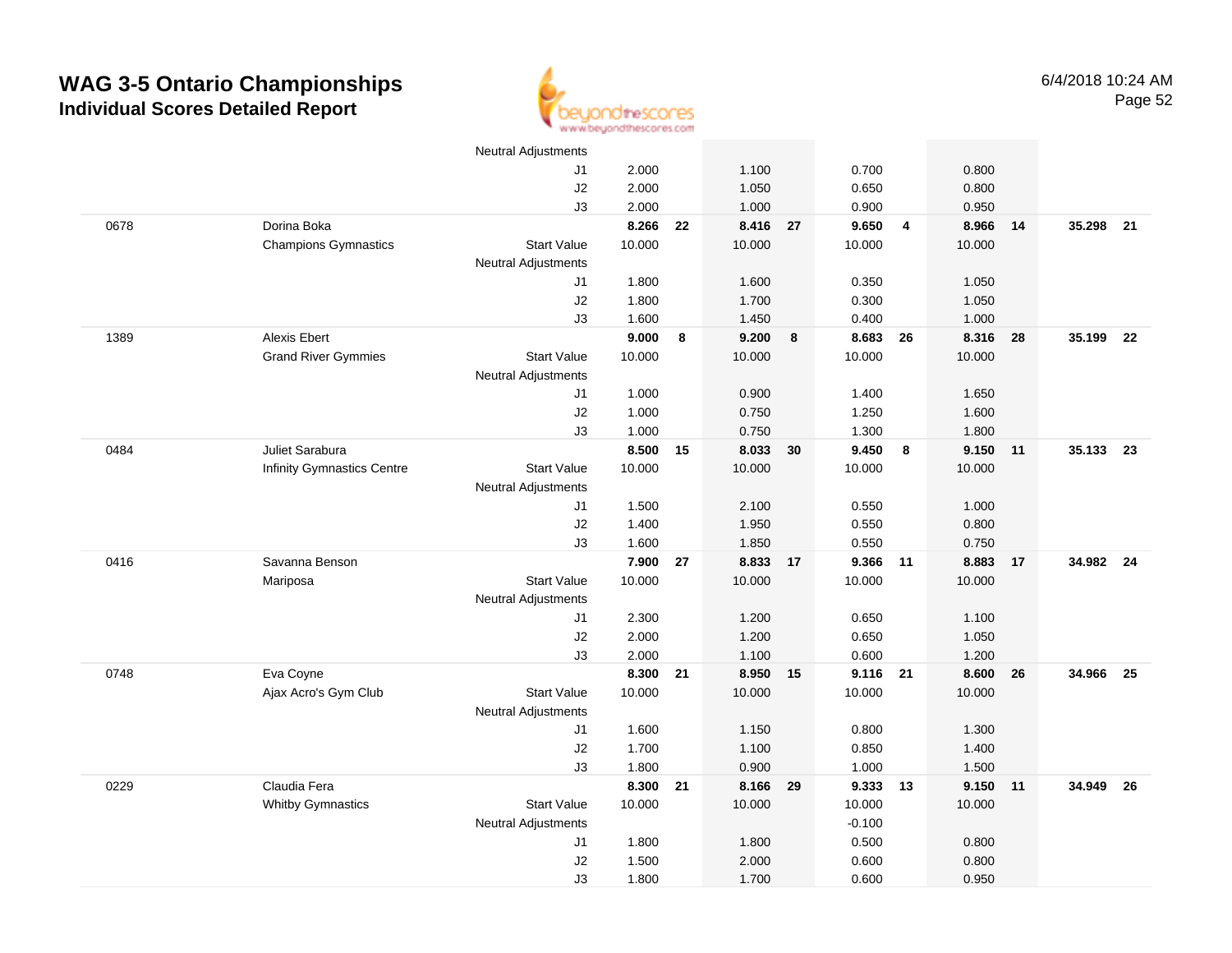

| 0417 |                       | Maeghan Duck                      |                                           | 7.800    | 28 | 8.666 23 |    | 9.300 14 |    | 9.116  | 12   | 34.882 27 |    |
|------|-----------------------|-----------------------------------|-------------------------------------------|----------|----|----------|----|----------|----|--------|------|-----------|----|
|      |                       | Mariposa                          | <b>Start Value</b>                        | 10.000   |    | 10.000   |    | 10.000   |    | 10.000 |      |           |    |
|      |                       |                                   | <b>Neutral Adjustments</b>                |          |    |          |    |          |    |        |      |           |    |
|      |                       |                                   | J1                                        | 2.300    |    | 1.450    |    | 0.650    |    | 0.800  |      |           |    |
|      |                       |                                   | $\sf J2$                                  | 2.300    |    | 1.250    |    | 0.800    |    | 1.000  |      |           |    |
|      |                       |                                   | J3                                        | 2.000    |    | 1.300    |    | 0.650    |    | 0.850  |      |           |    |
| 0640 |                       | Sophia Robertson                  |                                           | 8.200    | 23 | 8.516 26 |    | 9.350 12 |    | 8.766  | 21   | 34.832 28 |    |
|      |                       | Dynamo Gymnastics                 | <b>Start Value</b>                        | 10.000   |    | 10.000   |    | 10.000   |    | 10.000 |      |           |    |
|      |                       |                                   | <b>Neutral Adjustments</b>                |          |    |          |    |          |    |        |      |           |    |
|      |                       |                                   | J1                                        | 2.100    |    | 1.700    |    | 0.750    |    | 1.200  |      |           |    |
|      |                       |                                   | J2                                        | 1.700    |    | 1.450    |    | 0.700    |    | 1.300  |      |           |    |
|      |                       |                                   | J3                                        | 1.600    |    | 1.300    |    | 0.500    |    | 1.200  |      |           |    |
| 0435 |                       | Julianna Ruggeri                  |                                           | 8.733 11 |    | 9.016 13 |    | 8.316 27 |    | 8.766  | 21   | 34.831 29 |    |
|      |                       | London Beje Gymnastics            | <b>Start Value</b>                        | 10.000   |    | 10.000   |    | 10.000   |    | 10.000 |      |           |    |
|      |                       |                                   | Neutral Adjustments                       |          |    |          |    |          |    |        |      |           |    |
|      |                       |                                   | J1                                        | 1.200    |    | 1.100    |    | 1.950    |    | 1.200  |      |           |    |
|      |                       |                                   | J2                                        | 1.200    |    | 0.950    |    | 1.500    |    | 1.200  |      |           |    |
|      |                       |                                   | J3                                        | 1.400    |    | 0.900    |    | 1.600    |    | 1.300  |      |           |    |
| 0483 |                       | Isabella Gendron                  |                                           | 7.516    | 29 | 8.700 21 |    | 9.400    | 9  | 9.200  | 9    | 34.816 30 |    |
|      |                       | <b>Infinity Gymnastics Centre</b> | <b>Start Value</b>                        | 10.000   |    | 10.000   |    | 10.000   |    | 10.000 |      |           |    |
|      |                       |                                   | <b>Neutral Adjustments</b>                |          |    |          |    |          |    |        |      |           |    |
|      |                       |                                   | J1                                        | 2.450    |    | 1.400    |    | 0.650    |    | 0.750  |      |           |    |
|      |                       |                                   | J2                                        | 2.500    |    | 1.300    |    | 0.450    |    | 0.850  |      |           |    |
|      |                       |                                   | J3                                        | 2.500    |    | 1.200    |    | 0.700    |    | 0.800  |      |           |    |
| 1387 | Gymnastics<br>Ontario | Isabella Steepe-Becerra           |                                           | 8.083    | 25 | 8.816 18 |    | 8.733 25 |    | 8.950  | 15   | 34.582 31 |    |
|      |                       | Hamilton Wentworth Regionettes    | <b>Start Value</b>                        | 10.000   |    | 10.000   |    | 10.000   |    | 10.000 |      |           |    |
|      |                       |                                   | Neutral Adjustments                       |          |    |          |    |          |    |        |      |           |    |
|      |                       |                                   | J1                                        | 1.850    |    | 1.300    |    | 1.500    |    | 1.100  |      |           |    |
|      |                       |                                   | J2                                        | 2.000    |    | 1.150    |    | 1.200    |    | 1.000  |      |           |    |
|      |                       |                                   | J3                                        | 1.900    |    | 1.100    |    | 1.100    |    | 1.050  |      |           |    |
| 0500 |                       | Ruby Sansom                       |                                           | 7.900    | 27 | 8.666 23 |    | 9.133 20 |    | 8.650  | 25   | 34.349 32 |    |
|      |                       | Hamilton Wentworth Regionettes    | <b>Start Value</b><br>Neutral Adjustments | 10.000   |    | 10.000   |    | 10.000   |    | 10.000 |      |           |    |
|      |                       |                                   | J1                                        | 2.300    |    | 1.500    |    | 0.900    |    | 1.200  |      |           |    |
|      |                       |                                   | J2                                        | 2.000    |    | 1.400    |    | 0.800    |    | 1.300  |      |           |    |
|      |                       |                                   | J3                                        | 2.000    |    | 1.100    |    | 0.900    |    | 1.550  |      |           |    |
| 0305 |                       | Rylee Warner                      |                                           | 8.516 14 |    | 7.783    | 32 | 9.066    | 22 | 8.916  | - 16 | 34.281    | 33 |
|      |                       | Smiths Falls Gym Stars            | <b>Start Value</b>                        | 10.000   |    | 10.000   |    | 10.000   |    | 10.000 |      |           |    |
|      |                       |                                   | <b>Neutral Adjustments</b>                |          |    |          |    |          |    |        |      |           |    |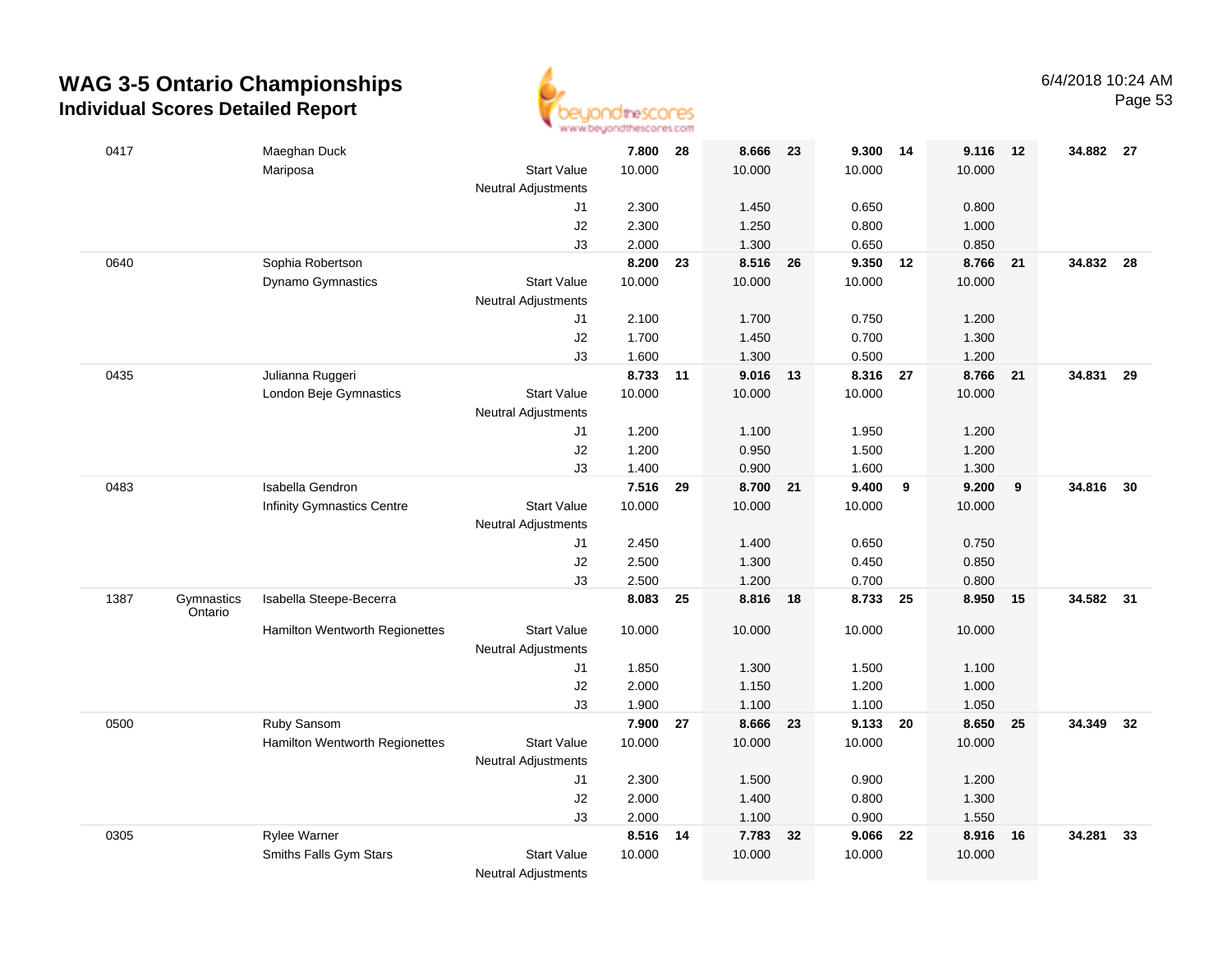

|      |                            | J1                         | 1.550  |    | 2.500    | 1.150       |                | 1.050  |    |           |    |
|------|----------------------------|----------------------------|--------|----|----------|-------------|----------------|--------|----|-----------|----|
|      |                            | J2                         | 1.500  |    | 2.100    | 0.850       |                | 0.950  |    |           |    |
|      |                            | J3                         | 1.400  |    | 2.050    | 0.800       |                | 1.250  |    |           |    |
| 1388 | Paige Marion               |                            | 7.233  | 32 | 8.800    | 9.466<br>19 | $\overline{7}$ | 8.700  | 24 | 34.199 34 |    |
|      | Aereo Gymnastics Club      | <b>Start Value</b>         | 10.000 |    | 10.000   | 10.000      |                | 10.000 |    |           |    |
|      |                            | <b>Neutral Adjustments</b> |        |    |          |             |                |        |    |           |    |
|      |                            | J1                         | 2.700  |    | 1.200    | 0.500       |                | 1.200  |    |           |    |
|      |                            | J2                         | 2.800  |    | 1.100    | 0.600       |                | 1.300  |    |           |    |
|      |                            | J3                         | 2.800  |    | 1.300    | 0.500       |                | 1.400  |    |           |    |
| 0224 | Heidi Fuerth               |                            | 7.466  | 30 | 9.066 11 | 9.050       | 23             | 8.600  | 26 | 34.182    | 35 |
|      | <b>Winstars Gymnastics</b> | <b>Start Value</b>         | 10.000 |    | 10.000   | 10.000      |                | 10.000 |    |           |    |
|      |                            | <b>Neutral Adjustments</b> |        |    |          |             |                |        |    |           |    |
|      |                            | J1                         | 2.800  |    | 0.950    | 0.950       |                | 1.400  |    |           |    |
|      |                            | J2                         | 2.400  |    | 0.900    | 0.900       |                | 1.300  |    |           |    |
|      |                            | J3                         | 2.400  |    | 0.950    | 1.000       |                | 1.500  |    |           |    |
| 1386 | <b>Emerson Cherny</b>      |                            | 7.466  | 30 | 8.383    | 28          | 9.183 17       | 8.866  | 18 | 33.898    | 36 |
|      | Manjak's Gymnastics        | <b>Start Value</b>         | 10.000 |    | 10.000   | 10.000      |                | 10.000 |    |           |    |
|      |                            | Neutral Adjustments        |        |    |          |             |                |        |    |           |    |
|      |                            | J1                         | 2.700  |    | 1.800    | 0.850       |                | 1.250  |    |           |    |
|      |                            | J2                         | 2.400  |    | 1.550    | 0.750       |                | 1.100  |    |           |    |
|      |                            | J3                         | 2.500  |    | 1.500    | 0.850       |                | 1.050  |    |           |    |
| 1426 | Emma Hand                  |                            | 7.433  | 31 | 8.550    | 9.350<br>25 | 12             | 8.400  | 27 | 33.733    | 37 |
|      | Mariposa                   | <b>Start Value</b>         | 10.000 |    | 10.000   | 10.000      |                | 10.000 |    |           |    |
|      |                            | <b>Neutral Adjustments</b> |        |    |          |             |                |        |    |           |    |
|      |                            | J1                         | 2.500  |    | 1.600    | 0.800       |                | 1.800  |    |           |    |
|      |                            | J2                         | 2.600  |    | 1.450    | 0.500       |                | 1.400  |    |           |    |
|      |                            | J3                         | 2.600  |    | 1.300    | 0.650       |                | 1.600  |    |           |    |
| 0620 | Natalie Hodge-Putzer       |                            | 7.900  | 27 | 8.683    | 8.283<br>22 | 28             | 8.833  | 19 | 33.699    | 38 |
|      | Flip 'n' Wicked Gymnastics | <b>Start Value</b>         | 10.000 |    | 10.000   | 10.000      |                | 10.000 |    |           |    |
|      |                            | Neutral Adjustments        |        |    |          |             |                |        |    |           |    |
|      |                            | J1                         | 2.300  |    | 1.450    | 1.900       |                | 1.300  |    |           |    |
|      |                            | J2                         | 1.900  |    | 1.200    | 1.650       |                | 1.100  |    |           |    |
|      |                            | J3                         | 2.100  |    | 1.300    | 1.600       |                | 1.100  |    |           |    |
| 1390 | <b>Addison Ayers</b>       |                            | 8.366  | 18 | 7.016    | 33          | 9.333 13       | 8.700  | 24 | 33.415 39 |    |
|      | Mariposa                   | <b>Start Value</b>         | 10.000 |    | 10.000   | 10.000      |                | 10.000 |    |           |    |
|      |                            | Neutral Adjustments        |        |    |          |             |                |        |    |           |    |
|      |                            | J1                         | 1.700  |    | 3.200    | 0.600       |                | 1.350  |    |           |    |
|      |                            | J2                         | 1.600  |    | 3.000    | 0.800       |                | 1.100  |    |           |    |
|      |                            | J3                         | 1.600  |    | 2.750    | 0.600       |                | 1.450  |    |           |    |
| 0223 | Julia Francis              |                            | 8.133  | 24 | 8.866    | 9.050<br>16 | 23             | 7.233  | 29 | 33.282 40 |    |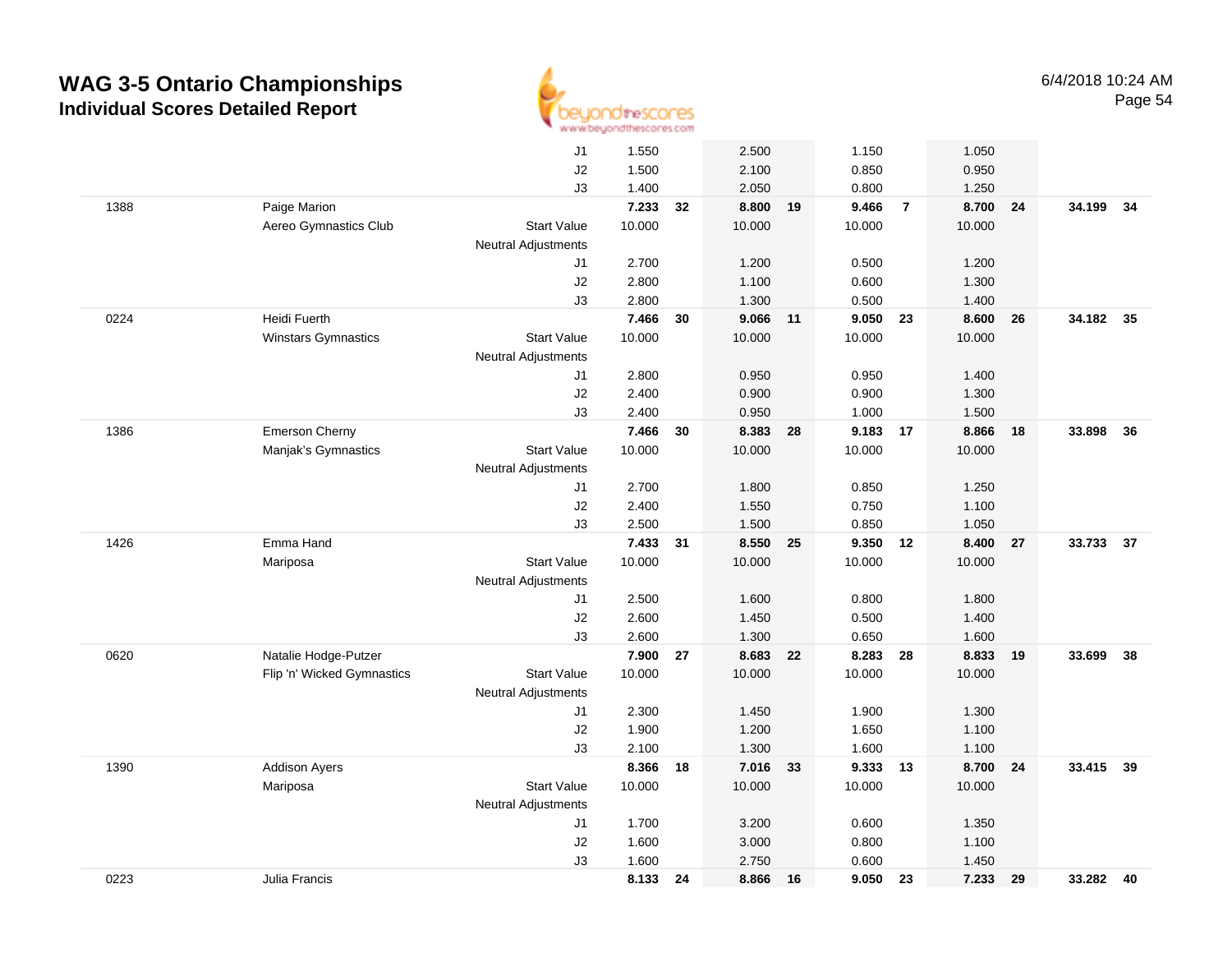

6/4/2018 10:24 AMPage 55

| Winstars Gymnastics | <b>Start Value</b>         | 10.000 | 10.000 | 10.000   | 10.000 |  |
|---------------------|----------------------------|--------|--------|----------|--------|--|
|                     | <b>Neutral Adjustments</b> |        |        | $-0.100$ |        |  |
|                     | J1                         | .900   | 1.100  | 0.900    | 2.900  |  |
|                     | J2                         | . 700  | 1.300  | 0.750    | 2.600  |  |
|                     | J3                         | 2.000  | 1.000  | 0.900    | 2.800  |  |

#### **Gymnastics Ontario Level 4**

**ID League ID Name VT # UB # BB # FX # AA #** 0591 Alise Kaiser **9.333 <sup>3</sup> 9.383 <sup>4</sup> 9.466 <sup>6</sup> 9.633 <sup>2</sup> 37.815 <sup>1</sup>** Gemini Gymnastics Start Valuee 10.000 10.000 10.000 10.000 Neutral Adjustments J1 0.700 0.700 0.600 0.350 J2 0.700 0.650 0.450 0.450 J3 0.600 0.500 0.550 0.300 0746 Ava Stachura **9.000 <sup>13</sup> 9.600 <sup>1</sup> 9.366 <sup>9</sup> 9.650 <sup>1</sup> 37.616 <sup>2</sup>** Aereo Gymnastics Clubb 3tart Value 10.000 10.000 10.000 10.000 10.000 Neutral Adjustments J1 1.000 0.450 0.800 0.350 J2 1.000 0.350 0.550 0.350 J3 1.000 0.400 0.550 0.350 0722 Devyn Nichols **9.266 <sup>5</sup> 9.583 <sup>2</sup> 9.333 <sup>10</sup> 9.433 <sup>6</sup> 37.615 <sup>3</sup>** Alpha Gymnastics Academy Start Valuee 10.000 10.000 10.000 10.000 Neutral Adjustments J1 0.800 0.450 0.800 0.700 J2 0.800 0.400 0.500 0.500 J3 0.600 0.400 0.700 0.500 0377 Marissa Stege **9.233 <sup>7</sup> 9.333 <sup>6</sup> 9.593 <sup>4</sup> 9.433 <sup>6</sup> 37.592 <sup>4</sup>** Northern Stars Start Valuee 10.000 10.000 10.000 10.000 Neutral Adjustments J1 0.900 0.750 0.520 0.650 J2 0.700 0.600 0.300 0.550 J3 0.700 0.650 0.400 0.500 0310 Emily Hunchuck **9.283 <sup>4</sup> 9.016 <sup>15</sup> 9.600 <sup>3</sup> 9.383 <sup>7</sup> 37.282 <sup>5</sup>** Shenderey Gymnastics Centre Start Value 10.000 10.000 10.000 10.000 Neutral Adjustments J1 0.700 1.000 0.450 0.600 J2 0.750 1.100 0.450 0.750 J30.700 0.850 0.300 0.500

#### **Age 11 B**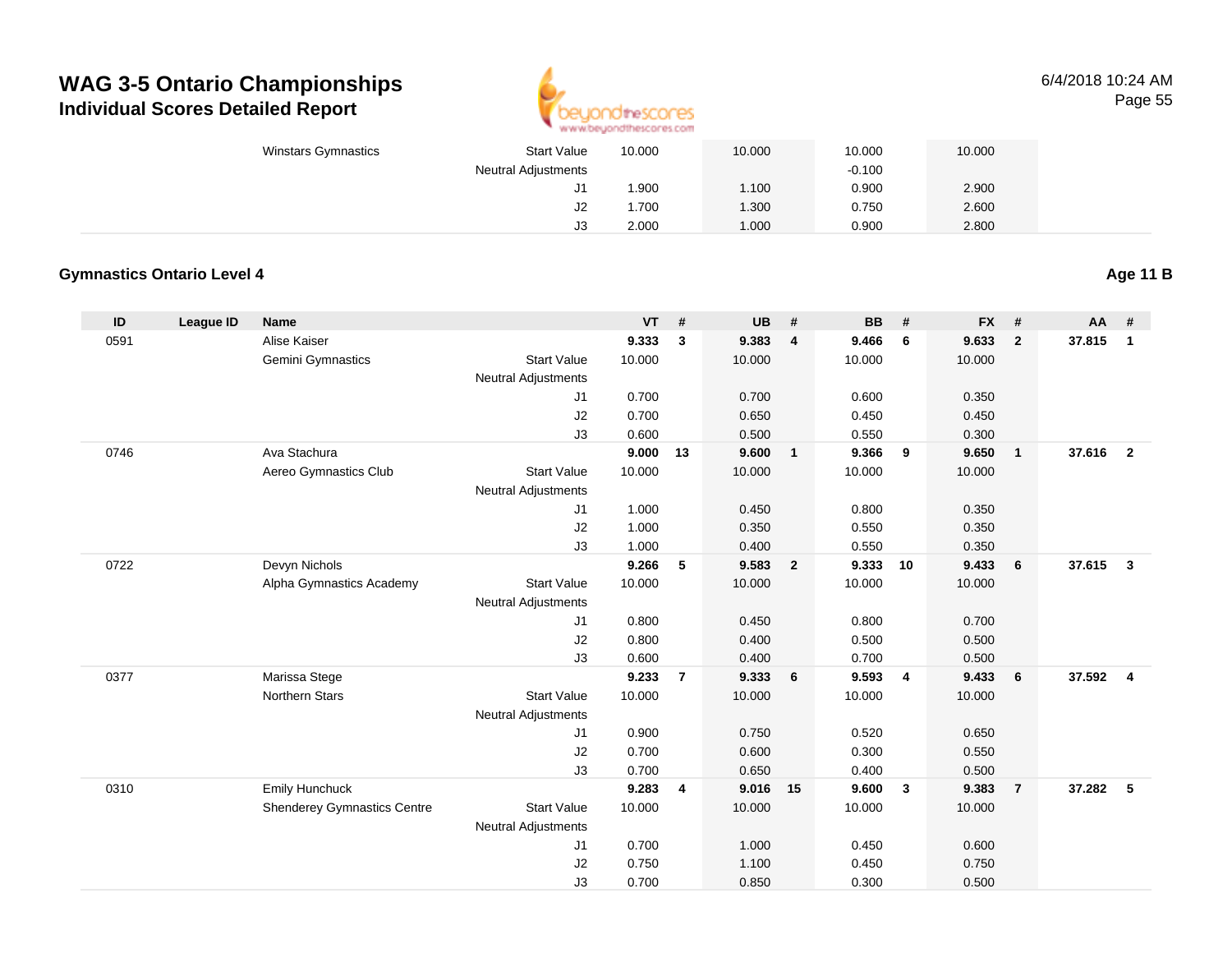

| 0412 | <b>Ysabel Cruz</b>      |                            | 9.133          | - 9            | 9.083          | $-13$          | 9.666          | $\overline{\mathbf{2}}$ | 9.316          | $-11$ | 37.198 6  |                |
|------|-------------------------|----------------------------|----------------|----------------|----------------|----------------|----------------|-------------------------|----------------|-------|-----------|----------------|
|      | <b>Milton Springers</b> | <b>Start Value</b>         | 10.000         |                | 10.000         |                | 10.000         |                         | 10.000         |       |           |                |
|      |                         | Neutral Adjustments        |                |                |                |                |                |                         |                |       |           |                |
|      |                         | J1                         | 0.900          |                | 0.900          |                | 0.350          |                         | 0.750          |       |           |                |
|      |                         | J2                         | 0.900          |                | 0.950          |                | 0.300          |                         | 0.700          |       |           |                |
|      |                         | J3                         | 0.800          |                | 0.900          |                | 0.350          |                         | 0.600          |       |           |                |
| 0375 | Angelika Mas            |                            | 9.083 11       |                | 9.166          | 10             | 9.433          | $\overline{7}$          | 9.366          | 8     | 37.048    | $\overline{7}$ |
|      | <b>Northern Stars</b>   | <b>Start Value</b>         | 10.000         |                | 10.000         |                | 10.000         |                         | 10.000         |       |           |                |
|      |                         | <b>Neutral Adjustments</b> |                |                |                |                |                |                         |                |       |           |                |
|      |                         | J1                         | 0.850          |                | 0.800          |                | 0.650          |                         | 0.650          |       |           |                |
|      |                         | J2                         | 0.900          |                | 0.750          |                | 0.650          |                         | 0.750          |       |           |                |
|      |                         | J3                         | 1.000          |                | 0.950          |                | 0.400          |                         | 0.500          |       |           |                |
| 0741 | Hope Davis              |                            | 9.433          | $\mathbf{1}$   | 8.933          | 18             | 9.183          | 15                      | 9.466          | 4     | 37.015    | 8              |
|      | All Star Sports Centre  | <b>Start Value</b>         | 10.000         |                | 10.000         |                | 10.000         |                         | 10.000         |       |           |                |
|      |                         | <b>Neutral Adjustments</b> |                |                |                |                |                |                         |                |       |           |                |
|      |                         | J1                         | 0.600          |                | 1.200          |                | 0.850          |                         | 0.550          |       |           |                |
|      |                         | J2                         | 0.500          |                | 1.000          |                | 0.800          |                         | 0.650          |       |           |                |
|      |                         | J3                         | 0.600          |                | 1.000          |                | 0.800          |                         | 0.400          |       |           |                |
| 0254 | Rosalie Turmel          |                            | 9.350          | $\overline{2}$ | 8.833 21       |                | 9.466          | 6                       | 9.233          | 15    | 36.882    | 9              |
|      | Tumblers                | <b>Start Value</b>         | 10.000         |                | 10.000         |                | 10.000         |                         | 10.000         |       |           |                |
|      |                         | <b>Neutral Adjustments</b> |                |                |                |                |                |                         |                |       |           |                |
|      |                         | J1                         | 0.600          |                | 1.050          |                | 0.550          |                         | 0.900          |       |           |                |
|      |                         | J2                         | 0.750          |                | 1.150          |                | 0.450          |                         | 0.750          |       |           |                |
|      |                         | J3                         | 0.600          |                | 1.300          |                | 0.600          |                         | 0.650          |       |           |                |
| 0253 | Brynn Nowiski           |                            | 8.766          | 21             | 9.050          | 14             | 9.600          | $\mathbf{3}$            | 9.366          | 8     | 36.782    | 10             |
|      | Tumblers                | <b>Start Value</b>         | 10.000         |                | 10.000         |                | 10.000         |                         | 10.000         |       |           |                |
|      |                         | <b>Neutral Adjustments</b> |                |                |                |                |                |                         |                |       |           |                |
|      |                         | J1                         | 1.100          |                | 0.950          |                | 0.500          |                         | 0.750          |       |           |                |
|      |                         | J2<br>J3                   | 1.300<br>1.300 |                | 0.900<br>1.000 |                | 0.400<br>0.300 |                         | 0.650          |       |           |                |
| 0697 | Rachel Winklemeier      |                            | 8.800          | 19             | 9.116 12       |                | 9.500          | 5                       | 0.500<br>9.350 | 9     | 36.766    | $-11$          |
|      | <b>Bluewater</b>        | <b>Start Value</b>         | 10.000         |                | 10.000         |                | 10.000         |                         | 10.000         |       |           |                |
|      |                         | <b>Neutral Adjustments</b> |                |                |                |                |                |                         |                |       |           |                |
|      |                         | J1                         | 1.200          |                | 0.750          |                | 0.600          |                         | 0.550          |       |           |                |
|      |                         | J2                         | 1.100          |                | 0.950          |                | 0.500          |                         | 0.700          |       |           |                |
|      |                         | J3                         | 1.300          |                | 0.950          |                | 0.400          |                         | 0.700          |       |           |                |
| 0402 | Kyla Skinner            |                            | 9.000          | 13             | 9.316          | $\overline{7}$ | 9.300          | 11                      | 9.100          | 21    | 36.716 12 |                |
|      | <b>Milton Springers</b> | <b>Start Value</b>         | 10.000         |                | 10.000         |                | 10.000         |                         | 10.000         |       |           |                |
|      |                         | <b>Neutral Adjustments</b> |                |                |                |                |                |                         |                |       |           |                |
|      |                         | J1                         | 1.000          |                | 0.700          |                | 0.800          |                         | 0.900          |       |           |                |
|      |                         |                            |                |                |                |                |                |                         |                |       |           |                |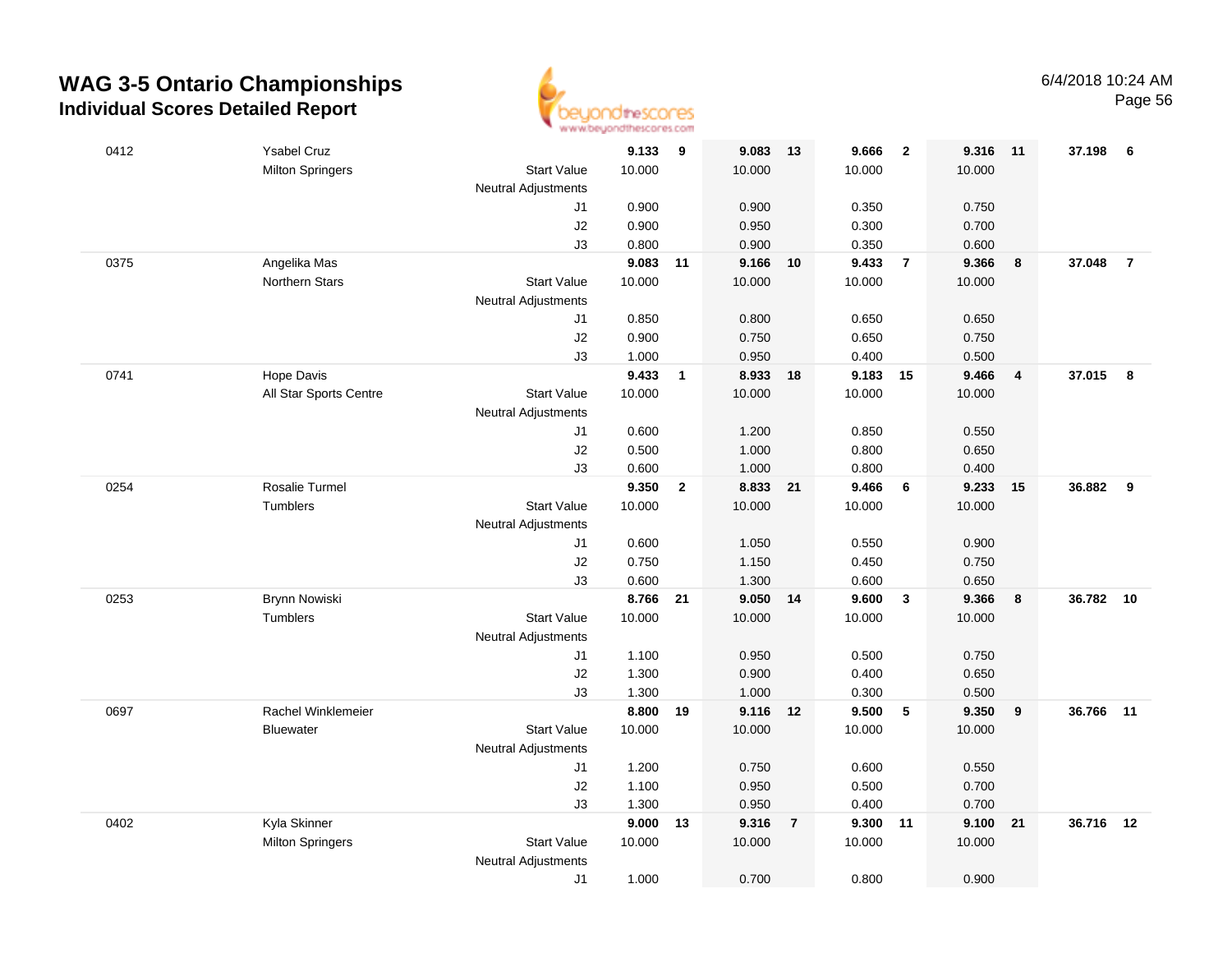

|      |                                   | J2                         | 1.100  |    | 0.600    |              | 0.700    |                | 1.050  |       |           |    |
|------|-----------------------------------|----------------------------|--------|----|----------|--------------|----------|----------------|--------|-------|-----------|----|
|      |                                   | J3                         | 0.900  |    | 0.750    |              | 0.600    |                | 0.750  |       |           |    |
| 0228 | Allyson Cleveland                 |                            | 8.900  | 16 | 8.866    | 20           | 9.700    | $\overline{1}$ | 9.216  | 16    | 36.682 13 |    |
|      | <b>Whitby Gymnastics</b>          | <b>Start Value</b>         | 10.000 |    | 10.000   |              | 10.000   |                | 10.000 |       |           |    |
|      |                                   | Neutral Adjustments        |        |    |          |              |          |                |        |       |           |    |
|      |                                   | J1                         | 1.000  |    | 1.000    |              | 0.200    |                | 0.850  |       |           |    |
|      |                                   | J2                         | 1.100  |    | 1.200    |              | 0.400    |                | 0.800  |       |           |    |
|      |                                   | J3                         | 1.200  |    | 1.200    |              | 0.300    |                | 0.700  |       |           |    |
| 0413 | Julia Pacheco                     |                            | 8.833  | 18 | 9.366    | 5            | 9.066    | 20             | 9.316  | 11    | 36.581    | 14 |
|      | <b>Milton Springers</b>           | <b>Start Value</b>         | 10.000 |    | 10.000   |              | 10.000   |                | 10.000 |       |           |    |
|      |                                   | Neutral Adjustments        |        |    |          |              |          |                |        |       |           |    |
|      |                                   | J1                         | 1.300  |    | 0.550    |              | 1.150    |                | 0.700  |       |           |    |
|      |                                   | J2                         | 1.000  |    | 0.650    |              | 0.800    |                | 0.850  |       |           |    |
|      |                                   | J3                         | 1.200  |    | 0.700    |              | 0.850    |                | 0.500  |       |           |    |
| 0442 | Emma Cafik                        |                            | 9.250  | 6  | 9.483    | $\mathbf{3}$ | 8.516 27 |                | 9.316  | $-11$ | 36.565    | 15 |
|      | <b>Lindsay Gymnastics Centre</b>  | <b>Start Value</b>         | 10.000 |    | 10.000   |              | 10.000   |                | 10.000 |       |           |    |
|      |                                   | Neutral Adjustments        |        |    |          |              |          |                |        |       |           |    |
|      |                                   | J1                         | 0.750  |    | 0.500    |              | 1.550    |                | 0.600  |       |           |    |
|      |                                   | J2                         | 0.800  |    | 0.450    |              | 1.400    |                | 0.800  |       |           |    |
|      |                                   | J3                         | 0.700  |    | 0.600    |              | 1.500    |                | 0.650  |       |           |    |
| 0482 | Josee DesRoches                   |                            | 8.633  | 23 | 9.200    | 9            | 9.333    | 10             | 9.300  | 12    | 36.466    | 16 |
|      | <b>Infinity Gymnastics Centre</b> | <b>Start Value</b>         | 10.000 |    | 10.000   |              | 10.000   |                | 10.000 |       |           |    |
|      |                                   | Neutral Adjustments        |        |    |          |              |          |                |        |       |           |    |
|      |                                   | J1                         | 1.400  |    | 0.900    |              | 0.600    |                | 0.750  |       |           |    |
|      |                                   | J <sub>2</sub>             | 1.300  |    | 0.800    |              | 0.600    |                | 0.800  |       |           |    |
|      |                                   | J3                         | 1.400  |    | 0.700    |              | 0.800    |                | 0.550  |       |           |    |
| 0362 | Joelle Krueger                    |                            | 8.966  | 14 | 9.083    | 13           | 9.250    | 14             | 9.133  | 19    | 36.432 17 |    |
|      | Oakville Gymnastics Club          | <b>Start Value</b>         | 10.000 |    | 10.000   |              | 10.000   |                | 10.000 |       |           |    |
|      |                                   | Neutral Adjustments        |        |    |          |              |          |                |        |       |           |    |
|      |                                   | J1                         | 1.000  |    | 0.850    |              | 0.900    |                | 0.950  |       |           |    |
|      |                                   | J2                         | 1.100  |    | 0.850    |              | 0.700    |                | 0.900  |       |           |    |
|      |                                   | J3                         | 1.000  |    | 1.050    |              | 0.650    |                | 0.750  |       |           |    |
| 0317 | Sienna DesLauriers                |                            | 8.966  | 14 | 8.833 21 |              | 9.283 12 |                | 9.333  | 10    | 36.415    | 18 |
|      | Scarborough Gym Elites            | <b>Start Value</b>         | 10.000 |    | 10.000   |              | 10.000   |                | 10.000 |       |           |    |
|      |                                   | <b>Neutral Adjustments</b> |        |    |          |              |          |                |        |       |           |    |
|      |                                   | J1                         | 1.000  |    | 1.150    |              | 0.900    |                | 0.750  |       |           |    |
|      |                                   | J2                         | 0.900  |    | 1.250    |              | 0.650    |                | 0.650  |       |           |    |
|      |                                   | J3                         | 1.200  |    | 1.100    |              | 0.600    |                | 0.600  |       |           |    |
| 0321 | <b>Madison Awender</b>            |                            | 9.150  | 8  | 9.300    | 8            | 8.800    | 26             | 9.150  | 18    | 36,400    | 19 |
|      | <b>Rose City Gymnastics</b>       | <b>Start Value</b>         | 10.000 |    | 10.000   |              | 10.000   |                | 10.000 |       |           |    |
|      |                                   |                            |        |    |          |              |          |                |        |       |           |    |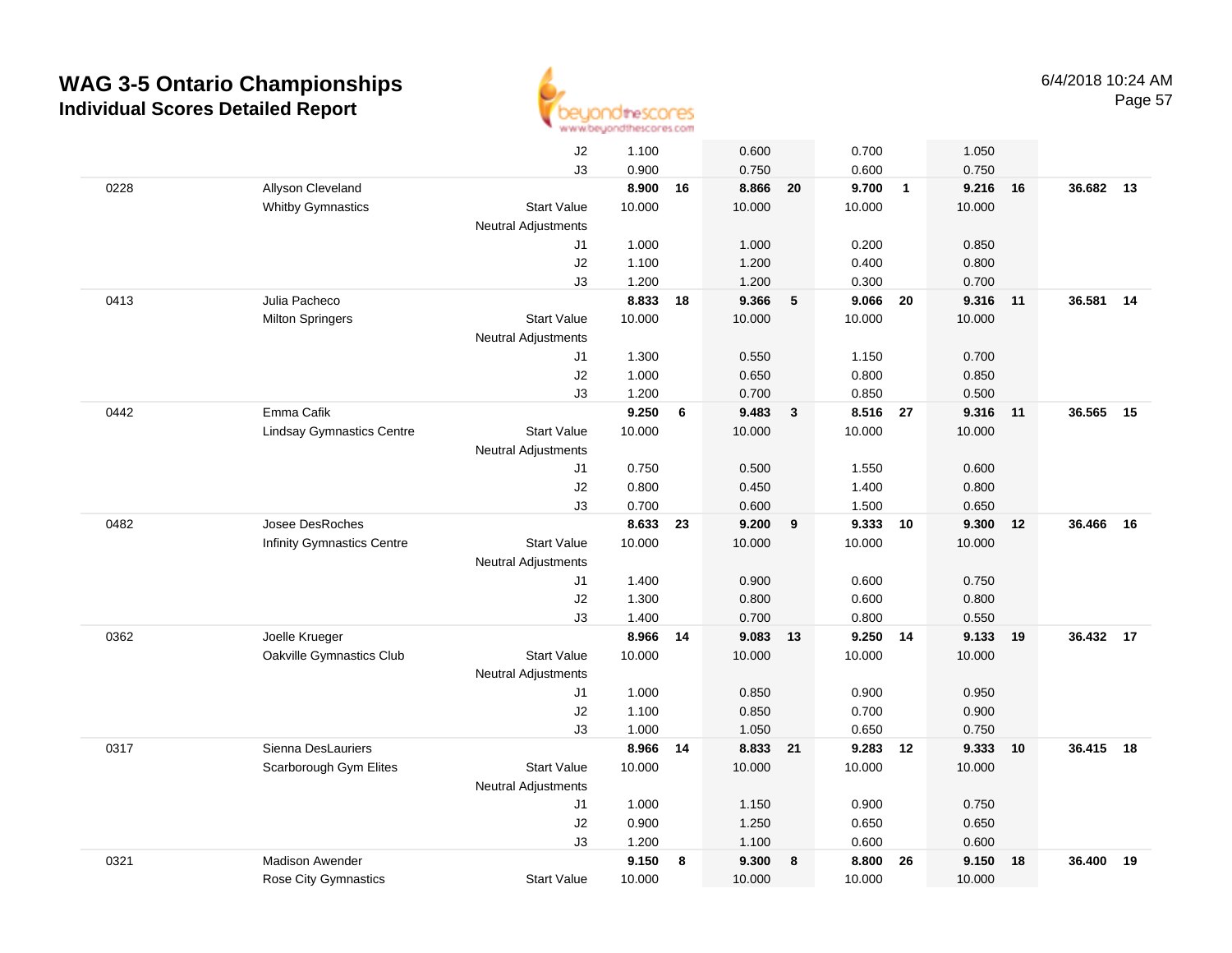

|      |                                    | <b>Neutral Adjustments</b> |          |              |          |    |          |    |        |    |           |      |
|------|------------------------------------|----------------------------|----------|--------------|----------|----|----------|----|--------|----|-----------|------|
|      |                                    | J1                         | 0.900    |              | 0.600    |    | 1.300    |    | 0.900  |    |           |      |
|      |                                    | J2                         | 0.850    |              | 0.800    |    | 1.150    |    | 1.000  |    |           |      |
|      |                                    | J3                         | 0.800    |              | 0.700    |    | 1.150    |    | 0.650  |    |           |      |
| 0389 | Sophia Beland                      |                            | 9.350    | $\mathbf{2}$ | 9.050    | 14 | 8.983    | 21 | 9.016  | 24 | 36.399    | 20   |
|      | Niagara Falls Lightning            | <b>Start Value</b>         | 10.000   |              | 10.000   |    | 10.000   |    | 10.000 |    |           |      |
|      |                                    | <b>Neutral Adjustments</b> |          |              |          |    |          |    |        |    |           |      |
|      |                                    | J1                         | 0.550    |              | 0.900    |    | 1.100    |    | 1.000  |    |           |      |
|      |                                    | J2                         | 0.700    |              | 0.900    |    | 0.850    |    | 0.950  |    |           |      |
|      |                                    | J3                         | 0.700    |              | 1.050    |    | 1.100    |    | 1.000  |    |           |      |
| 0518 | Joanna Lee                         |                            | 8.966    | 14           | 8.933 18 |    | 9.333 10 |    | 9.133  | 19 | 36.365 21 |      |
|      | Gymnastics Mississauga             | <b>Start Value</b>         | 10.000   |              | 10.000   |    | 10.000   |    | 10.000 |    |           |      |
|      |                                    | <b>Neutral Adjustments</b> |          |              |          |    |          |    |        |    |           |      |
|      |                                    | J1                         | 1.000    |              | 1.000    |    | 0.700    |    | 1.000  |    |           |      |
|      |                                    | J2                         | 1.000    |              | 1.200    |    | 0.650    |    | 0.900  |    |           |      |
|      |                                    | J3                         | 1.100    |              | 1.000    |    | 0.650    |    | 0.700  |    |           |      |
| 1360 | Kayla Morris                       |                            | 9.100    | 10           | 8.916 19 |    | 9.166    | 16 | 9.183  | 17 | 36.365 21 |      |
|      | Manjak's Gymnastics                | <b>Start Value</b>         | 10.000   |              | 10.000   |    | 10.000   |    | 10.000 |    |           |      |
|      |                                    | <b>Neutral Adjustments</b> |          |              |          |    |          |    |        |    |           |      |
|      |                                    | J1                         | 0.900    |              | 1.050    |    | 0.900    |    | 0.800  |    |           |      |
|      |                                    | J2                         | 0.900    |              | 1.200    |    | 0.850    |    | 0.750  |    |           |      |
|      |                                    | J3                         | 0.900    |              | 1.000    |    | 0.750    |    | 0.900  |    |           |      |
| 0244 | Mibuki Misawa                      |                            | 9.150    | 8            | 9.000    | 16 | 9.150 17 |    | 8.933  | 26 | 36.233    | - 22 |
|      | University of Toronto              | <b>Start Value</b>         | 10.000   |              | 10.000   |    | 10.000   |    | 10.000 |    |           |      |
|      |                                    | <b>Neutral Adjustments</b> |          |              |          |    |          |    |        |    |           |      |
|      |                                    | J1                         | 0.850    |              | 1.100    |    | 1.050    |    | 1.200  |    |           |      |
|      |                                    | J2                         | 0.900    |              | 1.050    |    | 0.700    |    | 1.000  |    |           |      |
|      |                                    | J3                         | 0.800    |              | 0.850    |    | 0.800    |    | 1.000  |    |           |      |
| 0745 | Makayla Marchand                   |                            | 8.933 15 |              | 9.016 15 |    | 9.250    | 14 | 9.033  | 23 | 36.232 23 |      |
|      | Aereo Gymnastics Club              | <b>Start Value</b>         | 10.000   |              | 10.000   |    | 10.000   |    | 10.000 |    |           |      |
|      |                                    | <b>Neutral Adjustments</b> |          |              |          |    |          |    |        |    |           |      |
|      |                                    | J1                         | 1.200    |              | 1.100    |    | 0.900    |    | 0.950  |    |           |      |
|      |                                    | J2                         | 0.900    |              | 1.000    |    | 0.600    |    | 0.950  |    |           |      |
|      |                                    | J3                         | 1.100    |              | 0.850    |    | 0.750    |    | 1.000  |    |           |      |
| 0309 | Dora Gu                            |                            | 9.066    | 12           | 8.683 22 |    | 9.133 18 |    | 9.283  | 13 | 36.165 24 |      |
|      | <b>Shenderey Gymnastics Centre</b> | <b>Start Value</b>         | 10.000   |              | 10.000   |    | 10.000   |    | 10.000 |    |           |      |
|      |                                    | <b>Neutral Adjustments</b> |          |              |          |    |          |    |        |    |           |      |
|      |                                    | J1                         | 0.900    |              | 1.350    |    | 0.950    |    | 0.650  |    |           |      |
|      |                                    | J2                         | 1.000    |              | 1.300    |    | 0.850    |    | 0.850  |    |           |      |
|      |                                    | J3                         | 0.900    |              | 1.300    |    | 0.800    |    | 0.650  |    |           |      |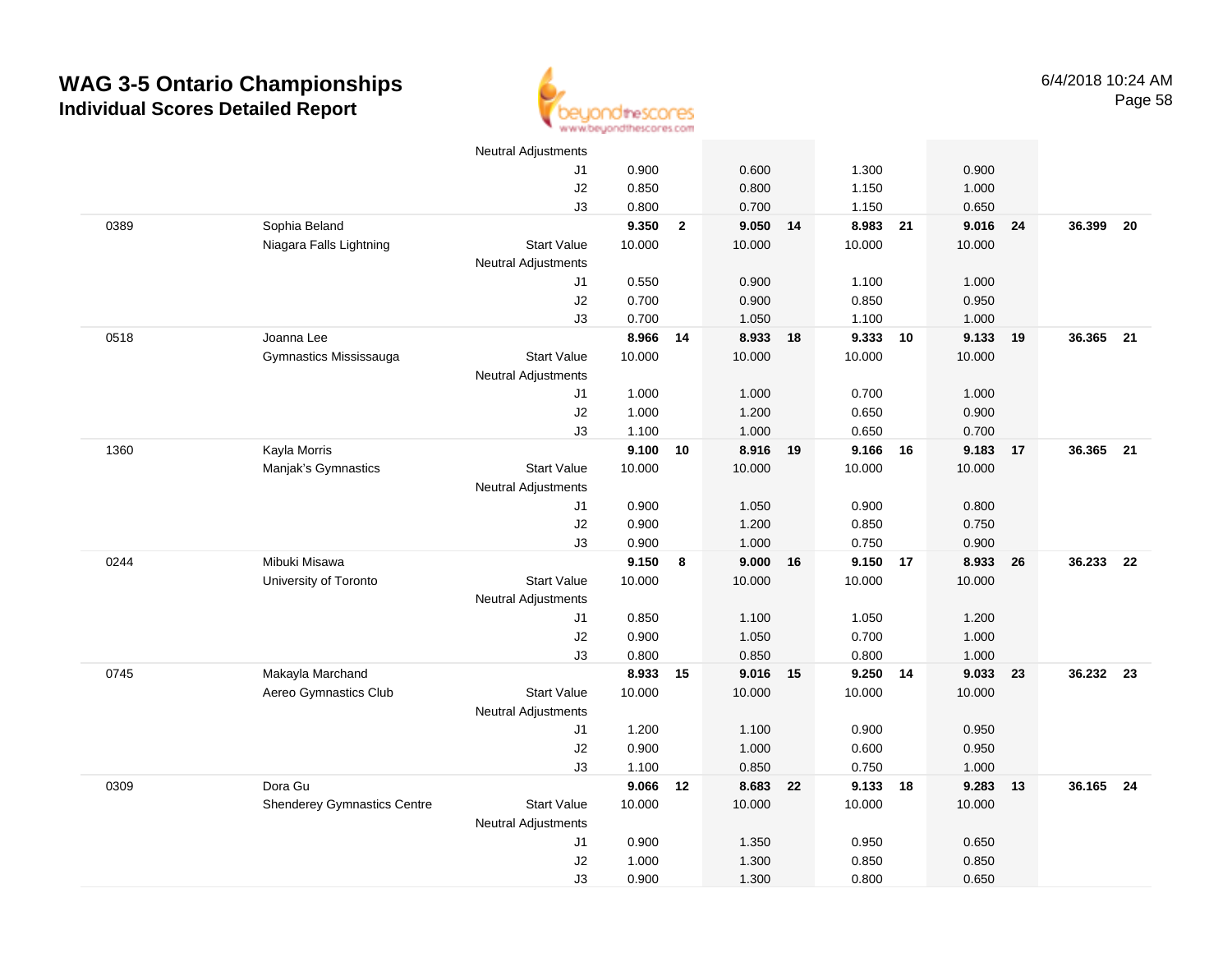

| 0543 | Arushi Kaushal                |                            | 8.616 24 |    | 8.833 21 |    | 9.250 14 |                         | 9.450  | 5            | 36.149 25 |      |
|------|-------------------------------|----------------------------|----------|----|----------|----|----------|-------------------------|--------|--------------|-----------|------|
|      | <b>Gymnastic Giants</b>       | <b>Start Value</b>         | 10.000   |    | 10.000   |    | 10.000   |                         | 10.000 |              |           |      |
|      |                               | Neutral Adjustments        |          |    |          |    |          |                         |        |              |           |      |
|      |                               | J1                         | 1.400    |    | 1.200    |    | 0.900    |                         | 0.550  |              |           |      |
|      |                               | J2                         | 1.400    |    | 1.100    |    | 0.650    |                         | 0.600  |              |           |      |
|      |                               | J3                         | 1.350    |    | 1.200    |    | 0.700    |                         | 0.500  |              |           |      |
| 0457 | Anissah Sudhu                 |                            | 8.966    | 14 | 8.966    | 17 | 9.400    | $\overline{\mathbf{8}}$ | 8.700  | 30           | 36.032 26 |      |
|      | Kitchener-Waterloo Gymnastics | <b>Start Value</b>         | 10.000   |    |          |    | 10.000   |                         | 10.000 |              |           |      |
|      |                               | <b>Neutral Adjustments</b> |          |    | 10.000   |    |          |                         |        |              |           |      |
|      |                               | J1                         | 1.100    |    | 1.100    |    | 0.600    |                         | 1.500  |              |           |      |
|      |                               | J2                         | 1.100    |    | 0.800    |    | 0.600    |                         | 1.200  |              |           |      |
|      |                               | J3                         | 0.900    |    | 1.200    |    | 0.600    |                         | 1.200  |              |           |      |
| 0376 | Victoria Nenoff               |                            | 8.566    | 25 | 9.300    | 8  | 8.983    | - 21                    | 9.133  | - 19         | 35.982 27 |      |
|      | <b>Northern Stars</b>         | <b>Start Value</b>         | 10.000   |    | 10.000   |    | 10.000   |                         | 10.000 |              |           |      |
|      |                               | <b>Neutral Adjustments</b> |          |    |          |    | $-0.100$ |                         |        |              |           |      |
|      |                               | J1                         | 1.300    |    | 0.650    |    | 1.000    |                         | 1.000  |              |           |      |
|      |                               | J2                         | 1.400    |    | 0.700    |    | 0.950    |                         | 0.850  |              |           |      |
|      |                               | J3                         | 1.600    |    | 0.750    |    | 0.800    |                         | 0.750  |              |           |      |
| 0395 | Sophia Kovachik               |                            | 8.850    | 17 | 9.116 12 |    | 8.900    | 23                      | 9.116  | 20           | 35.982 27 |      |
|      | Niagara Acro Cats             | <b>Start Value</b>         | 10.000   |    | 10.000   |    | 10.000   |                         | 10.000 |              |           |      |
|      |                               | <b>Neutral Adjustments</b> |          |    |          |    |          |                         |        |              |           |      |
|      |                               | J1                         | 1.100    |    | 0.850    |    | 1.250    |                         | 0.800  |              |           |      |
|      |                               | J2                         | 1.250    |    | 0.900    |    | 0.950    |                         | 1.000  |              |           |      |
|      |                               | J3                         | 1.100    |    | 0.900    |    | 1.100    |                         | 0.850  |              |           |      |
| 0603 | Lauren Mackey                 |                            | 8.766    | 21 | 9.166    | 10 | 8.866    | 24                      | 9.183  | 17           | 35.981    | 28   |
|      | Galaxy                        | <b>Start Value</b>         | 10.000   |    | 10.000   |    | 10.000   |                         | 10.000 |              |           |      |
|      |                               | <b>Neutral Adjustments</b> |          |    |          |    |          |                         |        |              |           |      |
|      |                               | J1                         | 1.200    |    | 0.850    |    | 1.200    |                         | 0.750  |              |           |      |
|      |                               | J2                         | 1.300    |    | 0.750    |    | 1.200    |                         | 0.950  |              |           |      |
|      |                               | J3                         | 1.200    |    | 0.900    |    | 1.000    |                         | 0.750  |              |           |      |
| 0429 | Vanessa Smith                 |                            | 9.266    | 5  | 7.933 28 |    | 9.183 15 |                         | 9.500  | $\mathbf{3}$ | 35.882 29 |      |
|      | London Gym Academy            | <b>Start Value</b>         | 10.000   |    | 10.000   |    | 10.000   |                         | 10.000 |              |           |      |
|      |                               | <b>Neutral Adjustments</b> |          |    |          |    |          |                         |        |              |           |      |
|      |                               | J1                         | 0.750    |    | 2.000    |    | 0.850    |                         | 0.400  |              |           |      |
|      |                               | J2                         | 0.700    |    | 1.900    |    | 0.800    |                         | 0.600  |              |           |      |
|      |                               | J3                         | 0.750    |    | 2.300    |    | 0.800    |                         | 0.500  |              |           |      |
| 0529 | Olivia Glasier                |                            | 8.783    | 20 | 9.150 11 |    | 8.850    | 25                      | 9.050  | 22           | 35.833    | - 30 |
|      | <b>Gymnastics Energy</b>      | <b>Start Value</b>         | 10.000   |    | 10.000   |    | 10.000   |                         | 10.000 |              |           |      |
|      |                               | <b>Neutral Adjustments</b> |          |    |          |    |          |                         |        |              |           |      |
|      |                               | J1                         | 1.300    |    | 0.750    |    | 1.350    |                         | 0.800  |              |           |      |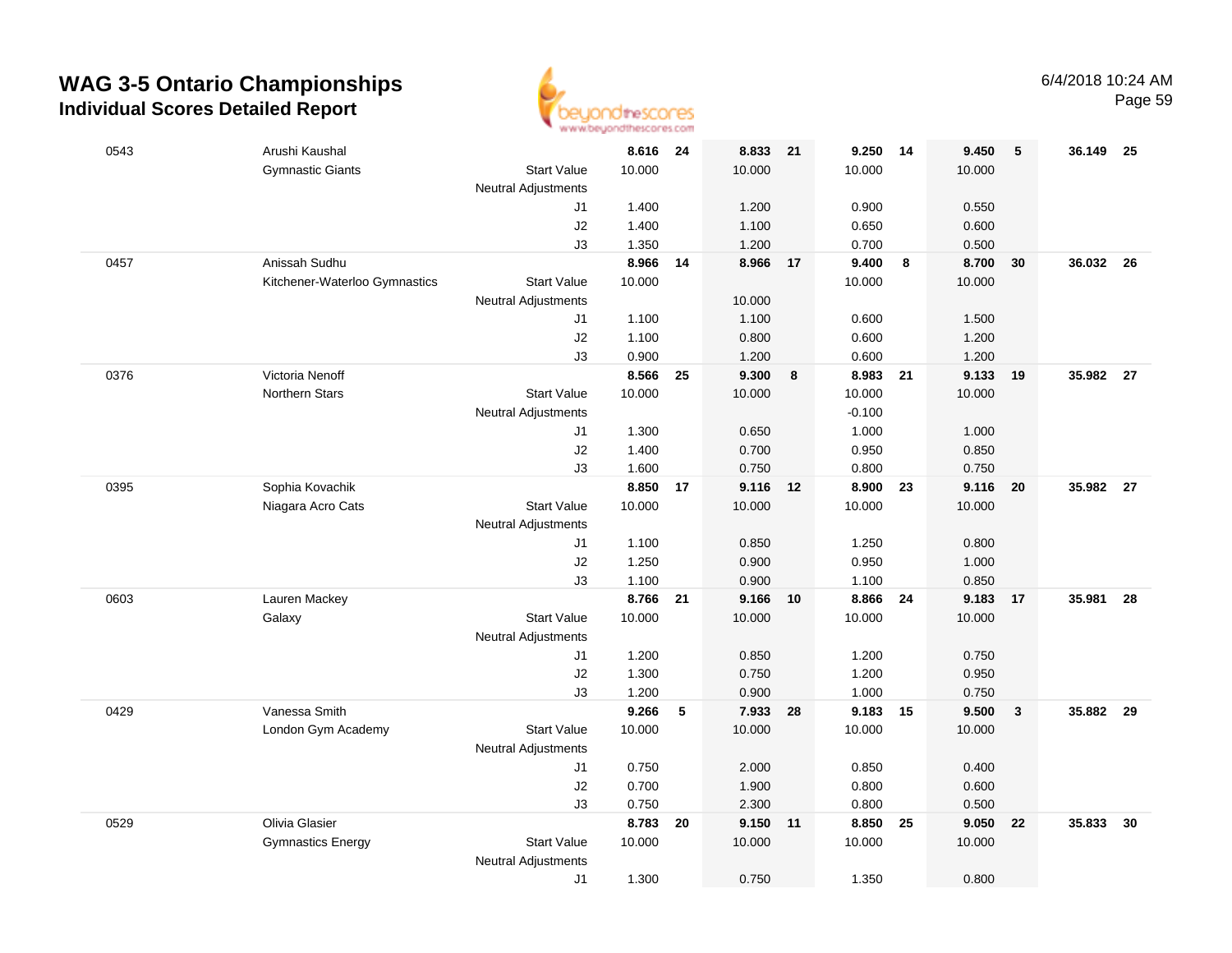

|      |                                | J2                         | 1.200    |    | 0.850    |    | 1.050    |    | 1.050  |    |           |      |
|------|--------------------------------|----------------------------|----------|----|----------|----|----------|----|--------|----|-----------|------|
|      |                                | J3                         | 1.150    |    | 0.950    |    | 1.050    |    | 1.000  |    |           |      |
| 0661 | <b>Clare Sears</b>             |                            | 8.900    | 16 | 8.916 19 |    | 8.966    | 22 | 8.900  | 28 | 35.682 31 |      |
|      | Corona Competitive             | <b>Start Value</b>         | 10.000   |    | 10.000   |    | 10.000   |    | 10.000 |    |           |      |
|      |                                | <b>Neutral Adjustments</b> |          |    |          |    |          |    |        |    |           |      |
|      |                                | J1                         | 1.100    |    | 0.950    |    | 1.150    |    | 1.100  |    |           |      |
|      |                                | J2                         | 1.100    |    | 1.150    |    | 0.950    |    | 1.300  |    |           |      |
|      |                                | J3                         | 1.100    |    | 1.150    |    | 1.000    |    | 0.900  |    |           |      |
| 0245 | Nathalie Rawlinson             |                            | 8.900    | 16 | 8.650    | 23 | 9.100    | 19 | 8.916  | 27 | 35.566    | 32   |
|      | University of Toronto          | <b>Start Value</b>         | 10.000   |    | 10.000   |    | 10.000   |    | 10.000 |    |           |      |
|      |                                | Neutral Adjustments        |          |    |          |    |          |    |        |    |           |      |
|      |                                | J1                         | 1.100    |    | 1.300    |    | 0.750    |    | 1.100  |    |           |      |
|      |                                | J2                         | 1.000    |    | 1.300    |    | 1.050    |    | 1.150  |    |           |      |
|      |                                | J3                         | 1.200    |    | 1.450    |    | 0.900    |    | 1.000  |    |           |      |
| 0304 | Haileigh Brown                 |                            | 8.800 19 |    | 8.200 27 |    | 9.266 13 |    | 9.300  | 12 | 35.566    | 32   |
|      | Smiths Falls Gym Stars         | <b>Start Value</b>         | 10.000   |    | 10.000   |    | 10.000   |    | 10.000 |    |           |      |
|      |                                | <b>Neutral Adjustments</b> |          |    |          |    | $-0.100$ |    |        |    |           |      |
|      |                                | J1                         | 1.100    |    | 1.800    |    | 0.700    |    | 0.750  |    |           |      |
|      |                                | J2                         | 1.200    |    | 1.800    |    | 0.500    |    | 0.550  |    |           |      |
|      |                                | J3                         | 1.300    |    | 1.800    |    | 0.700    |    | 0.800  |    |           |      |
| 0612 | Kaileigh DaRosa                |                            | 8.733    | 22 | 8.583    | 24 | 9.250    | 14 | 8.950  | 25 | 35.516    | - 33 |
|      | Forest City Gym Club           | <b>Start Value</b>         | 10.000   |    | 10.000   |    | 10.000   |    | 10.000 |    |           |      |
|      |                                | <b>Neutral Adjustments</b> |          |    |          |    |          |    |        |    |           |      |
|      |                                | J1                         | 1.400    |    | 1.550    |    | 0.800    |    | 1.100  |    |           |      |
|      |                                | J2                         | 1.200    |    | 1.500    |    | 0.700    |    | 0.950  |    |           |      |
|      |                                | J3                         | 1.200    |    | 1.200    |    | 0.750    |    | 1.100  |    |           |      |
| 1391 | <b>Brynn Thurlow</b>           |                            | 9.150    | 8  | 8.466    | 26 | 8.333    | 29 | 8.716  | 29 | 34.665    | 34   |
|      | Mariposa                       | <b>Start Value</b>         | 10.000   |    | 10.000   |    | 10.000   |    | 10.000 |    |           |      |
|      |                                | <b>Neutral Adjustments</b> |          |    |          |    |          |    |        |    |           |      |
|      |                                | J1                         | 0.800    |    | 1.600    |    | 1.900    |    | 1.300  |    |           |      |
|      |                                | J2                         | 1.000    |    | 1.400    |    | 1.600    |    | 1.350  |    |           |      |
|      |                                | J3                         | 0.750    |    | 1.600    |    | 1.500    |    | 1.200  |    |           |      |
| 0498 | <b>Bridget Gago</b>            |                            | 8.766    | 21 | 8.533    | 25 | 8.133    | 30 | 8.716  | 29 | 34.148    | 35   |
|      | Hamilton Wentworth Regionettes | <b>Start Value</b>         | 10.000   |    | 10.000   |    | 10.000   |    | 10.000 |    |           |      |
|      |                                | <b>Neutral Adjustments</b> |          |    |          |    |          |    |        |    |           |      |
|      |                                | J1                         | 1.100    |    | 1.500    |    | 1.900    |    | 1.400  |    |           |      |
|      |                                | J2                         | 1.400    |    | 1.300    |    | 1.900    |    | 1.250  |    |           |      |
|      |                                | J3                         | 1.200    |    | 1.600    |    | 1.800    |    | 1.200  |    |           |      |
| 0706 | Victoria Conlon                |                            | 8.400    | 26 | 7.833    | 29 | 8.466    | 28 | 9.266  | 14 | 33.965    | 36   |
|      | Blenheim-Kent                  | <b>Start Value</b>         | 10.000   |    | 10.000   |    | 10.000   |    | 10.000 |    |           |      |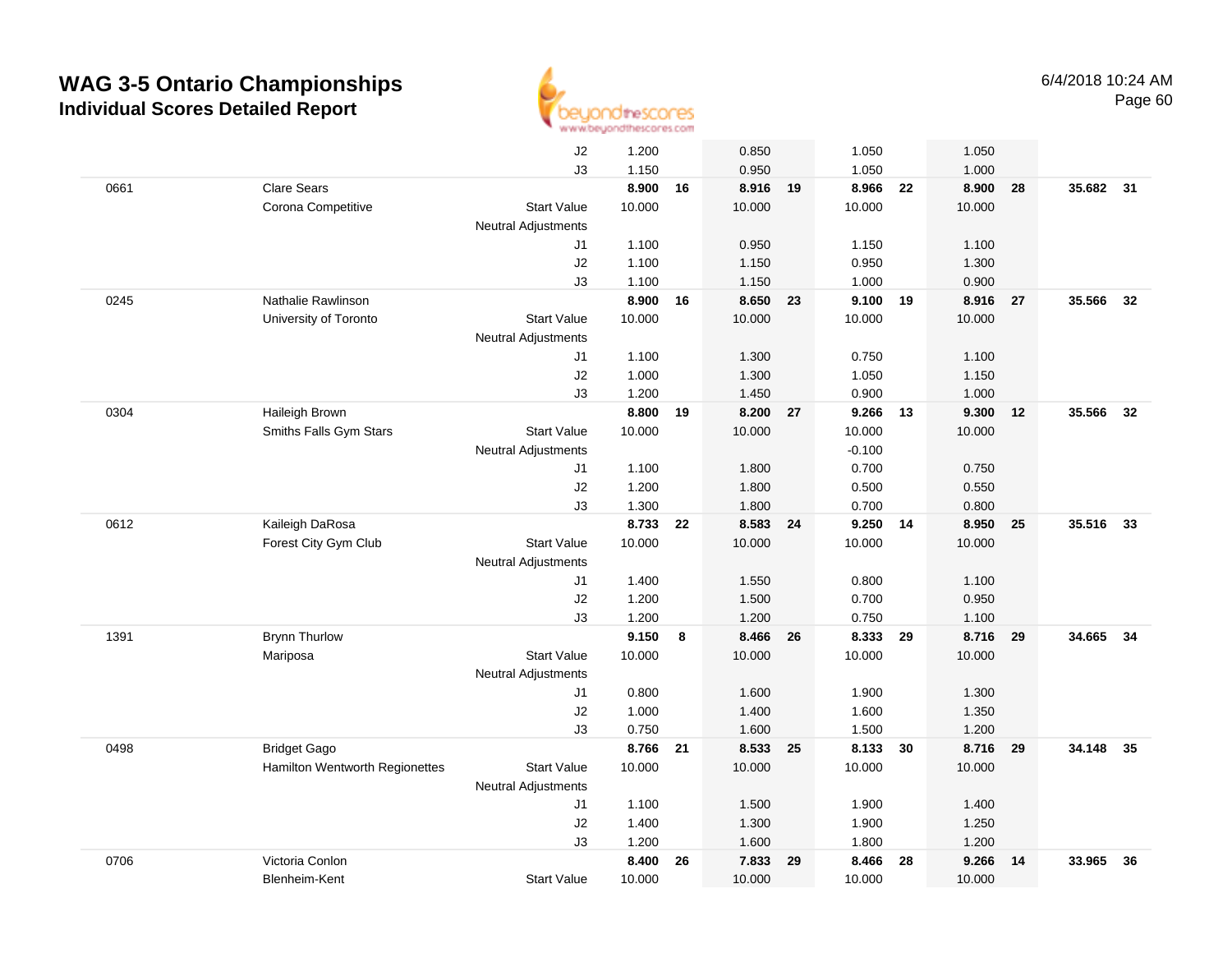

6/4/2018 10:24 AMPage 61

| <b>Neutral Adjustments</b> |       |       |       |       |
|----------------------------|-------|-------|-------|-------|
| J1.                        | 1.700 | 2.200 | 1.550 | 0.700 |
| J2                         | 1.400 | 1.900 | 1.550 | 0.850 |
| JЗ                         | 1.700 | 2.400 | 1.500 | 0.650 |

#### **Gymnastics Ontario Level 4**

**Age 11 C**

| ID   | League ID | <b>Name</b>                             |                            | VT              | #            | <b>UB</b>       | #                       | <b>BB</b>       | #              | <b>FX</b> | #                       | AA     | #                       |
|------|-----------|-----------------------------------------|----------------------------|-----------------|--------------|-----------------|-------------------------|-----------------|----------------|-----------|-------------------------|--------|-------------------------|
| 0634 |           | Sadie Smyth                             |                            | 9.500           | 5            | 9.516           | $\mathbf{3}$            | 9.816           | $\mathbf{1}$   | 9.600     | $\overline{2}$          | 38.432 | $\mathbf{1}$            |
|      |           | East York Gymnastics                    | <b>Start Value</b>         | 10.000          |              | 10.000          |                         | 10.000          |                | 10.000    |                         |        |                         |
|      |           |                                         | <b>Neutral Adjustments</b> |                 |              |                 |                         |                 |                |           |                         |        |                         |
|      |           |                                         | J1                         | 0.500           |              | 0.500           |                         | 0.200           |                | 0.350     |                         |        |                         |
|      |           |                                         | J2                         | 0.500           |              | 0.450           |                         | 0.200           |                | 0.400     |                         |        |                         |
|      |           |                                         | J3                         | 0.500           |              | 0.500           |                         | 0.150           |                | 0.450     |                         |        |                         |
| 0306 |           | Jasmine Simmons                         |                            | 9.550           | $\mathbf{2}$ | 9.100           | 13                      | 9.800           | $\overline{2}$ | 9.733     | $\overline{1}$          | 38.183 | $\overline{2}$          |
|      |           | Scarborough Gym Elites                  | <b>Start Value</b>         | 10.000          |              | 10.000          |                         | 10.000          |                | 10.000    |                         |        |                         |
|      |           |                                         | <b>Neutral Adjustments</b> |                 |              |                 |                         |                 |                |           |                         |        |                         |
|      |           |                                         | J1                         | 0.450           |              | 0.800           |                         | 0.200           |                | 0.200     |                         |        |                         |
|      |           |                                         | J2                         | 0.450           |              | 1.000           |                         | 0.200           |                | 0.300     |                         |        |                         |
|      |           |                                         | J3                         | 0.450           |              | 0.900           |                         | 0.200           |                | 0.300     |                         |        |                         |
| 0394 |           | <b>Brielle Bosak</b>                    | <b>Start Value</b>         | 9.100<br>10.000 | 15           | 9.466<br>10.000 | $\overline{\mathbf{4}}$ | 9.750<br>10.000 | $\mathbf{3}$   | 9.566     | $\overline{\mathbf{3}}$ | 37.882 | $\mathbf{3}$            |
|      |           | Niagara Acro Cats                       | <b>Neutral Adjustments</b> |                 |              |                 |                         |                 |                | 10.000    |                         |        |                         |
|      |           |                                         | J1                         | 0.900           |              | 0.600           |                         | 0.250           |                | 0.450     |                         |        |                         |
|      |           |                                         | J2                         | 0.900           |              | 0.500           |                         | 0.300           |                | 0.500     |                         |        |                         |
|      |           |                                         | J3                         | 0.900           |              | 0.500           |                         | 0.200           |                | 0.350     |                         |        |                         |
| 0335 |           | Lauren Cordeiro                         |                            | 9.516           | 4            | 9.233           | 10                      | 9.483           | 8              | 9.450     | $5\phantom{.0}$         | 37.682 | $\overline{\mathbf{4}}$ |
|      |           | <b>Revolution Gymnastics And Sports</b> | <b>Start Value</b>         | 10.000          |              | 10.000          |                         | 10.000          |                | 10.000    |                         |        |                         |
|      |           | Centre                                  |                            |                 |              |                 |                         |                 |                |           |                         |        |                         |
|      |           |                                         | <b>Neutral Adjustments</b> |                 |              |                 |                         |                 |                |           |                         |        |                         |
|      |           |                                         | J1                         | 0.500           |              | 0.650           |                         | 0.550           |                | 0.600     |                         |        |                         |
|      |           |                                         | J2                         | 0.450           |              | 0.800           |                         | 0.500           |                | 0.600     |                         |        |                         |
|      |           |                                         | J3                         | 0.500           |              | 0.850           |                         | 0.500           |                | 0.450     |                         |        |                         |
| 0322 |           | <b>Addison Pollard</b>                  |                            | 9.533           | $\mathbf{3}$ | 9.300           | $\overline{7}$          | 9.433           | 9              | 9.400     | 6                       | 37.666 | - 5                     |
|      |           | Rose City Gymnastics                    | <b>Start Value</b>         | 10.000          |              | 10.000          |                         | 10.000          |                | 10.000    |                         |        |                         |
|      |           |                                         | <b>Neutral Adjustments</b> |                 |              |                 |                         |                 |                |           |                         |        |                         |
|      |           |                                         | J1                         | 0.500           |              | 0.600           |                         | 0.600           |                | 0.650     |                         |        |                         |
|      |           |                                         | J <sub>2</sub>             | 0.400           |              | 0.750           |                         | 0.500           |                | 0.550     |                         |        |                         |
|      |           |                                         | J3                         | 0.500           |              | 0.750           |                         | 0.600           |                | 0.600     |                         |        |                         |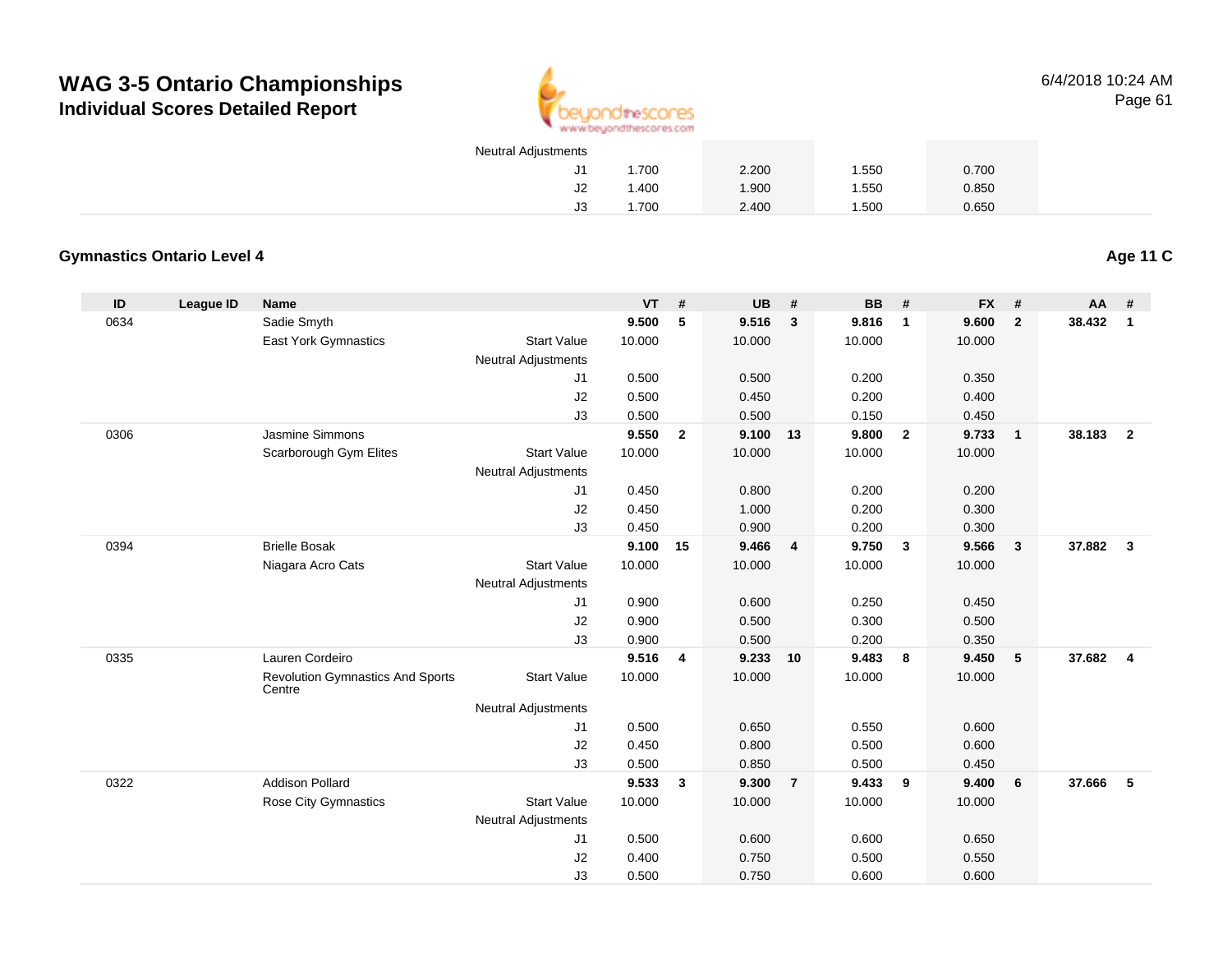

| 0592 | Alyssa Kirton             |                            | 8.933 17       |                | 9.566          | $\overline{1}$ | 9.633          | 5              | 9.350          | 8              | 37.482 6  |                |
|------|---------------------------|----------------------------|----------------|----------------|----------------|----------------|----------------|----------------|----------------|----------------|-----------|----------------|
|      | Gemini Gymnastics         | <b>Start Value</b>         | 10.000         |                | 10.000         |                | 10.000         |                | 10.000         |                |           |                |
|      |                           | <b>Neutral Adjustments</b> |                |                |                |                |                |                |                |                |           |                |
|      |                           | J1                         | 1.000          |                | 0.400          |                | 0.300          |                | 0.500          |                |           |                |
|      |                           | J2                         | 1.000          |                | 0.400          |                | 0.400          |                | 0.700          |                |           |                |
|      |                           | J3                         | 1.200          |                | 0.500          |                | 0.400          |                | 0.750          |                |           |                |
| 0602 | Shelby Hubert             |                            | 9.233 11       |                | 9.316          | 6              | 9.583          | $\overline{7}$ | 9.083          | 14             | 37.215    | $\overline{7}$ |
|      | Galaxy                    | <b>Start Value</b>         | 10.000         |                | 10.000         |                | 10.000         |                | 10.000         |                |           |                |
|      |                           | <b>Neutral Adjustments</b> |                |                |                |                |                |                |                |                |           |                |
|      |                           | J1                         | 0.800          |                | 0.700          |                | 0.400          |                | 0.850          |                |           |                |
|      |                           | J2                         | 0.800          |                | 0.650          |                | 0.450          |                | 0.800          |                |           |                |
|      |                           | J3                         | 0.700          |                | 0.700          |                | 0.400          |                | 1.100          |                |           |                |
| 0272 | Sienna Garfunkel          |                            | 9.266          | 10             | 9.266          | 9              | 8.850          | 30             | 9.533          | $\overline{4}$ | 36.915    | 8              |
|      | Toronto Premier Gym Club  | <b>Start Value</b>         | 10.000         |                | 10.000         |                | 10.000         |                | 10.000         |                |           |                |
|      |                           | <b>Neutral Adjustments</b> |                |                |                |                |                |                |                |                |           |                |
|      |                           | J1                         | 0.700          |                | 0.850          |                | 1.300          |                | 0.400          |                |           |                |
|      |                           | J2                         | 0.900          |                | 0.700          |                | 1.050          |                | 0.400          |                |           |                |
|      |                           | J3                         | 0.600          |                | 0.650          |                | 1.100          |                | 0.600          |                |           |                |
| 0289 | Emma Ortepi               |                            | 9.200          | 13             | 9.266          | 9              | 9.133          | 20             | 9.200          | 11             | 36.799    | 9              |
|      | <b>Synergy Gymnastics</b> | <b>Start Value</b>         | 10.000         |                | 10.000         |                | 10.000         |                | 10.000         |                |           |                |
|      |                           | <b>Neutral Adjustments</b> |                |                |                |                |                |                |                |                |           |                |
|      |                           | J1                         | 0.700          |                | 0.850          |                | 0.950          |                | 0.850          |                |           |                |
|      |                           | J2                         | 0.800          |                | 0.700          |                | 0.800          |                | 0.800          |                |           |                |
|      |                           | J3                         | 0.900          |                | 0.650          |                | 0.850          |                | 0.750          |                |           |                |
| 0428 | Jessica Latimer           |                            | 9.400          | $\overline{7}$ | 9.133          | 12             | 9.416          | 10             | 8.783          | 22             | 36.732    | 10             |
|      | London Gym Academy        | <b>Start Value</b>         | 10.000         |                | 10.000         |                | 10.000         |                | 10.000         |                |           |                |
|      |                           | <b>Neutral Adjustments</b> |                |                |                |                |                |                |                |                |           |                |
|      |                           | J1<br>J2                   | 0.600<br>0.500 |                | 1.000<br>0.850 |                | 0.650          |                | 1.250<br>1.100 |                |           |                |
|      |                           | J3                         | 0.700          |                | 0.750          |                | 0.550<br>0.550 |                | 1.300          |                |           |                |
| 0374 | Alexa Forrest             |                            | 8.766 21       |                | 9.000          | 16             | 9.600          | 6              | 9.333          | 9              | 36.699 11 |                |
|      | <b>Northern Stars</b>     | <b>Start Value</b>         | 10.000         |                | 10.000         |                | 10.000         |                | 10.000         |                |           |                |
|      |                           | <b>Neutral Adjustments</b> |                |                |                |                |                |                |                |                |           |                |
|      |                           | J1                         | 1.300          |                | 0.950          |                | 0.450          |                | 0.550          |                |           |                |
|      |                           | J2                         | 1.200          |                | 0.950          |                | 0.450          |                | 0.650          |                |           |                |
|      |                           | J3                         | 1.200          |                | 1.100          |                | 0.300          |                | 0.800          |                |           |                |
| 0399 | Maiya Dyni                |                            | 9.333          | 9              | 9.016          | 15             | 9.166          | 18             | 9.100          | 13             | 36.615 12 |                |
|      | Muskoka Limberettes       | <b>Start Value</b>         | 10.000         |                | 10.000         |                | 10.000         |                | 10.000         |                |           |                |
|      |                           | <b>Neutral Adjustments</b> |                |                |                |                |                |                |                |                |           |                |
|      |                           | J1                         | 0.700          |                | 1.100          |                | 0.800          |                | 1.000          |                |           |                |
|      |                           |                            |                |                |                |                |                |                |                |                |           |                |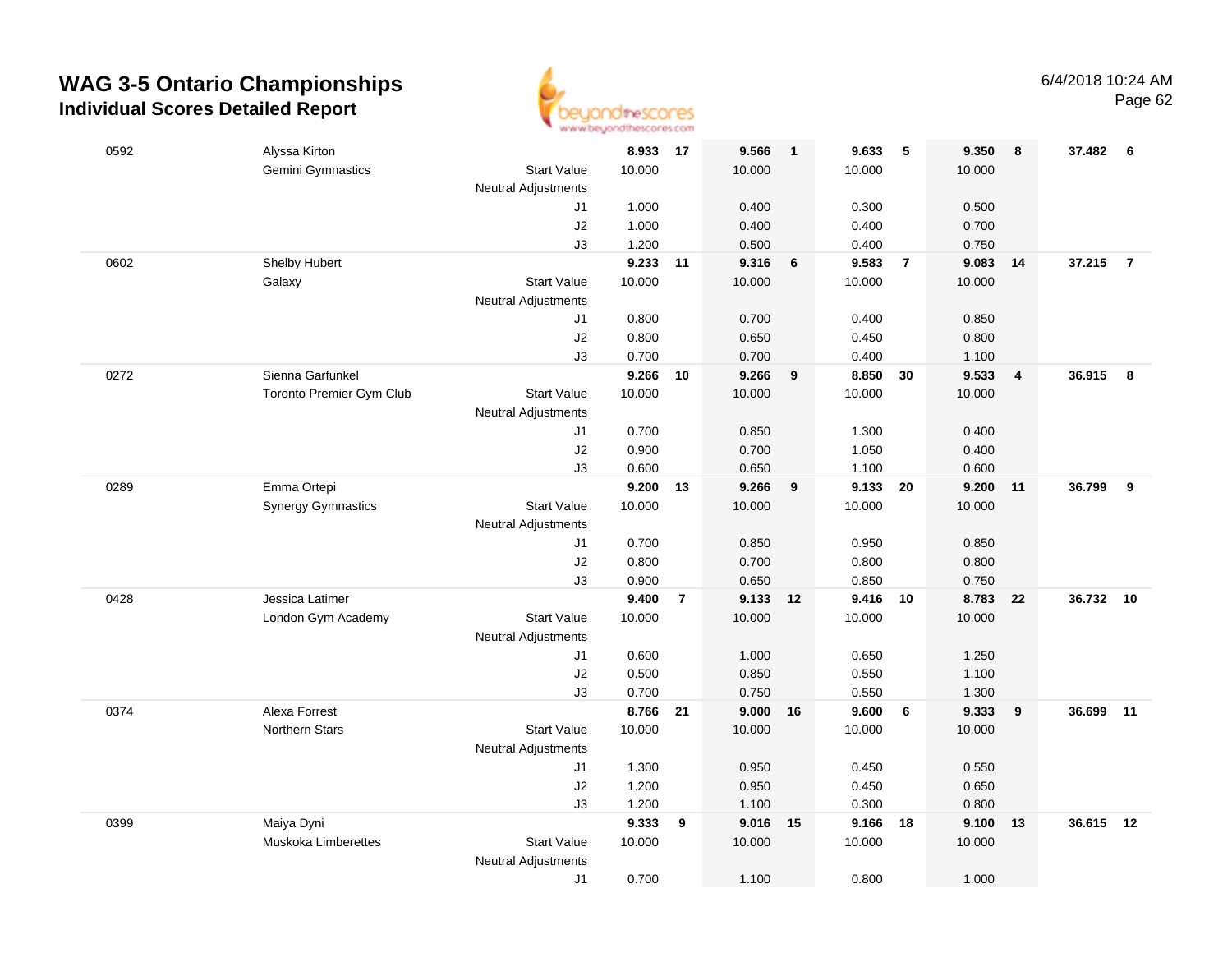

|      |                                    | J2                         | 0.600  |              | 0.900    |    | 0.750    |    | 0.800  |                |           |    |
|------|------------------------------------|----------------------------|--------|--------------|----------|----|----------|----|--------|----------------|-----------|----|
|      |                                    | J3                         | 0.700  |              | 0.950    |    | 0.950    |    | 0.900  |                |           |    |
| 0742 | Daniella Gonsalves                 |                            | 9.600  | $\mathbf{1}$ | 8.966    | 17 | 8.900    | 28 | 9.083  | 14             | 36.549    | 13 |
|      | All Star Sports Centre             | <b>Start Value</b>         | 10.000 |              | 10.000   |    | 10.000   |    | 10.000 |                |           |    |
|      |                                    | <b>Neutral Adjustments</b> |        |              |          |    |          |    |        |                |           |    |
|      |                                    | J1                         | 0.400  |              | 1.100    |    | 1.100    |    | 0.850  |                |           |    |
|      |                                    | J2                         | 0.400  |              | 1.000    |    | 1.200    |    | 0.900  |                |           |    |
|      |                                    | J3                         | 0.400  |              | 1.000    |    | 1.000    |    | 1.000  |                |           |    |
| 0671 | Abigail Asamoah                    |                            | 9.166  | 14           | 9.000    | 16 | 9.400    | 11 | 8.866  | 19             | 36.432 14 |    |
|      | Corona Competitive                 | <b>Start Value</b>         | 10.000 |              | 10.000   |    | 10.000   |    | 10.000 |                |           |    |
|      |                                    | <b>Neutral Adjustments</b> |        |              |          |    |          |    |        |                |           |    |
|      |                                    | J1                         | 0.900  |              | 1.200    |    | 0.650    |    | 1.200  |                |           |    |
|      |                                    | J2                         | 0.800  |              | 0.950    |    | 0.650    |    | 1.000  |                |           |    |
|      |                                    | JЗ                         | 0.800  |              | 0.850    |    | 0.500    |    | 1.200  |                |           |    |
| 0749 | Zariya Smith                       |                            | 8.966  | 16           | 9.100 13 |    | 9.066 24 |    | 9.300  | 10             | 36.432 14 |    |
|      | Ajax Acro's Gym Club               | <b>Start Value</b>         | 10.000 |              | 10.000   |    | 10.000   |    | 10.000 |                |           |    |
|      |                                    | <b>Neutral Adjustments</b> |        |              |          |    |          |    |        |                |           |    |
|      |                                    | J1                         | 1.200  |              | 1.000    |    | 1.050    |    | 0.600  |                |           |    |
|      |                                    | J2                         | 0.900  |              | 0.800    |    | 0.850    |    | 0.800  |                |           |    |
|      |                                    | J3                         | 1.000  |              | 0.900    |    | 0.900    |    | 0.700  |                |           |    |
| 0277 | Xenia Markham                      |                            | 8.800  | 19           | 9.283    | 8  | 9.333    | 13 | 8.983  | 16             | 36.399    | 15 |
|      | TGI                                | <b>Start Value</b>         | 10.000 |              | 10.000   |    | 10.000   |    | 10.000 |                |           |    |
|      |                                    | <b>Neutral Adjustments</b> |        |              |          |    |          |    |        |                |           |    |
|      |                                    | J1                         | 1.300  |              | 0.800    |    | 0.800    |    | 1.150  |                |           |    |
|      |                                    | J2                         | 1.000  |              | 0.700    |    | 0.600    |    | 0.900  |                |           |    |
|      |                                    | J3                         | 1.300  |              | 0.650    |    | 0.600    |    | 1.000  |                |           |    |
| 0363 | Amelie Rickers                     |                            | 8.750  | 22           | 9.233    | 10 | 9.150    | 19 | 9.150  | 12             | 36.283    | 16 |
|      | Olympia Gymnastics                 | <b>Start Value</b>         | 10.000 |              | 10.000   |    | 10.000   |    | 10.000 |                |           |    |
|      |                                    | <b>Neutral Adjustments</b> |        |              |          |    | $-0.100$ |    |        |                |           |    |
|      |                                    | J1                         | 1.350  |              | 0.900    |    | 0.700    |    | 0.750  |                |           |    |
|      |                                    | J2                         | 1.200  |              | 0.700    |    | 0.750    |    | 0.800  |                |           |    |
|      |                                    | J3                         | 1.200  |              | 0.700    |    | 0.800    |    | 1.000  |                |           |    |
| 0311 | Alexa Mulcahy                      |                            | 8.866  | 18           | 8.816 20 |    | 9.166 18 |    | 9.366  | $\overline{7}$ | 36.214 17 |    |
|      | <b>Shenderey Gymnastics Centre</b> | <b>Start Value</b>         | 10.000 |              | 10.000   |    | 10.000   |    | 10.000 |                |           |    |
|      |                                    | <b>Neutral Adjustments</b> |        |              |          |    |          |    |        |                |           |    |
|      |                                    | J1                         | 1.200  |              | 1.300    |    | 0.850    |    | 0.550  |                |           |    |
|      |                                    | J2                         | 1.200  |              | 1.100    |    | 0.900    |    | 0.650  |                |           |    |
|      |                                    | J3                         | 1.000  |              | 1.150    |    | 0.750    |    | 0.700  |                |           |    |
| 0556 | Jaelyn Clifford                    |                            | 9.350  | 8            | 9.316    | 6  | 9.300    | 15 | 8.100  | 30             | 36.066    | 18 |
|      | <b>GW Elites</b>                   | <b>Start Value</b>         | 10.000 |              | 10.000   |    | 10.000   |    | 10.000 |                |           |    |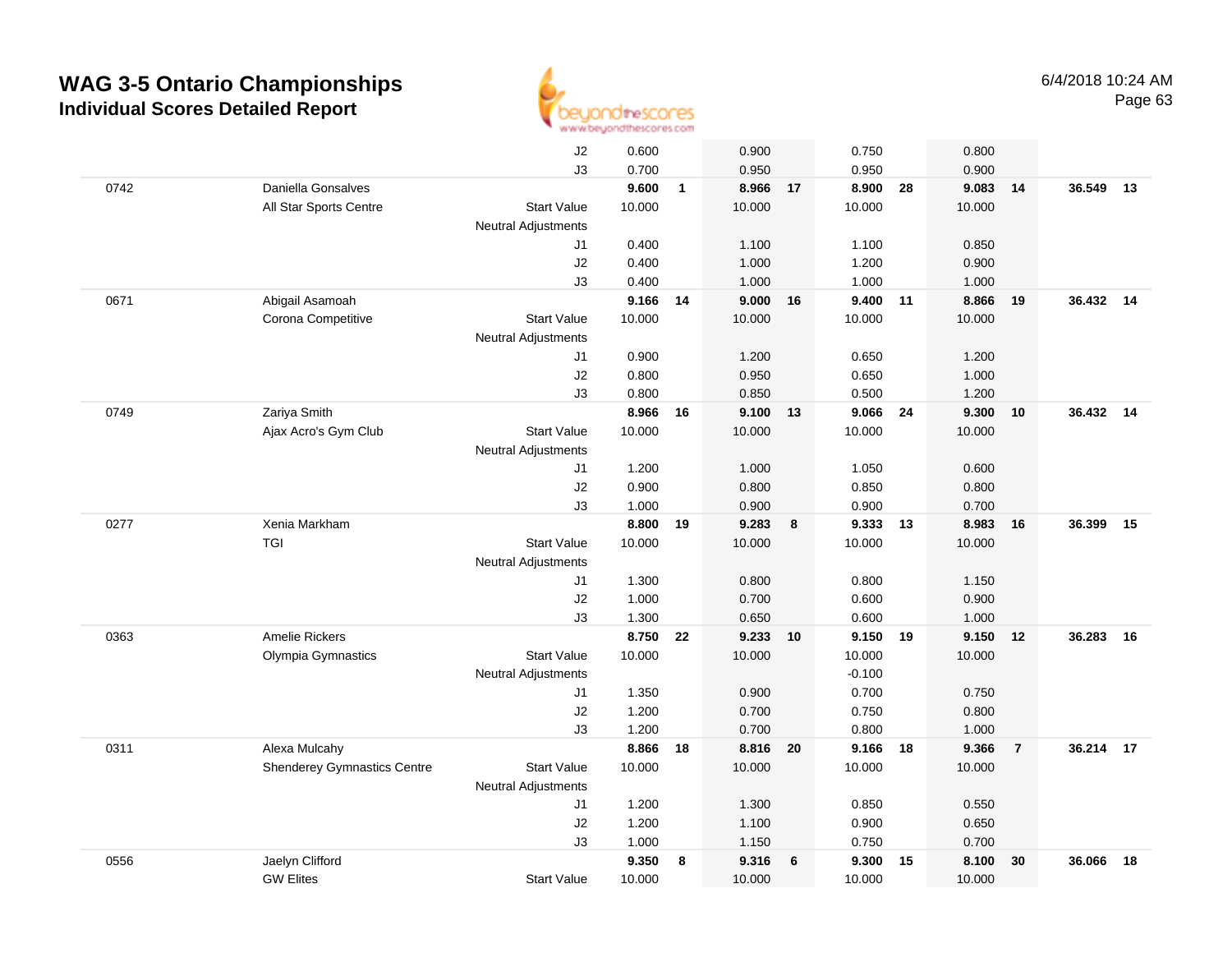

|      |                                 | <b>Neutral Adjustments</b> |          |    |          |                |          |                |          |    |           |  |
|------|---------------------------------|----------------------------|----------|----|----------|----------------|----------|----------------|----------|----|-----------|--|
|      |                                 | J1                         | 0.650    |    | 0.700    |                | 0.650    |                | 2.100    |    |           |  |
|      |                                 | J2                         | 0.500    |    | 0.650    |                | 0.650    |                | 1.800    |    |           |  |
|      |                                 | J3                         | 0.800    |    | 0.700    |                | 0.800    |                | 1.800    |    |           |  |
| 0349 | <b>Millie Drew</b>              |                            | 8.633    | 24 | 8.616 25 |                | 9.666    | $\overline{4}$ | 9.050    | 15 | 35.965 19 |  |
|      | <b>Ottawa Gymnastics Centre</b> | <b>Start Value</b>         | 10.000   |    | 10.000   |                | 10.000   |                | 10.000   |    |           |  |
|      |                                 | Neutral Adjustments        |          |    |          |                |          |                |          |    |           |  |
|      |                                 | J1                         | 1.300    |    | 1.500    |                | 0.350    |                | 0.800    |    |           |  |
|      |                                 | J2                         | 1.300    |    | 1.350    |                | 0.350    |                | 1.000    |    |           |  |
|      |                                 | J3                         | 1.500    |    | 1.300    |                | 0.300    |                | 1.050    |    |           |  |
| 0724 | Camryn Cheng                    |                            | 8.700    | 23 | 9.016 15 |                | 9.066 24 |                | 9.150 12 |    | 35.932 20 |  |
|      | <b>ASF</b>                      | <b>Start Value</b>         | 10.000   |    | 10.000   |                | 10.000   |                | 10.000   |    |           |  |
|      |                                 | <b>Neutral Adjustments</b> |          |    |          |                |          |                |          |    |           |  |
|      |                                 | J1                         | 1.250    |    | 1.000    |                | 1.100    |                | 0.850    |    |           |  |
|      |                                 | J2                         | 1.350    |    | 1.000    |                | 0.800    |                | 0.800    |    |           |  |
|      |                                 | J3                         |          |    | 0.950    |                | 0.900    |                | 0.900    |    |           |  |
| 0422 | Claire Allen                    |                            | 9.266    | 10 | 9.216 11 |                | 9.083 23 |                | 8.366    | 28 | 35.931 21 |  |
|      | Loyalist Gymnastics Club        | <b>Start Value</b>         | 10.000   |    | 10.000   |                | 10.000   |                | 10.000   |    |           |  |
|      |                                 | <b>Neutral Adjustments</b> |          |    |          |                |          |                |          |    |           |  |
|      |                                 | J1                         | 0.700    |    | 0.750    |                | 1.100    |                | 1.750    |    |           |  |
|      |                                 | J2                         | 0.800    |    | 0.750    |                | 0.750    |                | 1.550    |    |           |  |
|      |                                 | J3                         | 0.700    |    | 0.850    |                | 0.900    |                | 1.600    |    |           |  |
| 0318 | Yael Breido                     |                            | 8.283    | 31 | 9.033    | 14             | 9.166    | 18             | 9.400    | 6  | 35.882 22 |  |
|      | Richmond Hill Gymnastics Club   | <b>Start Value</b>         | 10.000   |    | 10.000   |                | 10.000   |                | 10.000   |    |           |  |
|      |                                 | <b>Neutral Adjustments</b> |          |    |          |                |          |                |          |    |           |  |
|      |                                 | J1                         | 1.800    |    | 1.050    |                | 0.900    |                | 0.550    |    |           |  |
|      |                                 | J2                         | 1.700    |    | 0.850    |                | 0.800    |                | 0.600    |    |           |  |
|      |                                 | J3                         | 1.650    |    | 1.000    |                | 0.800    |                | 0.650    |    |           |  |
| 0341 | Lilyann Doner                   |                            | 8.550    | 25 | 9.550    | $\overline{2}$ | 9.116 21 |                | 8.616 24 |    | 35.832 23 |  |
|      | <b>Pulsars Gymnastics Club</b>  | <b>Start Value</b>         | 10.000   |    | 10.000   |                | 10.000   |                | 10.000   |    |           |  |
|      |                                 | <b>Neutral Adjustments</b> |          |    |          |                | $-0.100$ |                |          |    |           |  |
|      |                                 | J1                         | 1.300    |    | 0.400    |                | 0.750    |                | 1.350    |    |           |  |
|      |                                 | J2                         | 1.500    |    | 0.450    |                | 0.700    |                | 1.400    |    |           |  |
|      |                                 | J3                         | 1.550    |    | 0.500    |                | 0.900    |                | 1.400    |    |           |  |
| 0589 | Claire Belnap                   |                            | 9.216 12 |    | 8.916 18 |                | 9.133    | 20             | 8.483    | 25 | 35.748 24 |  |
|      | <b>Gemini Gymnastics</b>        | <b>Start Value</b>         | 10.000   |    | 10.000   |                | 10.000   |                | 10.000   |    |           |  |
|      |                                 | Neutral Adjustments        |          |    |          |                |          |                |          |    |           |  |
|      |                                 | J1                         | 0.850    |    | 1.200    |                | 0.900    |                | 1.550    |    |           |  |
|      |                                 | J2                         | 0.700    |    | 1.050    |                | 0.700    |                | 1.400    |    |           |  |
|      |                                 | J3                         | 0.800    |    | 1.000    |                | 1.000    |                | 1.600    |    |           |  |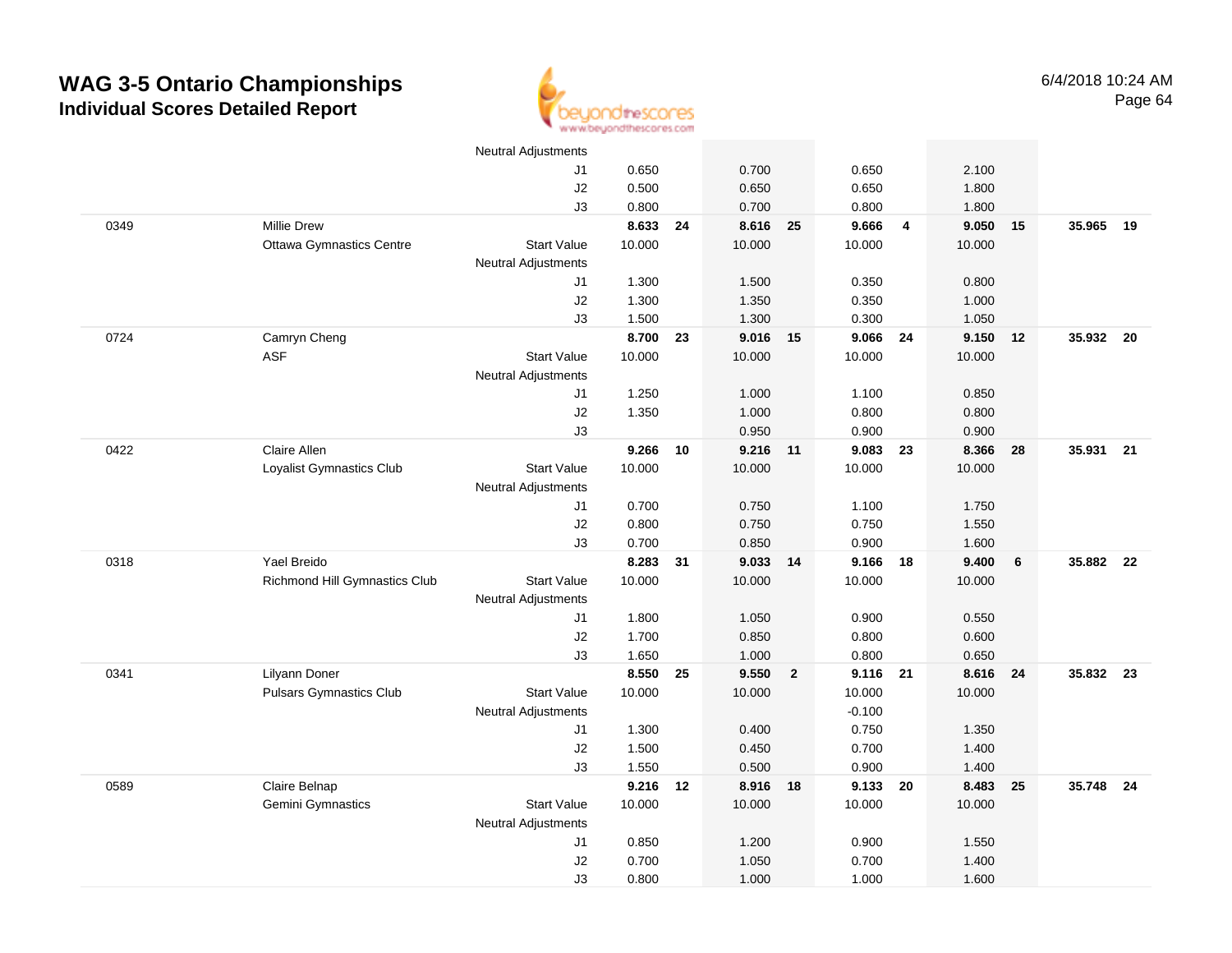

| 0278 | Maddie Plantinga               |                            | 8.033  | 32 | 9.100    | 13   | 9.383 12 |    | 9.150  | 12 | 35.666    | - 25 |
|------|--------------------------------|----------------------------|--------|----|----------|------|----------|----|--------|----|-----------|------|
|      | <b>TGI</b>                     | <b>Start Value</b>         | 10.000 |    | 10.000   |      | 10.000   |    | 10.000 |    |           |      |
|      |                                | <b>Neutral Adjustments</b> |        |    |          |      |          |    |        |    |           |      |
|      |                                | J1                         | 2.100  |    | 0.800    |      | 0.600    |    | 0.900  |    |           |      |
|      |                                | J2                         | 2.000  |    | 1.050    |      | 0.650    |    | 0.900  |    |           |      |
|      |                                | J3                         | 1.800  |    | 0.850    |      | 0.600    |    | 0.750  |    |           |      |
| 0330 | Jazmin Zeiger                  |                            | 8.400  | 29 | 8.966    | 17   | 9.383 12 |    | 8.816  | 21 | 35.565    | - 26 |
|      | <b>Pulsars Gymnastics Club</b> | <b>Start Value</b>         | 10.000 |    | 10.000   |      | 10.000   |    | 10.000 |    |           |      |
|      |                                | <b>Neutral Adjustments</b> |        |    |          |      |          |    |        |    |           |      |
|      |                                | J1                         | 1.600  |    | 1.100    |      | 0.700    |    | 1.200  |    |           |      |
|      |                                | J2                         | 1.500  |    | 1.100    |      | 0.650    |    | 1.100  |    |           |      |
|      |                                | J3                         | 1.700  |    | 0.900    |      | 0.500    |    | 1.250  |    |           |      |
| 0231 | Abby Stevens                   |                            | 7.983  | 33 | 8.883    | - 19 | 9.216    | 17 | 9.350  | 8  | 35.432 27 |      |
|      | <b>Whitby Gymnastics</b>       | <b>Start Value</b>         | 10.000 |    | 10.000   |      | 10.000   |    | 10.000 |    |           |      |
|      |                                | Neutral Adjustments        |        |    |          |      |          |    |        |    |           |      |
|      |                                | J1                         | 2.000  |    | 1.200    |      | 0.750    |    | 0.700  |    |           |      |
|      |                                | J2                         | 2.100  |    | 1.050    |      | 0.800    |    | 0.600  |    |           |      |
|      |                                | J3                         | 1.950  |    | 1.100    |      | 0.800    |    | 0.650  |    |           |      |
| 0726 | Makayla Sirelpuu               |                            | 9.466  | 6  | 8.683    | 22   | 8.866    | 29 | 8.350  | 29 | 35.365 28 |      |
|      | Alliston Gymnastics Club       | <b>Start Value</b>         | 10.000 |    | 10.000   |      | 10.000   |    | 10.000 |    |           |      |
|      |                                | <b>Neutral Adjustments</b> |        |    |          |      |          |    |        |    |           |      |
|      |                                | J1                         | 0.600  |    | 1.350    |      | 1.300    |    | 1.550  |    |           |      |
|      |                                | J2                         | 0.500  |    | 1.400    |      | 1.100    |    | 1.650  |    |           |      |
|      |                                | J3                         | 0.500  |    | 1.200    |      | 1.000    |    | 1.750  |    |           |      |
| 1385 | Julia Stefanov                 |                            | 8.300  | 30 | 8.650    | 24   | 9.300    | 15 | 9.083  | 14 | 35.333    | 29   |
|      | <b>Milton Springers</b>        | Start Value                | 10.000 |    | 10.000   |      | 10.000   |    | 10.000 |    |           |      |
|      |                                | <b>Neutral Adjustments</b> |        |    |          |      |          |    |        |    |           |      |
|      |                                | J1                         | 1.650  |    | 1.350    |      | 0.800    |    | 0.850  |    |           |      |
|      |                                | J2                         | 1.700  |    | 1.500    |      | 0.600    |    | 0.900  |    |           |      |
|      |                                | J3                         | 1.750  |    | 1.200    |      | 0.700    |    | 1.000  |    |           |      |
| 0470 | Nicola Haxton                  |                            | 8.783  | 20 | 8.416 27 |      | 9.083 23 |    | 8.900  | 18 | 35.182 30 |      |
|      | Kawartha Gymnastics            | <b>Start Value</b>         | 10.000 |    | 10.000   |      | 10.000   |    | 10.000 |    |           |      |
|      |                                | <b>Neutral Adjustments</b> |        |    |          |      |          |    |        |    |           |      |
|      |                                | J1                         | 1.250  |    | 1.650    |      | 1.150    |    | 1.100  |    |           |      |
|      |                                | J2                         | 1.200  |    | 1.650    |      | 0.800    |    | 1.050  |    |           |      |
|      |                                | J3                         | 1.200  |    | 1.450    |      | 0.800    |    | 1.150  |    |           |      |
| 0230 | <b>Brynn Scarlett</b>          |                            | 7.916  | 35 | 9.283    | 8    | 9.050    | 25 | 8.833  | 20 | 35.082 31 |      |
|      | <b>Whitby Gymnastics</b>       | Start Value                | 10.000 |    | 10.000   |      | 10.000   |    | 10.000 |    |           |      |
|      |                                | <b>Neutral Adjustments</b> |        |    |          |      | $-0.100$ |    |        |    |           |      |
|      |                                | J1                         | 2.250  |    | 0.800    |      | 0.950    |    | 1.200  |    |           |      |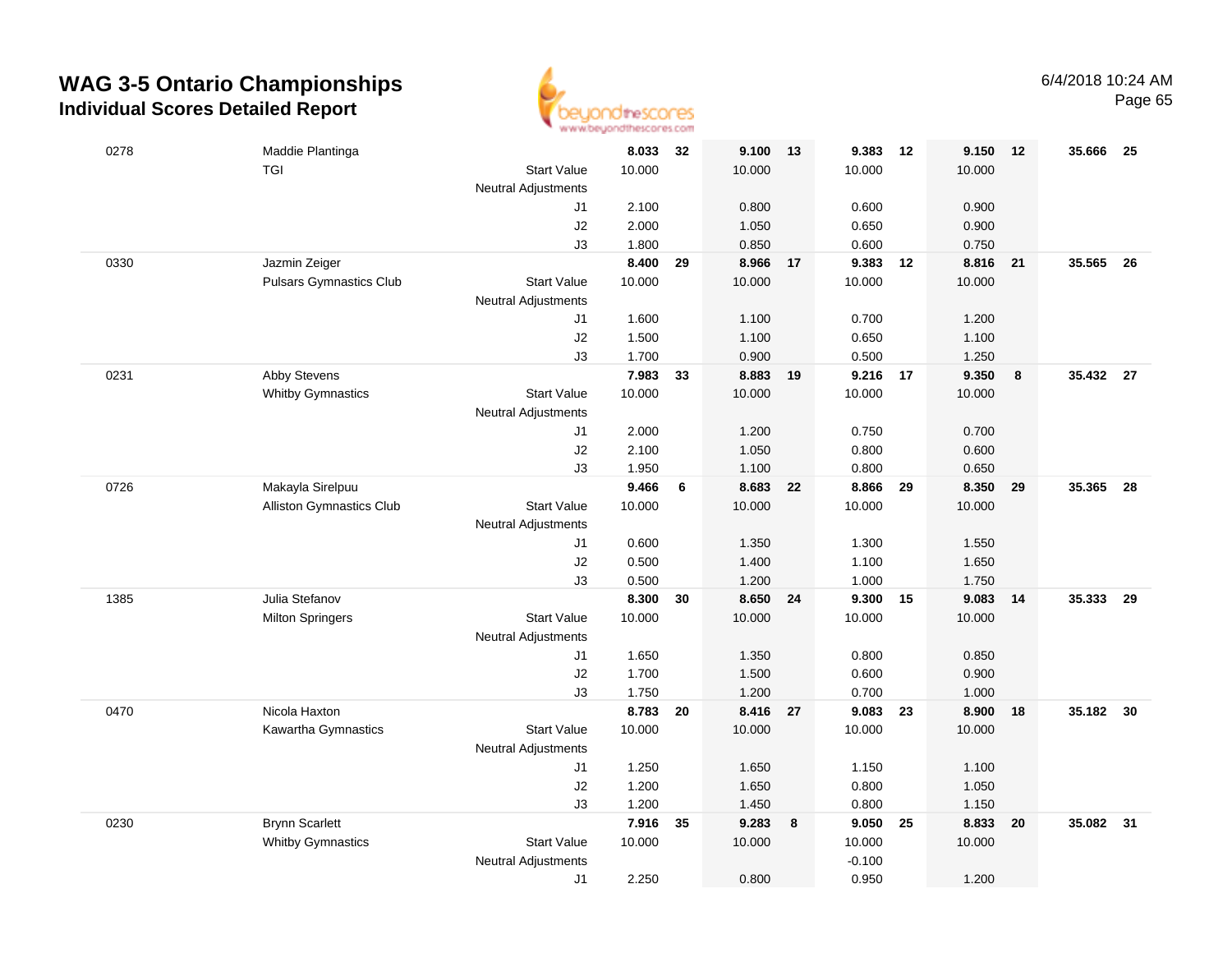

|      |                                     | J2                         | 2.100  |    | 0.650    |    | 0.750    |    | 1.100  |    |           |    |
|------|-------------------------------------|----------------------------|--------|----|----------|----|----------|----|--------|----|-----------|----|
|      |                                     | J3                         | 1.900  |    | 0.700    |    | 0.850    |    | 1.200  |    |           |    |
| 1427 | Frankie Taran                       |                            | 8.433  | 28 | 8.716 21 |    | 9.100 22 |    | 8.450  | 26 | 34.699    | 32 |
|      | London Beje Gymnastics              | <b>Start Value</b>         | 10.000 |    | 10.000   |    | 10.000   |    | 10.000 |    |           |    |
|      |                                     | <b>Neutral Adjustments</b> |        |    |          |    |          |    |        |    |           |    |
|      |                                     | J1                         | 1.500  |    | 1.250    |    | 0.700    |    | 1.550  |    |           |    |
|      |                                     | J2                         | 1.400  |    | 1.200    |    | 0.900    |    | 1.400  |    |           |    |
|      |                                     | JЗ                         | 1.800  |    | 1.400    |    | 1.100    |    | 1.700  |    |           |    |
| 0649 | Emma Molinski                       |                            | 8.500  | 27 | 8.666    | 23 | 8.916 27 |    | 8.483  | 25 | 34.565    | 33 |
|      | Dancemakers Gymnastics              | <b>Start Value</b>         | 10.000 |    | 10.000   |    | 10.000   |    | 10.000 |    |           |    |
|      |                                     | <b>Neutral Adjustments</b> |        |    |          |    |          |    |        |    |           |    |
|      |                                     | J1                         | 1.550  |    | 1.500    |    | 1.200    |    | 1.550  |    |           |    |
|      |                                     | J2                         | 1.550  |    | 1.300    |    | 0.950    |    | 1.400  |    |           |    |
|      |                                     | J3                         | 1.400  |    | 1.200    |    | 1.100    |    | 1.600  |    |           |    |
| 0699 | Alexandra Mancuso                   |                            | 7.966  | 34 | 8.383    | 28 | 9.316 14 |    | 8.833  | 20 | 34.498 34 |    |
|      | <b>Brantford Gymnastics Academy</b> | <b>Start Value</b>         | 10.000 |    | 10.000   |    | 10.000   |    | 10.000 |    |           |    |
|      |                                     | <b>Neutral Adjustments</b> |        |    |          |    |          |    |        |    |           |    |
|      |                                     | J1                         | 2.100  |    | 1.800    |    | 0.850    |    | 1.000  |    |           |    |
|      |                                     | J2                         | 1.800  |    | 1.650    |    | 0.600    |    | 1.200  |    |           |    |
|      |                                     | J3                         | 2.200  |    | 1.400    |    | 0.600    |    | 1.300  |    |           |    |
| 0700 | Anne Ramirez                        |                            | 8.516  | 26 | 9.333    | 5  | 8.833    | 31 | 7.766  | 31 | 34.448    | 35 |
|      | <b>Brockville</b>                   | <b>Start Value</b>         | 10.000 |    | 10.000   |    | 10.000   |    | 10.000 |    |           |    |
|      |                                     | <b>Neutral Adjustments</b> |        |    |          |    |          |    |        |    |           |    |
|      |                                     | J1                         | 1.500  |    | 0.700    |    | 1.200    |    | 2.400  |    |           |    |
|      |                                     | J2                         | 1.400  |    | 0.650    |    | 1.100    |    | 2.100  |    |           |    |
|      |                                     | JЗ                         | 1.550  |    | 0.650    |    | 1.200    |    | 2.200  |    |           |    |
| 0312 | Julia Heika                         |                            | 8.433  | 28 | 8.533    | 26 | 8.983    | 26 | 8.383  | 27 | 34.332 36 |    |
|      | Sault Ste Marie Gymnastics Club     | <b>Start Value</b>         | 10.000 |    | 10.000   |    | 10.000   |    | 10.000 |    |           |    |
|      |                                     | <b>Neutral Adjustments</b> |        |    |          |    |          |    |        |    |           |    |
|      |                                     | J1                         | 1.700  |    | 1.650    |    | 1.150    |    | 1.800  |    |           |    |
|      |                                     | J2                         | 1.500  |    | 1.450    |    | 0.900    |    | 1.450  |    |           |    |
|      |                                     | J3                         | 1.500  |    | 1.300    |    | 1.000    |    | 1.600  |    |           |    |
| 0674 | Genevieve Bertrand-Nadon            |                            | 7.833  | 36 | 8.200    | 29 | 9.250 16 |    | 8.966  | 17 | 34.249 37 |    |
|      | <b>Club Les Sittelles</b>           | <b>Start Value</b>         | 10.000 |    | 10.000   |    | 10.000   |    | 10.000 |    |           |    |
|      |                                     | <b>Neutral Adjustments</b> |        |    |          |    |          |    |        |    |           |    |
|      |                                     | J1                         | 2.000  |    | 1.900    |    | 0.750    |    | 0.950  |    |           |    |
|      |                                     | J2                         | 2.300  |    | 1.800    |    | 0.850    |    | 1.100  |    |           |    |
|      |                                     | J3                         | 2.200  |    | 1.700    |    | 0.650    |    | 1.050  |    |           |    |
| 1428 | Rhiannon Wolf-Hambsch               |                            | 8.500  | 27 | 7.733    | 30 | 9.066    | 24 | 8.683  | 23 | 33.982    | 38 |
|      | Mariposa                            | <b>Start Value</b>         | 10.000 |    | 10.000   |    | 10.000   |    | 10.000 |    |           |    |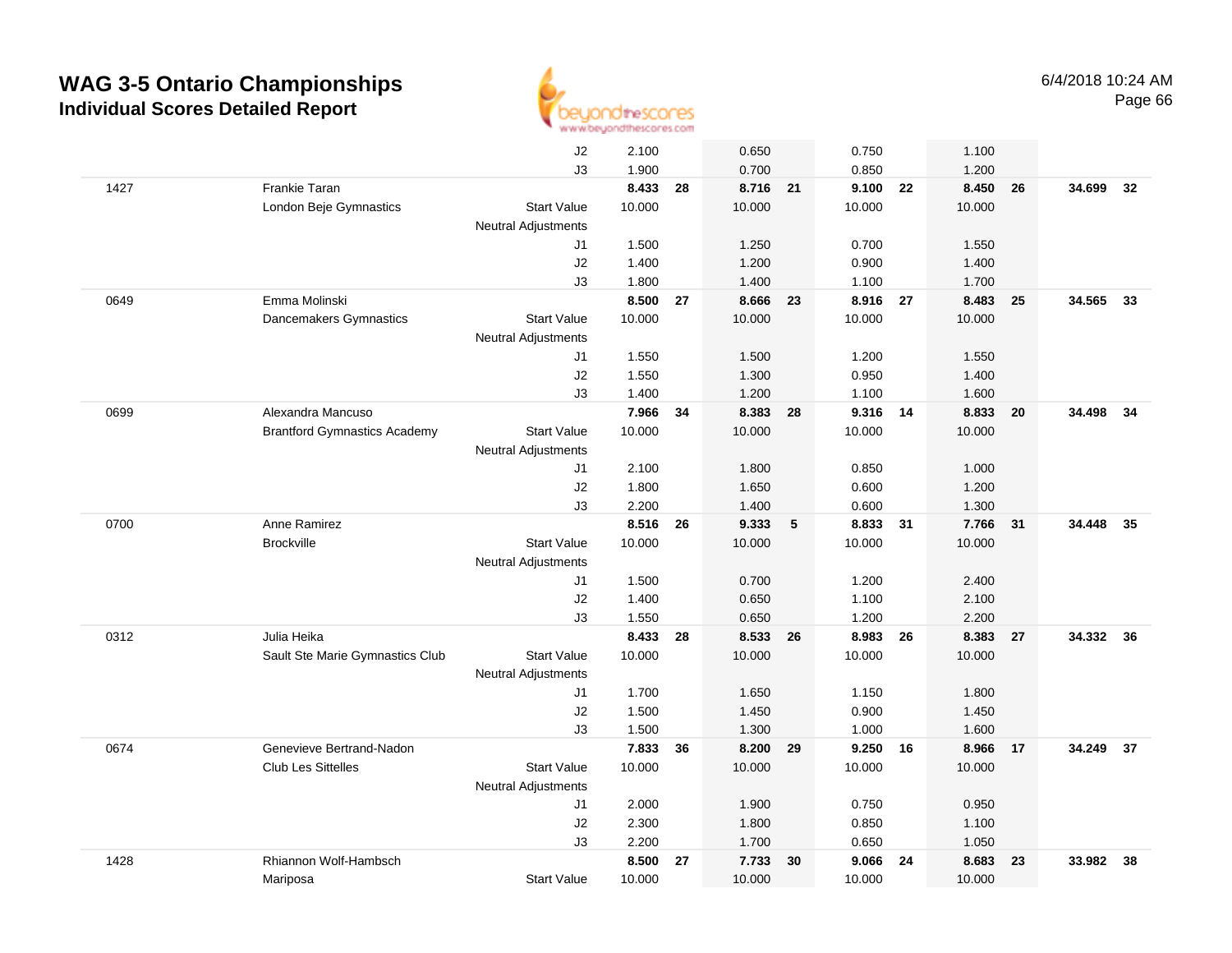

6/4/2018 10:24 AMPage 67

| <b>Neutral Adjustments</b> |       |       |       |       |
|----------------------------|-------|-------|-------|-------|
| J1.                        | 1.600 | 2.200 | 0.900 | 1.350 |
| J2                         | 1.500 | 2.300 | 0.900 | 1.300 |
| JЗ                         | 1.400 | 2.300 | 1.000 | 1.300 |

#### **Gymnastics Ontario Level 4**

**Age 10 A**

| ID   | League ID | <b>Name</b>                     |                            | <b>VT</b> | #              | <b>UB</b> | #              | <b>BB</b> | #                       | <b>FX</b> | #              | AA     | #                |
|------|-----------|---------------------------------|----------------------------|-----------|----------------|-----------|----------------|-----------|-------------------------|-----------|----------------|--------|------------------|
| 0263 |           | Mila Simpatico                  |                            | 9.300     | $\overline{4}$ | 9.733     | 5              | 9.383     | 6                       | 9.633     | $\mathbf{3}$   | 38.049 | $\mathbf{1}$     |
|      |           | <b>Tristar Gymnastics Club</b>  | <b>Start Value</b>         | 10.000    |                | 10.000    |                | 10.000    |                         | 10.000    |                |        |                  |
|      |           |                                 | <b>Neutral Adjustments</b> |           |                |           |                |           |                         |           |                |        |                  |
|      |           |                                 | J1                         | 0.800     |                | 0.300     |                | 0.550     |                         | 0.400     |                |        |                  |
|      |           |                                 | J2                         | 0.700     |                | 0.200     |                | 0.600     |                         | 0.300     |                |        |                  |
|      |           |                                 | J3                         | 0.600     |                | 0.300     |                | 0.700     |                         | 0.400     |                |        |                  |
| 0754 |           | <b>Alexis Huneault</b>          |                            | 9.400     | $\mathbf{1}$   | 9.550     | 12             | 9.266     | 9                       | 9.750     | $\overline{1}$ | 37,966 | $\overline{2}$   |
|      |           | Aereo Gymnastics Club           | <b>Start Value</b>         | 10.000    |                | 10.000    |                | 10.000    |                         | 10.000    |                |        |                  |
|      |           |                                 | <b>Neutral Adjustments</b> |           |                |           |                |           |                         |           |                |        |                  |
|      |           |                                 | J1                         | 0.550     |                | 0.500     |                | 0.850     |                         | 0.250     |                |        |                  |
|      |           |                                 | J2                         | 0.600     |                | 0.450     |                | 0.650     |                         | 0.300     |                |        |                  |
|      |           |                                 | J3                         | 0.650     |                | 0.400     |                | 0.700     |                         | 0.200     |                |        |                  |
| 0736 |           | Emma Orr                        |                            | 9.133     | 10             | 9.800     | $\overline{2}$ | 9.433     | $\overline{\mathbf{3}}$ | 9.483     | 6              | 37.849 | 3                |
|      |           | <b>Alliston Gymnastics Club</b> | <b>Start Value</b>         | 10.000    |                | 10.000    |                | 10.000    |                         | 10.000    |                |        |                  |
|      |           |                                 | <b>Neutral Adjustments</b> |           |                |           |                |           |                         |           |                |        |                  |
|      |           |                                 | J1                         | 0.900     |                | 0.200     |                | 0.600     |                         | 0.650     |                |        |                  |
|      |           |                                 | J2                         | 0.850     |                | 0.150     |                | 0.550     |                         | 0.500     |                |        |                  |
|      |           |                                 | J3                         | 0.850     |                | 0.250     |                | 0.550     |                         | 0.400     |                |        |                  |
| 0538 |           | Caitlin Rocca                   |                            | 9.400     | $\mathbf{1}$   | 9.750     | $\overline{4}$ | 9.283     | 8                       | 9.300     | 14             | 37.733 | $\boldsymbol{4}$ |
|      |           | <b>Gymnastics Energy</b>        | <b>Start Value</b>         | 10.000    |                | 10.000    |                | 10.000    |                         | 10.000    |                |        |                  |
|      |           |                                 | <b>Neutral Adjustments</b> |           |                |           |                |           |                         |           |                |        |                  |
|      |           |                                 | J <sub>1</sub>             | 0.700     |                | 0.300     |                | 0.650     |                         | 0.700     |                |        |                  |
|      |           |                                 | J2                         | 0.600     |                | 0.200     |                | 0.650     |                         | 0.850     |                |        |                  |
|      |           |                                 | J3                         | 0.500     |                | 0.250     |                | 0.850     |                         | 0.550     |                |        |                  |
| 0481 |           | Chelsey Pongo                   |                            | 9.366     | $\overline{2}$ | 9.566     | 11             | 9.400     | 5                       | 9.383     | 11             | 37.715 | 5                |
|      |           | Infinity Gymnastics Centre      | <b>Start Value</b>         | 10.000    |                | 10.000    |                | 10.000    |                         | 10.000    |                |        |                  |
|      |           |                                 | <b>Neutral Adjustments</b> |           |                |           |                |           |                         |           |                |        |                  |
|      |           |                                 | J1                         | 0.600     |                | 0.500     |                | 0.550     |                         | 0.600     |                |        |                  |
|      |           |                                 | J2                         | 0.700     |                | 0.350     |                | 0.600     |                         | 0.650     |                |        |                  |
|      |           |                                 | J3                         | 0.600     |                | 0.450     |                | 0.650     |                         | 0.600     |                |        |                  |
| 0216 |           | <b>Malaiah Davis</b>            |                            | 9.233     | 6              | 9.183 22  |                | 9.533     | $\mathbf{1}$            | 9.550     | 4              | 37.499 | 6                |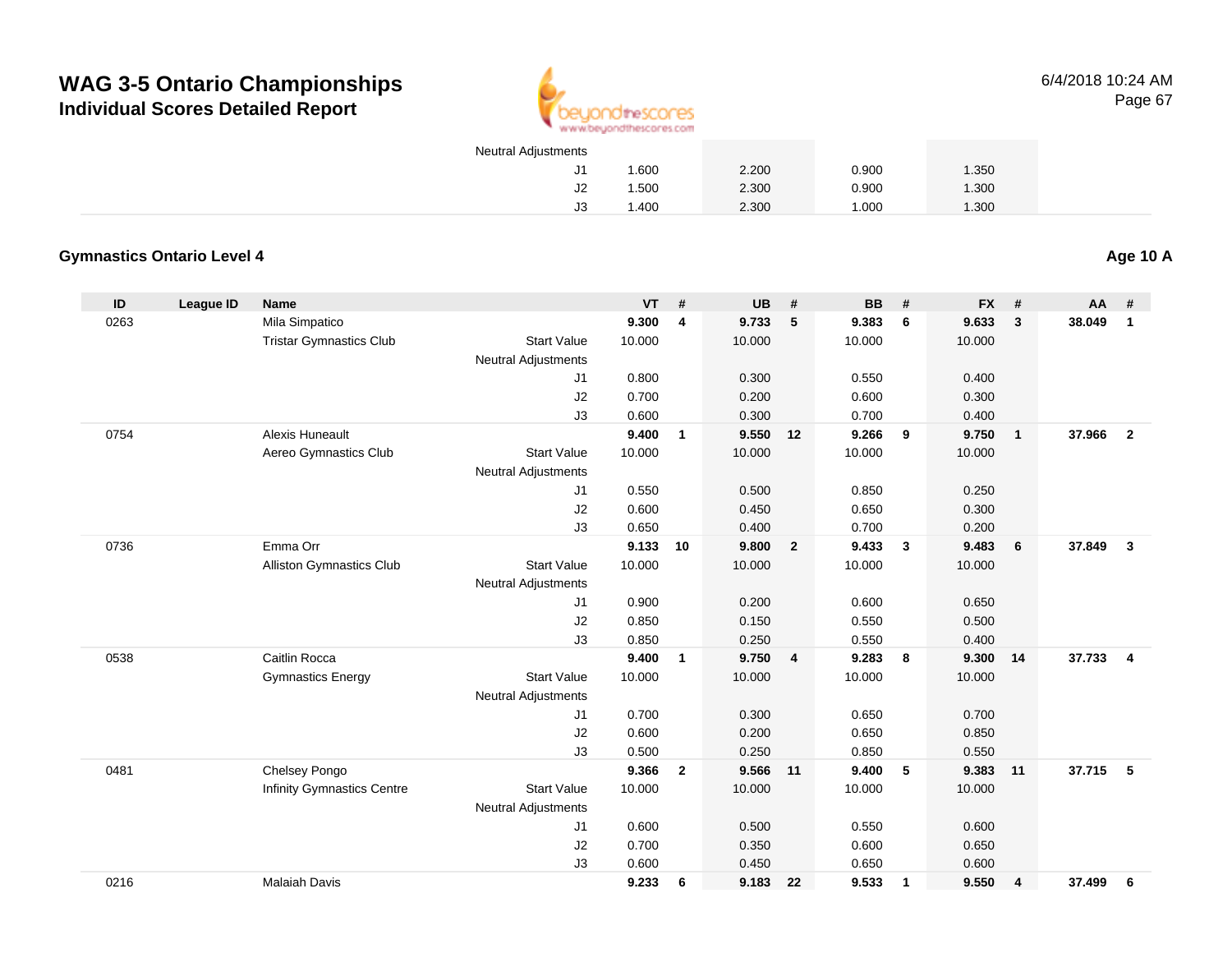

|      | Woodbridge Academy of<br>Gymnastics | <b>Start Value</b>         | 10.000 |                | 10.000   | 10.000                  |             | 10.000 |                 |        |                |
|------|-------------------------------------|----------------------------|--------|----------------|----------|-------------------------|-------------|--------|-----------------|--------|----------------|
|      |                                     | <b>Neutral Adjustments</b> |        |                |          |                         |             |        |                 |        |                |
|      |                                     | J1                         | 0.850  |                | 0.800    | 0.500                   |             | 0.500  |                 |        |                |
|      |                                     | J2                         | 0.650  |                | 0.850    |                         | 0.500       | 0.400  |                 |        |                |
|      |                                     | J3                         | 0.800  |                | 0.800    | 0.400                   |             | 0.450  |                 |        |                |
| 0552 | <b>Sydney Musial</b>                |                            | 9.066  | 11             | 9.616    | 9.383<br>9              | 6           | 9.416  | 9               | 37.481 | $\overline{7}$ |
|      | <b>Guelph Saultos</b>               | <b>Start Value</b>         | 10.000 |                | 10.000   | 10.000                  |             | 10.000 |                 |        |                |
|      |                                     | <b>Neutral Adjustments</b> |        |                |          |                         |             |        |                 |        |                |
|      |                                     | J1                         | 0.900  |                | 0.300    |                         | 0.600       | 0.550  |                 |        |                |
|      |                                     | J2                         | 1.000  |                | 0.450    | 0.550                   |             | 0.500  |                 |        |                |
|      |                                     | J3                         | 0.900  |                | 0.400    | 0.700                   |             | 0.700  |                 |        |                |
| 0637 | Arianna Rachtan                     |                            | 9.183  | 8              | 9.566 11 |                         | 9.133 15    | 9.516  | $5\phantom{.0}$ | 37.398 | 8              |
|      | Dynamo Gymnastics                   | <b>Start Value</b>         | 10.000 |                | 10.000   | 10.000                  |             | 10.000 |                 |        |                |
|      |                                     | <b>Neutral Adjustments</b> |        |                |          |                         |             |        |                 |        |                |
|      |                                     | J1                         | 0.850  |                | 0.450    | 0.900                   |             | 0.550  |                 |        |                |
|      |                                     | J2                         | 0.850  |                | 0.350    | 0.750                   |             | 0.450  |                 |        |                |
|      |                                     | J3                         | 0.750  |                | 0.500    | 0.950                   |             | 0.450  |                 |        |                |
| 0527 | Tanya Echavarria                    |                            | 9.166  | 9              | 9.516    | 13                      | 9.383<br>6  | 9.283  | 15              | 37.348 | 9              |
|      | Gymnastics Mississauga              | <b>Start Value</b>         | 10.000 |                | 10.000   | 10.000                  |             | 10.000 |                 |        |                |
|      |                                     | Neutral Adjustments        |        |                |          |                         |             |        |                 |        |                |
|      |                                     | J1                         | 0.900  |                | 0.500    | 0.650                   |             | 0.800  |                 |        |                |
|      |                                     | J2                         | 0.900  |                | 0.500    |                         | 0.650       | 0.650  |                 |        |                |
|      |                                     | J3                         | 0.700  |                | 0.450    | 0.550                   |             | 0.700  |                 |        |                |
| 0410 | Lauren Rodrigues                    |                            | 9.033  | 12             | 9.650    | 8                       | 9.150 14    | 9.466  | $\overline{7}$  | 37.299 | 10             |
|      | <b>Milton Springers</b>             | <b>Start Value</b>         | 10.000 |                | 10.000   | 10.000                  |             | 10.000 |                 |        |                |
|      |                                     | <b>Neutral Adjustments</b> |        |                |          |                         |             |        |                 |        |                |
|      |                                     | J1                         | 1.000  |                | 0.350    |                         | 0.850       | 0.650  |                 |        |                |
|      |                                     | J2                         | 0.900  |                | 0.300    | 0.950                   |             | 0.450  |                 |        |                |
|      |                                     | J3                         | 1.000  |                | 0.400    | 0.750                   |             | 0.500  |                 |        |                |
| 0555 | Olivia Sladek                       |                            | 9.216  | $\overline{7}$ | 9.750    | $\overline{4}$          | 9.050<br>19 | 9.283  | 15              | 37.299 | 10             |
|      | <b>GW Elites</b>                    | <b>Start Value</b>         | 10.000 |                | 10.000   | 10.000                  |             | 10.000 |                 |        |                |
|      |                                     | Neutral Adjustments        |        |                |          | $-0.100$                |             |        |                 |        |                |
|      |                                     | J1                         | 0.900  |                | 0.150    |                         | 0.650       | 0.700  |                 |        |                |
|      |                                     | J2                         | 0.750  |                | 0.350    |                         | 0.950       | 0.700  |                 |        |                |
|      |                                     | J3                         | 0.700  |                | 0.250    |                         | 0.950       | 0.750  |                 |        |                |
| 0466 | Emma da Silva                       |                            | 9.133  | 10             | 9.666    | 9.033<br>$\overline{7}$ | 20          | 9.366  | 12              | 37.198 | 11             |
|      | Kitchener-Waterloo Gymnastics       | <b>Start Value</b>         | 10.000 |                | 10.000   | 10.000                  |             | 10.000 |                 |        |                |
|      |                                     | Neutral Adjustments        |        |                |          |                         |             |        |                 |        |                |
|      |                                     | J1                         | 0.800  |                | 0.250    | 0.950                   |             | 0.550  |                 |        |                |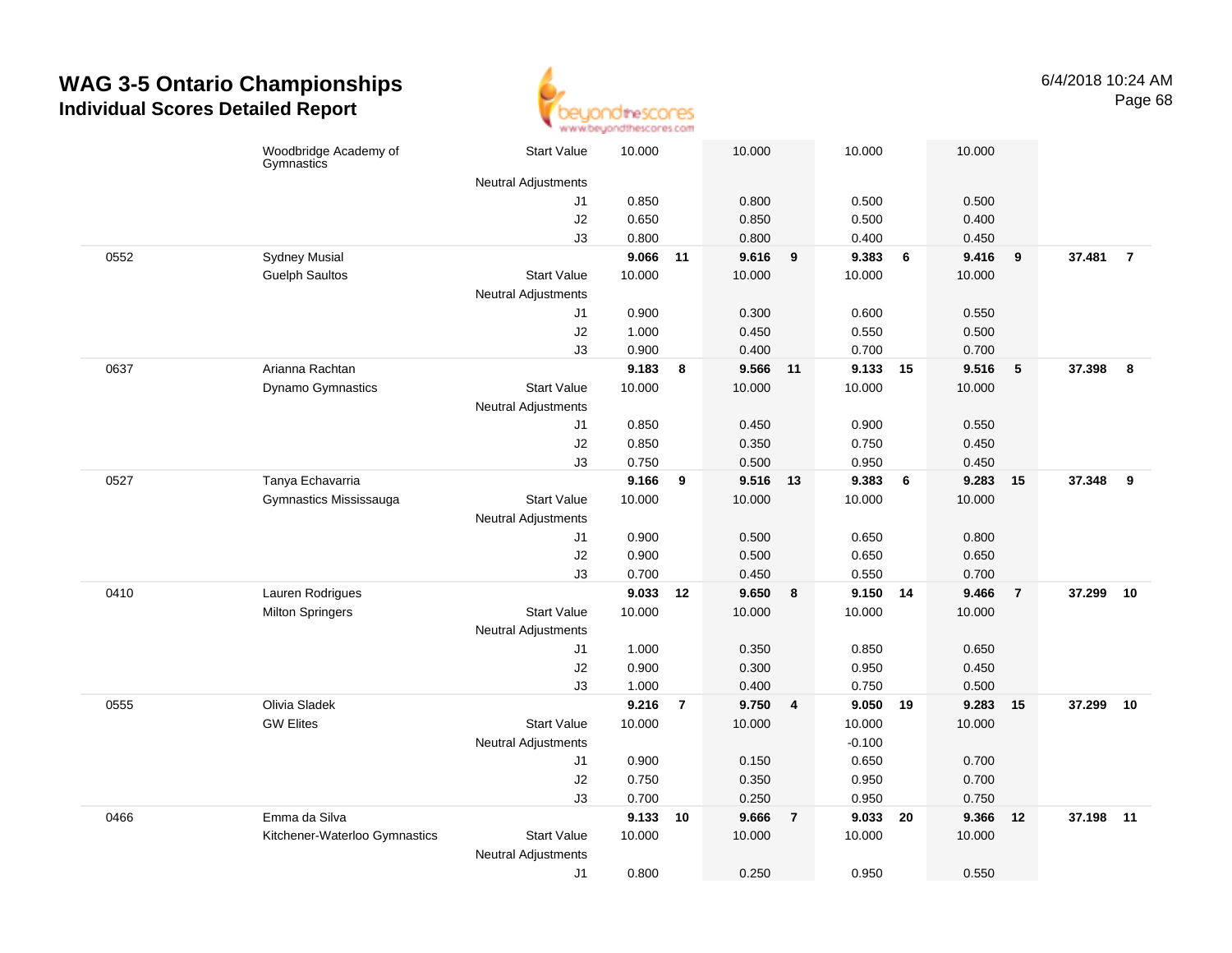

|      |                               | J2                         | 0.900    |    | 0.400    |                | 1.000    |                | 0.750  |                |           |    |
|------|-------------------------------|----------------------------|----------|----|----------|----------------|----------|----------------|--------|----------------|-----------|----|
|      |                               | J3                         | 0.900    |    | 0.350    |                | 0.950    |                | 0.600  |                |           |    |
| 0760 | Keira Nguyen                  |                            | 9.350    | 3  | 9.550    | 12             | 9.033    | 20             | 9.183  | 19             | 37.116 12 |    |
|      | <b>Adrenaline Gymnastics</b>  | <b>Start Value</b>         | 10.000   |    | 10.000   |                | 10.000   |                | 10.000 |                |           |    |
|      |                               | <b>Neutral Adjustments</b> |          |    |          |                |          |                |        |                |           |    |
|      |                               | J1                         | 0.700    |    | 0.450    |                | 1.100    |                | 0.900  |                |           |    |
|      |                               | J2                         | 0.550    |    | 0.500    |                | 0.800    |                | 0.800  |                |           |    |
|      |                               | J3                         | 0.700    |    | 0.400    |                | 1.000    |                | 0.750  |                |           |    |
| 0599 | Lily Sorrento                 |                            | 8.450    | 24 | 9.750    | $\overline{4}$ | 9.216 11 |                | 9.666  | $\overline{2}$ | 37.082 13 |    |
|      | Gemini Gymnastics             | <b>Start Value</b>         | 10.000   |    | 10.000   |                | 10.000   |                | 10.000 |                |           |    |
|      |                               | <b>Neutral Adjustments</b> |          |    |          |                | $-0.100$ |                |        |                |           |    |
|      |                               | J1                         | 1.650    |    | 0.200    |                | 0.750    |                | 0.450  |                |           |    |
|      |                               | J2                         | 1.700    |    | 0.250    |                | 0.650    |                | 0.250  |                |           |    |
|      |                               | J3                         | 1.300    |    | 0.300    |                | 0.650    |                | 0.300  |                |           |    |
| 0298 | Haevyn Bole                   |                            | 8.850    | 19 | 9.900    | $\mathbf{1}$   | 8.883    | 23             | 9.400  | 10             | 37.033    | 14 |
|      | St. Thomas Elgin              | <b>Start Value</b>         | 10.000   |    | 10.000   |                | 10.000   |                | 10.000 |                |           |    |
|      |                               | <b>Neutral Adjustments</b> |          |    |          |                |          |                |        |                |           |    |
|      |                               | J1                         | 1.200    |    | 0.150    |                | 1.000    |                | 0.700  |                |           |    |
|      |                               | J2                         | 1.300    |    | 0.050    |                | 1.200    |                | 0.550  |                |           |    |
|      |                               | J3                         | 0.950    |    | 0.100    |                | 1.150    |                | 0.550  |                |           |    |
| 1408 | <b>Bronwyn Blessing</b>       |                            | 8.866    | 18 | 9.666    | $\overline{7}$ | 9.183    | 12             | 9.300  | 14             | 37.015 15 |    |
|      | <b>TGI</b>                    | <b>Start Value</b>         | 10.000   |    | 10.000   |                | 10.000   |                | 10.000 |                |           |    |
|      |                               | <b>Neutral Adjustments</b> |          |    |          |                |          |                |        |                |           |    |
|      |                               | J1                         | 1.000    |    | 0.400    |                | 0.900    |                | 0.700  |                |           |    |
|      |                               | J2                         | 1.400    |    | 0.250    |                | 0.850    |                | 0.750  |                |           |    |
|      |                               | J3                         | 1.000    |    | 0.350    |                | 0.700    |                | 0.650  |                |           |    |
| 0465 | Danica Cober                  |                            | 8.783    | 20 | 9.650    | 8              | 9.100 17 |                | 9.450  | 8              | 36.983    | 16 |
|      | Kitchener-Waterloo Gymnastics | <b>Start Value</b>         | 10.000   |    | 10.000   |                | 10.000   |                | 10.000 |                |           |    |
|      |                               | <b>Neutral Adjustments</b> |          |    |          |                |          |                |        |                |           |    |
|      |                               | J1                         | 1.200    |    | 0.400    |                | 0.950    |                | 0.400  |                |           |    |
|      |                               | J2                         | 1.150    |    | 0.250    |                | 0.850    |                | 0.750  |                |           |    |
|      |                               | J3                         | 1.300    |    | 0.400    |                | 0.900    |                | 0.500  |                |           |    |
| 0630 | Teya Carlson                  |                            | 9.016 13 |    | 9.066 24 |                | 9.300    | $\overline{7}$ | 9.333  | 13             | 36.715 17 |    |
|      | East York Gymnastics          | <b>Start Value</b>         | 10.000   |    | 10.000   |                | 10.000   |                | 10.000 |                |           |    |
|      |                               | <b>Neutral Adjustments</b> |          |    |          |                |          |                |        |                |           |    |
|      |                               | J1                         | 0.950    |    | 1.000    |                | 0.700    |                | 0.650  |                |           |    |
|      |                               | J2                         | 1.000    |    | 0.900    |                | 0.600    |                | 0.750  |                |           |    |
|      |                               | J3                         | 1.000    |    | 0.900    |                | 0.800    |                | 0.600  |                |           |    |
| 0566 | Zoe Pulsoni                   |                            | 9.016    | 13 | 9.316    | 19             | 9.166    | 13             | 9.200  | 18             | 36.698    | 18 |
|      | <b>Global Gymnastics</b>      | <b>Start Value</b>         | 10.000   |    | 10.000   |                | 10.000   |                | 10.000 |                |           |    |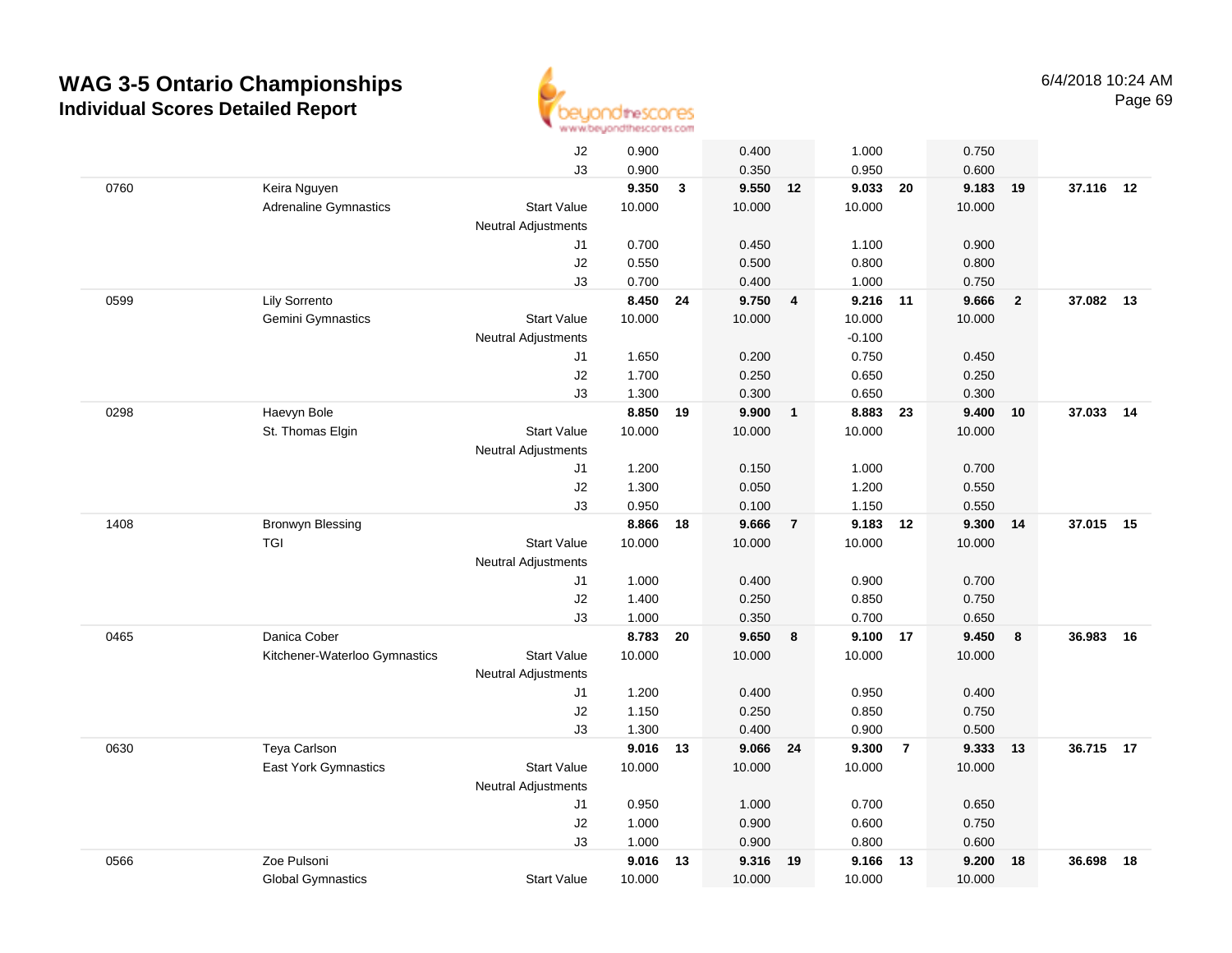

|      |                                   | <b>Neutral Adjustments</b> |          |    |            |      |          |      |        |                |           |      |
|------|-----------------------------------|----------------------------|----------|----|------------|------|----------|------|--------|----------------|-----------|------|
|      |                                   | J1                         | 1.150    |    | 0.600      |      | 0.850    |      | 0.750  |                |           |      |
|      |                                   | J2                         | 0.900    |    | 0.700      |      | 0.750    |      | 0.750  |                |           |      |
|      |                                   | J3                         | 0.900    |    | 0.750      |      | 0.900    |      | 0.900  |                |           |      |
| 0271 | Nadira Mardan                     |                            | 8.883 17 |    | $9.600$ 10 |      | 8.700 28 |      | 9.450  | 8              | 36.633    | 19   |
|      | Toronto Premier Gym Club          | <b>Start Value</b>         | 10.000   |    | 10.000     |      | 10.000   |      | 10.000 |                |           |      |
|      |                                   | <b>Neutral Adjustments</b> |          |    |            |      | $-0.100$ |      |        |                |           |      |
|      |                                   | J1                         | 1.150    |    | 0.400      |      | 1.250    |      | 0.500  |                |           |      |
|      |                                   | J2                         | 1.050    |    | 0.300      |      | 1.250    |      | 0.550  |                |           |      |
|      |                                   | J3                         | 1.150    |    | 0.500      |      | 1.100    |      | 0.600  |                |           |      |
| 0316 | Lara Jane Del Greco               |                            | 8.850    | 19 | 9.450 14   |      | 9.150 14 |      | 8.933  | 25             | 36.383    | - 20 |
|      | Scarborough Gym Elites            | <b>Start Value</b>         | 10.000   |    | 10.000     |      | 10.000   |      | 10.000 |                |           |      |
|      |                                   | <b>Neutral Adjustments</b> |          |    |            |      |          |      |        |                |           |      |
|      |                                   | J1                         | 1.050    |    | 0.550      |      | 0.700    |      | 1.250  |                |           |      |
|      |                                   | $\sf J2$                   | 1.200    |    | 0.500      |      | 0.950    |      | 0.950  |                |           |      |
|      |                                   | J3                         | 1.200    |    | 0.600      |      | 0.900    |      | 1.000  |                |           |      |
| 0691 | Riley Ireland                     |                            | 9.000 14 |    | 9.683      | 6    | 8.766    | - 26 | 8.900  | 26             | 36.349 21 |      |
|      | <b>Burlington Gymnastics Club</b> | <b>Start Value</b>         | 10.000   |    | 10.000     |      | 10.000   |      | 10.000 |                |           |      |
|      |                                   | <b>Neutral Adjustments</b> |          |    |            |      |          |      |        |                |           |      |
|      |                                   | J1                         | 0.900    |    | 0.250      |      | 1.000    |      | 1.150  |                |           |      |
|      |                                   | J2                         | 1.200    |    | 0.400      |      | 1.200    |      | 1.000  |                |           |      |
|      |                                   | J3                         | 0.900    |    | 0.300      |      | 1.500    |      | 1.150  |                |           |      |
| 0480 | Erin Belcourt                     |                            | 8.300    | 27 | 9.300      | - 20 | 9.183    | 12   | 9.550  | $\overline{4}$ | 36.333    | - 22 |
|      | Infinity Gymnastics Centre        | <b>Start Value</b>         | 10.000   |    | 10.000     |      | 10.000   |      | 10.000 |                |           |      |
|      |                                   | <b>Neutral Adjustments</b> |          |    |            |      |          |      |        |                |           |      |
|      |                                   | J1                         | 1.700    |    | 0.750      |      | 0.750    |      | 0.300  |                |           |      |
|      |                                   | J2                         | 2.000    |    | 0.650      |      | 0.950    |      | 0.600  |                |           |      |
|      |                                   | J3                         | 1.400    |    | 0.700      |      | 0.750    |      | 0.450  |                |           |      |
| 0558 | Isabelle Setzkorn                 |                            | 8.400    | 26 | 9.433 15   |      | 9.250 10 |      | 9.250  | 17             | 36.333 22 |      |
|      | <b>Grand River Gymmies</b>        | <b>Start Value</b>         | 10.000   |    | 10.000     |      | 10.000   |      | 10.000 |                |           |      |
|      |                                   | <b>Neutral Adjustments</b> |          |    |            |      |          |      |        |                |           |      |
|      |                                   | J1                         | 1.700    |    | 0.450      |      | 0.850    |      | 0.700  |                |           |      |
|      |                                   | J2                         | 1.700    |    | 0.600      |      | 0.750    |      | 0.850  |                |           |      |
|      |                                   | J3                         | 1.400    |    | 0.650      |      | 0.650    |      | 0.700  |                |           |      |
| 0619 | Taliyah Thompson                  |                            | 9.016    | 13 | 8.950 26   |      | 8.916 22 |      | 9.450  | 8              | 36.332 23 |      |
|      | Flip 'n' Wicked Gymnastics        | <b>Start Value</b>         | 10.000   |    | 10.000     |      | 10.000   |      | 10.000 |                |           |      |
|      |                                   | <b>Neutral Adjustments</b> |          |    |            |      |          |      |        |                |           |      |
|      |                                   | J1                         | 1.100    |    | 1.100      |      | 1.100    |      | 0.550  |                |           |      |
|      |                                   | J2                         | 0.950    |    | 1.050      |      | 1.200    |      | 0.700  |                |           |      |
|      |                                   | J3                         | 0.900    |    | 1.000      |      | 0.950    |      | 0.400  |                |           |      |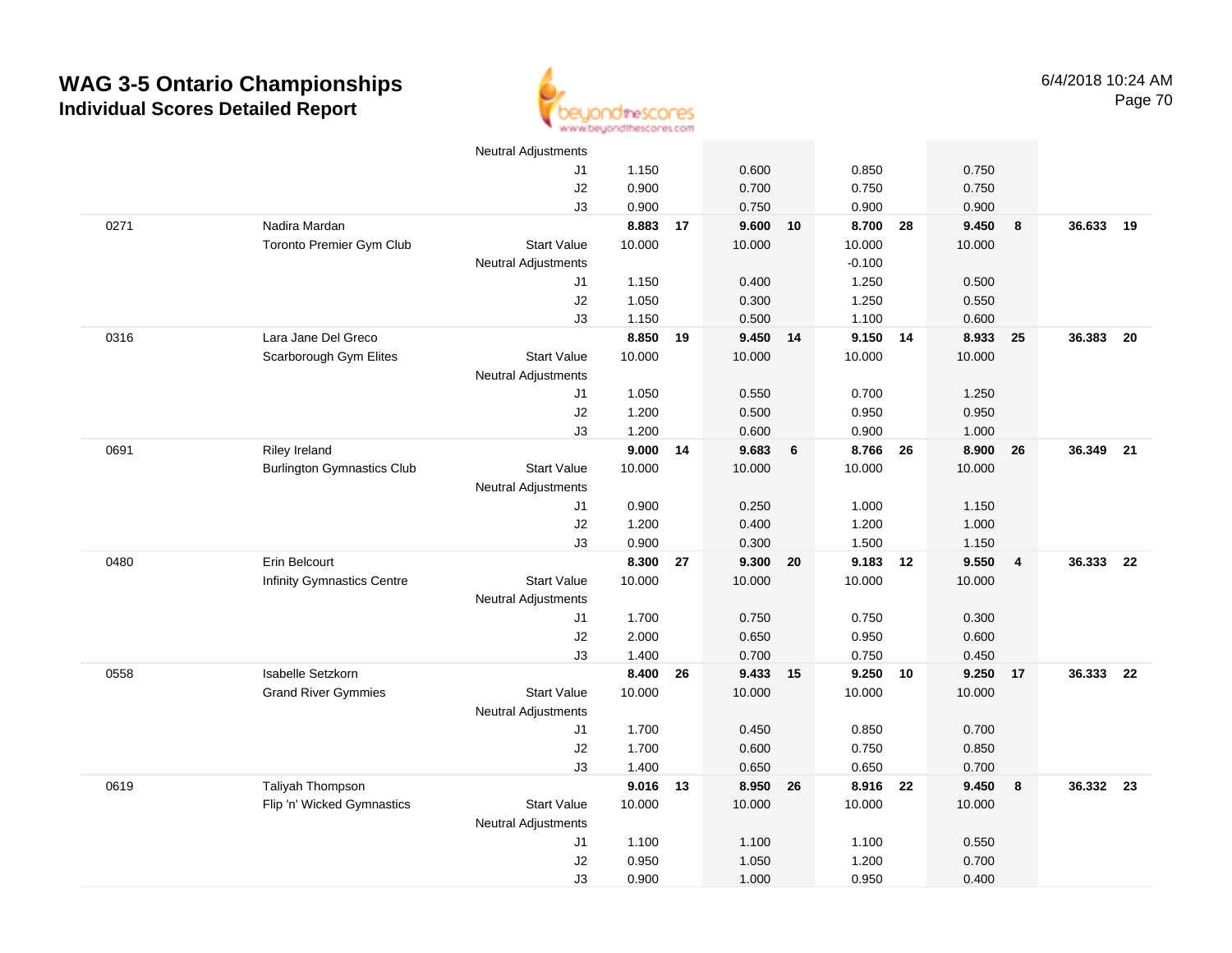

Page 71

| 0573 | Delilah Kaytar            |                                  | 8.500  | 22 | 9.350    | -18                     | 9.250    | 10 | 9.116  | 22 | 36.216 24 |      |
|------|---------------------------|----------------------------------|--------|----|----------|-------------------------|----------|----|--------|----|-----------|------|
|      | <b>Glendon Gymnastics</b> | <b>Start Value</b>               | 10.000 |    | 10.000   |                         | 10.000   |    | 10.000 |    |           |      |
|      |                           | <b>Neutral Adjustments</b>       |        |    |          |                         |          |    |        |    |           |      |
|      |                           | J1                               | 1.500  |    | 0.700    |                         | 0.750    |    | 0.950  |    |           |      |
|      |                           | J2                               | 1.600  |    | 0.650    |                         | 0.700    |    | 0.900  |    |           |      |
|      |                           | J3                               | 1.400  |    | 0.600    |                         | 0.800    |    | 0.800  |    |           |      |
| 0409 | Samantha Pinto            |                                  | 8.433  | 25 | 9.600    | 10                      | 8.733 27 |    | 9.383  | 11 | 36.149    | 25   |
|      | <b>Milton Springers</b>   | <b>Start Value</b>               | 10.000 |    | 10.000   |                         | 10.000   |    | 10.000 |    |           |      |
|      |                           | <b>Neutral Adjustments</b><br>J1 | 1.600  |    | 0.400    |                         | 1.150    |    | 0.750  |    |           |      |
|      |                           | J2                               | 1.600  |    | 0.350    |                         | 1.050    |    | 0.500  |    |           |      |
|      |                           | J3                               | 1.500  |    | 0.450    |                         | 1.600    |    | 0.600  |    |           |      |
| 0517 | Abigail Hodgson           |                                  | 8.100  | 31 | 9.516 13 |                         | 9.116 16 |    | 9.400  | 10 | 36.132    | - 26 |
|      | Gymnastics Mississauga    | <b>Start Value</b>               | 10.000 |    | 10.000   |                         | 10.000   |    | 10.000 |    |           |      |
|      |                           | <b>Neutral Adjustments</b>       |        |    |          |                         |          |    |        |    |           |      |
|      |                           | J1                               | 1.900  |    | 0.600    |                         | 0.750    |    | 0.450  |    |           |      |
|      |                           | J2                               | 2.000  |    | 0.400    |                         | 0.900    |    | 0.650  |    |           |      |
|      |                           | J3                               | 1.800  |    | 0.450    |                         | 1.000    |    | 0.700  |    |           |      |
| 0390 | Keira Harrod              |                                  | 8.883  | 17 | 9.783    | $\overline{\mathbf{3}}$ | 8.216    | 32 | 9.200  | 18 | 36.082 27 |      |
|      | Niagara Acro Cats         | <b>Start Value</b>               | 10.000 |    | 10.000   |                         | 10.000   |    | 10.000 |    |           |      |
|      |                           | <b>Neutral Adjustments</b>       |        |    |          |                         |          |    |        |    |           |      |
|      |                           | J1                               | 1.300  |    | 0.300    |                         | 1.950    |    | 0.850  |    |           |      |
|      |                           | J2                               | 0.950  |    | 0.150    |                         | 1.650    |    | 0.650  |    |           |      |
|      |                           | J3                               | 1.100  |    | 0.200    |                         | 1.750    |    | 0.900  |    |           |      |
| 0411 | <b>Blake Stringer</b>     |                                  | 8.950  | 16 | 8.900    | 27                      | 9.083    | 18 | 9.133  | 21 | 36.066    | 28   |
|      | <b>Milton Springers</b>   | <b>Start Value</b>               | 10.000 |    | 10.000   |                         | 10.000   |    | 10.000 |    |           |      |
|      |                           | <b>Neutral Adjustments</b><br>J1 | 1.200  |    | 1.150    |                         | 0.900    |    | 0.800  |    |           |      |
|      |                           | J2                               | 1.050  |    | 1.100    |                         | 0.850    |    | 0.900  |    |           |      |
|      |                           | J3                               | 0.900  |    | 1.050    |                         | 1.000    |    | 0.900  |    |           |      |
| 0673 | Aurelie Brisson           |                                  | 8.600  | 21 | 9.116 23 |                         | 8.866    | 24 | 9.483  | 6  | 36.065 29 |      |
|      | <b>Club Les Sittelles</b> | <b>Start Value</b>               | 10.000 |    | 10.000   |                         | 10.000   |    | 10.000 |    |           |      |
|      |                           | <b>Neutral Adjustments</b>       |        |    |          |                         |          |    |        |    |           |      |
|      |                           | J1                               | 1.450  |    | 0.750    |                         | 1.100    |    | 0.500  |    |           |      |
|      |                           | J2                               | 1.250  |    | 0.900    |                         | 1.100    |    | 0.400  |    |           |      |
|      |                           | J3                               | 1.500  |    | 1.000    |                         | 1.200    |    | 0.650  |    |           |      |
| 0386 | Simone Moreau             |                                  | 8.983  | 15 | 9.366    | 17                      | 8.416    | 31 | 9.266  | 16 | 36.031    | 30   |
|      | Niagara Falls Lightning   | <b>Start Value</b>               | 10.000 |    | 10.000   |                         | 10.000   |    | 10.000 |    |           |      |
|      |                           | <b>Neutral Adjustments</b>       |        |    |          |                         |          |    |        |    |           |      |
|      |                           | J1                               | 1.100  |    | 0.650    |                         | 1.700    |    | 0.600  |    |           |      |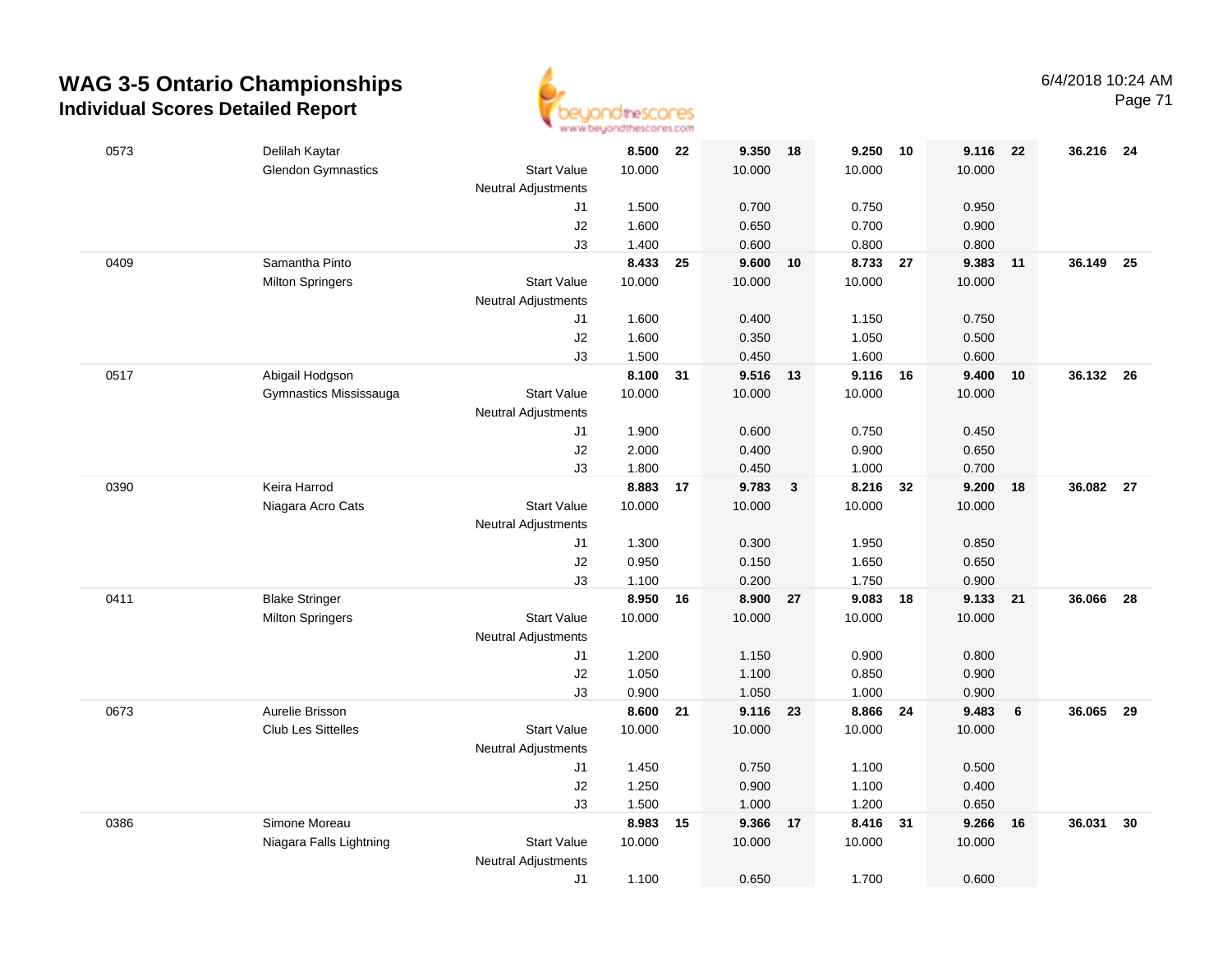

|      |                                     | J2                         | 0.950  |    | 0.650    |    | 1.500    |                | 0.800  |    |           |    |
|------|-------------------------------------|----------------------------|--------|----|----------|----|----------|----------------|--------|----|-----------|----|
|      |                                     | J3                         | 1.000  |    | 0.600    |    | 1.550    |                | 0.800  |    |           |    |
| 0574 | Anabel Rajapakkse                   |                            | 8.233  | 29 | 8.866    | 29 | 9.500    | $\overline{2}$ | 9.166  | 20 | 35.765 31 |    |
|      | <b>Glendon Gymnastics</b>           | <b>Start Value</b>         | 10.000 |    | 10.000   |    | 10.000   |                | 10.000 |    |           |    |
|      |                                     | <b>Neutral Adjustments</b> |        |    |          |    |          |                |        |    |           |    |
|      |                                     | J1                         | 1.700  |    | 1.100    |    | 0.550    |                | 0.750  |    |           |    |
|      |                                     | J2                         | 2.000  |    | 1.100    |    | 0.450    |                | 1.050  |    |           |    |
|      |                                     | J3                         | 1.600  |    | 1.200    |    | 0.500    |                | 0.700  |    |           |    |
| 0628 | Leah Lukacs                         |                            | 9.016  | 13 | 8.883    | 28 | 8.783    | 25             | 9.066  | 24 | 35.748    | 32 |
|      | <b>Evolution Gymnastics Aurora</b>  | <b>Start Value</b>         | 10.000 |    | 10.000   |    | 10.000   |                | 10.000 |    |           |    |
|      |                                     | <b>Neutral Adjustments</b> |        |    |          |    | $-0.100$ |                |        |    |           |    |
|      |                                     | J1                         | 1.050  |    | 1.100    |    | 0.950    |                | 0.800  |    |           |    |
|      |                                     | J2                         | 0.900  |    | 1.050    |    | 1.150    |                | 0.900  |    |           |    |
|      |                                     | J3                         | 1.000  |    | 1.200    |    | 1.250    |                | 1.100  |    |           |    |
| 1384 | Gabriella Cagnin                    |                            | 8.183  | 30 | 9.416    | 16 | 8.950 21 |                | 9.083  | 23 | 35.632    | 33 |
|      | <b>World Class Gymnastics</b>       | <b>Start Value</b>         | 10.000 |    | 10.000   |    | 10.000   |                | 10.000 |    |           |    |
|      |                                     | Neutral Adjustments        |        |    |          |    |          |                |        |    |           |    |
|      |                                     | J1                         | 2.000  |    | 0.650    |    | 1.150    |                | 0.900  |    |           |    |
|      |                                     | J2                         | 1.900  |    | 0.600    |    | 0.950    |                | 1.000  |    |           |    |
|      |                                     | J3                         | 1.550  |    | 0.500    |    | 1.050    |                | 0.850  |    |           |    |
| 0735 | Maya Kilar                          |                            | 8.250  | 28 | 9.433 15 |    | 8.633    | 29             | 8.883  | 27 | 35.199    | 34 |
|      | Alliston Gymnastics Club            | <b>Start Value</b>         | 10.000 |    | 10.000   |    | 10.000   |                | 10.000 |    |           |    |
|      |                                     | <b>Neutral Adjustments</b> |        |    |          |    |          |                |        |    |           |    |
|      |                                     | J1                         | 1.700  |    | 0.650    |    | 1.650    |                | 1.350  |    |           |    |
|      |                                     | J2                         | 2.000  |    | 0.550    |    | 1.250    |                | 1.000  |    |           |    |
|      |                                     | J3                         | 1.550  |    | 0.500    |    | 1.200    |                | 1.000  |    |           |    |
| 0218 | Londyn Rego                         |                            | 8.033  | 32 | 9.216    | 21 | 8.550    | 30             | 9.283  | 15 | 35.082    | 35 |
|      | Woodbridge Academy of<br>Gymnastics | <b>Start Value</b>         | 10.000 |    | 10.000   |    | 10.000   |                | 10.000 |    |           |    |
|      |                                     | <b>Neutral Adjustments</b> |        |    |          |    |          |                |        |    |           |    |
|      |                                     | J1                         | 1.800  |    | 0.800    |    | 1.350    |                | 0.650  |    |           |    |
|      |                                     | J2                         | 2.000  |    | 0.650    |    | 1.500    |                | 0.700  |    |           |    |
|      |                                     | J3                         | 2.100  |    | 0.900    |    | 1.500    |                | 0.800  |    |           |    |
| 0359 | Ava Coons                           |                            | 7.800  | 33 | 8.800    | 30 | 8.700    | 28             | 8.883  | 27 | 34.183    | 36 |
|      | <b>Ottawa Gymnastics Centre</b>     | <b>Start Value</b>         | 10.000 |    | 10.000   |    | 10.000   |                | 10.000 |    |           |    |
|      |                                     | <b>Neutral Adjustments</b> |        |    |          |    |          |                |        |    |           |    |
|      |                                     | J1                         | 2.300  |    | 1.250    |    | 1.400    |                | 1.300  |    |           |    |
|      |                                     | J2                         | 2.300  |    | 1.050    |    | 1.200    |                | 1.050  |    |           |    |
|      |                                     | J3                         | 2.000  |    | 1.300    |    | 1.300    |                | 1.000  |    |           |    |
| 0698 | Jacinda Sutherland                  |                            | 8.483  | 23 | 9.016    | 25 | 7.883    | 33             | 8.700  | 28 | 34.082 37 |    |
|      |                                     |                            |        |    |          |    |          |                |        |    |           |    |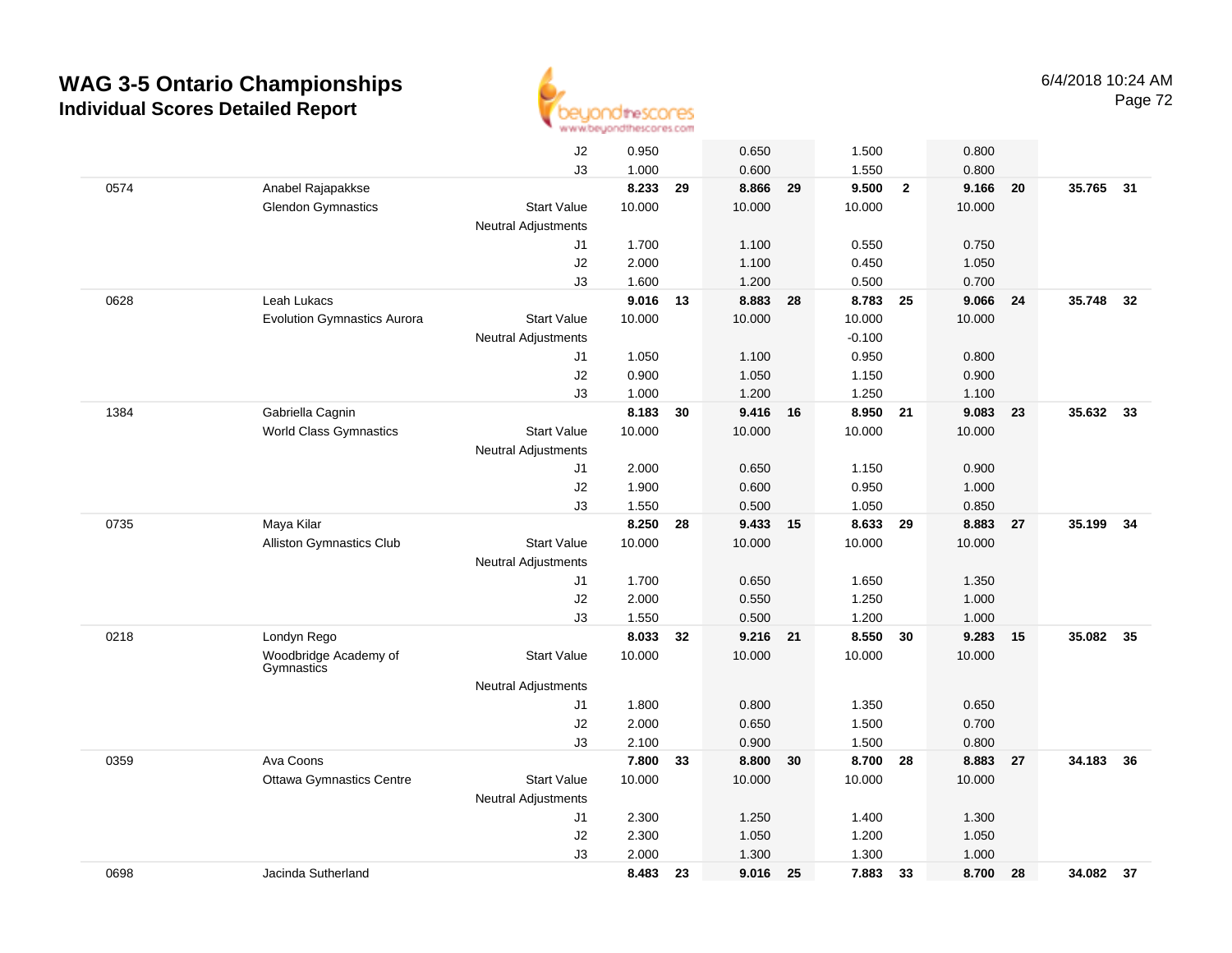

|      | <b>Brantford Gymnastics Academy</b> | Start Value                | 10.000 |    | 10.000    | 10.000   | 10.000   |           |  |
|------|-------------------------------------|----------------------------|--------|----|-----------|----------|----------|-----------|--|
|      |                                     | <b>Neutral Adjustments</b> |        |    |           | $-0.100$ |          |           |  |
|      |                                     | J1                         | 1.450  |    | 0.950     | 1.700    | 1.500    |           |  |
|      |                                     | J2                         | 1.700  |    | 0.900     | 2.150    | 1.200    |           |  |
|      |                                     | J3                         | 1.400  |    | 1.100     | 2.200    | 1.200    |           |  |
| 0393 | Julia Soltes                        |                            | 9.266  | -5 | $X.XXX$ - | 9.416 4  | 8.033 29 | 26.715 38 |  |
|      | Niagara Acro Cats                   | <b>Start Value</b>         | 10.000 |    |           | 10.000   | 10.000   |           |  |
|      |                                     | <b>Neutral Adjustments</b> |        |    |           |          |          |           |  |
|      |                                     | J1                         | 0.600  |    |           | 0.700    | 2.100    |           |  |
|      |                                     | J2                         | 0.700  |    |           | 0.500    | 1.800    |           |  |
|      |                                     | J3                         | 0.900  |    |           | 0.550    | 2.000    |           |  |

#### **Gymnastics Ontario Level 4**

**ID League ID Name VT # UB # BB # FX # AA #** 0740 Amya Mungin **9.566 <sup>2</sup> 9.283 <sup>3</sup> 9.266 <sup>5</sup> 9.816 <sup>1</sup> 37.931 <sup>1</sup>** All Star Sports Centre Start Value 10.000 10.000 10.000 10.000 Neutral Adjustments J1 0.400 0.750 0.750 0.150 J2 0.400 0.700 0.750 0.200 J3 0.500 0.700 0.700 0.200 0708 Kylee McQueen **8.983 <sup>13</sup> 9.550 <sup>1</sup> 9.533 <sup>1</sup> 9.600 <sup>2</sup> 37.666 <sup>2</sup>** Barrie Kempettes Start Valuee 10.000 10.000 10.000 10.000 Neutral Adjustments J1 1.150 0.450 0.550 0.350 J2 1.000 0.400 0.550 0.450 J3 0.900 0.500 0.300 0.400 0287 Isabella Vida **9.450 <sup>5</sup> 9.450 <sup>2</sup> 9.233 <sup>6</sup> 9.450 <sup>9</sup> 37.583 <sup>3</sup>** T-Dot Tumblers Start Valuee 10.000 10.000 10.000 10.000 Neutral Adjustments J1 0.600 0.550 0.800 0.650 J2 0.500 0.500 0.900 0.550 J3 0.550 0.600 0.600 0.450 0638 Lauren Skeoch **9.683 <sup>1</sup> 9.450 <sup>2</sup> 8.616 <sup>23</sup> 9.583 <sup>3</sup> 37.332 <sup>4</sup>** Dynamo Gymnastics Start Valuee 10.000 10.000 10.000 10.000 Neutral Adjustments J1 0.350 0.550 1.350 0.550 J2 0.300 0.550 1.600 0.300 J30.300 0.550 1.200 0.400

**Age 10 B**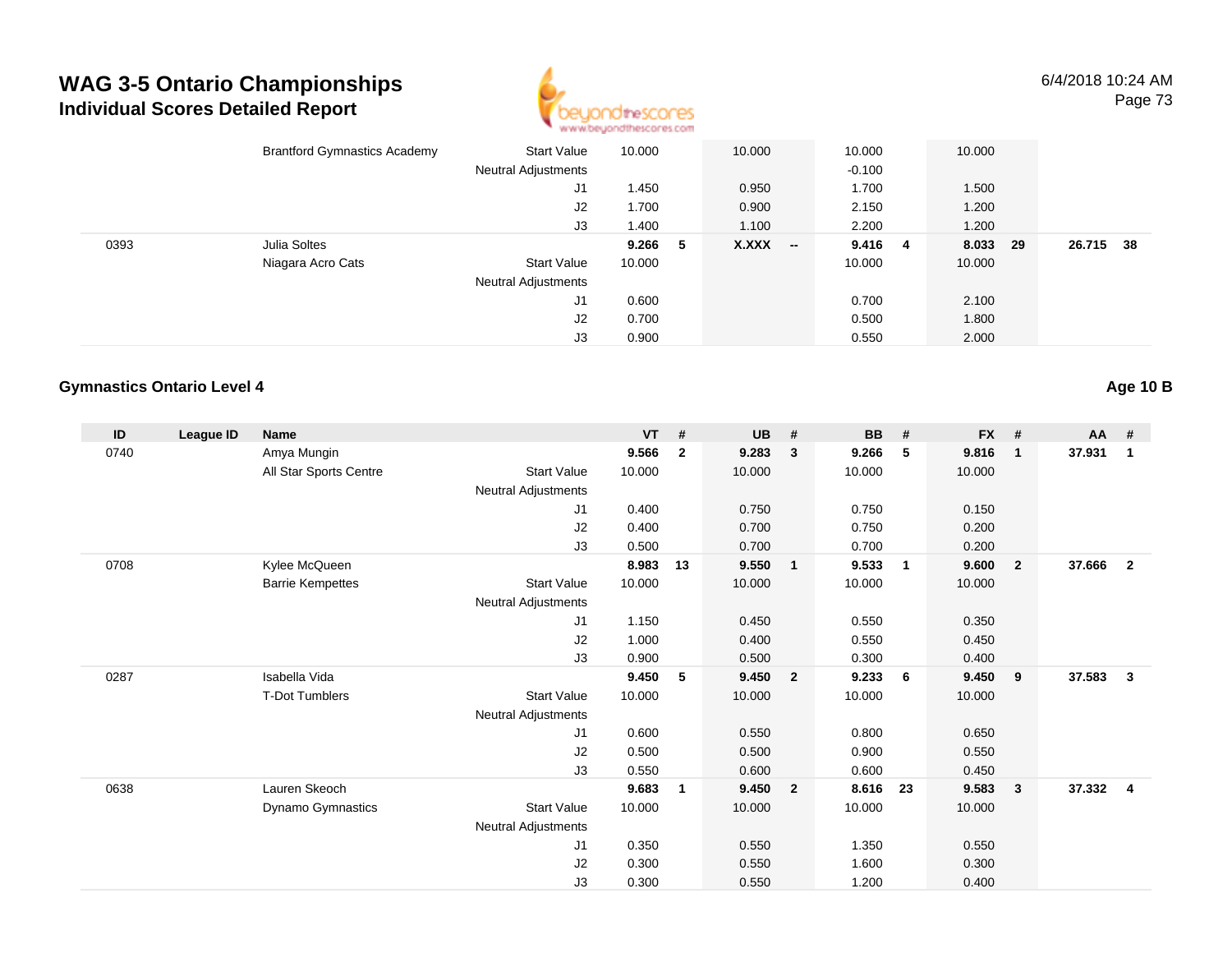

|      |                                         |                            | an an aaronadha wan urantu n |                |                |                |                |                |                |                         |        |                |
|------|-----------------------------------------|----------------------------|------------------------------|----------------|----------------|----------------|----------------|----------------|----------------|-------------------------|--------|----------------|
| 0669 | Hannah Mankal                           |                            | 9.333                        | 8              | 9.183          | 5              | 9.200          | $\overline{7}$ | 9.466          | 8                       | 37.182 | -5             |
|      | Corona Competitive                      | <b>Start Value</b>         | 10.000                       |                | 10.000         |                | 10.000         |                | 10.000         |                         |        |                |
|      |                                         | Neutral Adjustments        |                              |                |                |                |                |                |                |                         |        |                |
|      |                                         | J1                         | 0.700                        |                | 0.850          |                | 0.850          |                | 0.650          |                         |        |                |
|      |                                         | $\sf J2$                   | 0.700                        |                | 0.750          |                | 0.950          |                | 0.450          |                         |        |                |
|      |                                         | J3                         | 0.600                        |                | 0.850          |                | 0.600          |                | 0.500          |                         |        |                |
| 0737 | Adyson Rhynold                          |                            | 8.783                        | 19             | 9.250          | $\overline{4}$ | 9.400          | $\overline{2}$ | 9.450          | $\boldsymbol{9}$        | 36.883 | 6              |
|      | Alliston Gymnastics Club                | <b>Start Value</b>         | 10.000                       |                | 10.000         |                | 10.000         |                | 10.000         |                         |        |                |
|      |                                         | <b>Neutral Adjustments</b> |                              |                |                |                |                |                |                |                         |        |                |
|      |                                         | J1                         | 1.250                        |                | 0.700          |                | 0.600          |                | 0.600          |                         |        |                |
|      |                                         | J2                         | 1.200                        |                | 0.750          |                | 0.700          |                | 0.600          |                         |        |                |
|      |                                         | J3                         | 1.200                        |                | 0.800          |                | 0.500          |                | 0.450          |                         |        |                |
| 0427 | Michela Raso                            |                            | 9.133                        | 10             | 9.066          | 8              | 9.183          | - 8            | 9.483          | $\overline{7}$          | 36.865 | $\overline{7}$ |
|      | London Gym Academy                      | <b>Start Value</b>         | 10.000                       |                | 10.000         |                | 10.000         |                | 10.000         |                         |        |                |
|      |                                         | <b>Neutral Adjustments</b> |                              |                |                |                |                |                |                |                         |        |                |
|      |                                         | J1                         | 0.900                        |                | 0.850          |                | 0.850          |                | 0.600          |                         |        |                |
|      |                                         | J2                         | 0.800                        |                | 0.950          |                | 0.900          |                | 0.500          |                         |        |                |
|      |                                         | J3                         | 0.900                        |                | 1.000          |                | 0.700          |                | 0.450          |                         |        |                |
| 0392 | Calia Sherriff                          |                            | 9.383                        | $\overline{7}$ | 9.016 10       |                | 8.766          | 20             | 9.566          | $\overline{\mathbf{4}}$ | 36.731 | 8              |
|      | Niagara Acro Cats                       | <b>Start Value</b>         | 10.000                       |                | 10.000         |                | 10.000         |                | 10.000         |                         |        |                |
|      |                                         | <b>Neutral Adjustments</b> |                              |                |                |                |                |                |                |                         |        |                |
|      |                                         | J1                         | 0.650                        |                | 1.100          |                | 1.250          |                | 0.550          |                         |        |                |
|      |                                         | J2                         | 0.600                        |                | 0.850          |                | 1.250          |                | 0.350          |                         |        |                |
|      |                                         | J3                         | 0.600                        |                | 1.000          |                | 1.200          |                | 0.400          |                         |        |                |
| 0631 | Annika Kim                              |                            | 9.500                        | 4              | 9.283          | $\mathbf{3}$   | 8.366          | 30             | 9.466          | 8                       | 36.615 | 9              |
|      | East York Gymnastics                    | <b>Start Value</b>         | 10.000                       |                | 10.000         |                | 10.000         |                | 10.000         |                         |        |                |
|      |                                         | <b>Neutral Adjustments</b> |                              |                |                |                |                |                |                |                         |        |                |
|      |                                         | J1                         | 0.600                        |                | 0.800          |                | 1.650          |                | 0.650          |                         |        |                |
|      |                                         | J2                         | 0.400<br>0.500               |                | 0.650<br>0.700 |                | 1.750          |                | 0.550          |                         |        |                |
|      |                                         | J3                         | 9.083                        | 12             | 8.733 18       |                | 1.500<br>9.083 | 11             | 0.400<br>9.550 |                         | 36.449 | 10             |
| 0388 | Sophia Slyva<br>Niagara Falls Lightning | <b>Start Value</b>         | 10.000                       |                | 10.000         |                | 10.000         |                | 10.000         | ${\bf 5}$               |        |                |
|      |                                         | Neutral Adjustments        |                              |                |                |                |                |                |                |                         |        |                |
|      |                                         | J1                         | 0.900                        |                | 1.200          |                | 0.900          |                | 0.500          |                         |        |                |
|      |                                         | J2                         | 0.950                        |                | 1.250          |                | 1.050          |                | 0.400          |                         |        |                |
|      |                                         | J3                         | 0.900                        |                | 1.350          |                | 0.800          |                | 0.450          |                         |        |                |
| 0436 | <b>Ashley Bolster</b>                   |                            | 8.816                        | 18             | 9.100          | $\overline{7}$ | 8.966          | 13             | 9.483          | $\overline{7}$          | 36.365 | 11             |
|      | London Gym Academy                      | <b>Start Value</b>         | 10.000                       |                | 10.000         |                | 10.000         |                | 10.000         |                         |        |                |
|      |                                         | <b>Neutral Adjustments</b> |                              |                |                |                |                |                |                |                         |        |                |
|      |                                         | J1                         | 1.150                        |                | 0.950          |                | 1.050          |                | 0.550          |                         |        |                |
|      |                                         |                            |                              |                |                |                |                |                |                |                         |        |                |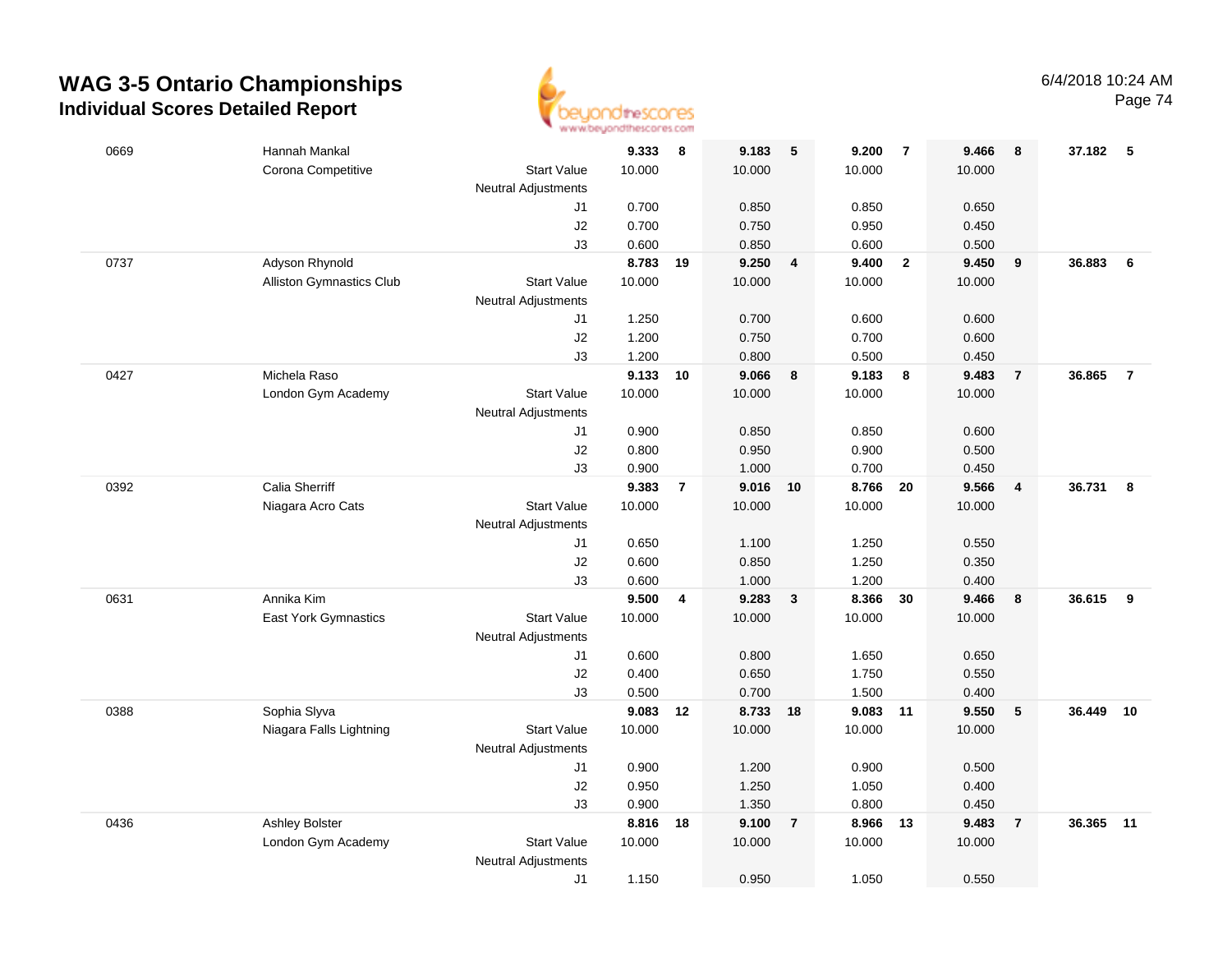

|      |                                    | J2                         | 1.400  |    | 0.850    |    | 1.100    |                         | 0.550  |    |           |    |
|------|------------------------------------|----------------------------|--------|----|----------|----|----------|-------------------------|--------|----|-----------|----|
|      |                                    | J3                         | 1.000  |    | 0.900    |    | 0.950    |                         | 0.450  |    |           |    |
| 0539 | Alyssa Stewart                     |                            | 8.666  | 23 | 9.116    | 6  | 9.300    | $\mathbf{3}$            | 9.200  | 16 | 36.282 12 |    |
|      | <b>Gymnastics Energy</b>           | <b>Start Value</b>         | 10.000 |    | 10.000   |    | 10.000   |                         | 10.000 |    |           |    |
|      |                                    | <b>Neutral Adjustments</b> |        |    |          |    |          |                         |        |    |           |    |
|      |                                    | J1                         | 1.400  |    | 0.800    |    | 0.600    |                         | 0.850  |    |           |    |
|      |                                    | J2                         | 1.300  |    | 0.900    |    | 0.700    |                         | 0.850  |    |           |    |
|      |                                    | J3                         | 1.300  |    | 0.950    |    | 0.800    |                         | 0.700  |    |           |    |
| 0512 | Bella Wiseman                      |                            | 9.433  | 6  | 8.916 12 |    | 8.800    | 18                      | 9.100  | 18 | 36.249    | 13 |
|      | Gyros Gymnastics                   | <b>Start Value</b>         | 10.000 |    | 10.000   |    | 10.000   |                         | 10.000 |    |           |    |
|      |                                    | <b>Neutral Adjustments</b> |        |    |          |    |          |                         |        |    |           |    |
|      |                                    | J1                         | 0.600  |    | 1.100    |    | 1.000    |                         | 1.050  |    |           |    |
|      |                                    | J2                         | 0.500  |    | 1.100    |    | 1.300    |                         | 0.900  |    |           |    |
|      |                                    | J3                         | 0.600  |    | 1.050    |    | 1.300    |                         | 0.750  |    |           |    |
| 0560 | Isabella Zorro                     |                            | 8.866  | 16 | 8.866 14 |    | 9.200    | $\overline{7}$          | 9.250  | 14 | 36.182 14 |    |
|      | <b>Grand River Gymmies</b>         | <b>Start Value</b>         | 10.000 |    | 10.000   |    | 10.000   |                         | 10.000 |    |           |    |
|      |                                    | <b>Neutral Adjustments</b> |        |    |          |    |          |                         |        |    |           |    |
|      |                                    | J1                         | 1.000  |    | 1.050    |    | 0.900    |                         | 0.800  |    |           |    |
|      |                                    | J2                         | 1.300  |    | 1.200    |    | 0.800    |                         | 0.650  |    |           |    |
|      |                                    | J3                         | 1.100  |    | 1.150    |    | 0.700    |                         | 0.800  |    |           |    |
| 0511 | <b>Brooke McGrath</b>              |                            | 8.833  | 17 | 9.033    | 9  | 9.166    | 9                       | 9.066  | 20 | 36.098    | 15 |
|      | <b>Gyros Gymnastics</b>            | <b>Start Value</b>         | 10.000 |    | 10.000   |    | 10.000   |                         | 10.000 |    |           |    |
|      |                                    | Neutral Adjustments        |        |    |          |    |          |                         |        |    |           |    |
|      |                                    | J1                         | 1.100  |    | 1.100    |    | 0.750    |                         | 1.050  |    |           |    |
|      |                                    | J2                         | 1.300  |    | 0.850    |    | 0.800    |                         | 0.750  |    |           |    |
|      |                                    | J3                         | 1.100  |    | 0.950    |    | 0.950    |                         | 1.000  |    |           |    |
| 0276 | Ava Rizakos                        |                            | 8.933  | 14 | 8.883    | 13 | 8.783 19 |                         | 9.366  | 11 | 35.965    | 16 |
|      | TGI                                | <b>Start Value</b>         | 10.000 |    | 10.000   |    | 10.000   |                         | 10.000 |    |           |    |
|      |                                    | <b>Neutral Adjustments</b> |        |    |          |    |          |                         |        |    |           |    |
|      |                                    | J1                         | 1.200  |    | 1.200    |    | 1.250    |                         | 0.700  |    |           |    |
|      |                                    | J2                         | 0.900  |    | 1.000    |    | 1.300    |                         | 0.600  |    |           |    |
|      |                                    | J3                         | 1.100  |    | 1.150    |    | 1.100    |                         | 0.600  |    |           |    |
| 0723 | Aleks Wright                       |                            | 9.233  | 9  | 8.766 16 |    | 8.483 27 |                         | 9.450  | 9  | 35.932 17 |    |
|      | ASF                                | <b>Start Value</b>         | 10.000 |    | 10.000   |    | 10.000   |                         | 10.000 |    |           |    |
|      |                                    | <b>Neutral Adjustments</b> |        |    |          |    |          |                         |        |    |           |    |
|      |                                    | J1                         | 0.750  |    | 1.150    |    | 1.450    |                         | 0.650  |    |           |    |
|      |                                    | J2                         | 0.650  |    | 1.300    |    | 1.600    |                         | 0.400  |    |           |    |
|      |                                    | J3                         | 0.900  |    | 1.250    |    | 1.500    |                         | 0.600  |    |           |    |
| 0627 | Marisa Lansing                     |                            | 8.766  | 20 | 8.883    | 13 | 9.300    | $\overline{\mathbf{3}}$ | 8.966  | 24 | 35.915    | 18 |
|      | <b>Evolution Gymnastics Aurora</b> | <b>Start Value</b>         | 10.000 |    | 10.000   |    | 10.000   |                         | 10.000 |    |           |    |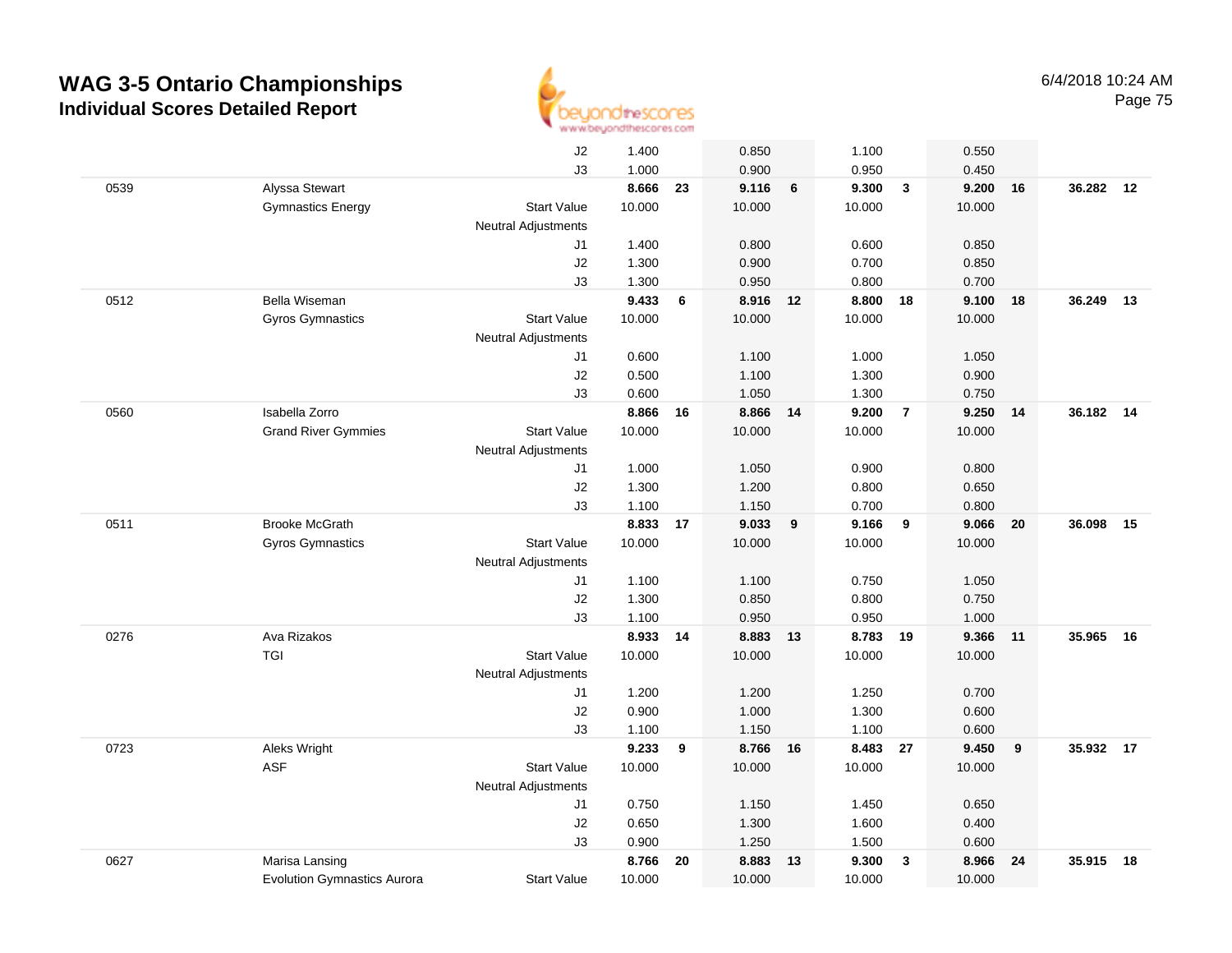

|      |                               | <b>Neutral Adjustments</b> |          |    |          |                 |                    |                |        |    |           |    |
|------|-------------------------------|----------------------------|----------|----|----------|-----------------|--------------------|----------------|--------|----|-----------|----|
|      |                               | J1                         | 1.100    |    | 1.100    |                 | 0.750              |                | 1.200  |    |           |    |
|      |                               | J2                         | 1.300    |    | 1.100    |                 | 0.700              |                | 1.000  |    |           |    |
|      |                               | J3                         | 1.300    |    | 1.150    |                 | 0.650              |                | 0.900  |    |           |    |
| 0285 | Gisille Jarosz                |                            | 8.533    | 27 | 8.933 11 |                 | 9.283              | $\overline{4}$ | 9.050  | 21 | 35.799    | 19 |
|      | <b>T-Dot Tumblers</b>         | <b>Start Value</b>         | 10.000   |    | 10.000   |                 | 10.000             |                | 10.000 |    |           |    |
|      |                               | <b>Neutral Adjustments</b> |          |    |          |                 |                    |                |        |    |           |    |
|      |                               | J1                         | 1.450    |    | 1.100    |                 | 0.750              |                | 1.000  |    |           |    |
|      |                               | $\sf J2$                   | 1.550    |    | 0.950    |                 | 0.800              |                | 0.950  |    |           |    |
|      |                               | J3                         | 1.400    |    | 1.150    |                 | 0.600              |                | 0.900  |    |           |    |
| 0528 | Ashley Surman                 |                            | 8.566    | 26 | 8.616 20 |                 | 9.100              | 10             | 9.500  | 6  | 35.782 20 |    |
|      | <b>Gymnastics Energy</b>      | <b>Start Value</b>         | 10.000   |    | 10.000   |                 | 10.000             |                | 10.000 |    |           |    |
|      |                               | <b>Neutral Adjustments</b> |          |    |          |                 |                    |                |        |    |           |    |
|      |                               | J1                         | 1.400    |    | 1.300    |                 | 1.000              |                | 0.550  |    |           |    |
|      |                               | J2                         | 1.500    |    | 1.400    |                 | 0.800              |                | 0.450  |    |           |    |
|      |                               | J3                         | 1.400    |    | 1.450    |                 | 0.900              |                | 0.500  |    |           |    |
| 0721 | Daria Gillis                  |                            | 8.883 15 |    | 9.116    | $6\overline{6}$ | 8.483 27           |                | 9.300  | 13 | 35.782 20 |    |
|      | Alpha Gymnastics Academy      | <b>Start Value</b>         | 10.000   |    | 10.000   |                 | 10.000             |                | 10.000 |    |           |    |
|      |                               | <b>Neutral Adjustments</b> |          |    |          |                 | $-0.100$           |                |        |    |           |    |
|      |                               | J1                         | 1.050    |    | 0.800    |                 | 1.450              |                | 0.850  |    |           |    |
|      |                               | J2                         | 1.000    |    | 1.000    |                 | 1.450              |                | 0.700  |    |           |    |
|      |                               | J3                         | 1.300    |    | 0.850    |                 | 1.350              |                | 0.550  |    |           |    |
| 0597 | Brooke Gyarmati               |                            | 8.783 19 |    | 8.816    | 15              | 8.866              | 16             | 9.250  | 14 | 35.715 21 |    |
|      | Gemini Gymnastics             | <b>Start Value</b>         | 10.000   |    | 10.000   |                 | 10.000             |                | 10.000 |    |           |    |
|      |                               | <b>Neutral Adjustments</b> |          |    |          |                 |                    |                |        |    |           |    |
|      |                               | J <sub>1</sub>             | 1.250    |    | 1.200    |                 | 1.200              |                | 0.900  |    |           |    |
|      |                               | J2                         | 1.200    |    | 1.200    |                 | 1.200              |                | 0.750  |    |           |    |
|      |                               | J3                         | 1.200    |    | 1.150    |                 | 1.000              |                | 0.600  |    |           |    |
| 0207 | <b>Ellie Stevens</b>          |                            | 8.933 14 |    | 8.750 17 |                 | 8.583 25           |                | 9.416  | 10 | 35.682 22 |    |
|      | <b>World Class Gymnastics</b> | <b>Start Value</b>         | 10.000   |    | 10.000   |                 | 10.000<br>$-0.100$ |                | 10.000 |    |           |    |
|      |                               | <b>Neutral Adjustments</b> | 1.100    |    | 1.250    |                 | 1.450              |                | 0.600  |    |           |    |
|      |                               | J1<br>J2                   | 1.000    |    | 1.150    |                 | 1.300              |                | 0.600  |    |           |    |
|      |                               | J3                         | 1.100    |    | 1.350    |                 | 1.200              |                | 0.550  |    |           |    |
| 0623 | Rylee Barron                  |                            | 9.083    | 12 | 8.400 24 |                 | 9.000              | 12             | 9.150  | 17 | 35.633    | 23 |
|      | Forest City Gym Club          | <b>Start Value</b>         | 10.000   |    | 10.000   |                 | 10.000             |                | 10.000 |    |           |    |
|      |                               | <b>Neutral Adjustments</b> |          |    |          |                 | $-0.100$           |                |        |    |           |    |
|      |                               | J1                         | 0.850    |    | 1.500    |                 | 0.800              |                | 0.900  |    |           |    |
|      |                               | J2                         | 0.900    |    | 1.700    |                 | 0.900              |                | 0.750  |    |           |    |
|      |                               | J3                         | 1.000    |    | 1.600    |                 | 1.000              |                | 0.900  |    |           |    |
|      |                               |                            |          |    |          |                 |                    |                |        |    |           |    |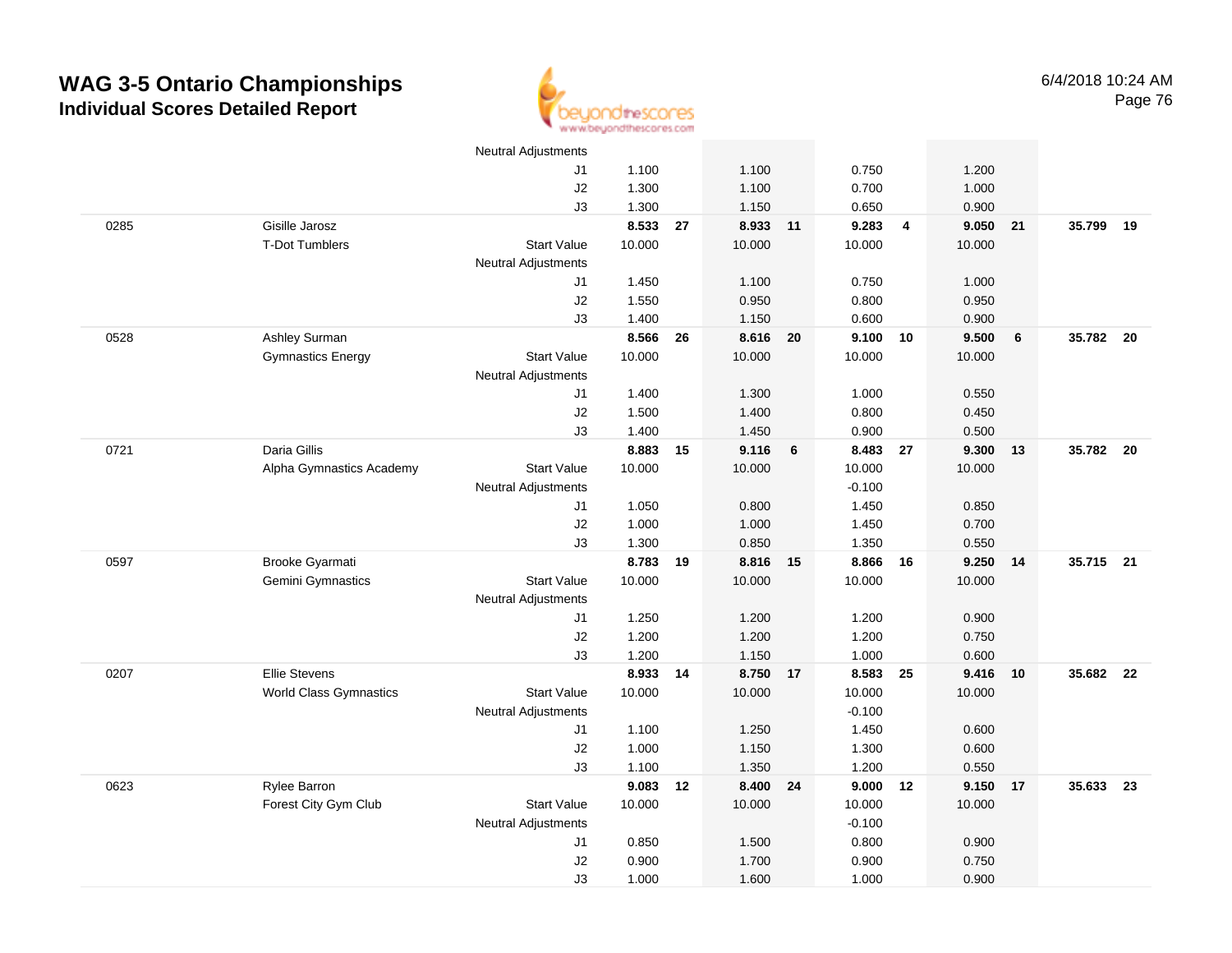

Page 77

| 0554 | Alexa Fletcher                                       |                                  | 8.400          | 29           | 9.033             | 9  | 8.916              | 15           | 9.083          | 19  | 35.432 24 |      |
|------|------------------------------------------------------|----------------------------------|----------------|--------------|-------------------|----|--------------------|--------------|----------------|-----|-----------|------|
|      | <b>GW Elites</b>                                     | <b>Start Value</b>               | 10.000         |              | 10.000            |    | 10.000             |              | 10.000         |     |           |      |
|      |                                                      | <b>Neutral Adjustments</b><br>J1 | 1.500          |              | 1.050             |    | 1.000              |              | 1.000          |     |           |      |
|      |                                                      | J2                               | 1.600          |              | 0.950             |    | 1.200              |              | 0.850          |     |           |      |
|      |                                                      | J3                               | 1.700          |              | 0.900             |    | 1.050              |              | 0.900          |     |           |      |
| 0337 | Tessa Kruyff                                         |                                  | 8.566          | 26           | 8.666             | 19 | 8.950              | 14           | 9.216          | 15  | 35.398    | - 25 |
|      | <b>Pulsars Gymnastics Club</b>                       | <b>Start Value</b>               | 10.000         |              | 10.000            |    | 10.000             |              | 10.000         |     |           |      |
|      |                                                      | <b>Neutral Adjustments</b>       |                |              |                   |    |                    |              |                |     |           |      |
|      |                                                      | J1                               | 1.400          |              | 1.350             |    | 1.050              |              | 0.800          |     |           |      |
|      |                                                      | J2                               | 1.500          |              | 1.400             |    | 1.100              |              | 0.800          |     |           |      |
|      |                                                      | J3                               | 1.400          |              | 1.250             |    | 1.000              |              | 0.750          |     |           |      |
| 0426 | Sophia Hosiawa                                       |                                  | 9.100          | 11           | 8.733             | 18 | 8.400              | 29           | 9.000          | 22  | 35.233    | - 26 |
|      | London Gym Academy                                   | <b>Start Value</b>               | 10.000         |              | 10.000            |    | 10.000             |              | 10.000         |     |           |      |
|      |                                                      | <b>Neutral Adjustments</b>       |                |              |                   |    |                    |              |                |     |           |      |
|      |                                                      | J1                               | 0.900          |              | 1.300             |    | 1.800              |              | 1.200          |     |           |      |
|      |                                                      | J2                               | 0.900          |              | 1.300             |    | 1.600              |              | 0.800          |     |           |      |
| 0440 |                                                      | J3                               | 0.900<br>9.516 |              | 1.200<br>7.850 30 |    | 1.400              |              | 1.000<br>9.000 | 22  | 34.999    |      |
|      | Alyssa Carnaghan<br><b>Lindsay Gymnastics Centre</b> | <b>Start Value</b>               | 10.000         | $\mathbf{3}$ | 10.000            |    | 8.633 22<br>10.000 |              | 10.000         |     |           | - 27 |
|      |                                                      | <b>Neutral Adjustments</b>       |                |              |                   |    |                    |              |                |     |           |      |
|      |                                                      | J1                               | 0.500          |              | 2.000             |    | 1.400              |              | 1.200          |     |           |      |
|      |                                                      | $\sf J2$                         | 0.400          |              | 2.300             |    | 1.400              |              | 0.800          |     |           |      |
|      |                                                      | J3                               | 0.550          |              | 2.150             |    | 1.300              |              | 1.000          |     |           |      |
| 0588 | Ella Zamudio                                         |                                  | 8.433          | 28           | 8.200             | 26 | 9.300              | $\mathbf{3}$ | 9.050          | 21  | 34.983    | 28   |
|      | Gemini Gymnastics                                    | <b>Start Value</b>               | 10.000         |              | 10.000            |    | 10.000             |              | 10.000         |     |           |      |
|      |                                                      | <b>Neutral Adjustments</b>       |                |              |                   |    |                    |              |                |     |           |      |
|      |                                                      | J1                               | 1.500          |              | 1.600             |    | 0.550              |              | 1.100          |     |           |      |
|      |                                                      | J2                               | 1.550          |              | 2.000             |    | 0.750              |              | 0.850          |     |           |      |
|      |                                                      | J3                               | 1.650          |              | 1.800             |    | 0.800              |              | 0.900          |     |           |      |
| 0352 | Ellen Johnson                                        |                                  | 8.666          | 23           | 8.733 18          |    | 8.783 19           |              | 8.716          | -28 | 34.898    | 29   |
|      | Owen Sound Satellites                                | <b>Start Value</b>               | 10.000         |              | 10.000            |    | 10.000             |              | 10.000         |     |           |      |
|      |                                                      | <b>Neutral Adjustments</b>       |                |              |                   |    |                    |              |                |     |           |      |
|      |                                                      | J1                               | 1.200          |              | 1.250             |    | 1.350              |              | 1.450          |     |           |      |
|      |                                                      | J2                               | 1.400          |              | 1.500             |    | 1.200              |              | 1.200          |     |           |      |
| 0456 | <b>Brooke Park</b>                                   | J3                               | 1.400<br>8.600 | 25           | 1.050<br>8.000    | 28 | 1.100<br>9.183     | 8            | 1.200<br>9.050 | 21  | 34.833    | 30   |
|      | Kitchener-Waterloo Gymnastics                        | <b>Start Value</b>               | 10.000         |              | 10.000            |    | 10.000             |              | 10.000         |     |           |      |
|      |                                                      | <b>Neutral Adjustments</b>       |                |              |                   |    |                    |              |                |     |           |      |
|      |                                                      | J1                               | 1.400          |              | 1.900             |    | 0.850              |              | 1.000          |     |           |      |
|      |                                                      |                                  |                |              |                   |    |                    |              |                |     |           |      |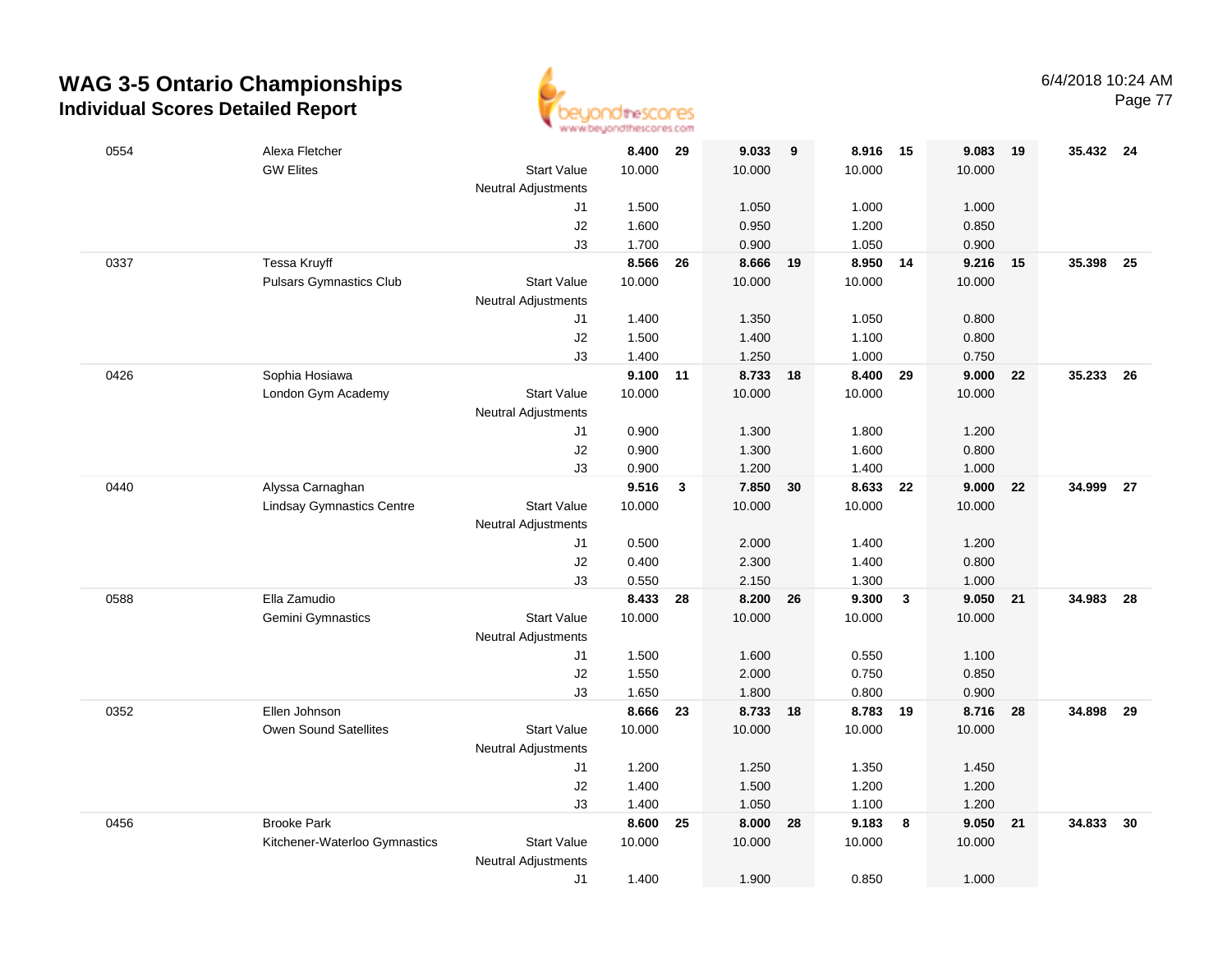

|      |                                   | J2                         | 1.300  |    | 2.100    |    | 0.950    |    | 0.850    |    |           |    |
|------|-----------------------------------|----------------------------|--------|----|----------|----|----------|----|----------|----|-----------|----|
|      |                                   | J3                         | 1.500  |    | 2.000    |    | 0.650    |    | 1.000    |    |           |    |
| 0526 | <b>Charlize Beth</b>              |                            | 8.533  | 27 | 8.666    | 19 | 8.600    | 24 | 8.933    | 25 | 34.732 31 |    |
|      | Gymnastics Mississauga            | <b>Start Value</b>         | 10.000 |    | 10.000   |    | 10.000   |    | 10.000   |    |           |    |
|      |                                   | <b>Neutral Adjustments</b> |        |    |          |    |          |    |          |    |           |    |
|      |                                   | J1                         | 1.400  |    | 1.350    |    | 1.300    |    | 1.250    |    |           |    |
|      |                                   | J2                         | 1.600  |    | 1.400    |    | 1.400    |    | 0.950    |    |           |    |
|      |                                   | J3                         | 1.400  |    | 1.250    |    | 1.500    |    | 1.000    |    |           |    |
| 1383 | Karrington Nash                   |                            | 8.866  | 16 | 8.183    | 27 | 8.116 32 |    | 9.450    | 9  | 34.615 32 |    |
|      | <b>Infinity Gymnastics Centre</b> | <b>Start Value</b>         | 10.000 |    | 10.000   |    | 10.000   |    | 10.000   |    |           |    |
|      |                                   | <b>Neutral Adjustments</b> |        |    |          |    |          |    |          |    |           |    |
|      |                                   | J1                         | 1.250  |    | 1.700    |    | 2.050    |    | 0.700    |    |           |    |
|      |                                   | J2                         | 1.150  |    | 1.900    |    | 1.700    |    | 0.450    |    |           |    |
|      |                                   | J3                         | 1.000  |    | 1.850    |    | 1.900    |    | 0.500    |    |           |    |
| 0205 | Carys Pike                        |                            | 8.300  | 30 | 8.483    | 23 | 8.700 21 |    | 9.050 21 |    | 34.533 33 |    |
|      | <b>World Class Gymnastics</b>     | <b>Start Value</b>         | 10.000 |    | 10.000   |    | 10.000   |    | 10.000   |    |           |    |
|      |                                   | <b>Neutral Adjustments</b> |        |    |          |    |          |    |          |    |           |    |
|      |                                   | J1                         | 1.850  |    | 1.450    |    | 1.200    |    | 1.200    |    |           |    |
|      |                                   | J2                         | 1.600  |    | 1.500    |    | 1.400    |    | 0.800    |    |           |    |
|      |                                   | J3                         | 1.650  |    | 1.600    |    | 1.300    |    | 0.850    |    |           |    |
| 1382 | Ainsley Brodrip                   |                            | 8.650  | 24 | 8.283    | 25 | 8.516    | 26 | 8.833    | 27 | 34.282    | 34 |
|      | St. Thomas Elgin                  | <b>Start Value</b>         | 10.000 |    | 10.000   |    | 10.000   |    | 10.000   |    |           |    |
|      |                                   | <b>Neutral Adjustments</b> |        |    |          |    |          |    |          |    |           |    |
|      |                                   | J1                         | 1.300  |    | 1.600    |    | 1.550    |    | 1.500    |    |           |    |
|      |                                   | J2                         | 1.200  |    | 1.900    |    | 1.500    |    | 1.000    |    |           |    |
|      |                                   | J3                         | 1.550  |    | 1.650    |    | 1.400    |    | 1.000    |    |           |    |
| 0559 | <b>Addison Williams</b>           |                            | 8.200  | 31 | 8.516    | 22 | 8.633    | 22 | 8.900    | 26 | 34.249    | 35 |
|      | <b>Grand River Gymmies</b>        | <b>Start Value</b>         | 10.000 |    | 10.000   |    | 10.000   |    | 10.000   |    |           |    |
|      |                                   | <b>Neutral Adjustments</b> |        |    |          |    |          |    |          |    |           |    |
|      |                                   | J1                         | 2.000  |    | 1.450    |    | 1.500    |    | 1.150    |    |           |    |
|      |                                   | J2                         | 1.800  |    | 1.500    |    | 1.300    |    | 1.050    |    |           |    |
|      |                                   | J3                         | 1.600  |    | 1.500    |    | 1.300    |    | 1.100    |    |           |    |
| 0348 | Madeline Milan                    |                            | 8.750  | 21 | 7.133 31 |    | 8.866 16 |    | 9.350 12 |    | 34.099    | 36 |
|      | <b>Ottawa Gymnastics Centre</b>   | <b>Start Value</b>         | 10.000 |    | 10.000   |    | 10.000   |    | 10.000   |    |           |    |
|      |                                   | <b>Neutral Adjustments</b> |        |    |          |    |          |    |          |    |           |    |
|      |                                   | J1                         | 1.250  |    | 2.800    |    | 1.300    |    | 0.800    |    |           |    |
|      |                                   | J2                         | 1.200  |    | 2.900    |    | 1.100    |    | 0.650    |    |           |    |
|      |                                   | J3                         | 1.300  |    | 2.900    |    | 1.000    |    | 0.500    |    |           |    |
| 0391 | Kayla Santo                       |                            | 8.133  | 32 | 8.550    | 21 | 8.433    | 28 | 8.983    | 23 | 34.099    | 36 |
|      | Niagara Acro Cats                 | <b>Start Value</b>         | 10.000 |    | 10.000   |    | 10.000   |    | 10.000   |    |           |    |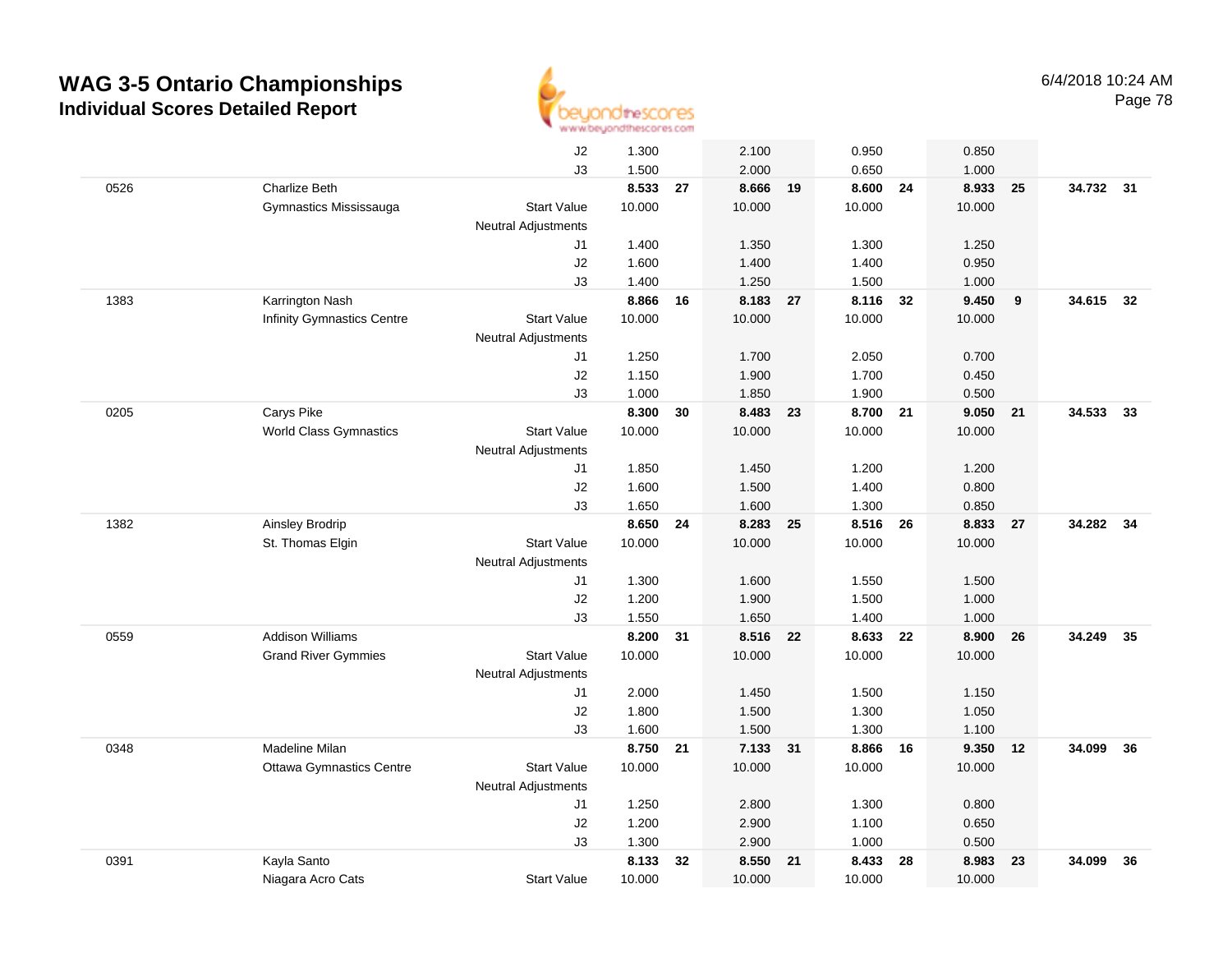

|      |                        | <b>Neutral Adjustments</b> |          |    |          | $-0.100$ |          |           |  |
|------|------------------------|----------------------------|----------|----|----------|----------|----------|-----------|--|
|      |                        | J1                         | 1.900    |    | 1.400    | 1.600    | 1.150    |           |  |
|      |                        | J2                         | 2.000    |    | 1.600    | 1.400    | 0.900    |           |  |
|      |                        | J3                         | 1.700    |    | 1.350    | 1.400    | 1.000    |           |  |
| 0516 | Talia Evans            |                            | 8.733 22 |    | 7.950 29 | 8.266 31 | 8.966 24 | 33.915 37 |  |
|      | Gymnastics Mississauga | Start Value                | 10.000   |    | 10.000   | 10.000   | 10.000   |           |  |
|      |                        | <b>Neutral Adjustments</b> |          |    |          |          |          |           |  |
|      |                        | J1                         | 1.300    |    | 1.950    | 1.700    | 1.300    |           |  |
|      |                        | J2                         | 1.100    |    | 2.100    | 2.000    | 1.000    |           |  |
|      |                        | J3                         | 1.400    |    | 2.100    | 1.500    | 0.800    |           |  |
| 0549 | Aaliyah Moore          |                            | 7.700    | 33 | 8.733 18 | 8.833 17 | 8.600 29 | 33.866 38 |  |
|      | Gym Magic              | Start Value                | 10.000   |    | 10.000   | 10.000   | 10.000   |           |  |
|      |                        | <b>Neutral Adjustments</b> |          |    |          |          |          |           |  |
|      |                        | J1                         | 2.400    |    | 1.350    | 1.150    | 1.500    |           |  |
|      |                        | J2                         | 2.200    |    | 1.250    | 1.350    | 1.400    |           |  |
|      |                        | J3                         | 2.300    |    | 1.200    | 1.000    | 1.300    |           |  |

#### **Gymnastics Ontario Level 4**

#### **ID League ID Name VT # UB # BB # FX # AA #** 0753 Isabelle Henson **9.200 <sup>11</sup> 9.766 <sup>2</sup> 9.516 <sup>2</sup> 9.733 <sup>5</sup> 38.215 <sup>1</sup>** Aereo Gymnastics Clubb 3tart Value 10.000 10.000 10.000 10.000 10.000 Neutral Adjustments J1 0.650 0.300 0.550 0.250 J2 0.850 0.200 0.500 0.250 J3 0.900 0.200 0.400 0.300 0596 Téa Cortez **9.383 <sup>7</sup> 9.650 <sup>5</sup> 9.316 <sup>8</sup> 9.783 <sup>3</sup> 38.132 <sup>2</sup>** Gemini Gymnastics Start Valuee 10.000 10.000 10.000 10.000 Neutral Adjustments J1 0.700 0.400 0.700 0.350 J2 0.650 0.300 0.600 0.150 J3 0.500 0.350 0.750 0.150 0299 Heidi Thorpe **9.566 <sup>2</sup> 9.633 <sup>6</sup> 9.333 <sup>7</sup> 9.583 <sup>8</sup> 38.115 <sup>3</sup>** St. Thomas Elgin Start Value 10.000 10.000 10.000 10.000 Neutral Adjustments J1 0.350 0.300 0.750 0.450 J2 0.450 0.350 0.700 0.400 J3 0.500 0.450 0.550 0.400 0286Emma Mitchell **8.933 <sup>21</sup> 9.893 <sup>1</sup> 9.583 <sup>1</sup> 9.700 <sup>6</sup> 38.109 <sup>4</sup>**

**Age 10 C**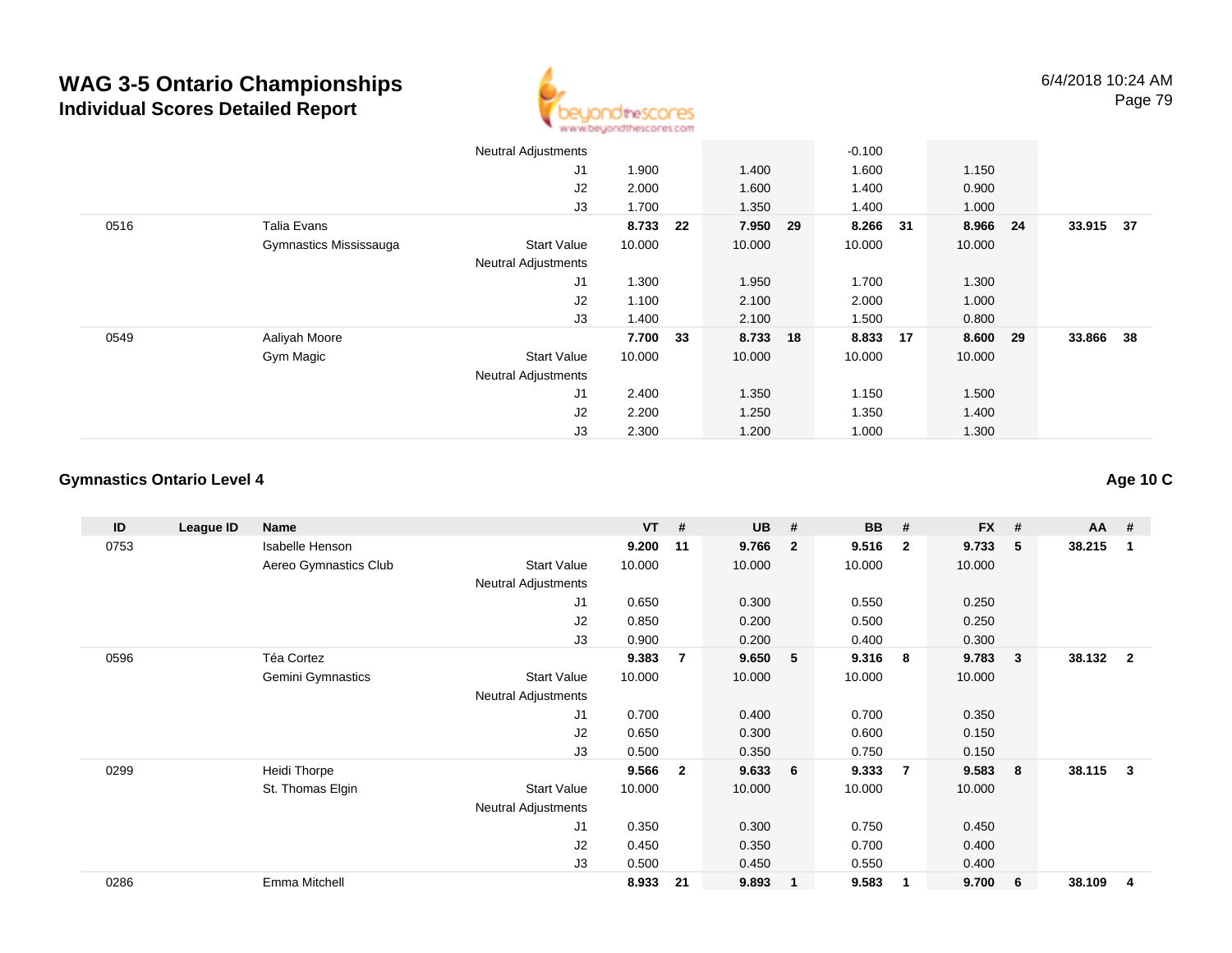

|      | <b>T-Dot Tumblers</b>         | <b>Start Value</b>         | 10.000 |                         | 10.000   |                | 10.000         |                         | 10.000 |                |          |                |
|------|-------------------------------|----------------------------|--------|-------------------------|----------|----------------|----------------|-------------------------|--------|----------------|----------|----------------|
|      |                               | <b>Neutral Adjustments</b> | 1.200  |                         | 0.050    |                |                |                         | 0.300  |                |          |                |
|      |                               | J1<br>J2                   | 0.900  |                         | 0.250    |                | 0.400<br>0.450 |                         | 0.400  |                |          |                |
|      |                               | J3                         | 1.100  |                         | 0.020    |                | 0.400          |                         | 0.200  |                |          |                |
| 0632 | Anna Mackenzie                |                            | 9.600  | $\overline{1}$          | 9.550    | 9              | 9.083          | 18                      | 9.850  | $\overline{2}$ | 38.083   | 5              |
|      | <b>East York Gymnastics</b>   | <b>Start Value</b>         | 10.000 |                         | 10.000   |                | 10.000         |                         | 10.000 |                |          |                |
|      |                               | <b>Neutral Adjustments</b> |        |                         |          |                |                |                         |        |                |          |                |
|      |                               | J1                         | 0.400  |                         | 0.450    |                | 0.850          |                         | 0.150  |                |          |                |
|      |                               | $\sf J2$                   | 0.300  |                         | 0.450    |                | 0.950          |                         | 0.200  |                |          |                |
|      |                               | J3                         | 0.500  |                         | 0.450    |                | 0.950          |                         | 0.100  |                |          |                |
| 0670 | Shaila Pose Aguilar           |                            | 9.400  | 6                       | 9.733    | $\overline{4}$ | 9.466          | $\overline{\mathbf{3}}$ | 9.466  | 12             | 38.065   | - 6            |
|      | Corona Competitive            | <b>Start Value</b>         | 10.000 |                         | 10.000   |                | 10.000         |                         | 10.000 |                |          |                |
|      |                               | <b>Neutral Adjustments</b> |        |                         |          |                |                |                         |        |                |          |                |
|      |                               | J1                         | 0.650  |                         | 0.200    |                | 0.650          |                         | 0.500  |                |          |                |
|      |                               | J2                         | 0.700  |                         | 0.300    |                | 0.550          |                         | 0.450  |                |          |                |
|      |                               | J3                         | 0.450  |                         | 0.300    |                | 0.400          |                         | 0.650  |                |          |                |
| 0361 | Natalie Turgeon               |                            | 9.416  | 5                       | 9.433 15 |                | 9.083          | 18                      | 9.933  | $\overline{1}$ | 37.865   | $\overline{7}$ |
|      | Oakville Gymnastics Club      | Start Value                | 10.000 |                         | 10.000   |                | 10.000         |                         | 10.000 |                |          |                |
|      |                               | Neutral Adjustments        |        |                         |          |                |                |                         |        |                |          |                |
|      |                               | J1                         | 0.650  |                         | 0.650    |                | 0.750          |                         | 0.050  |                |          |                |
|      |                               | J2                         | 0.550  |                         | 0.450    |                | 1.150          |                         | 0.050  |                |          |                |
|      |                               | J3                         | 0.550  |                         | 0.600    |                | 0.850          |                         | 0.100  |                |          |                |
| 0467 | Kyanna Themistocleous         |                            | 9.533  | $\mathbf{3}$            | 9.766    | $\overline{2}$ | 9.116          | 16                      | 9.400  | 15             | 37.815   | 8              |
|      | Kitchener-Waterloo Gymnastics | <b>Start Value</b>         | 10.000 |                         | 10.000   |                | 10.000         |                         | 10.000 |                |          |                |
|      |                               | <b>Neutral Adjustments</b> |        |                         |          |                |                |                         |        |                |          |                |
|      |                               | J1                         | 0.500  |                         | 0.350    |                | 0.700          |                         | 0.650  |                |          |                |
|      |                               | J2                         | 0.400  |                         | 0.100    |                | 1.000          |                         | 0.750  |                |          |                |
|      |                               | J3                         | 0.500  |                         | 0.250    |                | 0.950          |                         | 0.400  |                |          |                |
| 0755 | Peyton Minor                  |                            | 9.483  | $\overline{\mathbf{4}}$ | 9.283 20 |                | 9.450          | $\overline{4}$          | 9.516  | 10             | 37.732 9 |                |
|      | Aereo Gymnastics Club         | <b>Start Value</b>         | 10.000 |                         | 10.000   |                | 10.000         |                         | 10.000 |                |          |                |
|      |                               | Neutral Adjustments        |        |                         |          |                |                |                         |        |                |          |                |
|      |                               | J1                         | 0.500  |                         | 0.800    |                | 0.600          |                         | 0.450  |                |          |                |
|      |                               | J2                         | 0.500  |                         | 0.700    |                | 0.500          |                         | 0.600  |                |          |                |
|      |                               | J3                         | 0.550  |                         | 0.650    |                | 0.550          |                         | 0.400  |                |          |                |
| 0636 | Lana McCreedy                 |                            | 9.216  | 10                      | 9.483 13 |                | 9.166 14       |                         | 9.783  | $\mathbf{3}$   | 37.648   | 10             |
|      | Dynamo Gymnastics             | <b>Start Value</b>         | 10.000 |                         | 10.000   |                | 10.000         |                         | 10.000 |                |          |                |
|      |                               | <b>Neutral Adjustments</b> |        |                         |          |                |                |                         |        |                |          |                |
|      |                               | J <sub>1</sub>             | 0.750  |                         | 0.450    |                | 0.750          |                         | 0.350  |                |          |                |
|      |                               | J2                         | 0.800  |                         | 0.600    |                | 0.900          |                         | 0.150  |                |          |                |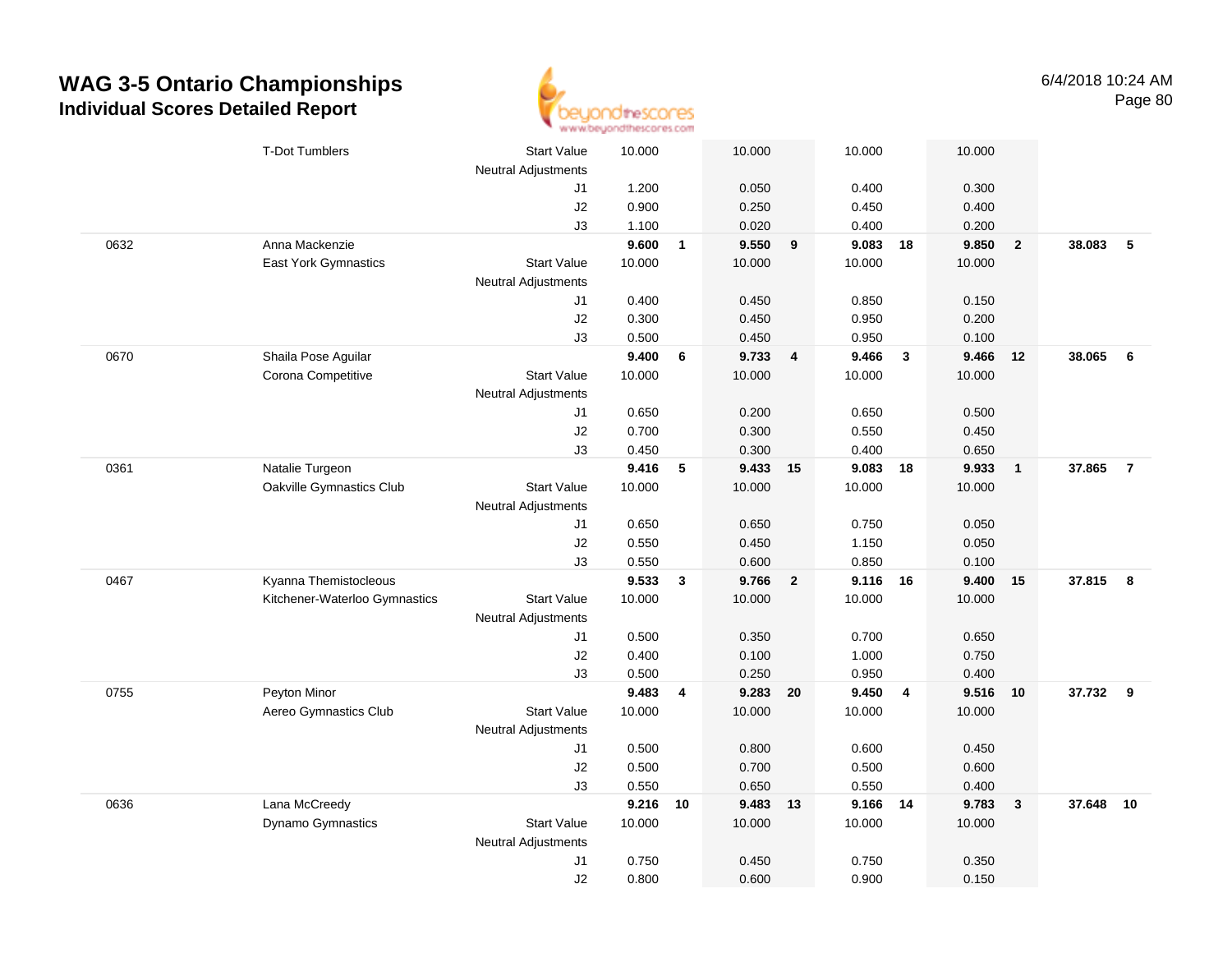

|      |                                 | J3                         | 0.800    |    | 0.500    |              | 0.850  |                | 0.150  |                |           |    |
|------|---------------------------------|----------------------------|----------|----|----------|--------------|--------|----------------|--------|----------------|-----------|----|
| 0208 | Rowan Timmons                   |                            | 8.966    | 19 | 9.600    | 8            | 9.466  | $\overline{3}$ | 9.516  | 10             | 37.548    | 11 |
|      | <b>World Class Gymnastics</b>   | <b>Start Value</b>         | 10.000   |    | 10.000   |              | 10.000 |                | 10.000 |                |           |    |
|      |                                 | <b>Neutral Adjustments</b> |          |    |          |              |        |                |        |                |           |    |
|      |                                 | J1                         | 0.900    |    | 0.400    |              | 0.500  |                | 0.500  |                |           |    |
|      |                                 | J2                         | 1.100    |    | 0.400    |              | 0.600  |                | 0.500  |                |           |    |
|      |                                 | J3                         | 1.100    |    | 0.400    |              | 0.500  |                | 0.450  |                |           |    |
| 0338 | Evelyn Gebauer                  |                            | 9.400    | 6  | 9.550    | 9            | 9.200  | 12             | 9.383  | 16             | 37.533    | 12 |
|      | <b>Pulsars Gymnastics Club</b>  | <b>Start Value</b>         | 10.000   |    | 10.000   |              | 10.000 |                | 10.000 |                |           |    |
|      |                                 | Neutral Adjustments        |          |    |          |              |        |                |        |                |           |    |
|      |                                 | J1                         | 0.600    |    | 0.500    |              | 0.950  |                | 0.800  |                |           |    |
|      |                                 | J2                         | 0.650    |    | 0.450    |              | 0.700  |                | 0.450  |                |           |    |
|      |                                 | J3                         | 0.550    |    | 0.400    |              | 0.750  |                | 0.600  |                |           |    |
| 0567 | Keira Webster                   |                            | 9.166    | 12 | 9.633    | 6            | 9.333  | $\overline{7}$ | 9.300  | 20             | 37.432 13 |    |
|      | <b>Global Gymnastics</b>        | <b>Start Value</b>         | 10.000   |    | 10.000   |              | 10.000 |                | 10.000 |                |           |    |
|      |                                 | <b>Neutral Adjustments</b> | $-0.200$ |    |          |              |        |                |        |                |           |    |
|      |                                 | J1                         | 0.700    |    | 0.500    |              | 0.750  |                | 0.700  |                |           |    |
|      |                                 | J2                         | 0.500    |    | 0.250    |              | 0.600  |                | 0.900  |                |           |    |
|      |                                 | J3                         | 0.700    |    | 0.350    |              | 0.650  |                | 0.500  |                |           |    |
| 0240 | Courtney Bilyj                  |                            | 9.116 15 |    | 9.483 13 |              | 9.083  | 18             | 9.666  | $\overline{7}$ | 37.348    | 14 |
|      | <b>Twisters Gymnastics Club</b> | <b>Start Value</b>         | 10.000   |    | 10.000   |              | 10.000 |                | 10.000 |                |           |    |
|      |                                 | <b>Neutral Adjustments</b> |          |    |          |              |        |                |        |                |           |    |
|      |                                 | J1                         | 0.950    |    | 0.550    |              | 0.700  |                | 0.450  |                |           |    |
|      |                                 | J2                         | 0.800    |    | 0.550    |              | 1.000  |                | 0.300  |                |           |    |
|      |                                 | J3                         | 0.900    |    | 0.450    |              | 1.050  |                | 0.250  |                |           |    |
| 0339 | <b>Natalie Stimers</b>          |                            | 9.133    | 14 | 9.500    | 12           | 9.433  | 5              | 9.250  | 21             | 37.316    | 15 |
|      | <b>Pulsars Gymnastics Club</b>  | <b>Start Value</b>         | 10.000   |    | 10.000   |              | 10.000 |                | 10.000 |                |           |    |
|      |                                 | <b>Neutral Adjustments</b> |          |    |          |              |        |                |        |                |           |    |
|      |                                 | J1                         | 0.800    |    | 0.500    |              | 0.650  |                | 0.850  |                |           |    |
|      |                                 | J2                         | 0.900    |    | 0.500    |              | 0.550  |                | 0.800  |                |           |    |
|      |                                 | J3                         | 0.900    |    | 0.500    |              | 0.500  |                | 0.600  |                |           |    |
| 0633 | Georgia Rutledge                |                            | 9.016 18 |    | 9.750    | $\mathbf{3}$ | 8.666  | 26             | 9.700  | 6              | 37.132 16 |    |
|      | East York Gymnastics            | <b>Start Value</b>         | 10.000   |    | 10.000   |              | 10.000 |                | 10.000 |                |           |    |
|      |                                 | <b>Neutral Adjustments</b> |          |    |          |              |        |                |        |                |           |    |
|      |                                 | J1                         | 1.000    |    | 0.250    |              | 1.400  |                | 0.300  |                |           |    |
|      |                                 | J2                         | 0.950    |    | 0.250    |              | 1.200  |                | 0.200  |                |           |    |
|      |                                 | J3                         | 1.000    |    | 0.250    |              | 1.400  |                | 0.400  |                |           |    |
| 0598 | Siena Ramos                     |                            | 8.766    | 26 | 9.550    | 9            | 9.350  | 6              | 9.433  | 14             | 37.099    | 17 |
|      | Gemini Gymnastics               | <b>Start Value</b>         | 10.000   |    | 10.000   |              | 10.000 |                | 10.000 |                |           |    |
|      |                                 | <b>Neutral Adjustments</b> |          |    |          |              |        |                |        |                |           |    |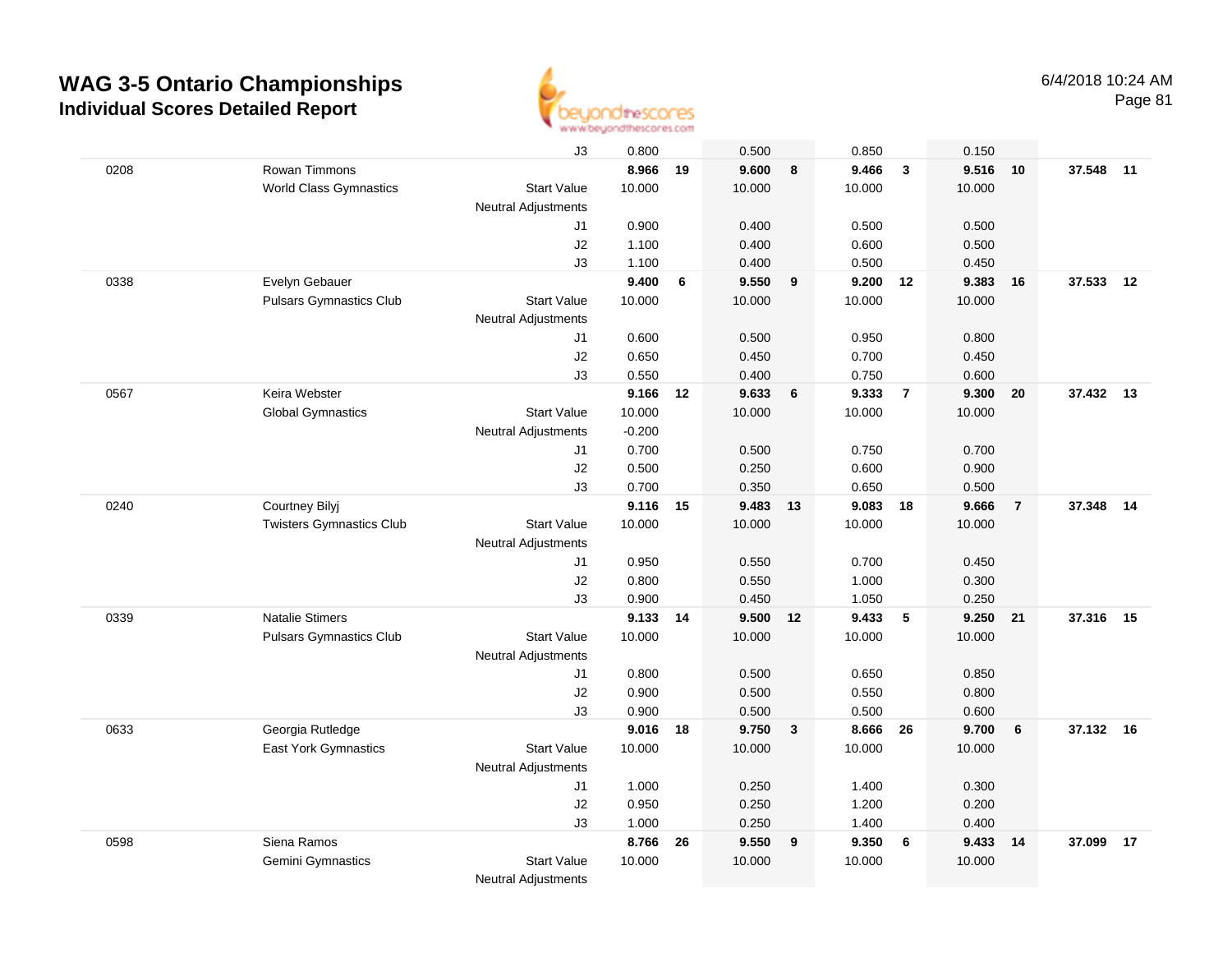

|      |                                  | J1                         | 1.300          |    | 0.450          |                | 0.650              |    | 0.550          |    |           |    |
|------|----------------------------------|----------------------------|----------------|----|----------------|----------------|--------------------|----|----------------|----|-----------|----|
|      |                                  | J2                         | 1.100          |    | 0.350          |                | 0.700              |    | 0.550          |    |           |    |
|      |                                  | J3                         | 1.300          |    | 0.550          |                | 0.600              |    | 0.600          |    |           |    |
| 0206 | Anna Ptaszek                     |                            | 8.583          | 28 | 9.616          | $\overline{7}$ | 9.300              | 9  | 9.533          | 9  | 37.032 18 |    |
|      | <b>World Class Gymnastics</b>    | <b>Start Value</b>         | 10.000         |    | 10.000         |                | 10.000             |    | 10.000         |    |           |    |
|      |                                  | <b>Neutral Adjustments</b> |                |    |                |                |                    |    |                |    |           |    |
|      |                                  | J1                         | 1.350          |    | 0.450          |                | 0.800              |    | 0.650          |    |           |    |
|      |                                  | J2                         | 1.600          |    | 0.400          |                | 0.800              |    | 0.350          |    |           |    |
|      |                                  | J3                         | 1.300          |    | 0.300          |                | 0.500              |    | 0.400          |    |           |    |
| 0353 | Anastasia Chin                   |                            | 9.050          | 17 | 9.616          | $\overline{7}$ | 9.200              | 12 | 9.150          | 22 | 37.016    | 19 |
|      | Pickering Athletic Centre        | <b>Start Value</b>         | 10.000         |    | 10.000         |                | 10.000             |    | 10.000         |    |           |    |
|      |                                  | <b>Neutral Adjustments</b> |                |    |                |                |                    |    |                |    |           |    |
|      |                                  | J1                         | 1.000          |    | 0.350          |                | 0.700              |    | 0.900          |    |           |    |
|      |                                  | J2                         | 0.850          |    | 0.400          |                | 0.900              |    | 0.850          |    |           |    |
|      |                                  | J3                         | 1.000          |    | 0.400          |                | 0.800              |    | 0.800          |    |           |    |
| 0606 | Brianna Casallo                  |                            | 9.016          | 18 | 9.200          | 22             | 9.150 15           |    | 9.500          | 11 | 36.866    | 20 |
|      | <b>Futures Gymnastics</b>        | <b>Start Value</b>         | 10.000         |    | 10.000         |                | 10.000             |    | 10.000         |    |           |    |
|      |                                  | Neutral Adjustments        |                |    |                |                |                    |    |                |    |           |    |
|      |                                  | J1                         | 0.850          |    | 0.850          |                | 1.050              |    | 0.450          |    |           |    |
|      |                                  | J2                         | 1.100          |    | 0.850          |                | 0.750              |    | 0.500          |    |           |    |
|      |                                  | J3                         | 1.000          |    | 0.700          |                | 0.750              |    | 0.550          |    |           |    |
| 0387 | Kyjiah Slowley                   |                            | 8.950          | 20 | 9.000          | 26             | 9.166              | 14 | 9.700          | 6  | 36.816 21 |    |
|      | Niagara Falls Lightning          | <b>Start Value</b>         | 10.000         |    | 10.000         |                | 10.000             |    | 10.000         |    |           |    |
|      |                                  | <b>Neutral Adjustments</b> |                |    |                |                |                    |    |                |    |           |    |
|      |                                  | J1                         | 1.100          |    | 1.100          |                | 0.850              |    | 0.350          |    |           |    |
|      |                                  | J2                         | 1.050          |    | 1.000          |                | 1.000              |    | 0.250          |    |           |    |
|      |                                  | J3                         | 1.000          |    | 0.900          |                | 0.650              |    | 0.300          |    |           |    |
| 0398 | Sierra Barrie                    |                            | 9.150          | 13 | 9.250 21       |                | 9.266              | 10 | 9.150          | 22 | 36.816 21 |    |
|      | <b>Muskoka Limberettes</b>       | <b>Start Value</b>         | 10.000         |    | 10.000         |                | 10.000             |    | 10.000         |    |           |    |
|      |                                  | Neutral Adjustments        |                |    |                |                |                    |    |                |    |           |    |
|      |                                  | J1                         | 0.850          |    | 0.750          |                | 0.800              |    | 1.000          |    |           |    |
|      |                                  | J2                         | 0.900          |    | 0.700          |                | 0.750              |    | 0.750          |    |           |    |
|      | Olivia Tufts                     | J3                         | 0.800<br>9.166 |    | 0.800          |                | 0.650              |    | 0.800          |    |           |    |
| 0441 |                                  |                            |                | 12 | 9.650          | 5              | 8.500              | 28 | 9.466          | 12 | 36.782 22 |    |
|      | <b>Lindsay Gymnastics Centre</b> | <b>Start Value</b>         | 10.000         |    | 10.000         |                | 10.000<br>$-0.100$ |    | 10.000         |    |           |    |
|      |                                  | Neutral Adjustments        |                |    |                |                |                    |    |                |    |           |    |
|      |                                  | J1<br>J2                   | 0.800<br>0.900 |    | 0.300<br>0.350 |                | 1.250<br>1.500     |    | 0.500<br>0.500 |    |           |    |
|      |                                  | J3                         |                |    | 0.400          |                |                    |    |                |    |           |    |
| 0509 | Kaitlyn Crawford                 |                            | 0.800<br>8.766 |    |                |                | 1.450<br>9.183     |    | 0.600          |    | 36.698 23 |    |
|      |                                  |                            |                | 26 | 9.366          | 17             |                    | 13 | 9.383          | 16 |           |    |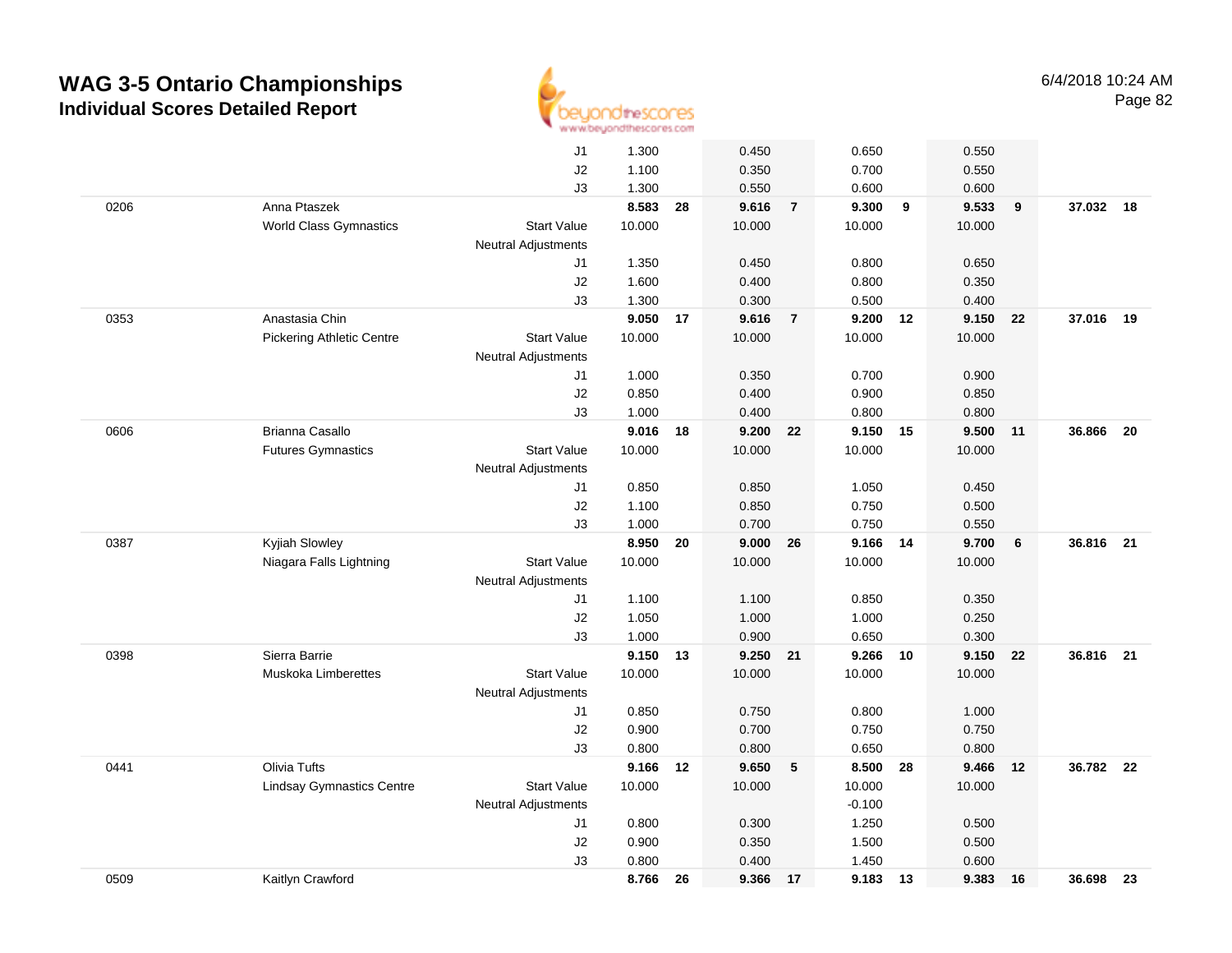

|      | Hamilton Wentworth Regionettes  | Start Value<br><b>Neutral Adjustments</b> | 10.000         |    | 10.000         |    | 10.000         | 10.000         |    |           |      |
|------|---------------------------------|-------------------------------------------|----------------|----|----------------|----|----------------|----------------|----|-----------|------|
|      |                                 | J1                                        | 1.200          |    | 0.650          |    | 0.950          | 0.850          |    |           |      |
|      |                                 | J2                                        | 1.400          |    | 0.700          |    | 0.750          | 0.500          |    |           |      |
|      |                                 | J3                                        | 1.100          |    | 0.550          |    | 0.750          | 0.500          |    |           |      |
| 0323 | Alexis Sopha                    |                                           | 8.833          | 24 | 9.466 14       |    | 8.883          | 9.466<br>22    | 12 | 36.648 24 |      |
|      | Sault Ste Marie Gymnastics Club | <b>Start Value</b>                        | 10.000         |    | 10.000         |    | 10.000         | 10.000         |    |           |      |
|      |                                 | <b>Neutral Adjustments</b>                |                |    |                |    |                |                |    |           |      |
|      |                                 | J1                                        | 1.300          |    | 0.600          |    | 1.050          | 0.600          |    |           |      |
|      |                                 | $\sf J2$                                  | 1.100          |    | 0.450          |    | 1.050          | 0.500          |    |           |      |
|      |                                 | J3                                        | 1.100          |    | 0.550          |    | 1.250          | 0.500          |    |           |      |
| 0720 | Payge Brochu                    |                                           | 9.133 14       |    | 9.116 24       |    | 8.733          | 9.516<br>- 25  | 10 | 36.498    | - 25 |
|      | Alpha Gymnastics Academy        | <b>Start Value</b>                        | 10.000         |    | 10.000         |    | 10.000         | 10.000         |    |           |      |
|      |                                 | <b>Neutral Adjustments</b>                |                |    |                |    |                |                |    |           |      |
|      |                                 | J1                                        | 0.700          |    | 0.900          |    | 1.500          | 0.500          |    |           |      |
|      |                                 | J2                                        | 0.850          |    | 0.850          |    | 1.150          | 0.450          |    |           |      |
|      |                                 | J3                                        | 1.050          |    | 0.900          |    | 1.150          | 0.500          |    |           |      |
| 0320 | Avalina Pellarin                |                                           | 9.116 15       |    | 9.066 25       |    | 8.950 21       | 9.333          | 18 | 36.465 26 |      |
|      | Rose City Gymnastics            | <b>Start Value</b>                        | 10.000         |    | 10.000         |    | 10.000         | 10.000         |    |           |      |
|      |                                 | Neutral Adjustments                       |                |    |                |    |                |                |    |           |      |
|      |                                 | J1                                        | 0.950          |    | 0.800          |    | 1.150          | 0.700          |    |           |      |
|      |                                 | J2                                        | 0.900          |    | 1.050          |    | 1.050          | 0.600          |    |           |      |
|      |                                 | J3                                        | 0.800          |    | 0.950          |    | 0.950          | 0.700          |    |           |      |
| 0437 | Megan Gaylard                   |                                           | 9.116          | 15 | 8.733 27       |    | 9.100          | 9.500<br>17    | 11 | 36.449 27 |      |
|      | London Gym Academy              | <b>Start Value</b>                        | 10.000         |    | 10.000         |    | 10.000         | 10.000         |    |           |      |
|      |                                 | <b>Neutral Adjustments</b>                |                |    |                |    |                |                |    |           |      |
|      |                                 | J1                                        | 0.900          |    | 1.450          |    | 0.850          | 0.500          |    |           |      |
|      |                                 | J2                                        | 0.950          |    | 1.200          |    | 0.950          | 0.550          |    |           |      |
|      |                                 | J3                                        | 0.800          |    | 1.150          |    | 0.900          | 0.450          |    |           |      |
| 0329 | Clare Zhang                     |                                           | 8.450          | 30 | 9.300 19       |    | 9.233 11       | 9.450          | 13 | 36.433 28 |      |
|      | Richmond Hill Gymnastics Club   | <b>Start Value</b>                        | 10.000         |    | 10.000         |    | 10.000         | 10.000         |    |           |      |
|      |                                 | <b>Neutral Adjustments</b>                |                |    |                |    |                |                |    |           |      |
|      |                                 | J1                                        | 1.450          |    | 0.700          |    | 0.900          | 0.500          |    |           |      |
|      |                                 | J2<br>J3                                  | 1.700<br>1.500 |    | 0.800<br>0.600 |    | 0.650<br>0.750 | 0.550<br>0.600 |    |           |      |
| 0668 | Samantha Keil                   |                                           | 8.766          |    | 9.000          |    | 9.200 12       | 9.400          |    | 36.366    |      |
|      | Corona Competitive              | <b>Start Value</b>                        | 10.000         | 26 | 10.000         | 26 | 10.000         | 10.000         | 15 |           | 29   |
|      |                                 | Neutral Adjustments                       |                |    |                |    |                |                |    |           |      |
|      |                                 | J <sub>1</sub>                            | 1.200          |    | 1.000          |    | 0.700          | 0.700          |    |           |      |
|      |                                 | J2                                        | 1.250          |    | 0.900          |    | 0.900          | 0.500          |    |           |      |
|      |                                 |                                           |                |    |                |    |                |                |    |           |      |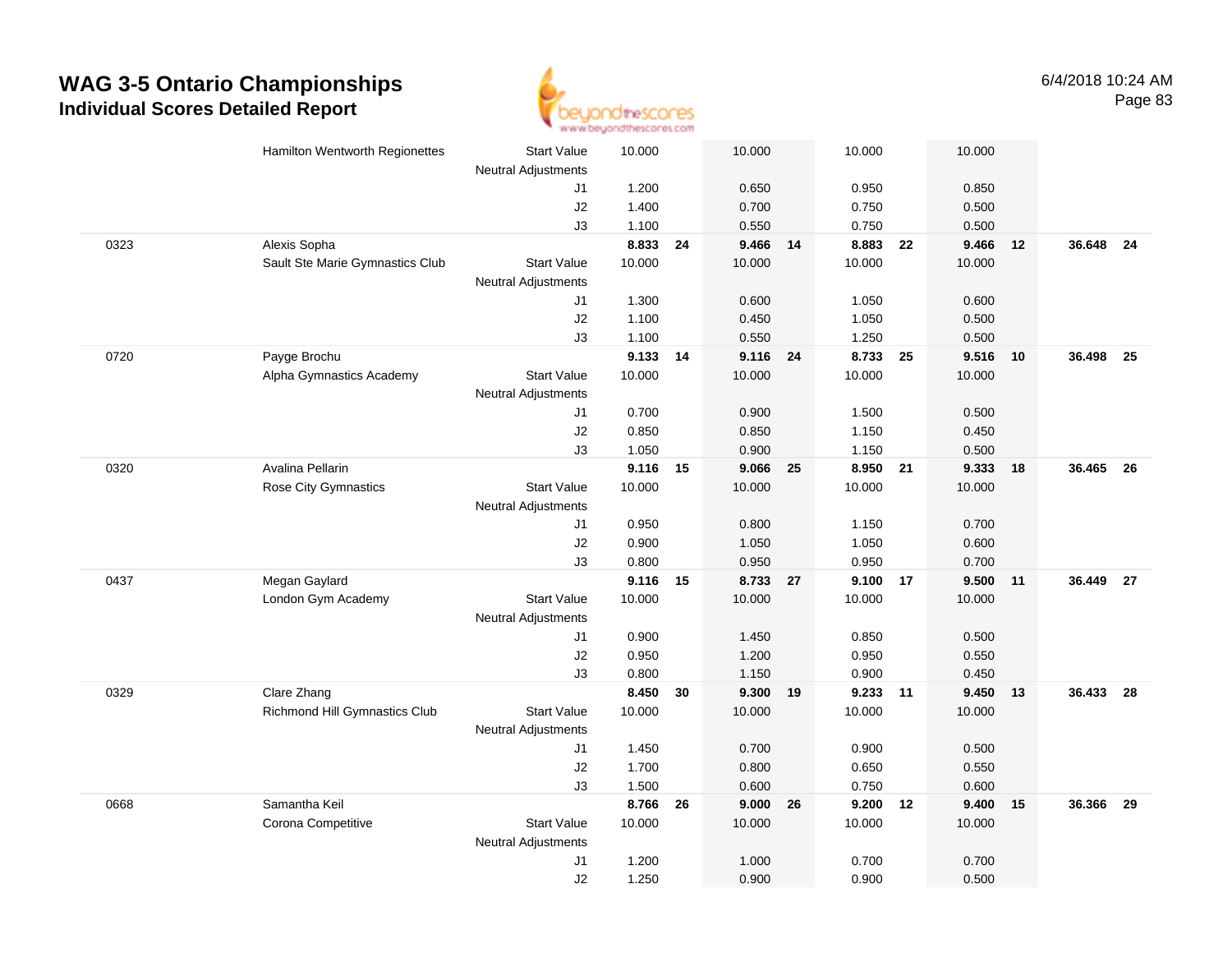

|      |                                     | J3                         | 1.250  |    | 1.100    |                | 0.800    |    | 0.600  |                |           |      |
|------|-------------------------------------|----------------------------|--------|----|----------|----------------|----------|----|--------|----------------|-----------|------|
| 0718 | Carys Mahon                         |                            | 8.516  | 29 | 9.516 11 |                | 8.950    | 21 | 9.350  | 17             | 36.332    | - 30 |
|      | Aspire Gymnastics                   | <b>Start Value</b>         | 10.000 |    | 10.000   |                | 10.000   |    | 10.000 |                |           |      |
|      |                                     | <b>Neutral Adjustments</b> |        |    |          |                |          |    |        |                |           |      |
|      |                                     | J1                         | 1.500  |    | 0.550    |                | 0.950    |    | 0.600  |                |           |      |
|      |                                     | J2                         | 1.700  |    | 0.350    |                | 1.150    |    | 0.650  |                |           |      |
|      |                                     | J3                         | 1.250  |    | 0.550    |                | 1.050    |    | 0.700  |                |           |      |
| 0217 | Neriah McNabb                       |                            | 8.783  | 25 | 9.616    | $\overline{7}$ | 8.850    | 23 | 9.033  | 25             | 36.282    | 31   |
|      | Woodbridge Academy of<br>Gymnastics | <b>Start Value</b>         | 10.000 |    | 10.000   |                | 10.000   |    | 10.000 |                |           |      |
|      |                                     | <b>Neutral Adjustments</b> |        |    |          |                |          |    |        |                |           |      |
|      |                                     | J1                         | 1.150  |    | 0.450    |                | 1.300    |    | 0.900  |                |           |      |
|      |                                     | J2                         | 1.200  |    | 0.300    |                | 1.100    |    | 1.000  |                |           |      |
|      |                                     | J3                         | 1.300  |    | 0.400    |                | 1.050    |    | 1.000  |                |           |      |
| 0264 | Marley Sampson                      |                            | 8.400  | 31 | 9.533 10 |                | 9.033    | 19 | 9.316  | 19             | 36.282 31 |      |
|      | <b>Trillium GC</b>                  | <b>Start Value</b>         | 10.000 |    | 10.000   |                | 10.000   |    | 10.000 |                |           |      |
|      |                                     | <b>Neutral Adjustments</b> |        |    |          |                |          |    |        |                |           |      |
|      |                                     | J1                         | 1.800  |    | 0.600    |                | 0.950    |    | 0.850  |                |           |      |
|      |                                     | J2                         | 1.600  |    | 0.350    |                | 1.000    |    | 0.700  |                |           |      |
|      |                                     | J3                         | 1.400  |    | 0.450    |                | 0.950    |    | 0.500  |                |           |      |
| 0328 | <b>Alexis Sofos</b>                 |                            | 8.850  | 23 | 9.383    | 16             | 8.283    | 30 | 9.750  | $\overline{4}$ | 36.266    | 32   |
|      | Richmond Hill Gymnastics Club       | <b>Start Value</b>         | 10.000 |    | 10.000   |                | 10.000   |    | 10.000 |                |           |      |
|      |                                     | <b>Neutral Adjustments</b> |        |    |          |                |          |    |        |                |           |      |
|      |                                     | J1                         | 1.300  |    | 0.550    |                | 1.700    |    | 0.400  |                |           |      |
|      |                                     | J2                         | 1.050  |    | 0.650    |                | 1.700    |    | 0.150  |                |           |      |
|      |                                     | J3                         | 1.100  |    | 0.650    |                | 1.750    |    | 0.200  |                |           |      |
| 0204 | Cara Asa                            |                            | 9.100  | 16 | 9.166 23 |                | 8.850 23 |    | 9.100  | 23             | 36.216    | - 33 |
|      | <b>World Class Gymnastics</b>       | <b>Start Value</b>         | 10.000 |    | 10.000   |                | 10.000   |    | 10.000 |                |           |      |
|      |                                     | <b>Neutral Adjustments</b> |        |    |          |                |          |    |        |                |           |      |
|      |                                     | J1                         | 1.000  |    | 0.950    |                | 1.000    |    | 1.000  |                |           |      |
|      |                                     | J2                         | 1.000  |    | 0.750    |                | 1.200    |    | 0.800  |                |           |      |
|      |                                     | J3                         | 0.700  |    | 0.800    |                | 1.250    |    | 0.900  |                |           |      |
| 1432 | Makayla Patterson                   |                            | 8.866  | 22 | 9.616    | $\overline{7}$ | 8.516 27 |    | 8.916  | 26             | 35.914    | 34   |
|      | <b>Brockville</b>                   | <b>Start Value</b>         | 10.000 |    | 10.000   |                | 10.000   |    | 10.000 |                |           |      |
|      |                                     | <b>Neutral Adjustments</b> |        |    |          |                |          |    |        |                |           |      |
|      |                                     | J1                         | 0.900  |    | 0.350    |                | 1.350    |    | 1.050  |                |           |      |
|      |                                     | J2                         | 1.200  |    | 0.450    |                | 1.650    |    | 1.100  |                |           |      |
|      |                                     | J3                         | 1.300  |    | 0.350    |                | 1.450    |    | 1.100  |                |           |      |
| 0373 | Alia Vicari                         |                            | 9.233  | 9  | 8.200    | 29             | 9.300    | 9  | 9.100  | 23             | 35.833    | 35   |
|      | Northern Stars                      | <b>Start Value</b>         | 10.000 |    | 10.000   |                | 10.000   |    | 10.000 |                |           |      |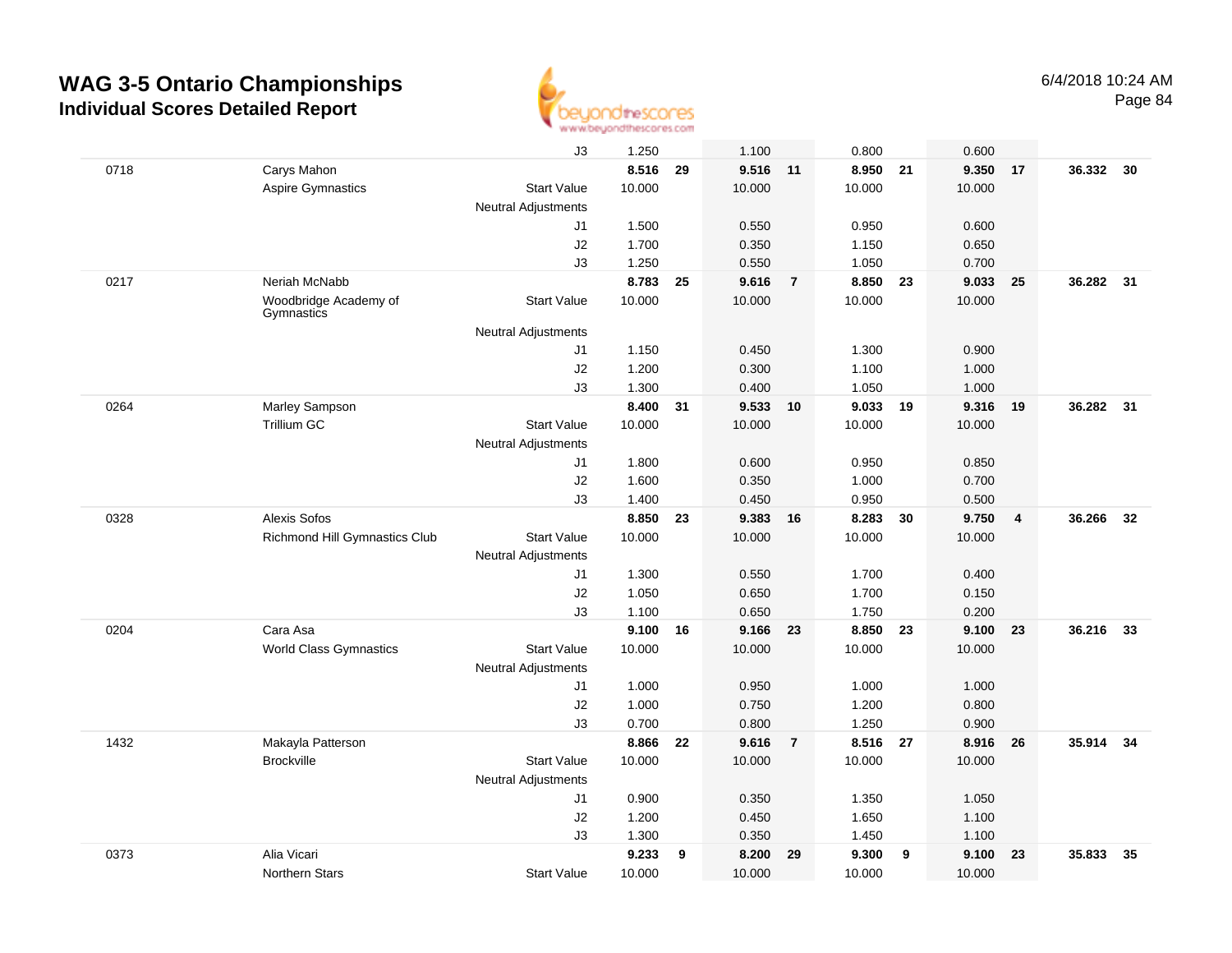

|      |                        | <b>Neutral Adjustments</b> |        |    |        |    |          |    |          |      |           |  |
|------|------------------------|----------------------------|--------|----|--------|----|----------|----|----------|------|-----------|--|
|      |                        | J1                         | 0.850  |    | 1.850  |    | 0.550    |    | 1.000    |      |           |  |
|      |                        | J2                         | 0.750  |    | 1.600  |    | 0.800    |    | 0.800    |      |           |  |
|      |                        | J3                         | 0.700  |    | 1.950  |    | 0.750    |    | 0.900    |      |           |  |
| 0717 | <b>Riley Kirk</b>      |                            | 8.616  | 27 | 9.316  | 18 | 8.783    | 24 | 9.083    | 24   | 35.798 36 |  |
|      | Aspire Gymnastics      | <b>Start Value</b>         | 10.000 |    | 10.000 |    | 10.000   |    | 10.000   |      |           |  |
|      |                        | <b>Neutral Adjustments</b> |        |    |        |    | $-0.100$ |    |          |      |           |  |
|      |                        | J1                         | 1.450  |    | 0.700  |    | 0.950    |    | 0.950    |      |           |  |
|      |                        | J2                         | 1.200  |    | 0.650  |    | 1.000    |    | 1.000    |      |           |  |
|      |                        | J3                         | 1.500  |    | 0.700  |    | 1.400    |    | 0.800    |      |           |  |
| 0739 | Julia Ilciuc           |                            | 9.300  | 8  | 8.500  | 28 | 8.466    | 29 | 9.350 17 |      | 35.616 37 |  |
|      | All Star Sports Centre | Start Value                | 10.000 |    | 10.000 |    | 10.000   |    | 10.000   |      |           |  |
|      |                        | <b>Neutral Adjustments</b> |        |    |        |    | $-0.100$ |    |          |      |           |  |
|      |                        | J1                         | 0.750  |    | 1.450  |    | 1.500    |    | 0.750    |      |           |  |
|      |                        | J2                         | 0.650  |    | 1.600  |    | 1.350    |    | 0.500    |      |           |  |
|      |                        | J3                         | 0.700  |    | 1.450  |    | 1.450    |    | 0.700    |      |           |  |
| 1410 | Camryn Koabel          |                            | 8.200  | 32 | 9.383  | 16 | 8.983    | 20 | 8.816    | - 27 | 35.382 38 |  |
|      | Aereo Gymnastics Club  | Start Value                | 10.000 |    | 10.000 |    | 10.000   |    | 10.000   |      |           |  |
|      |                        | Neutral Adjustments        |        |    |        |    |          |    |          |      |           |  |
|      |                        | J <sub>1</sub>             | 1.700  |    | 0.700  |    | 0.750    |    | 1.350    |      |           |  |
|      |                        | J2                         | 2.000  |    | 0.500  |    | 1.200    |    | 1.200    |      |           |  |
|      |                        | J3                         | 1.700  |    | 0.650  |    | 1.100    |    | 1.000    |      |           |  |

#### **Gymnastics Ontario Level 4**

**Age 9**

| ID   | League ID | <b>Name</b>              |                            | $VT$ # |   | $UB$ #  |   | <b>BB</b> | #    | $FX$ # |        | $AA$ # |                         |
|------|-----------|--------------------------|----------------------------|--------|---|---------|---|-----------|------|--------|--------|--------|-------------------------|
| 0535 |           | Jaylee Bijakowski        |                            | 9.200  | 7 | 9.650   | 1 | 9.800     |      | 9.333  | 10     | 37.983 | -1                      |
|      |           | <b>Gymnastics Energy</b> | <b>Start Value</b>         | 10.000 |   | 10.000  |   | 10.000    |      | 10.000 |        |        |                         |
|      |           |                          | <b>Neutral Adjustments</b> |        |   |         |   |           |      |        |        |        |                         |
|      |           |                          | J <sub>1</sub>             | 0.800  |   | 0.300   |   | 0.150     |      | 0.750  |        |        |                         |
|      |           |                          | J2                         | 0.900  |   | 0.350   |   | 0.200     |      | 0.700  |        |        |                         |
|      |           |                          | J3                         | 0.700  |   | 0.400   |   | 0.250     |      | 0.550  |        |        |                         |
| 0751 |           | Julie Maguire            |                            | 9.400  | 3 | 9.616 2 |   | 9.366     | - 14 | 9.566  | - 1    | 37.948 | $\overline{\mathbf{2}}$ |
|      |           | Aereo Gymnastics Club    | <b>Start Value</b>         | 10.000 |   | 10.000  |   | 10.000    |      | 10.000 |        |        |                         |
|      |           |                          | <b>Neutral Adjustments</b> |        |   |         |   |           |      |        |        |        |                         |
|      |           |                          | J1                         | 0.600  |   | 0.350   |   | 0.500     |      | 0.450  |        |        |                         |
|      |           |                          | J2                         | 0.600  |   | 0.400   |   | 0.700     |      | 0.400  |        |        |                         |
|      |           |                          | J3                         | 0.600  |   | 0.400   |   | 0.700     |      | 0.450  |        |        |                         |
| 0752 |           | Lacey Stone              |                            | 9.516  |   | 9.300   | 7 | 9.500     | - 8  | 9.483  | $_{3}$ | 37.799 | - 3                     |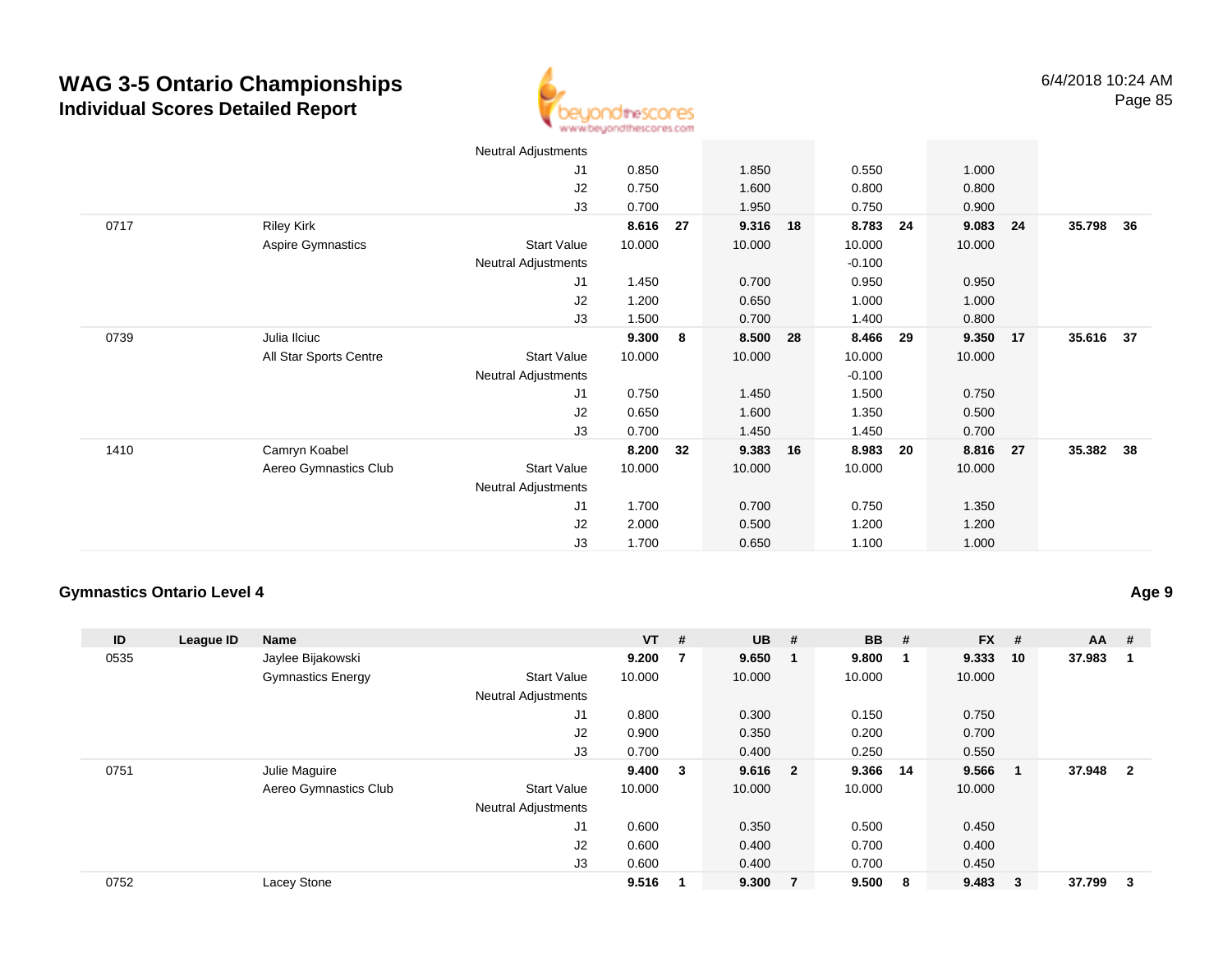

|      | Aereo Gymnastics Club    | <b>Start Value</b>         | 10.000 |                | 10.000   |                         | 10.000   |            | 10.000 |                         |          |                |
|------|--------------------------|----------------------------|--------|----------------|----------|-------------------------|----------|------------|--------|-------------------------|----------|----------------|
|      |                          | Neutral Adjustments        |        |                |          |                         |          |            |        |                         |          |                |
|      |                          | J1                         | 0.550  |                | 0.750    |                         | 0.500    |            | 0.550  |                         |          |                |
|      |                          | J2                         | 0.500  |                | 0.550    |                         | 0.500    |            | 0.550  |                         |          |                |
|      |                          | J3                         | 0.400  |                | 0.800    |                         | 0.500    |            | 0.450  |                         |          |                |
| 0605 | Gwen Danford             |                            | 9.416  | $\overline{2}$ | 9.350    | 6                       | 9.466    | 9          | 9.333  | 10                      | 37.565 4 |                |
|      | Gemini Gymnastics        | <b>Start Value</b>         | 10.000 |                | 10.000   |                         | 10.000   |            | 10.000 |                         |          |                |
|      |                          | <b>Neutral Adjustments</b> |        |                |          |                         |          |            |        |                         |          |                |
|      |                          | J1                         | 0.650  |                | 0.700    |                         | 0.500    |            | 0.700  |                         |          |                |
|      |                          | J2                         | 0.600  |                | 0.500    |                         | 0.550    |            | 0.750  |                         |          |                |
|      |                          | J3                         | 0.500  |                | 0.750    |                         | 0.550    |            | 0.550  |                         |          |                |
| 0643 | Sophie Lee               |                            | 9.266  | 6              | 9.533    | $\overline{\mathbf{3}}$ | 9.183 21 |            | 9.433  | 5                       | 37.415   | $-5$           |
|      | Dynamo Gymnastics        | <b>Start Value</b>         | 10.000 |                | 10.000   |                         | 10.000   |            | 10.000 |                         |          |                |
|      |                          | <b>Neutral Adjustments</b> |        |                |          |                         |          |            |        |                         |          |                |
|      |                          | J1                         | 0.800  |                | 0.350    |                         | 0.850    |            | 0.600  |                         |          |                |
|      |                          | J2                         | 0.700  |                | 0.550    |                         | 0.800    |            | 0.600  |                         |          |                |
|      |                          | J3                         | 0.700  |                | 0.500    |                         | 0.800    |            | 0.500  |                         |          |                |
| 0284 | Anika Spence             |                            | 8.966  | 13             | 9.250    | 8                       | 9.533    | 6          | 9.466  | $\overline{\mathbf{4}}$ | 37.215   | - 6            |
|      | <b>T-Dot Tumblers</b>    | <b>Start Value</b>         | 10.000 |                | 10.000   |                         | 10.000   |            | 10.000 |                         |          |                |
|      |                          | <b>Neutral Adjustments</b> |        |                |          |                         |          |            |        |                         |          |                |
|      |                          | J1                         | 1.100  |                | 0.750    |                         | 0.450    |            | 0.550  |                         |          |                |
|      |                          | J2                         | 1.000  |                | 0.800    |                         | 0.500    |            | 0.550  |                         |          |                |
|      |                          | J3                         | 1.000  |                | 0.700    |                         | 0.450    |            | 0.500  |                         |          |                |
| 0645 | Olivia Roth              |                            | 9.316  | 5              | 9.066    | 12                      | 9.433    | 11         | 9.383  | $\overline{7}$          | 37.198   | $\overline{7}$ |
|      | Dynamo Gymnastics        | <b>Start Value</b>         | 10.000 |                | 10.000   |                         | 10.000   |            | 10.000 |                         |          |                |
|      |                          | <b>Neutral Adjustments</b> |        |                |          |                         |          |            |        |                         |          |                |
|      |                          | J1                         | 0.750  |                | 0.900    |                         | 0.600    |            | 0.750  |                         |          |                |
|      |                          | J2                         | 0.600  |                | 0.900    |                         | 0.450    |            | 0.600  |                         |          |                |
|      |                          | J3                         | 0.700  |                | 1.000    |                         | 0.650    |            | 0.500  |                         |          |                |
| 0595 | Ava Moulaison            |                            | 9.266  | 6              | 8.866 16 |                         | 9.583    | $\sqrt{5}$ | 9.333  | 10                      | 37.048   | 8              |
|      | Gemini Gymnastics        | <b>Start Value</b>         | 10.000 |                | 10.000   |                         | 10.000   |            | 10.000 |                         |          |                |
|      |                          | <b>Neutral Adjustments</b> |        |                |          |                         |          |            |        |                         |          |                |
|      |                          | J1                         | 0.800  |                | 1.300    |                         | 0.300    |            | 0.750  |                         |          |                |
|      |                          | J2                         | 0.700  |                | 1.000    |                         | 0.500    |            | 0.650  |                         |          |                |
|      |                          | J3                         | 0.700  |                | 1.100    |                         | 0.450    |            | 0.600  |                         |          |                |
| 0360 | Lia Redick               |                            | 8.966  | 13             | 9.300    | $\overline{7}$          | 9.416 12 |            | 9.283  | 11                      | 36.965   | 9              |
|      | Oakville Gymnastics Club | Start Value                | 10.000 |                | 10.000   |                         | 10.000   |            | 10.000 |                         |          |                |
|      |                          | <b>Neutral Adjustments</b> |        |                |          |                         |          |            |        |                         |          |                |
|      |                          | J1                         | 1.000  |                | 0.600    |                         | 0.650    |            | 0.700  |                         |          |                |
|      |                          | J2                         | 1.000  |                | 0.700    |                         | 0.650    |            | 0.850  |                         |          |                |
|      |                          |                            |        |                |          |                         |          |            |        |                         |          |                |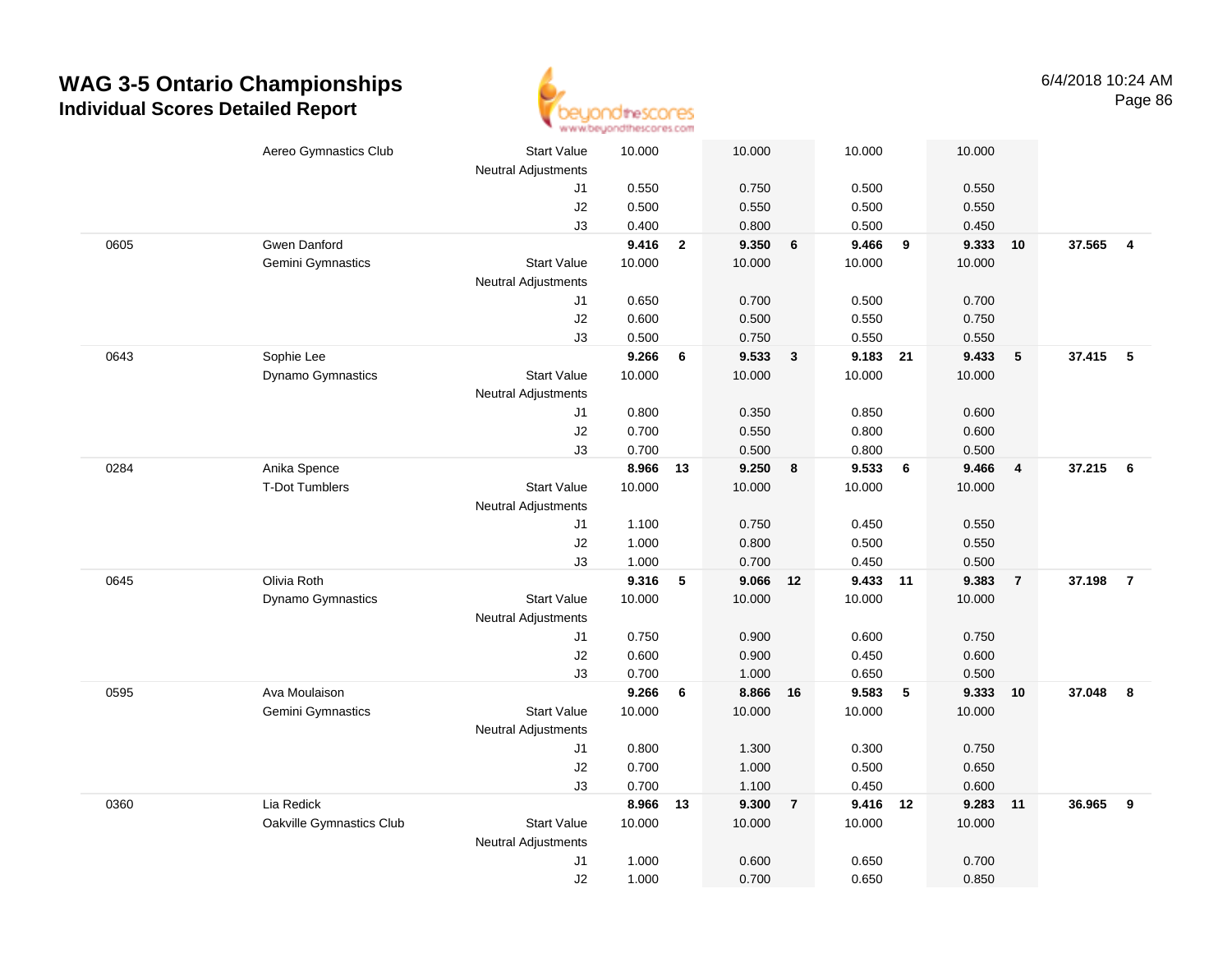

|      |                                  | J3                         | 1.100  |    | 0.800    |                         | 0.450    |                | 0.600  |                |           |    |
|------|----------------------------------|----------------------------|--------|----|----------|-------------------------|----------|----------------|--------|----------------|-----------|----|
| 0646 | Madeline Smith                   |                            | 9.333  | 4  | 9.400    | $\overline{\mathbf{4}}$ | 8.883    | 26             | 9.200  | 14             | 36.816    | 10 |
|      | Dynamo Gymnastics                | <b>Start Value</b>         | 10.000 |    | 10.000   |                         | 10.000   |                | 10.000 |                |           |    |
|      |                                  | <b>Neutral Adjustments</b> |        |    |          |                         |          |                |        |                |           |    |
|      |                                  | J1                         | 0.700  |    | 0.700    |                         | 0.900    |                | 0.750  |                |           |    |
|      |                                  | J2                         | 0.700  |    | 0.600    |                         | 1.150    |                | 0.900  |                |           |    |
|      |                                  | J3                         | 0.600  |    | 0.500    |                         | 1.300    |                | 0.750  |                |           |    |
| 0594 | Lily LaBarre                     |                            | 8.833  | 16 | 9.183    | 10                      | 9.333    | 15             | 9.366  | 8              | 36.715 11 |    |
|      | Gemini Gymnastics                | <b>Start Value</b>         | 10.000 |    | 10.000   |                         | 10.000   |                | 10.000 |                |           |    |
|      |                                  | Neutral Adjustments        |        |    |          |                         |          |                |        |                |           |    |
|      |                                  | J1                         | 1.100  |    | 0.800    |                         | 0.800    |                | 0.700  |                |           |    |
|      |                                  | J2                         | 1.200  |    | 0.900    |                         | 0.500    |                | 0.600  |                |           |    |
|      |                                  | J3                         | 1.200  |    | 0.750    |                         | 0.700    |                | 0.600  |                |           |    |
| 0730 | Avery Janisse                    |                            | 9.000  | 12 | 8.800 17 |                         | 9.450 10 |                | 9.350  | 9              | 36.600    | 12 |
|      | Alpha Gymnastics Academy         | <b>Start Value</b>         | 10.000 |    | 10.000   |                         | 10.000   |                | 10.000 |                |           |    |
|      |                                  | Neutral Adjustments        |        |    |          |                         |          |                |        |                |           |    |
|      |                                  | J1                         | 1.000  |    | 1.200    |                         | 0.650    |                | 0.600  |                |           |    |
|      |                                  | J2                         | 0.900  |    | 1.200    |                         | 0.550    |                | 0.750  |                |           |    |
|      |                                  | J3                         | 1.100  |    | 1.200    |                         | 0.450    |                | 0.600  |                |           |    |
| 0439 | Kennedy Lowell                   |                            | 9.183  | 8  | 8.433 24 |                         | 9.600    | $\overline{4}$ | 9.350  | 9              | 36.566    | 13 |
|      | <b>Lindsay Gymnastics Centre</b> | <b>Start Value</b>         | 10.000 |    | 10.000   |                         | 10.000   |                | 10.000 |                |           |    |
|      |                                  | <b>Neutral Adjustments</b> |        |    |          |                         |          |                |        |                |           |    |
|      |                                  | J1                         | 0.800  |    | 1.550    |                         | 0.450    |                | 0.700  |                |           |    |
|      |                                  | J2                         | 0.800  |    | 1.650    |                         | 0.450    |                | 0.650  |                |           |    |
|      |                                  | J3                         | 0.850  |    | 1.500    |                         | 0.300    |                | 0.600  |                |           |    |
| 0642 | Sierra Krulick                   |                            | 9.033  | 11 | 9.300    | $\overline{7}$          | 8.966    | 24             | 9.183  | 15             | 36.482    | 14 |
|      | <b>Dynamo Gymnastics</b>         | <b>Start Value</b>         | 10.000 |    | 10.000   |                         | 10.000   |                | 10.000 |                |           |    |
|      |                                  | <b>Neutral Adjustments</b> |        |    |          |                         |          |                |        |                |           |    |
|      |                                  | J1                         | 1.100  |    | 0.800    |                         | 0.950    |                | 0.900  |                |           |    |
|      |                                  | J2                         | 0.900  |    | 0.750    |                         | 0.950    |                | 0.900  |                |           |    |
|      |                                  | J3                         | 0.900  |    | 0.550    |                         | 1.200    |                | 0.650  |                |           |    |
| 0401 | Riyah Tham                       |                            | 8.933  | 14 | 8.600 22 |                         | 9.466    | 9              | 9.466  | $\overline{4}$ | 36.465    | 15 |
|      | Niagara Acro Cats                | <b>Start Value</b>         | 10.000 |    | 10.000   |                         | 10.000   |                | 10.000 |                |           |    |
|      |                                  | <b>Neutral Adjustments</b> |        |    |          |                         |          |                |        |                |           |    |
|      |                                  | J1                         | 1.200  |    | 1.300    |                         | 0.400    |                | 0.500  |                |           |    |
|      |                                  | J2                         | 1.000  |    | 1.400    |                         | 0.700    |                | 0.500  |                |           |    |
|      |                                  | J3                         | 1.000  |    | 1.500    |                         | 0.500    |                | 0.600  |                |           |    |
| 0536 | Jenessa Hilsden                  |                            | 8.566  | 23 | 8.766    | 18                      | 9.750    | $\overline{2}$ | 9.350  | 9              | 36.432    | 16 |
|      | <b>Gymnastics Energy</b>         | <b>Start Value</b>         | 10.000 |    | 10.000   |                         | 10.000   |                | 10.000 |                |           |    |
|      |                                  | <b>Neutral Adjustments</b> |        |    |          |                         |          |                |        |                |           |    |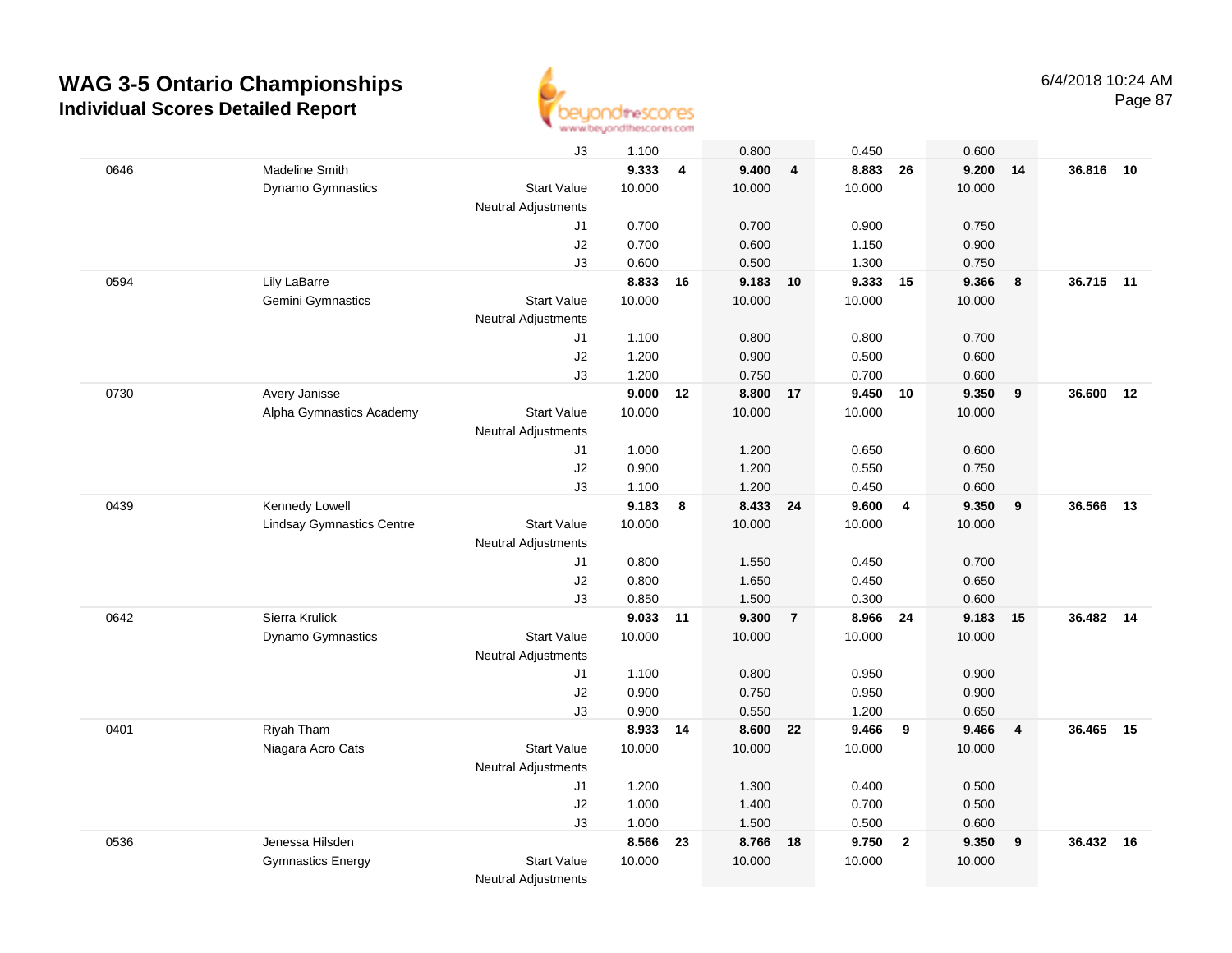

|      |                                 | J1                         | 1.400  |    | 1.300  |    | 0.200    |                | 0.600  |                |           |    |
|------|---------------------------------|----------------------------|--------|----|--------|----|----------|----------------|--------|----------------|-----------|----|
|      |                                 | J2                         | 1.400  |    | 1.000  |    | 0.250    |                | 0.650  |                |           |    |
|      |                                 | J3                         | 1.500  |    | 1.400  |    | 0.300    |                | 0.700  |                |           |    |
| 0275 | Maddie Twigg                    |                            | 8.733  | 19 | 9.350  | 6  | 9.316 16 |                | 8.966  | 22             | 36.365    | 17 |
|      | Trillium GC                     | <b>Start Value</b>         | 10.000 |    | 10.000 |    | 10.000   |                | 10.000 |                |           |    |
|      |                                 | Neutral Adjustments        |        |    |        |    |          |                |        |                |           |    |
|      |                                 | J1                         | 1.300  |    | 0.600  |    | 0.800    |                | 1.100  |                |           |    |
|      |                                 | J2                         | 1.200  |    | 0.750  |    | 0.700    |                | 1.150  |                |           |    |
|      |                                 | J3                         | 1.300  |    | 0.600  |    | 0.550    |                | 0.850  |                |           |    |
| 0734 | Keira Harley                    |                            | 8.500  | 25 | 9.366  | 5  | 9.300    | 17             | 9.133  | 17             | 36.299    | 18 |
|      | <b>Alliston Gymnastics Club</b> | <b>Start Value</b>         | 10.000 |    | 10.000 |    | 10.000   |                | 10.000 |                |           |    |
|      |                                 | Neutral Adjustments        |        |    |        |    |          |                |        |                |           |    |
|      |                                 | J1                         | 1.600  |    | 0.600  |    | 0.750    |                | 0.750  |                |           |    |
|      |                                 | J2                         | 1.400  |    | 0.700  |    | 0.800    |                | 1.000  |                |           |    |
|      |                                 | J3                         | 1.500  |    | 0.600  |    | 0.550    |                | 0.850  |                |           |    |
| 0653 | Kara Babulic                    |                            | 8.816  | 17 | 9.050  | 13 | 8.800 29 |                | 9.566  | $\overline{1}$ | 36.232    | 19 |
|      | Dynamo Gymnastics               | <b>Start Value</b>         | 10.000 |    | 10.000 |    | 10.000   |                | 10.000 |                |           |    |
|      |                                 | Neutral Adjustments        |        |    |        |    |          |                |        |                |           |    |
|      |                                 | J1                         | 1.300  |    | 1.000  |    | 1.350    |                | 0.400  |                |           |    |
|      |                                 | J2                         | 1.200  |    | 0.900  |    | 1.150    |                | 0.500  |                |           |    |
|      |                                 | J3                         | 1.050  |    | 0.950  |    | 1.100    |                | 0.400  |                |           |    |
| 0479 | Leah Floysvik                   |                            | 8.466  | 26 | 8.866  | 16 | 9.633    | $\mathbf{3}$   | 9.266  | 12             | 36.231    | 20 |
|      | Kanata GymnoSphere              | <b>Start Value</b>         | 10.000 |    | 10.000 |    | 10.000   |                | 10.000 |                |           |    |
|      |                                 | <b>Neutral Adjustments</b> |        |    |        |    |          |                |        |                |           |    |
|      |                                 | J1                         | 1.600  |    | 1.200  |    | 0.500    |                | 0.700  |                |           |    |
|      |                                 | J2                         | 1.300  |    | 1.000  |    | 0.250    |                | 0.850  |                |           |    |
|      |                                 | J3                         | 1.700  |    | 1.200  |    | 0.350    |                | 0.650  |                |           |    |
| 0274 | Stella Lakins                   |                            | 8.400  | 27 | 9.050  | 13 | 9.516    | $\overline{7}$ | 9.083  | 18             | 36.049    | 21 |
|      | Trillium GC                     | <b>Start Value</b>         | 10.000 |    | 10.000 |    | 10.000   |                | 10.000 |                |           |    |
|      |                                 | <b>Neutral Adjustments</b> |        |    |        |    |          |                |        |                |           |    |
|      |                                 | J1                         | 1.700  |    | 0.950  |    | 0.450    |                | 0.950  |                |           |    |
|      |                                 | J2                         | 1.500  |    | 0.900  |    | 0.550    |                | 0.750  |                |           |    |
|      |                                 | J3                         | 1.600  |    | 1.000  |    | 0.450    |                | 1.050  |                |           |    |
| 0644 | Whitney McRae                   |                            | 8.633  | 22 | 8.883  | 15 | 9.316 16 |                | 9.216  | 13             | 36.048    | 22 |
|      | Dynamo Gymnastics               | <b>Start Value</b>         | 10.000 |    | 10.000 |    | 10.000   |                | 10.000 |                |           |    |
|      |                                 | Neutral Adjustments        |        |    |        |    |          |                |        |                |           |    |
|      |                                 | J1                         | 1.400  |    | 1.100  |    | 0.850    |                | 0.650  |                |           |    |
|      |                                 | J2                         | 1.400  |    | 0.950  |    | 0.500    |                | 0.900  |                |           |    |
|      |                                 | J3                         | 1.300  |    | 1.300  |    | 0.700    |                | 0.800  |                |           |    |
| 0239 | Beilun Wu                       |                            | 9.000  | 12 | 8.683  | 19 | 9.283    | 18             | 9.050  | 20             | 36.016 23 |    |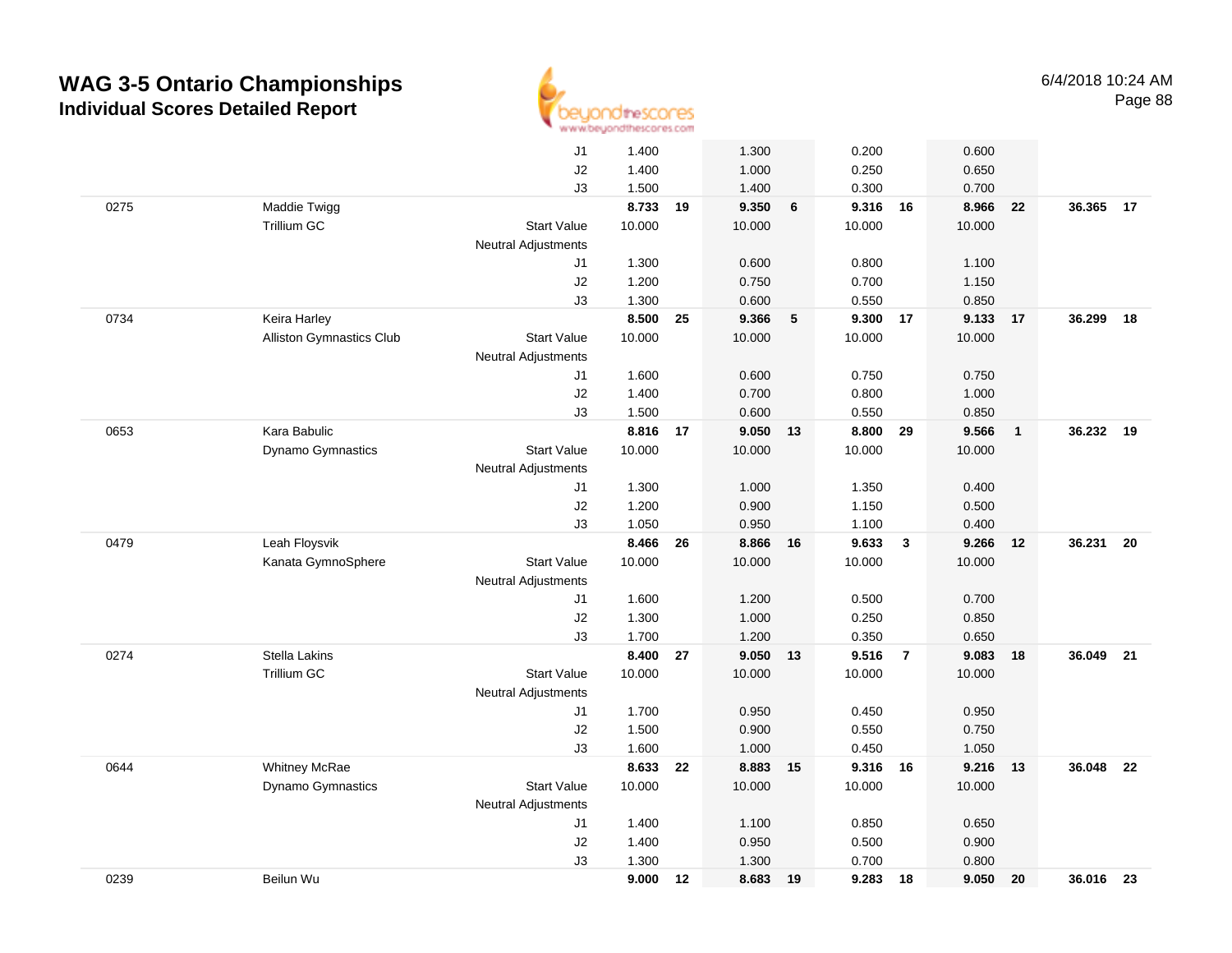

|      | Vaughan Gymnastics Club  | <b>Start Value</b>         | 10.000         |    | 10.000         |    | 10.000         | 10.000         |                         |        |      |
|------|--------------------------|----------------------------|----------------|----|----------------|----|----------------|----------------|-------------------------|--------|------|
|      |                          | Neutral Adjustments        |                |    |                |    |                |                |                         |        |      |
|      |                          | J1                         | 1.100          |    | 1.050          |    | 0.750          | 1.100          |                         |        |      |
|      |                          | $\sf J2$                   | 1.000          |    | 1.650          |    | 0.800          | 0.800          |                         |        |      |
|      |                          | J3                         | 0.900          |    | 1.250          |    | 0.600          | 0.950          |                         |        |      |
| 0371 | Lauren MacDiarmid        |                            | 8.800          | 18 | 9.166 11       |    | 9.250 20       | 8.733          | 26                      | 35.949 | - 24 |
|      | Oakville Gymnastics Club | <b>Start Value</b>         | 10.000         |    | 10.000         |    | 10.000         | 10.000         |                         |        |      |
|      |                          | <b>Neutral Adjustments</b> |                |    |                |    |                |                |                         |        |      |
|      |                          | J1                         | 1.200          |    | 0.900          |    | 0.900          | 1.350          |                         |        |      |
|      |                          | J2                         | 1.100          |    | 0.800          |    | 0.650          | 1.250          |                         |        |      |
|      |                          | J3                         | 1.300          |    | 0.800          |    | 0.700          | 1.200          |                         |        |      |
| 0400 | Gabby Forgione           |                            | 8.833          | 16 | 8.800          | 17 | 9.266          | 9.050<br>19    | 20                      | 35.949 | 24   |
|      | Niagara Acro Cats        | <b>Start Value</b>         | 10.000         |    | 10.000         |    | 10.000         | 10.000         |                         |        |      |
|      |                          | <b>Neutral Adjustments</b> |                |    |                |    |                |                |                         |        |      |
|      |                          | J1                         | 1.200<br>1.100 |    | 1.300<br>1.300 |    | 0.600<br>0.900 | 0.950<br>0.850 |                         |        |      |
|      |                          | $\sf J2$                   | 1.200          |    | 1.000          |    | 0.700          | 1.050          |                         |        |      |
| 0738 | Aaliyah Ellis-Dawson     | J3                         | 9.133          | 9  | 7.683          | 32 | 9.450 10       | 9.500          | $\overline{\mathbf{2}}$ | 35.766 | - 25 |
|      | All Star Sports Centre   | <b>Start Value</b>         | 10.000         |    | 10.000         |    | 10.000         | 10.000         |                         |        |      |
|      |                          | <b>Neutral Adjustments</b> |                |    |                |    | $-0.100$       |                |                         |        |      |
|      |                          | J1                         | 0.900          |    | 2.550          |    | 0.300          | 0.400          |                         |        |      |
|      |                          | J2                         | 0.800          |    | 2.200          |    | 0.450          | 0.600          |                         |        |      |
|      |                          | JЗ                         | 0.900          |    | 2.200          |    | 0.600          | 0.500          |                         |        |      |
| 0731 | Emmersyn Rashwan         |                            | 9.133          | 9  | 8.766          | 18 | 8.916          | 8.900<br>25    | 23                      | 35.715 | 26   |
|      | Alpha Gymnastics Academy | <b>Start Value</b>         | 10.000         |    | 10.000         |    | 10.000         | 10.000         |                         |        |      |
|      |                          | Neutral Adjustments        |                |    |                |    |                |                |                         |        |      |
|      |                          | J1                         | 0.900          |    | 1.300          |    | 1.050          | 1.200          |                         |        |      |
|      |                          | J2                         | 0.800          |    | 1.200          |    | 1.250          | 1.100          |                         |        |      |
|      |                          | J3                         | 0.900          |    | 1.200          |    | 0.950          | 1.000          |                         |        |      |
| 0622 | Sidney Stinchcombe       |                            | 8.866          | 15 | 9.200          | 9  | 8.850 27       | 8.683          | 27                      | 35.599 | - 27 |
|      | Forest City Gym Club     | <b>Start Value</b>         | 10.000         |    | 10.000         |    | 10.000         | 10.000         |                         |        |      |
|      |                          | Neutral Adjustments        |                |    |                |    |                |                |                         |        |      |
|      |                          | J1                         | 1.000          |    | 0.900          |    | 1.200          | 1.350          |                         |        |      |
|      |                          | J2                         | 1.100          |    | 0.750          |    | 1.100          | 1.400          |                         |        |      |
|      |                          | J3                         | 1.300          |    | 0.750          |    | 1.150          | 1.200          |                         |        |      |
| 0372 | Cadence Aubin            |                            | 8.933          | 14 | 8.633 21       |    | 8.816          | 28<br>9.166    | 16                      | 35.548 | - 28 |
|      | Northern Stars           | <b>Start Value</b>         | 10.000         |    | 10.000         |    | 10.000         | 10.000         |                         |        |      |
|      |                          | <b>Neutral Adjustments</b> |                |    |                |    |                |                |                         |        |      |
|      |                          | J1                         | 1.200          |    | 1.300          |    | 1.100          | 0.800          |                         |        |      |
|      |                          | J2                         | 1.000          |    | 1.400          |    | 1.350          | 0.900          |                         |        |      |
|      |                          |                            |                |    |                |    |                |                |                         |        |      |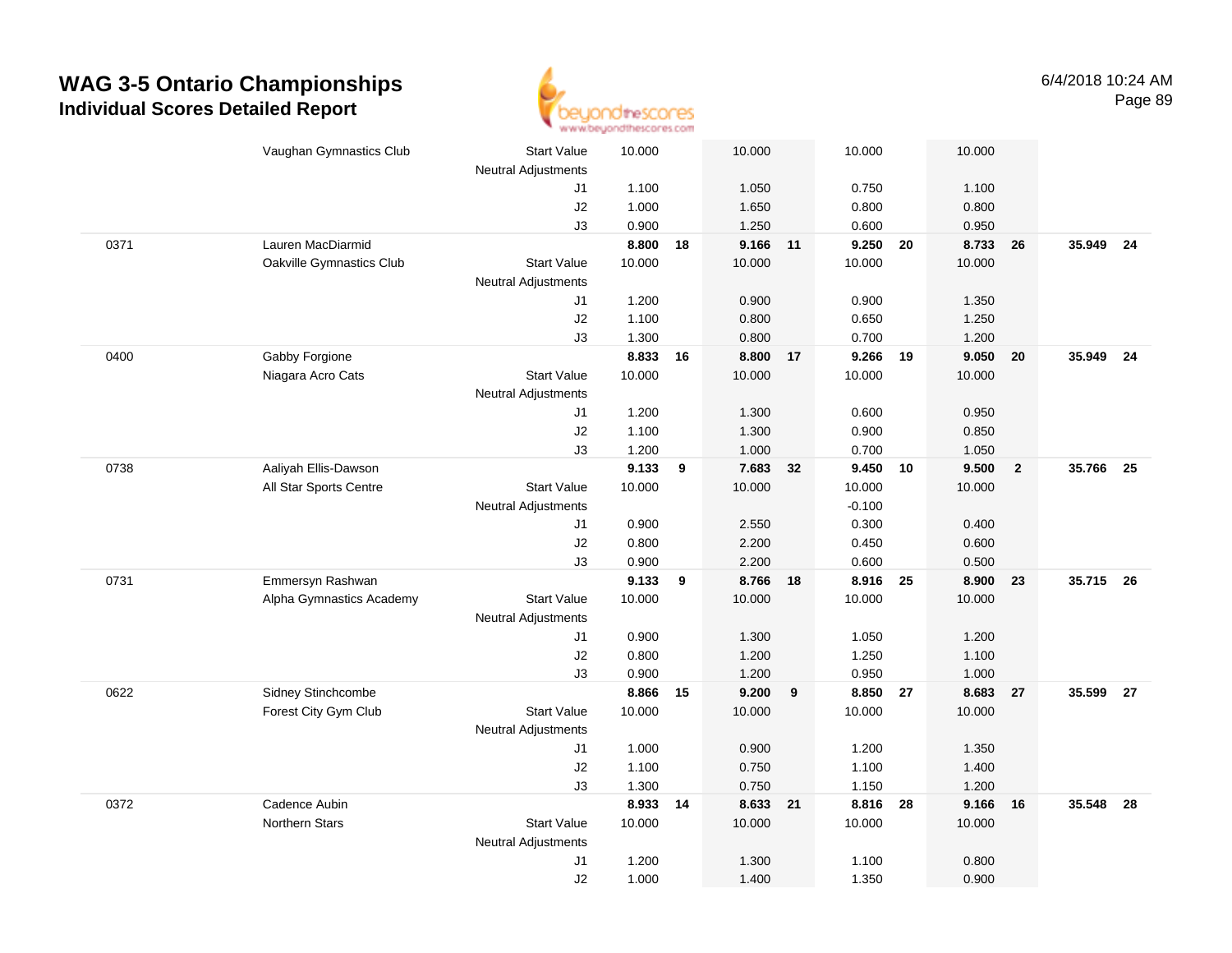

|      |                                     | J3                         | 1.000  |    | 1.400    |    | 1.100    |                | 0.800  |    |           |      |
|------|-------------------------------------|----------------------------|--------|----|----------|----|----------|----------------|--------|----|-----------|------|
| 0227 | Olivia Cerasuolo                    |                            | 8.700  | 20 | 8.116    | 29 | 9.283    | 18             | 9.400  | 6  | 35.499    | 29   |
|      | Woodbridge Academy of<br>Gymnastics | <b>Start Value</b>         | 10.000 |    | 10.000   |    | 10.000   |                | 10.000 |    |           |      |
|      |                                     | <b>Neutral Adjustments</b> |        |    |          |    |          |                |        |    |           |      |
|      |                                     | J1                         | 1.300  |    | 1.800    |    | 0.800    |                | 0.650  |    |           |      |
|      |                                     | J2                         | 1.200  |    | 1.850    |    | 0.750    |                | 0.500  |    |           |      |
|      |                                     | J3                         | 1.400  |    | 2.000    |    | 0.600    |                | 0.650  |    |           |      |
| 0215 | Sarah Garner                        |                            | 8.666  | 21 | 8.250 27 |    | 9.516    | $\overline{7}$ | 8.983  | 21 | 35.415    | 30   |
|      | <b>World Class Gymnastics</b>       | <b>Start Value</b>         | 10.000 |    | 10.000   |    | 10.000   |                | 10.000 |    |           |      |
|      |                                     | <b>Neutral Adjustments</b> |        |    |          |    |          |                |        |    |           |      |
|      |                                     | J1                         | 1.400  |    | 1.650    |    | 0.500    |                | 1.000  |    |           |      |
|      |                                     | J2                         | 1.200  |    | 1.800    |    | 0.550    |                | 1.100  |    |           |      |
|      |                                     | J3                         | 1.400  |    | 1.800    |    | 0.400    |                | 0.950  |    |           |      |
| 0716 | Mila Furbacher                      |                            | 8.966  | 13 | 8.650    | 20 | 8.733    | 31             | 9.066  | 19 | 35.415 30 |      |
|      | <b>Aspire Gymnastics</b>            | <b>Start Value</b>         | 10.000 |    | 10.000   |    | 10.000   |                | 10.000 |    |           |      |
|      |                                     | <b>Neutral Adjustments</b> |        |    |          |    |          |                |        |    |           |      |
|      |                                     | J1                         | 1.100  |    | 1.250    |    | 1.100    |                | 1.100  |    |           |      |
|      |                                     | J2                         | 1.000  |    | 1.450    |    | 1.500    |                | 0.900  |    |           |      |
|      |                                     | J3                         | 1.000  |    | 1.350    |    | 1.200    |                | 0.800  |    |           |      |
| 0537 | Sloane Oates                        |                            | 8.966  | 13 | 8.500    | 23 | 8.450    | 32             | 9.433  | 5  | 35.349    | 31   |
|      | <b>Gymnastics Energy</b>            | <b>Start Value</b>         | 10.000 |    | 10.000   |    | 10.000   |                | 10.000 |    |           |      |
|      |                                     | <b>Neutral Adjustments</b> |        |    |          |    | $-0.100$ |                |        |    |           |      |
|      |                                     | J1                         | 1.000  |    | 1.700    |    | 1.400    |                | 0.600  |    |           |      |
|      |                                     | J2                         | 1.200  |    | 1.300    |    | 1.600    |                | 0.600  |    |           |      |
|      |                                     | J3                         | 0.900  |    | 1.500    |    | 1.350    |                | 0.500  |    |           |      |
| 1359 | Cali Duggan                         |                            | 8.533  | 24 | 8.600    | 22 | 9.316    | 16             | 8.850  | 24 | 35.299    | 32   |
|      | Manjak's Gymnastics                 | <b>Start Value</b>         | 10.000 |    | 10.000   |    | 10.000   |                | 10.000 |    |           |      |
|      |                                     | <b>Neutral Adjustments</b> |        |    |          |    |          |                |        |    |           |      |
|      |                                     | J1                         | 1.600  |    | 1.400    |    | 0.850    |                | 1.050  |    |           |      |
|      |                                     | J2                         | 1.300  |    | 1.400    |    | 0.550    |                | 1.200  |    |           |      |
|      |                                     | J3                         | 1.500  |    | 1.400    |    | 0.650    |                | 1.200  |    |           |      |
| 0641 | <b>Alison Miners</b>                |                            | 8.966  | 13 | 7.933    | 30 | 9.183 21 |                | 9.050  | 20 | 35.132    | - 33 |
|      | East York Gymnastics                | <b>Start Value</b>         | 10.000 |    | 10.000   |    | 10.000   |                | 10.000 |    |           |      |
|      |                                     | <b>Neutral Adjustments</b> |        |    |          |    |          |                |        |    |           |      |
|      |                                     | J1                         | 1.000  |    | 2.100    |    | 0.950    |                | 1.150  |    |           |      |
|      |                                     | J2                         | 1.000  |    | 2.000    |    | 0.800    |                | 0.850  |    |           |      |
|      |                                     | J3                         | 1.100  |    | 2.100    |    | 0.700    |                | 0.850  |    |           |      |
| 0525 | Matteya Pajkovic                    |                            | 8.800  | 18 | 8.366    | 26 | 9.033    | 23             | 8.783  | 25 | 34.982    | 34   |
|      | Gymnastics Mississauga              | <b>Start Value</b>         | 10.000 |    | 10.000   |    | 10.000   |                | 10.000 |    |           |      |